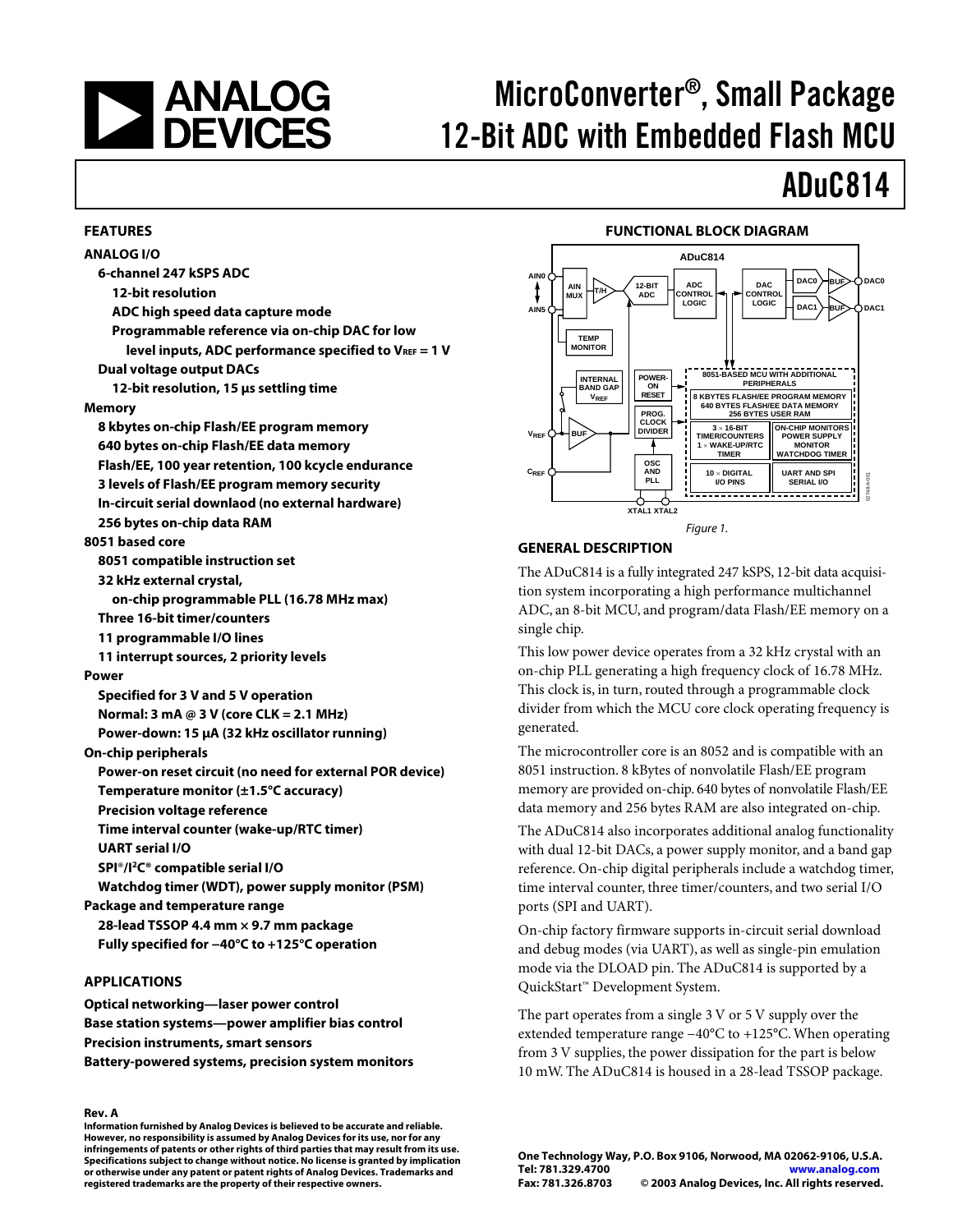# **TABLE OF CONTENTS**

| Pin Configuration and Function Description  10 |
|------------------------------------------------|
|                                                |
|                                                |
|                                                |
|                                                |
|                                                |
|                                                |
|                                                |
|                                                |
|                                                |
|                                                |
|                                                |
|                                                |
|                                                |
|                                                |
|                                                |
|                                                |
|                                                |
|                                                |
| SFR Interface to ADC Block<br>22               |
|                                                |
|                                                |
|                                                |
|                                                |
|                                                |
|                                                |
|                                                |
|                                                |

| ADC Offset and Gain Calibration Overview  28           |  |
|--------------------------------------------------------|--|
| ADC Offset and Gain Calibration Coefficients  28       |  |
|                                                        |  |
|                                                        |  |
|                                                        |  |
|                                                        |  |
|                                                        |  |
| ADuC814 Flash/EE Memory Reliability 30                 |  |
|                                                        |  |
| Serial Downloading (In-Circuit Programming) 31         |  |
|                                                        |  |
|                                                        |  |
|                                                        |  |
|                                                        |  |
|                                                        |  |
|                                                        |  |
| ECON-Flash/EE Memory Control SFR  32                   |  |
|                                                        |  |
| Using the Flash/EE Memory Interface  33                |  |
|                                                        |  |
| User Interface to Other On-Chip ADuC814 Peripherals 34 |  |
|                                                        |  |
|                                                        |  |
|                                                        |  |
|                                                        |  |
|                                                        |  |
|                                                        |  |
| ADuC814 Configuration Register (CFG814)  43            |  |
|                                                        |  |
|                                                        |  |
|                                                        |  |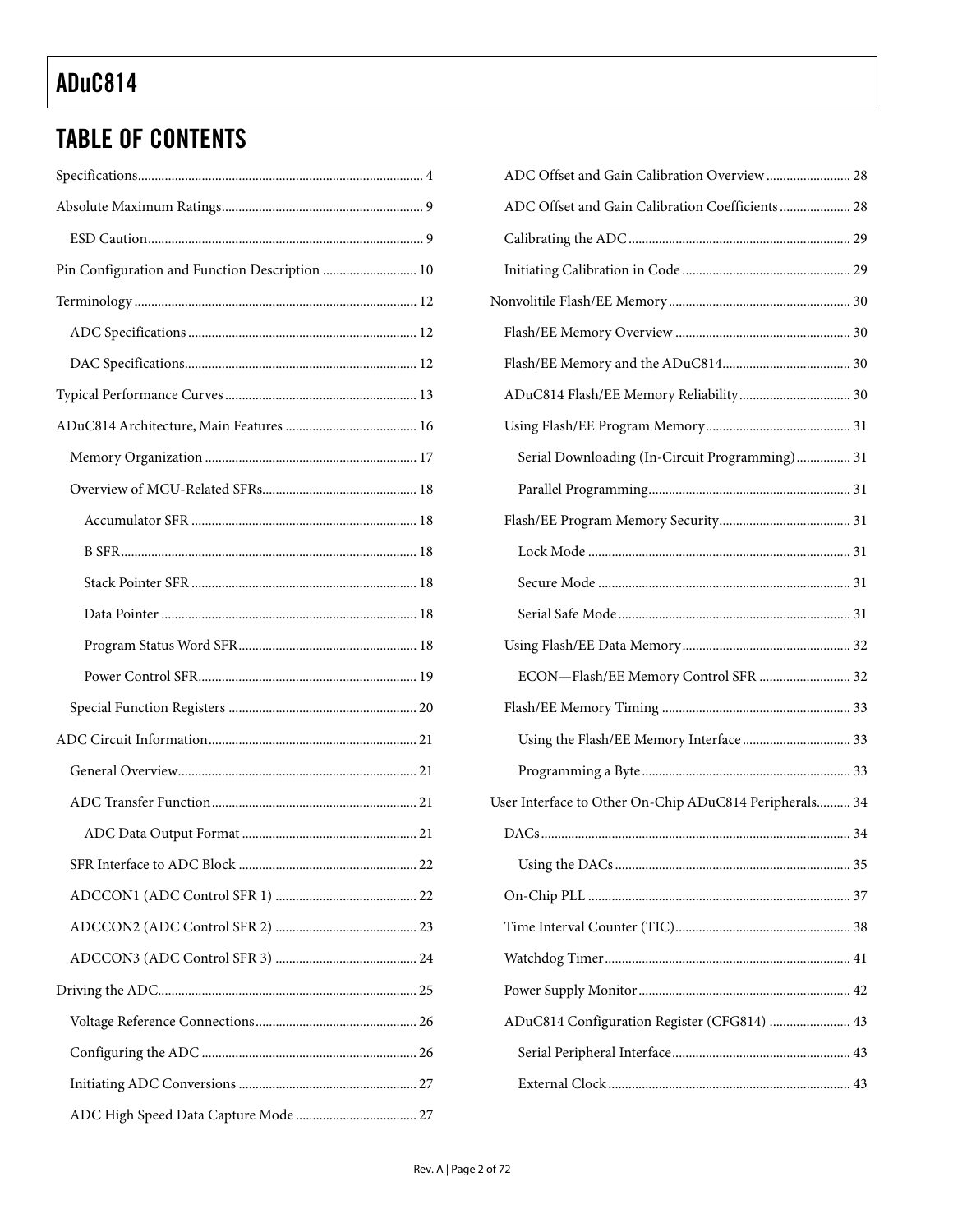| MISO (Master In, Slave Out Data I/O Pin) 44    |
|------------------------------------------------|
|                                                |
|                                                |
|                                                |
|                                                |
|                                                |
|                                                |
|                                                |
|                                                |
|                                                |
|                                                |
|                                                |
| Timer/Counter 0 and 1 Data Registers49         |
| Timer/Counter 0 and 1 Operating Modes50        |
|                                                |
|                                                |
| Mode 2 (8-Bit Timer/Counter with Autoreload)50 |
|                                                |
|                                                |
|                                                |
|                                                |
|                                                |
|                                                |

### **REVISION HISTORY**

| 12/03 – Data Sheet Changed from REV. 0 to REV. A |
|--------------------------------------------------|
| Added detailed description of product  Universal |
|                                                  |
|                                                  |
|                                                  |

| Mode 1: 8-Bit UART, Variable Baud Rate 54      |  |
|------------------------------------------------|--|
| Mode 2: 9-Bit UART with Fixed Baud Rate 55     |  |
| Mode 3: 9-Bit UART with Variable Baud Rate55   |  |
| UART Serial Port Baud Rate Generation 55       |  |
|                                                |  |
|                                                |  |
|                                                |  |
|                                                |  |
|                                                |  |
|                                                |  |
|                                                |  |
|                                                |  |
|                                                |  |
|                                                |  |
| Grounding and Board Layout Recommendations  61 |  |
|                                                |  |
|                                                |  |
|                                                |  |
|                                                |  |
|                                                |  |
|                                                |  |
|                                                |  |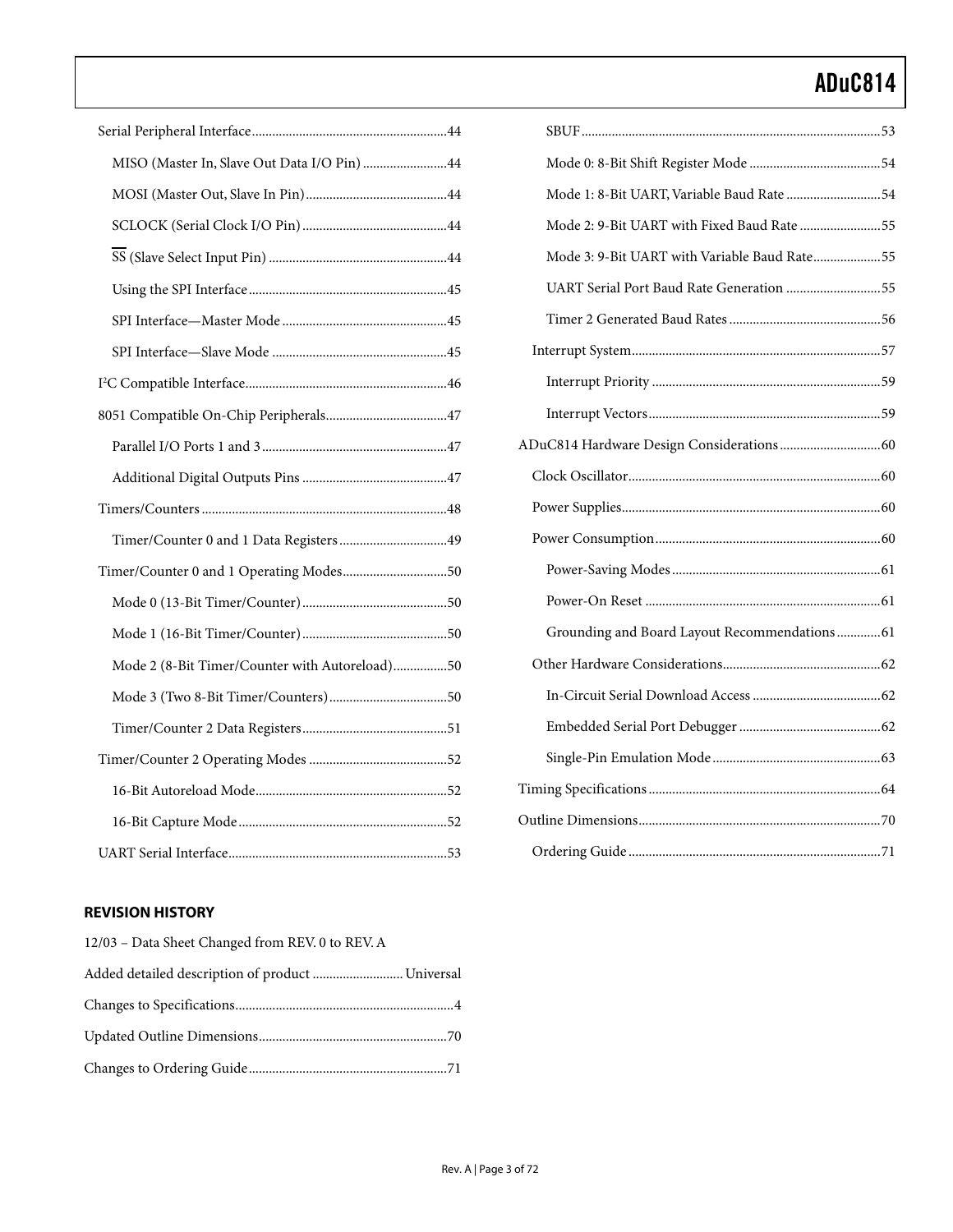# <span id="page-3-0"></span>**SPECIFICATIONS**

Table 1. AV<sub>DD</sub> = DV<sub>DD</sub> = 2.7 V to 3.3 V or 4.5 V to 5.5 V, V<sub>REF</sub> = 2.5 V internal reference, XTAL1/XTAL2 = 32.768 kHz crystal. All specifications  $T_{MIN}$  to  $T_{MAX}$ , unless otherwise specified<sup>[1](#page-7-0)</sup>

<span id="page-3-7"></span><span id="page-3-6"></span><span id="page-3-5"></span><span id="page-3-4"></span><span id="page-3-3"></span><span id="page-3-2"></span><span id="page-3-1"></span>

| <b>Parameter</b>                          | $V_{DD} = 5 V$ | $V_{DD} = 3 V$ | <b>Unit</b> | <b>Test Conditions</b>                 |
|-------------------------------------------|----------------|----------------|-------------|----------------------------------------|
| ADC CHANNEL SPECIFICATIONS                |                |                |             |                                        |
| <b>A GRADE</b>                            |                |                |             |                                        |
| DC ACCURACY <sup>2,3</sup>                |                |                |             | $f_{SAMPLE} = 147$ kHz                 |
| Resolution                                | 12             | 12             | <b>Bits</b> |                                        |
| Integral Nonlinearity                     | 2              | 2              | LSB max     | 2.5 V internal reference               |
|                                           | 1              | 1              | LSB typ     |                                        |
|                                           | 2.5            | 2.5            | LSB typ     | 1.0 V external reference               |
| <b>Differential Nonlinearity</b>          | 4              | 4              | LSB max     | 2.5 V internal reference               |
|                                           | 2              | 2              | LSB typ     |                                        |
|                                           | 5              | 5              | LSB typ     | 1.0 V external reference               |
| <b>CALIBRATED ENDPOINT ERRORS4,5</b>      |                |                |             |                                        |
| <b>Offset Error</b>                       | 5              | 5              | LSB max     |                                        |
| <b>Offset Error Match</b>                 | 1              | 1              | LSB typ     |                                        |
| <b>Gain Error</b>                         | 5              | 5              | LSB max     |                                        |
| <b>Gain Error Match</b>                   | $\mathbf{1}$   | 1              | LSB typ     |                                        |
| DYNAMIC PERFORMANCE <sup>6</sup>          |                |                |             | $f_{IN}$ = 10 kHz sine wave            |
|                                           |                |                |             | $f_{SAMPLE} = 147$ kHz                 |
| Signal to Noise Ratio (SNR) <sup>7</sup>  | 62.5           | 62.5           | dB typ      |                                        |
| <b>Total Harmonic Distortion (THD)</b>    | $-65$          | $-65$          | dB typ      |                                        |
| Peak Harmonic or Spurious Noise           | $-65$          | $-65$          | dB typ      |                                        |
| Channel-to-Channel Crosstalk <sup>8</sup> | $-80$          | $-80$          | dB typ      |                                        |
| <b>B GRADE</b>                            |                |                |             |                                        |
| DC ACCURACY <sup>2, 3</sup>               |                |                |             | $f_{SAMPLE} = 147$ kHz                 |
| Resolution                                | 12             | 12             | <b>Bits</b> |                                        |
| Integral Nonlinearity                     | 1              | $\mathbf{1}$   | LSB max     | 2.5 V internal reference               |
|                                           | 0.3            | 0.3            | LSB typ     |                                        |
|                                           | 1.5            | 1.5            | LSB max     | 1.0 V external reference <sup>11</sup> |
| <b>Differential Nonlinearity</b>          | 0.9            | 0.9            | LSB max     | 2.5 V internal reference               |
|                                           | 0.25           | 0.25           | LSB typ     |                                        |
|                                           | $+1.5/-0.9$    | $1.5/-0.9$     | LSB max     | 1.0 V external reference <sup>11</sup> |
| <b>Code Distribution</b>                  | $\mathbf{1}$   | 1              | LSB typ     | ADC input is a dc voltage              |
| <b>CALIBRATED ENDPOINT ERRORS4, 5</b>     |                |                |             |                                        |
| <b>Offset Error</b>                       | 2              | 3              | LSB max     |                                        |
| <b>Offset Error Match</b>                 | 1              | 1              | LSB typ     |                                        |
| Gain Error                                | $\overline{2}$ | 3              | LSB max     |                                        |
| Gain Error Match                          | 1              | 1              | LSB typ     |                                        |
| DYNAMIC PERFORMANCE <sup>6</sup>          |                |                |             | $f_{IN}$ = 10 kHz sine wave            |
|                                           |                |                |             | $f_{SAMPLE} = 147$ kHz                 |
| Signal to Noise Ratio (SNR) <sup>7</sup>  | 71             | 71             | dB typ      |                                        |
| <b>Total Harmonic Distortion (THD)</b>    | $-85$          | $-85$          | dB typ      |                                        |
| Peak Harmonic or Spurious Noise           | $-85$          | $-85$          | dB typ      |                                        |
| Channel-to-Channel Crosstalk <sup>8</sup> | $-80$          | $-80$          | dB typ      |                                        |
| <b>ANALOG INPUT</b>                       |                |                |             |                                        |
| Input Voltage Ranges                      | 0 to VREF      | 0 to VREF      | $\vee$      |                                        |
| Leakage Current                           | $\mathbf{1}$   | 1              | µA max      |                                        |
| <b>Input Capacitance</b>                  | 32             | 32             | pF typ      |                                        |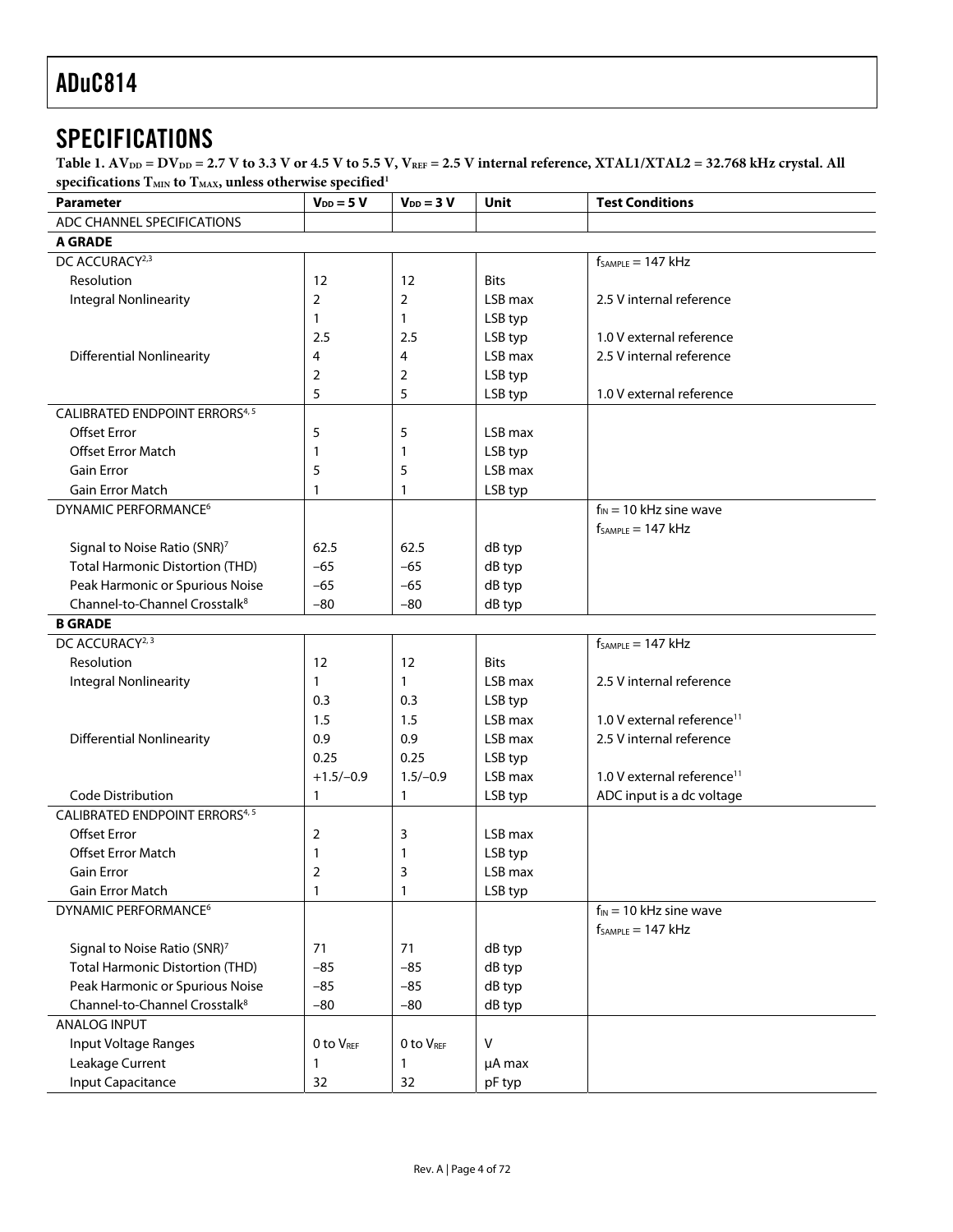<span id="page-4-1"></span><span id="page-4-0"></span>

| <b>Parameter</b>                                 | $V_{DD} = 5 V$         | $V_{DD} = 3 V$         | Unit          | <b>Test Conditions</b>                                  |
|--------------------------------------------------|------------------------|------------------------|---------------|---------------------------------------------------------|
| TEMPERATURE MONITOR <sup>9</sup>                 |                        |                        |               |                                                         |
| Voltage Output at 25°C                           | 650                    | 650                    | mV typ        |                                                         |
| Voltage TC                                       | $-2$                   | $-2$                   | mV/°C typ     |                                                         |
| Accuracy                                         | 3                      | 3                      | °C typ        | 2.5 V internal reference                                |
| Accuracy                                         | 1.5                    | 1.5                    | °C typ        | 2.5 V external reference                                |
| DAC CHANNEL SPECIFICATIONS                       |                        |                        |               | DAC Load to AGND RL = 10 k $\Omega$ , CL = 100 pF       |
| DC ACCURACY <sup>10</sup>                        |                        |                        |               |                                                         |
| Resolution                                       | 12                     | 12                     | <b>Bits</b>   |                                                         |
| Relative Accuracy                                | $+3$                   | $+3$                   | LSB typ       |                                                         |
| Differential Nonlinearity <sup>11</sup>          | $-1$                   | $-1$                   | LSB max       | Guaranteed montonic                                     |
|                                                  | 1/2                    | 1/2                    | LSB typ       |                                                         |
| <b>Offset Error</b>                              | 50                     | 50                     | mV max        | V <sub>REF</sub> range                                  |
| <b>Gain Error</b>                                | 1                      | 1                      | $%$ max       | V <sub>REF</sub> range                                  |
|                                                  | 1                      | 1                      | % typ         | AV <sub>DD</sub> range                                  |
| Gain Error Mismatch                              | 0.5                    | 0.5                    | % typ         | Of full scale on DAC1                                   |
| <b>ANALOG OUTPUTS</b>                            |                        |                        |               |                                                         |
| Voltage Range_0                                  | 0 to V <sub>REF</sub>  |                        | Volts         | DAC $V_{REF}$ = 2.5 V                                   |
| Voltage Range_1                                  | 0 to V <sub>DD</sub>   |                        | Volts         | DAC $V_{REF} = V_{DD}$                                  |
| Output Impedance                                 | 0.5                    | 0.5                    | $\Omega$ typ  |                                                         |
| <b>I</b> sink                                    | 50                     | 50                     | µA typ        |                                                         |
| <b>DAC AC Specifications</b>                     |                        |                        |               |                                                         |
| Voltage Output Settling Time                     | 15                     | 15                     | µs typ        | Full-scale settling time to within 1/2 LSB of final     |
|                                                  |                        |                        |               | value                                                   |
| Digital-to-Analog Glitch Energy                  | 10                     | 10                     | nVs typ       | 1 LSB change at major carry                             |
| REFERENCE INPUT/OUTPUT                           |                        |                        |               |                                                         |
| REFERENCE OUTPUT                                 |                        |                        |               |                                                         |
| Output Voltage (V <sub>REF</sub> )               | 2.5                    | 2.5                    | V             |                                                         |
| Accuracy                                         | 2.5                    | 2.5                    | $%$ max       | Of VREF measured at the CREF pin                        |
| Power Supply Rejection                           | 47                     | 57                     | dB typ        |                                                         |
| Reference Tempco                                 | 100                    | 100                    | ppm/°C typ    |                                                         |
| Internal VREF Power-On Time <sup>12</sup>        | 80                     | 80                     | ms typ        |                                                         |
| EXTERNAL REFERENCE INPUT <sup>13</sup>           |                        |                        |               | Internal band gap reference deselected via<br>ADCCON2.6 |
| Voltage Range (VREF) <sup>14</sup>               | 1.0                    | 1.0                    | V min         |                                                         |
|                                                  | <b>V</b> <sub>DD</sub> | <b>V</b> <sub>DD</sub> | V max         |                                                         |
| Input Impedance                                  | 20                     | 20                     | $k\Omega$ typ |                                                         |
| Input Leakage                                    | 10                     | 10                     | µA max        |                                                         |
| POWER SUPPLY MONITOR (PSM)                       |                        |                        |               |                                                         |
| V <sub>DD</sub> Trip Point Selection Range       | 2.63                   | 2.63                   | ٧             |                                                         |
|                                                  | 2.93                   | 2.93                   | ٧             | Four trip points selectable in this range               |
|                                                  | 3.08                   | 3.08                   | ٧             | programmed via TP1-0 in PSMCON                          |
|                                                  | 4.63                   |                        | ٧             |                                                         |
| V <sub>DD</sub> Power Supply Trip Point Accuracy | 3.5                    | 3.5                    | $%$ max       |                                                         |
| WATCH DOG TIMER (WDT) <sup>14</sup>              |                        |                        |               |                                                         |
| <b>Timeout Period</b>                            | 0                      | 0                      | ms min        | Nine time-out periods selectable in this range          |
|                                                  | 2000                   | 2000                   | ms max        | programmed via PRE3-0 in WDCON                          |
| <b>LOGIC INPUTS</b>                              |                        |                        |               |                                                         |
| <b>INPUT VOLTAGES<sup>14</sup></b>               |                        |                        |               |                                                         |
| All Inputs except SCLOCK, RESET, and<br>XTAL1    |                        |                        |               |                                                         |
| VINL, Input Low Voltage                          | 0.8                    | 0.4                    | V max         |                                                         |
| VINH, Input High Voltage                         | 2.0                    | 2.0                    | V min         |                                                         |
|                                                  |                        |                        |               |                                                         |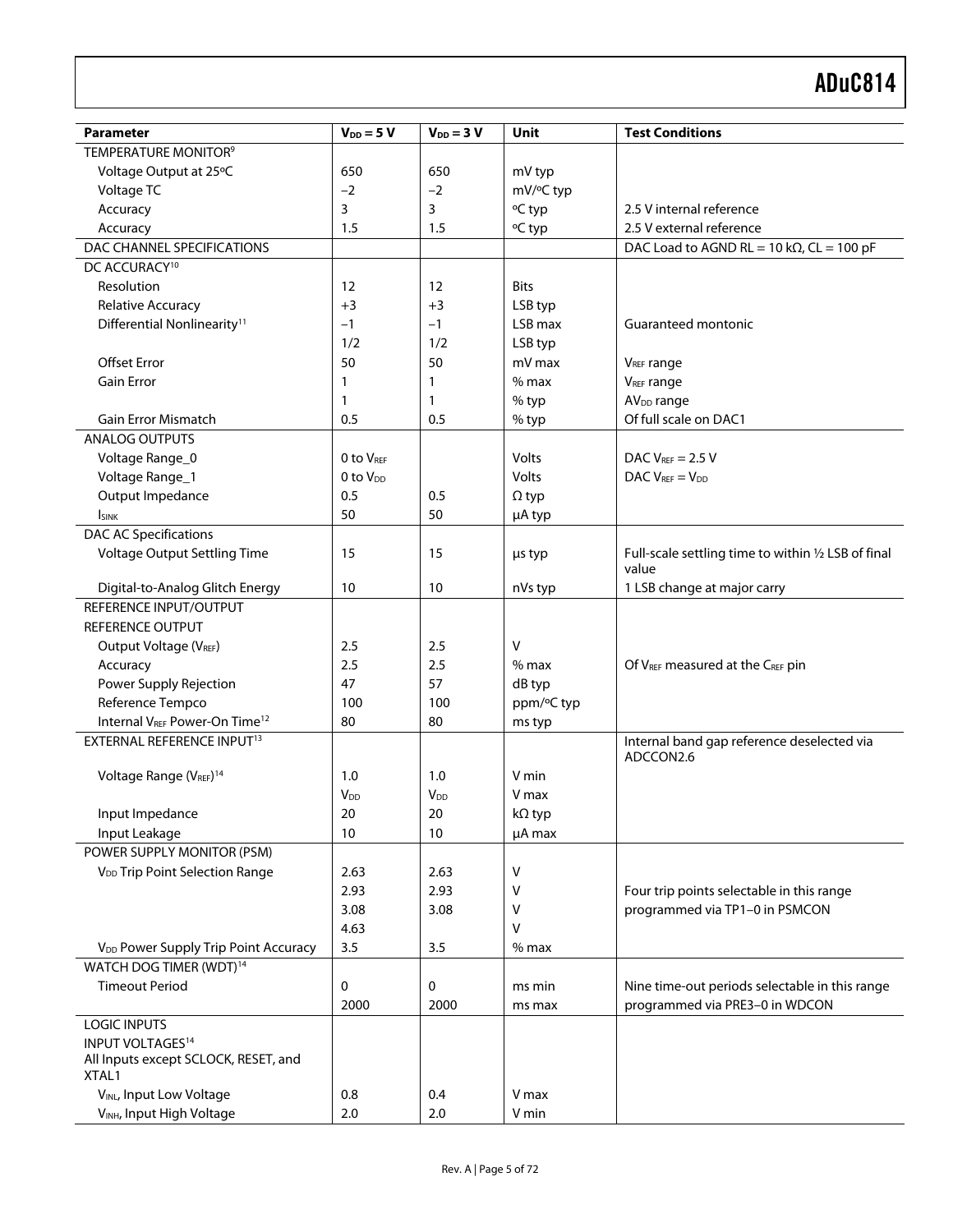<span id="page-5-0"></span>

|                                                                   |                |                 |         | <b>Test Conditions</b>                 |
|-------------------------------------------------------------------|----------------|-----------------|---------|----------------------------------------|
| <b>Parameter</b>                                                  | $V_{DD} = 5 V$ | $V_{DD} = 3 V$  | Unit    |                                        |
| SCLOCK and RESET Only <sup>14</sup><br>(Schmitt-Triggered Inputs) |                |                 |         |                                        |
| $V_{T+}$                                                          | 1.3            | 0.95            | V min   |                                        |
|                                                                   | 3.0            | 2.5             | V max   |                                        |
| $V_{T-}$                                                          | 0.8            | 0.4             | V min   |                                        |
|                                                                   | 1.4            | 1.1             | V max   |                                        |
| $V_{T+} - V_{T-}$                                                 | 0.3            | 0.3             | V min   |                                        |
|                                                                   | 0.85           | 0.85            | V max   |                                        |
| <b>INPUT CURRENTS</b>                                             |                |                 |         |                                        |
| P1.2-P1.7, DLOAD                                                  | ±10            | ±10             | µA max  | $V_{IN} = 0$ V or $V_{DD}$             |
| SCLOCK <sup>15</sup>                                              | $-10$          | $-3$            | μA min  | $V_{IN} = 0 V$ , internal pull-up      |
|                                                                   | $-40$          | $-15$           | µA max  | $V_{IN} = 0 V$ , internal pull-up      |
|                                                                   | ±10            | ±10             | µA max  | $V_{IN} = V_{DD}$                      |
| <b>RESET</b>                                                      | ±10            | ±10             | µA max  | $V_{IN} = 0 V$                         |
|                                                                   | 20             | 10 <sup>°</sup> | µA min  | $V_{IN}$ = 5 V, 3 V internal pull-down |
|                                                                   | 105            | 35              | µA max  | $V_{IN}$ = 5 V, 3 V internal pull-down |
| P1.0, P1.1, Port 3 <sup>15</sup>                                  | ±10            | ±10             | µA max  | $V_{IN} = 5 V, 3 V$                    |
|                                                                   |                |                 |         |                                        |
| (includes MISO, MOSI/SDATA and SS)                                | $\mathbf{1}$   | $\mathbf{1}$    | µA typ  |                                        |
|                                                                   | $-180$         | $-70$           | μA min  | $V_{IN}$ = 2 V, $V_{DD}$ = 5 V, 3 V    |
|                                                                   | $-660$         | $-200$          | µA max  |                                        |
|                                                                   | $-360$         | $-100$          | µA typ  |                                        |
|                                                                   | $-20$          | $-5$            | µA min  | $V_{IN}$ = 450 mV, $V_{DD}$ = 5 V, 3 V |
|                                                                   | $-75$          | $-25$           | µA max  |                                        |
|                                                                   | $-38$          | $-12$           | µA typ  |                                        |
| <b>INPUT CAPACITANCE</b>                                          | 5              | 5               | pF typ  | All digital inputs                     |
| <b>CRYSTAL OSCILLATOR</b>                                         |                |                 |         |                                        |
| (XTAL1 AND XTAL2)                                                 |                |                 |         |                                        |
| Logic Inputs, XTAL1 Only                                          |                |                 |         |                                        |
| VINL, Input Low Voltage                                           | 0.8            | 0.4             | V typ   |                                        |
| VINH, Input High Voltage                                          | 3.5            | 2.5             | V typ   |                                        |
| XTAL1 Input Capacitance                                           | 18             | 18              | pF typ  |                                        |
| XTAL2 Output Capacitance                                          | 18             | 18              | pF typ  |                                        |
| <b>DIGITAL OUTPUTS</b>                                            |                |                 |         |                                        |
| Output High Voltage (V <sub>OH</sub> )                            | 2.4            | 2.4             | V min   | $I_{\text{SOWRCE}} = 80 \text{ mA}$    |
| Output Low Voltage (V <sub>OL</sub> )                             |                |                 |         |                                        |
| Port 1.0 and Port 1.1                                             | 0.4            | 0.4             | V max   | $I_{SINK}$ = 10 mA, $T_{MAX}$ = 85°C   |
| Port 1.0 and Port 1.1                                             | 0.4            | 0.4             | V max   | $I_{SINK} = 10$ mA, $T_{MAX} = 125$ °C |
| SCLOCK, MISO/MOSI                                                 | 0.4            | 0.4             | V max   | $I_{SINK} = 4 mA$                      |
| All Other Outputs                                                 | 0.4            | 0.4             | V max   | $I_{SINK} = 1.6$ mA                    |
| MCU CORE CLOCK                                                    |                |                 |         |                                        |
| <b>MCU Clock Rate</b>                                             | 131.1          | 131.1           | kHz min | Clock rate generated via on-chip PLL,  |
|                                                                   |                |                 |         | programmable via CD2-0 in PLLCON       |
|                                                                   | 16.78          | 16.78           | MHz max |                                        |
| <b>START UP TIME</b>                                              |                |                 |         |                                        |
| At Power-On                                                       | 500            | 500             | ms typ  |                                        |
| From Idle Mode                                                    | 100            | 100             | us typ  |                                        |
| From Power-Down Mode                                              |                |                 |         |                                        |
| <b>Oscillator Running</b>                                         |                |                 |         | OSC_PD = 0 in PLLCON SFR               |
| Wake-Up with INTO Interrupt                                       | 100            | 100             | µs typ  |                                        |
| Wake-Up with SPI/I <sup>2</sup> C Interrupt                       | 100            | 100             | µs typ  |                                        |
| Wake-Up with TIC Interrupt                                        | 100            | 100             | µs typ  |                                        |
| Wake-Up with External RESET                                       | 3              | 3               | ms typ  |                                        |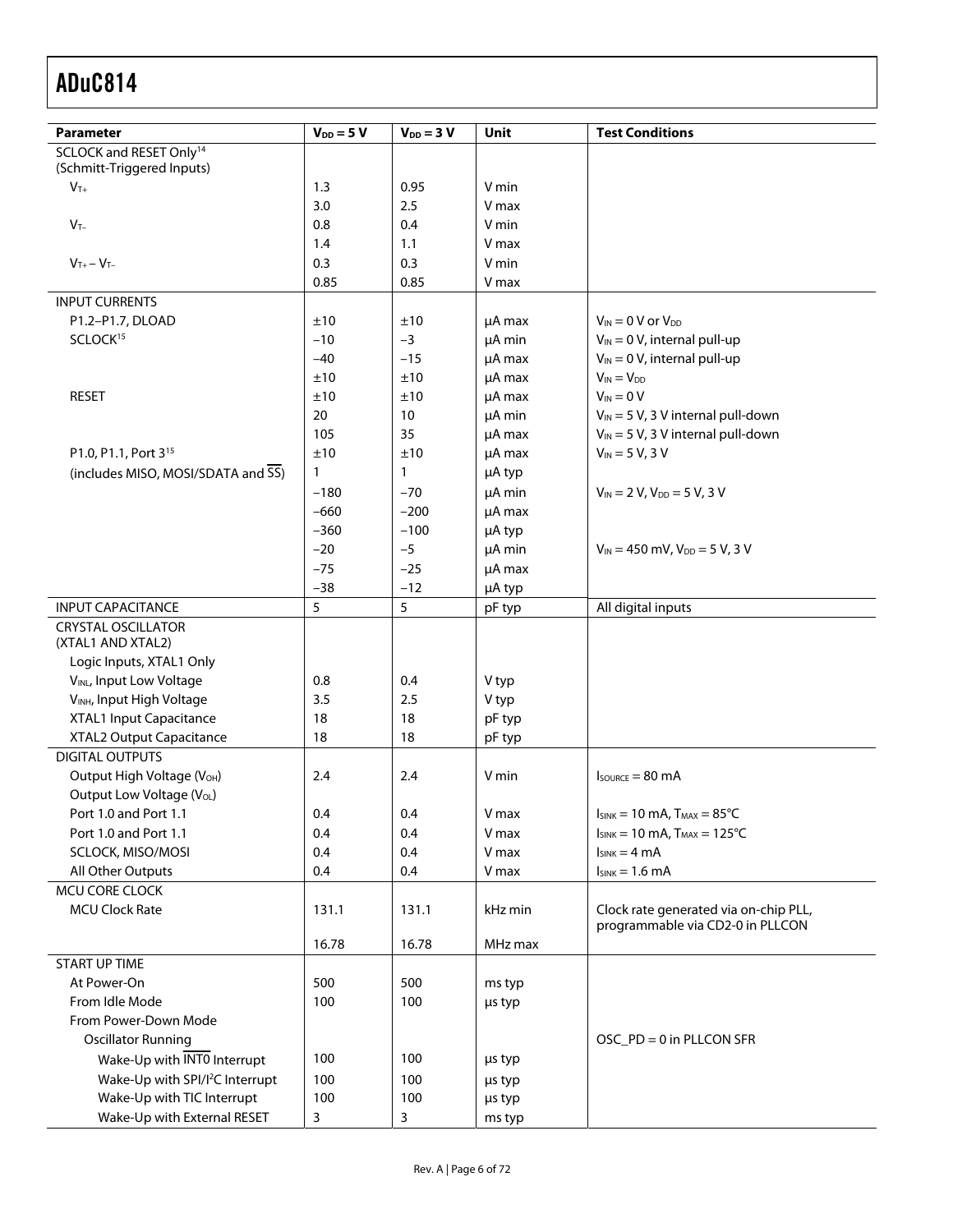| <b>Parameter</b>                            | $V_{DD} = 5 V$ | $V_{DD} = 3 V$ | Unit             | <b>Test Conditions</b>                                                |
|---------------------------------------------|----------------|----------------|------------------|-----------------------------------------------------------------------|
| Oscillator Powered Down <sup>16</sup>       |                |                |                  | OSC_PD = 1 in PLLCON SFR                                              |
| Wake-Up with INTO Interrupt                 | 150            | 400            | ms typ           |                                                                       |
| Wake-Up with SPI/I <sup>2</sup> C Interrupt | 150            | 400            | ms typ           |                                                                       |
| Wake-Up with External RESET                 | 150            | 400            | ms typ           |                                                                       |
| After External RESET in Normal Mode         | 3              | 3              | ms typ           |                                                                       |
| After WDT Reset in Normal Mode              | 3              | 3              | ms typ           | Controlled via WDCON SFR                                              |
| FLASH/EE MEMORY RELIABILITY                 |                |                |                  |                                                                       |
| CHARACTERISTICS <sup>17</sup>               |                |                |                  |                                                                       |
| Endurance <sup>18</sup>                     | 100,000        | 100,000        | Cycles min       |                                                                       |
| Data Retention <sup>19</sup>                | 100            | 100            | Years min        |                                                                       |
| POWER REQUIREMENTS <sup>20, 21</sup>        |                |                |                  |                                                                       |
| Power Supply Voltages                       |                |                |                  |                                                                       |
| $AV_{DD}/DV_{DD} - AGND$                    |                | 2.7            | V min            | $AVDD/DVDD = 3 V nom$                                                 |
|                                             |                | 3.3            | V max            |                                                                       |
|                                             | 4.5            |                | V min            | $AVDD/DVDD = 5 V nom$                                                 |
|                                             | 5.5            |                | V max            |                                                                       |
| Power Supply Currents, Normal Mode          |                |                |                  |                                                                       |
| D <sub>VDD</sub> Current <sup>14</sup>      | 5              | 2.5            | mA max           | Core $CLK = 2.097$ MHz                                                |
|                                             | 4              | $\overline{2}$ | mA typ           | (CD bits in PLLCON = 3)                                               |
| A <sub>VDD</sub> Current <sup>14</sup>      | 1.7            | 1.7            | mA max           |                                                                       |
| D <sub>VDD</sub> Current                    | 20             | 10             | mA max           | Core CLK = $16.78$ MHz (max)                                          |
|                                             | 16             | 8              | mA typ           | $(CD \text{ bits in } PLLOON = 0)$                                    |
| A <sub>VDD</sub> Current                    | 1.7            | 1.7            | mA max           |                                                                       |
| D <sub>VDD</sub> Current <sup>14</sup>      | 3.5            | 1.5            | mA max           | Core CLK = $131.2$ kHz (min)                                          |
|                                             | 2.8            | 1.2            | mA typ           | $(CD \text{ bits in } PLLOON = 7)$                                    |
| A <sub>VDD</sub> Current                    | 1.7            | 1.7            | mA max           |                                                                       |
| Power Supply Currents, Idle Mode            |                |                |                  |                                                                       |
| D <sub>VDD</sub> Current <sup>14</sup>      | 1.7            | 1.2            | mA max           | Core $CLK = 2.097$ MHz                                                |
|                                             | 1.5            | $\mathbf{1}$   | mA typ           | (CD Bits in PLLCON = 3)                                               |
| AV <sub>DD</sub> Current <sup>14</sup>      | 0.15           | 0.15           | mA max           |                                                                       |
| DV <sub>DD</sub> Current <sup>14</sup>      | 6              | 3              | mA max           | Core CLK = $16.78$ MHz (max)                                          |
|                                             | $\overline{4}$ | 2.5            | mA typ           | $(CD \text{ bits in } PLLON = 0)$                                     |
| AV <sub>DD</sub> Current <sup>14</sup>      | 0.15           | 0.15           | mA max           |                                                                       |
| DV <sub>DD</sub> Current <sup>14</sup>      | 1.25           | 1              | mA max           | Core CLK = $131$ kHz (min)                                            |
| AV <sub>DD</sub> Current <sup>14</sup>      | 1.1<br>0.15    | 0.7<br>0.15    | mA typ<br>mA max | $(CD \text{ bits in } PLLOON = 7)$                                    |
|                                             |                |                |                  |                                                                       |
| Power Supply Currents, Power-Down<br>Mode   |                |                |                  | Core CLK = $2.097$ MHz or 16.78 MHz (CD bits in<br>$PLLCDN = 3$ or 0) |
| DV <sub>DD</sub> Current <sup>14</sup>      |                | 20             | µA max           | Oscillator on                                                         |
|                                             | 40             | 14             | µA typ           |                                                                       |
| AV <sub>DD</sub> Current                    | 1              | 1              | µA typ           |                                                                       |
| <b>DV<sub>DD</sub></b> Current              |                | 15             | µA max           | Oscillator off                                                        |
|                                             | 20             | 10             | µA typ           |                                                                       |
| AV <sub>DD</sub> Current                    | 1              | 1              | µA typ           |                                                                       |
| <b>Typical Additional Power Supply</b>      |                |                |                  | Core CLK = $2.097$ MHz, (CD bits in PLLCON = 3)                       |
| Currents                                    |                |                |                  | $AV_{DD} = DV_{DD} = 5 V$                                             |
| PSM Peripheral                              | 50             |                | µA typ           |                                                                       |
| <b>ADC</b>                                  | 1.5            |                | mA typ           |                                                                       |
| DAC                                         | 150            |                | µA typ           |                                                                       |

 $\overline{a}$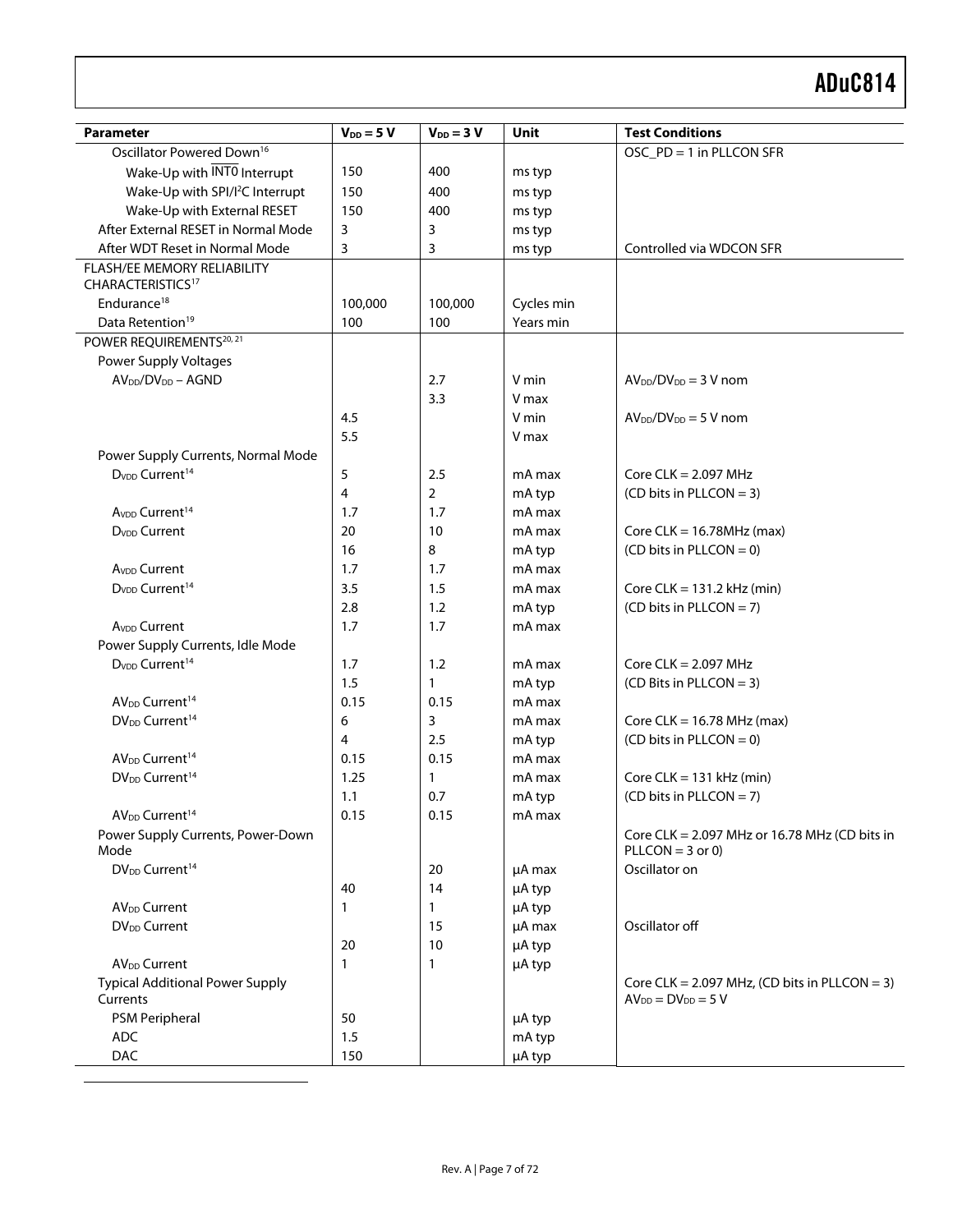<span id="page-7-0"></span> $\overline{a}$ 

1 Temperature range –40ºC to +125ºC.

<span id="page-7-1"></span>2 ADC linearity is guaranteed when operating in nonpipelined mode, i.e., ADC conversion followed sequentially by a read of the ADC result. ADC linearity is also guaranteed during normal MicroConverter core operation. 3

<span id="page-7-2"></span> $^3\bar{A}$ DC LSB size = V $_{\rm{REF}}$  /2 $^{12}$ , i.e., for internal V $_{\rm{REF}}$  = 2.5 V, 1 LSB = 610  $\mu$ V, and for external V $_{\rm{REF}}$  = 1 V, 1 LSB = 244  $\mu$ V.

<span id="page-7-3"></span><sup>4</sup>Offset and gain error and offset and gain error match are measured after factory calibration.

<span id="page-7-4"></span>Based on external ADC system components the user may need to execute a system calibration to remove additional external channel errors

and achieve these specifications.

<span id="page-7-5"></span>6 Measured with coherent sampling system using external 16.77 MHz clock via P3.5 (Pin 22).

<span id="page-7-6"></span><sup>7</sup>SNR calculation includes distortion and noise components.<br><sup>8</sup>Channel-to-channel crosstalk is measured on adjacent chan

<span id="page-7-7"></span><sup>8</sup>Channel-to-channel crosstalk is measured on adjacent channels.

<span id="page-7-8"></span><sup>9</sup>The temperature monitor gives a measure of the die temperature directly; air temperature can be inferred from this result.

<span id="page-7-9"></span><sup>10</sup>DAC linearity is calculated using a reduced code range of 48 to 4095, 0 V to V<sub>ßEF</sub> range; a reduced code range of 48 to 3950, 0 V to V<sub>DD</sub> range. DAC output load = 10 kΩ and 100 pF.<br>''DAC differential nonlinearity specified on 0 V to V<sub>REF</sub> and 0 to V<sub>DD</sub> ranges.

<span id="page-7-10"></span>

<span id="page-7-11"></span><sup>12</sup>Measured with V<sub>REF</sub> and C<sub>REF</sub> pins decoupled with 0.1 µF capacitors to ground. Power-up time for the internal reference is determined by the value of the decoupling capacitor chosen for both the V<sub>REF</sub> and C<sub>REF</sub> pi

<span id="page-7-12"></span><sup>13</sup>When using an external reference device, the internal band gap reference input can be bypassed by setting the ADCCON1.6 bit. In this mode, the V<sub>REF</sub> and C<sub>REF</sub> pins need to be shorted together for correct operation.

<span id="page-7-13"></span><sup>14</sup>These numbers are not production tested but are guaranteed by design and/or characterization data on production release.<br><sup>15</sup>Pins configured in I<sup>2</sup>C compatible mode or SPI mode; pins configured as digital inputs durin

<span id="page-7-14"></span>

<span id="page-7-15"></span>

<span id="page-7-18"></span><span id="page-7-17"></span>

<span id="page-7-16"></span><sup>17</sup>Flash/EE memory reliability characteristics apply to both the Flash/EE program memory and the Flash/EE data memory.<br><sup>18</sup>Endurance is qualified to 100 kcycles as per JEDEC Std. 22, Method A117 and measured at –40°C, +25

<span id="page-7-19"></span><sup>20</sup> Power supply current consumption is measured in normal, idle, and power-down modes under the following conditions:

Normal Mode: Reset and all digital I/O pins = open circuit, core Clk changed via CD bits in PLLCON, core executing internal software loop.

Idle Mode: Reset and all digital I/O pins = open circuit, core Clk changed via CD bits in PLLCON, PCON.0 = 1, core execution suspended in idle mode. Power-Down Mode: Reset and all P1.2-P1.7 pins = 0.4 V; all other digital I/O pins are open circuit, Core Clk changed via CD bits in PLLCON, PCON.1 = 1,

Core execution suspended in power-down mode, OSC turned on or off via OSC\_PD bit (PLLCON.7) in PLLCON SFR.

<sup>21</sup>DV<sub>DD</sub> power supply current increases typically by 3 mA (3 V operation) and 10 mA (5 V operation) during a Flash/EE memory program or erase cycle.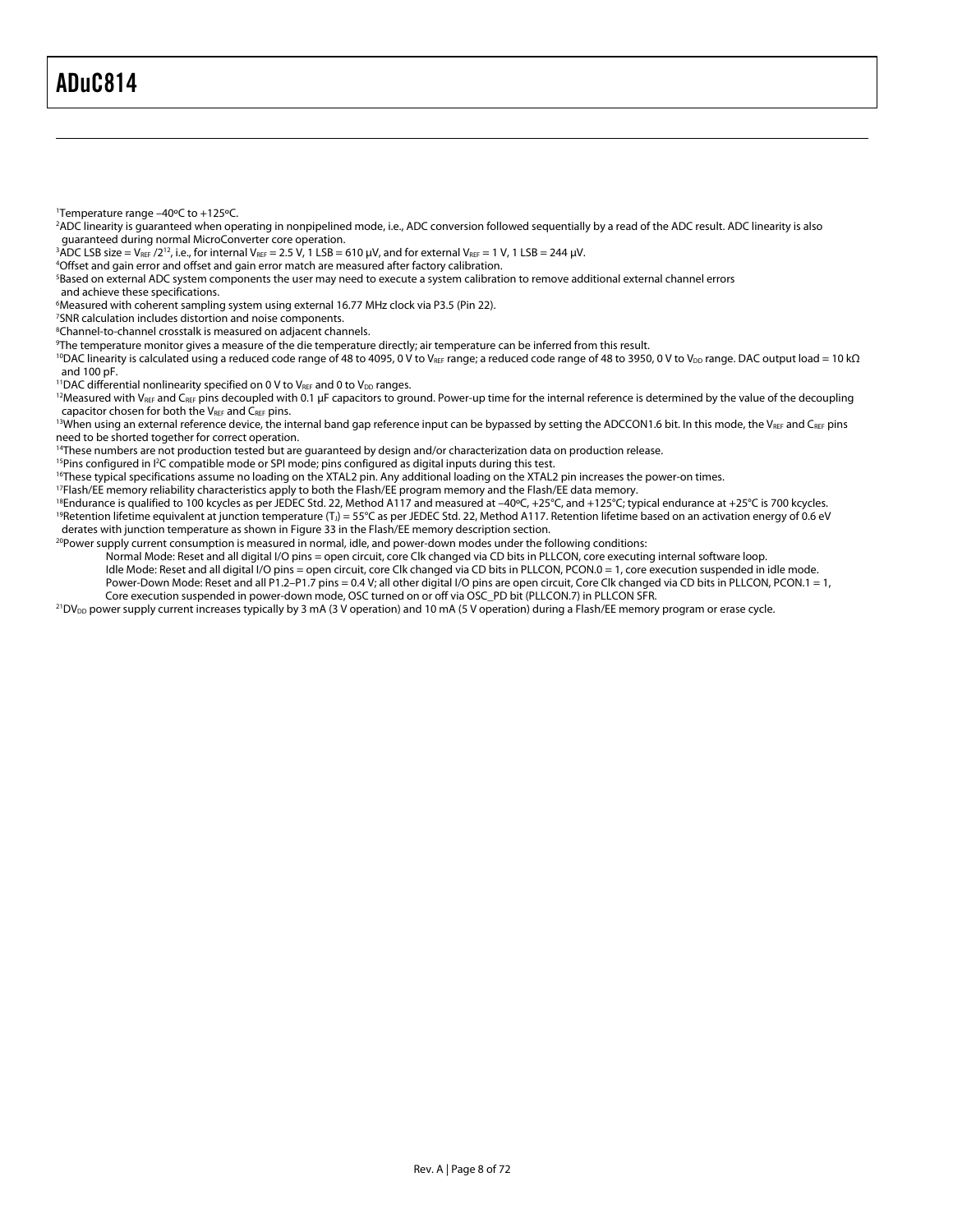# <span id="page-8-0"></span>ABSOLUTE MAXIMUM RATINGS

**Table 2. Temperature = 25°C, unless otherwise noted** 

| <b>Parameter</b>                                                  | Rating                                |
|-------------------------------------------------------------------|---------------------------------------|
| $AVDD$ to $AGND$                                                  | $-0.3 V$ to $+7 V$                    |
| DV <sub>DD</sub> to AGND                                          | $-0.3 V$ to $+7 V$                    |
| AV <sub>DD</sub> to DV <sub>DD</sub>                              | $-0.3$ V to $+0.3$ V                  |
| AGND to DGND <sup>1</sup>                                         | $-0.3$ V to $+0.3$ V                  |
| Analog Input Voltage to AGND <sup>2</sup>                         | $-0.3$ V to AV <sub>pp</sub> + 0.3 V  |
| Reference Input Voltage to AGND                                   | $-0.3$ V to AV <sub>pp</sub> $+0.3$ V |
| Analog Input Current (Indefinite)                                 | 30 mA                                 |
| Reference Input Current (Indefinite)                              | 30 mA                                 |
| Digital Input Voltage to DGND                                     | $-0.3$ V to DV <sub>DD</sub> + 0.3 V  |
| Digital Output Voltage to DGND                                    | $-0.3$ V to DV <sub>DD</sub> + 0.3 V  |
| <b>Operating Temperature Range</b>                                | $-40^{\circ}$ C to $+125^{\circ}$ C   |
| Storage Temperature Range                                         | $-65^{\circ}$ C to $+150^{\circ}$ C   |
| <b>Junction Temperature</b>                                       | $150^{\circ}$ C                       |
| $\theta_{JA}$ Thermal Impedance                                   | 97.9°C/W                              |
| Lead Temperature, Soldering                                       |                                       |
| Vapor Phase (60 sec)                                              | $215^{\circ}$ C                       |
| Infrared (15 sec)                                                 | $220^{\circ}$ C                       |
| <sup>1</sup> AGND and DGND are shorted internally on the ADuC814. |                                       |

Stresses above those listed under Absolute Maximum Ratings may cause permanent damage to the device. This is a stress rating only; functional operation of the device at these or any other conditions above those listed in the operational sections of this specification is not implied. Exposure to absolute maximum rating conditions for extended periods may affect device reliability.

<sup>1</sup> AGND and DGND are shorted internally on the ADuC814.<br><sup>2</sup> Applies to Pins P1.2 to P1.7 operating in analog or digital input mode.

### <span id="page-8-1"></span>**ESD CAUTION**

ESD (electrostatic discharge) sensitive device. Electrostatic charges as high as 4000 V readily accumulate on the human body and test equipment and can discharge without detection. Although this product features proprietary ESD protection circuitry, permanent damage may occur on devices subjected to high energy electrostatic discharges. Therefore, proper ESD precautions are recommended to avoid performance degradation or loss of functionality.

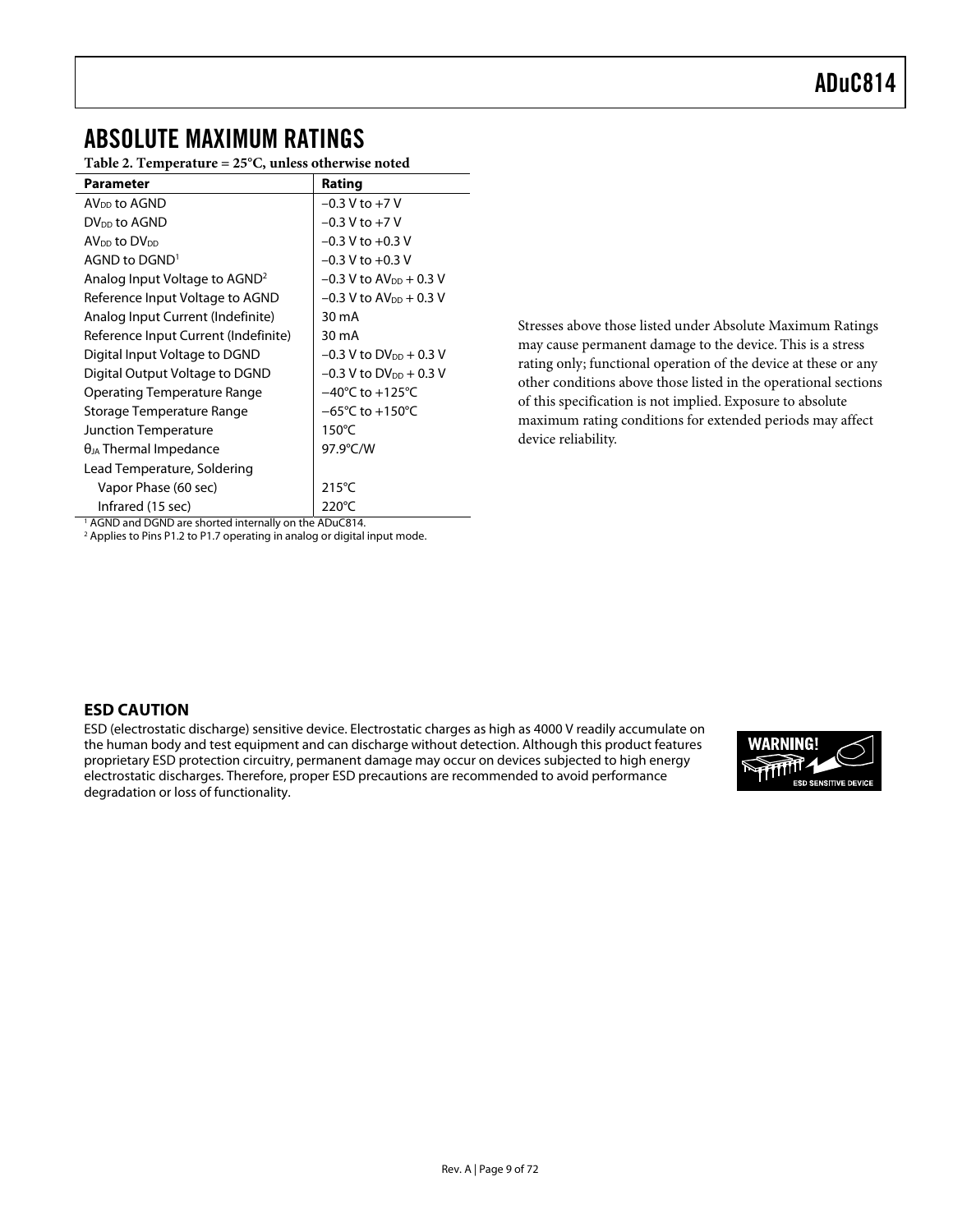# <span id="page-9-0"></span>PIN CONFIGURATION AND FUNCTION DESCRIPTION



Figure 2. Pin Configuration

|                | Table 3. Pin Descriptions          |             |                                                                                                                                                                                                                                                                                                                                                                                                                                                                                                                                |
|----------------|------------------------------------|-------------|--------------------------------------------------------------------------------------------------------------------------------------------------------------------------------------------------------------------------------------------------------------------------------------------------------------------------------------------------------------------------------------------------------------------------------------------------------------------------------------------------------------------------------|
| Pin No.        | <b>Mnemonic</b>                    | <b>Type</b> | <b>Function</b>                                                                                                                                                                                                                                                                                                                                                                                                                                                                                                                |
| $\mathbf{1}$   | <b>DGND</b>                        | S           | Digital Ground. Ground reference point for the digital circuitry.                                                                                                                                                                                                                                                                                                                                                                                                                                                              |
| $\overline{2}$ | <b>DLOAD</b>                       |             | Debug/Serial Download Mode. Enables when pulled high through a resistor on power-on or RESET. In<br>this mode, DLOAD may also be used as an external emulation I/O pin, therefore the voltage level at<br>this pin must not be changed during this mode of operation because it may cause an emulation<br>interrupt that halts code execution. User code is executed when this pin is pulled low on power-on or<br>RESET.                                                                                                      |
| $3 - 7$        | $P3.0 - P3.4$                      | I/O         | Bidirectional Port Pins with Internal Pull-Up Resistors. Port 3 pins that have 1s written to them are<br>pulled high by the internal pull-up resistors, and in that state they can be used as inputs. As inputs,<br>with Port 3 pins being pulled low externally, they source current because of the internal pull-up<br>resistors. When driving a 0-to-1 output transition, a strong pull-up is active during S1 of the<br>instruction cycle. Port 3 pins also have various secondary functions which are described next.     |
| 3              | P3.0/RxD                           | I/O         | Receiver Data Input (asynchronous) or Data Input/Output (synchronous) in Serial (UART) Mode.                                                                                                                                                                                                                                                                                                                                                                                                                                   |
| 4              | P3.1/TxD                           | 1/O         | Transmitter Data Output (asynchronous) or Clock Output (synchronous) in Serial (UART) Mode.                                                                                                                                                                                                                                                                                                                                                                                                                                    |
| 5              | P3.2/INTO                          | I/O         | Interrupt 0, programmable edge or level-triggered interrupt input, which can be programmed to one<br>of two priority levels. This pin can also be used as agate control input to Timer 0.                                                                                                                                                                                                                                                                                                                                      |
| 6              | $P3.3/\overline{INT1}$             | 1/O         | Interrupt 1, programmable edge or level-triggered interrupt input, which can be programmed to one<br>of two priority levels. This pin can also be used as agate control input to Timer 1.                                                                                                                                                                                                                                                                                                                                      |
| 7              | P3.4/T0/<br><b>CONVST</b>          | I/O         | Timer/Counter 0 Input and External Trigger Input for ADC Conversion Start.                                                                                                                                                                                                                                                                                                                                                                                                                                                     |
| $8 - 9$        | P1.0-P1.1                          | I/O         | Bidirectional Port Pins with Internal Pull-Up Resistors. Port 1 pins that have 1s written to them are<br>pulled high by the internal pull-up resistors, and in that state they can be used as inputs. As inputs<br>with Port 1 pins being pulled low externally, they source current because of the internal pull-up,<br>resistors When driving a 0-to-1 output transition a strong pull-up is active during S1 of the instruction<br>cycle. Port 1 pins also have various secondary functions which are described as follows. |
| 8              | P1.0/T2                            | I/O         | Timer 2 Digital Input. Input to Timer/Counter 2. When enabled, Counter 2 is incremented in response<br>to a 1 to 0 transition of the T2 input.                                                                                                                                                                                                                                                                                                                                                                                 |
| 9              | P1.1/T2EX                          | 1/O         | Digital Input. Capture/Reload trigger for Counter 2.                                                                                                                                                                                                                                                                                                                                                                                                                                                                           |
| 10             | <b>RESET</b>                       |             | Reset Input. A high level on this pin while the oscillator is running resets the device. There is an<br>internal weak pull-down and a Schmitt-trigger input stage on this pin.                                                                                                                                                                                                                                                                                                                                                 |
| $11 - 12$      | $P1.2 - P1.3$                      | <b>I</b>    | Port 1.2 to P1.3. These pins have no digital output drivers, i.e., they can only function as digital inputs,<br>for which 0 must be written to the port bit. These port pins also have the following analog functionality:                                                                                                                                                                                                                                                                                                     |
| 11             | P <sub>1.2</sub> /ADC <sub>0</sub> |             | ADC Input Channel 0. Selected via ADCCON2 SFR.                                                                                                                                                                                                                                                                                                                                                                                                                                                                                 |
| 12             | P1.3/ADC1                          |             | ADC Input Channel 1. Selected via ADCCON2 SFR.                                                                                                                                                                                                                                                                                                                                                                                                                                                                                 |
| 13             | <b>AV<sub>DD</sub></b>             | S           | Analog Positive Supply Voltage, 3 V or 5 V.                                                                                                                                                                                                                                                                                                                                                                                                                                                                                    |
| $14 - 15$      | <b>AGND</b>                        | G           | Analog Ground. Ground reference point for the analog circuitry.                                                                                                                                                                                                                                                                                                                                                                                                                                                                |
| 16             | <b>VRFF</b>                        | I/O         | Reference Input/Output. This pin is connected to the internal reference through a switch and is the<br>reference source for the analog to digital converter. The nominal internal reference voltage is 2.5 V<br>and this appears at the pin. This pin can be used to connect an external reference to the analog to<br>digital converter by setting ADCCON1.6 to 1. Connect 0.1 µF between this pin and AGND.                                                                                                                  |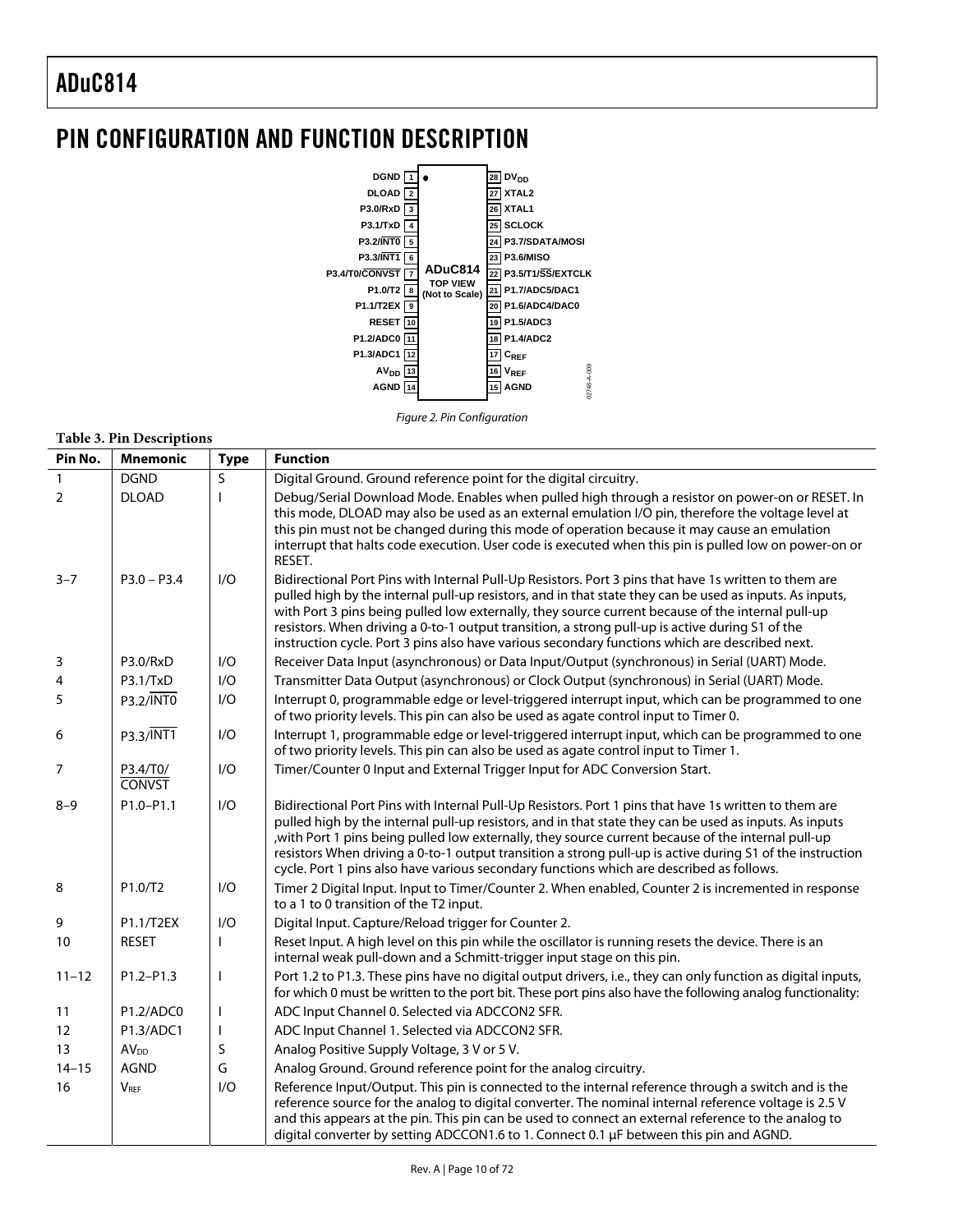| Pin No.   | <b>Mnemonic</b>                    | <b>Type</b> | <b>Function</b>                                                                                                                                                                                                                                                                                                                                                                                                                                                                                                                 |
|-----------|------------------------------------|-------------|---------------------------------------------------------------------------------------------------------------------------------------------------------------------------------------------------------------------------------------------------------------------------------------------------------------------------------------------------------------------------------------------------------------------------------------------------------------------------------------------------------------------------------|
| 17        | $C_{REF}$                          |             | Decoupling Input for On-Chip Reference. Connect 0.1 µF between this pin and AGND.                                                                                                                                                                                                                                                                                                                                                                                                                                               |
| $18 - 21$ | P1.4-P1.7                          |             | Port 1.4 to P1.7. These pins have no digital output drivers, i.e., they can only function as digital inputs,<br>for which 0 must be written to the port bit. These port pins also have the following analog functionality:                                                                                                                                                                                                                                                                                                      |
| 18        | P <sub>1.4</sub> /ADC <sub>2</sub> |             | ADC Input Channel 2. Selected via ADCCON2 SFR.                                                                                                                                                                                                                                                                                                                                                                                                                                                                                  |
| 19        | P1.5/ADC3                          |             | ADC Input Channel 2. Selected via ADCCON2 SFR.                                                                                                                                                                                                                                                                                                                                                                                                                                                                                  |
| 20        | P1.6/ADC4/<br>DAC0                 | 1/O         | ADC Input Channel 4. Selected via ADCCON2 SFR. The voltage DAC Channel 0 can also be configured<br>to appear on P1.6.                                                                                                                                                                                                                                                                                                                                                                                                           |
| 21        | P1.7/<br>ADC5/DAC1                 | 1/O         | ADC Input Channel 5, selected via ADCCON2 SFR. The voltage DAC Channel 1 can also be configured<br>to appear on P1.7.                                                                                                                                                                                                                                                                                                                                                                                                           |
| $22 - 24$ | P3.5-P3.7                          | 1/O         | Bidirectional Port Pins with Internal Pull-Up Resistors. Port 3 pins that have 1s written to them are<br>pulled high by the internal pull-up resistors, and in that state they can be used as inputs. As inputs<br>with Port 3 pins being pulled low externally, they source current because of the internal pull-up,<br>resistors. When driving a 0-to-1 output transition a strong pull-up is active during S1 of the instruction<br>cycle. Port 3 pins also have various secondary functions which are described as follows. |
| 22        | P3.5/T1                            |             | I/O Timer/Counter 1 Input. P3.5-P3.7 pins also have SPI interface functions. To enable these functions,<br>Bit 0 of the CFG814 SFR must be set to 1.                                                                                                                                                                                                                                                                                                                                                                            |
| 22        | P3.5/SS<br>/EXTCLK                 | 1/O         | This pin also functions as the Slave Select input for the SPI interface when the device is operated in<br>slave mode. P3.5 can also function as an input for an external clock. This clock effectively bypasses the<br>PLL. This function is enabled by setting Bit 1 of the CFG814 SFR.                                                                                                                                                                                                                                        |
| 23        | P3.6/MISO                          | 1/O         | SPI Master Input/Slave Output Data Input/Output Pin.                                                                                                                                                                                                                                                                                                                                                                                                                                                                            |
| 24        | P3.7/SDATA/<br><b>MOSI</b>         | 1/O         | SPI Master Output/Slave Input Data Input/Output Pin.                                                                                                                                                                                                                                                                                                                                                                                                                                                                            |
| 25        | <b>SCLOCK</b>                      | 1/O         | Serial Clock Pin for SPI Serial Interface Clock.                                                                                                                                                                                                                                                                                                                                                                                                                                                                                |
| 26        | XTAL1                              |             | Input to the Crystal Oscillator Inverter.                                                                                                                                                                                                                                                                                                                                                                                                                                                                                       |
| 27        | XTAL <sub>2</sub>                  | O           | Output from the Crystal Oscillator Inverter.                                                                                                                                                                                                                                                                                                                                                                                                                                                                                    |
| 28        | <b>DV<sub>DD</sub></b>             | S           | Analog Positive Supply Voltage, 3 V or 5 V.                                                                                                                                                                                                                                                                                                                                                                                                                                                                                     |

 $I = Input, O = Output, S = Supply, G - Ground.$ 

The following notes apply to the entire data sheet:

- In bit designation tables, *set* implies a Logic 1 state, and *cleared* implies a Logic 0 state, unless otherwise stated.
- *Set* and *cleared* also imply that the bit is set or cleared by the ADuC814 hardware, unless otherwise stated.
- User software should not write to reserved or unimplemented bits as they may be used in future products.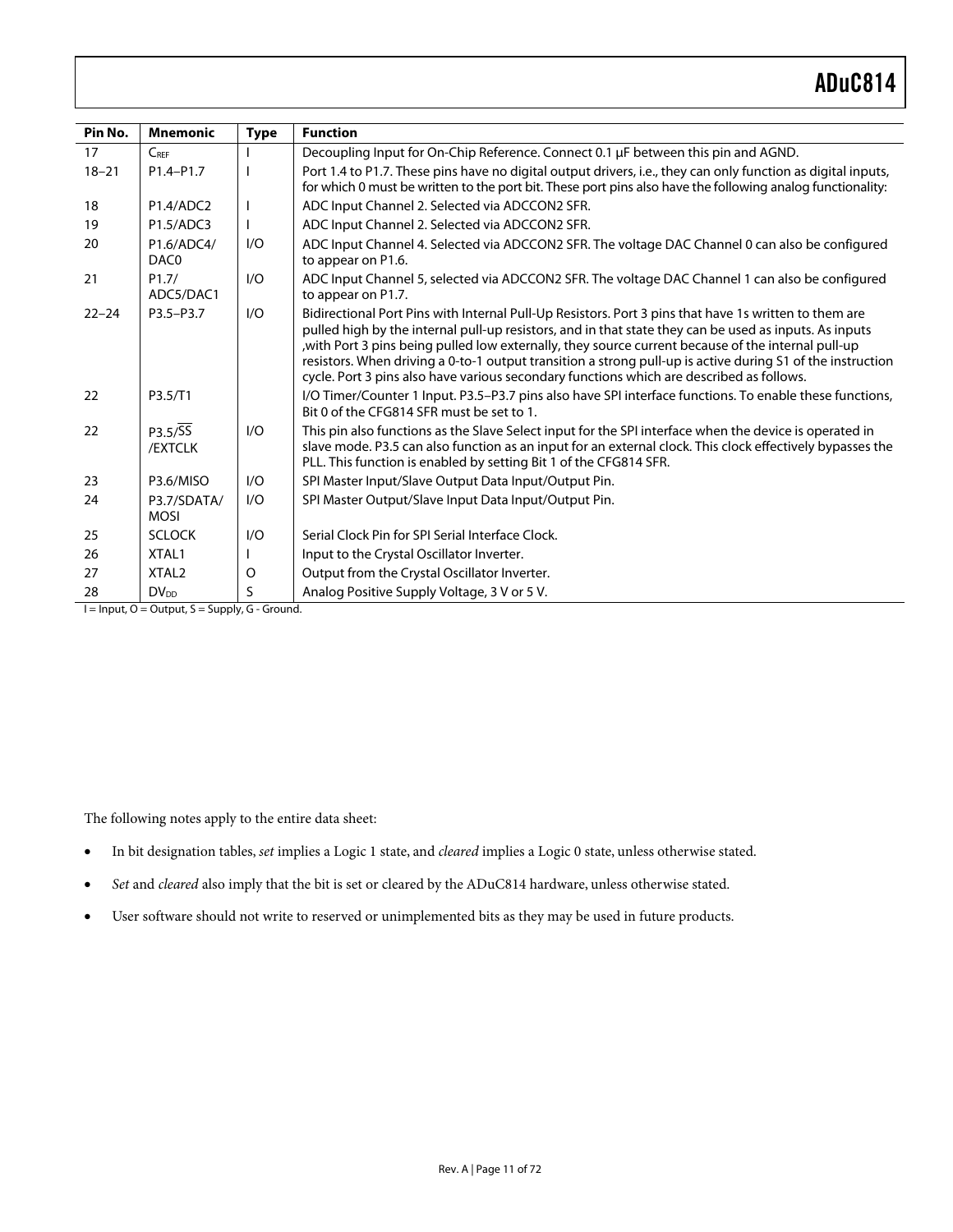# <span id="page-11-0"></span>**TERMINOLOGY ADC SPECIFICATIONS**

#### <span id="page-11-1"></span>**Integral Nonlinearity**

This is the maximum deviation of any code from a straight line passing through the endpoints of the ADC transfer function. The endpoints of the transfer function are zero scale, a point1/2 LSB below the first code transition and full scale, a point 1/2 LSB above the last code transition.

#### **Differential Nonlinearity**

This is the difference between the measured and the ideal 1 LSB change between any two adjacent codes in the ADC.

#### **Offset Error**

This is the deviation of the first code transition (0000 … 000) to (0000 … 001) from the ideal, i.e., +1/2 LSB.

#### **Full-Scale Error**

This is the deviation of the last code transition from the ideal AIN voltage (full-scale error has been adjusted out).

#### **Signal-to-(Noise + Distortion) Ratio**

This is the measured ratio of signal-to-(noise + distortion) at the output of the ADC. The signal is the rms amplitude of the fundamental. Noise is the rms sum of all nonfundamental signals up to half the sampling frequency  $(f_s/2)$ , excluding dc. The ratio is dependent upon the number of quantization levels in the digitization process; the more levels, the smaller the quantization noise. The theoretical signal-to-(noise + distortion) ratio for an ideal N-bit converter with a sine wave input is given by

*Signal-to =- (Noise + Distortion)* = (6.02N + 1.76)

Thus, for a 12-bit converter, this is 74 dB.

#### **Total Harmonic Distortion (THD)**

Total harmonic distortion is the ratio of the rms sum of the harmonics to the fundamental.

#### **Peak Harmonic or Spurious Noise**

Peak harmonic or spurious noise is defined as the ratio of the rms value of the next largest component in the ADC output spectrum (up to  $f_s/2$  and including dc) to the rms value of the fundamental. Normally, the value of this specification is determined by the largest harmonic in the spectrum, but for ADCs where the harmonics are buried in the noise floor, it is the noise peak.

### <span id="page-11-2"></span>**DAC SPECIFICATIONS**

#### **Relative Accuracy**

Relative accuracy or endpoint linearity is a measure of the maximum deviation from a straight line passing through the endpoints of the DAC transfer function. It is measured after adjusting for zero-scale error and full-scale error.

#### **Voltage Output Settling Time**

This is the amount of time it takes for the output to settle to a specified level for a full-scale input change.

#### **Digital-to-Analog Glitch Impulse**

This is the amount of charge injected into the analog output when the inputs change state. It is specified as the area of the glitch in nV-sec.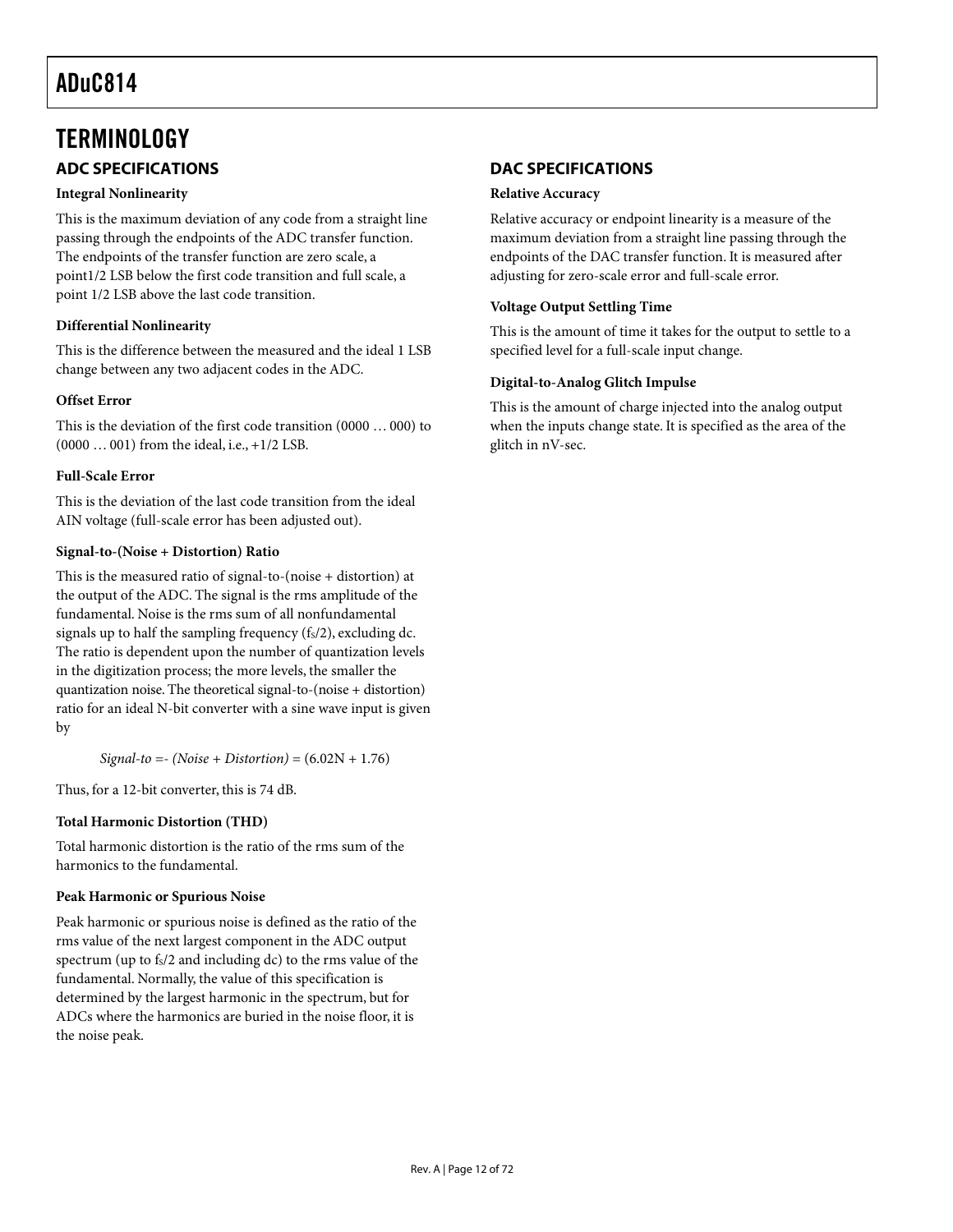# <span id="page-12-0"></span>TYPICAL PERFORMANCE CURVES

The typical performance plots presented in this section illustrate typical performance of the ADuC814 under various operating conditions. Note that all typical plots in this section were generated using the ADuC814BRU, i.e., the B-grade part.

[Figure 3](#page-12-1) and [Figure 4 s](#page-12-2)how typical ADC integral nonlinearity (INL) errors from ADC Code 0 to Code 4095 at 5 V and 3 V supplies, respectively. The ADC is using its internal reference (2.5 V) and operating at a sampling rate of 152 kHz. The typical worst-case errors in both plots are just less than 0.3 LSBs.

<span id="page-12-1"></span>

<span id="page-12-2"></span>Figure 3. Typical INL Error,  $V_{DD} = 5 V$ 



Figure 4. Typical INL Error,  $V_{DD} = 3 V$ 

[Figure 5](#page-12-3) and [Figure 6 s](#page-12-4)how the variation in worst-case positive (WCP) INL and worst-case negative (WCN) INL versus external reference input voltage.

<span id="page-12-3"></span>

<span id="page-12-4"></span>Figure 6. Typical Worst-Case INL Error vs.  $V_{REF}$ ,  $V_{DD} = 3$  V

[Figure 7 a](#page-13-0)nd [Figure 8 s](#page-13-1)how typical ADC differential nonlinearity (DNL) errors from ADC Code 0 to Code 4095 at 5 V and 3 V supplies, respectively. The ADC is using its internal reference (2.5 V) and operating at a sampling rate of 152 kHz. The typical worst-case errors in both plots are just less than 0.2 LSBs.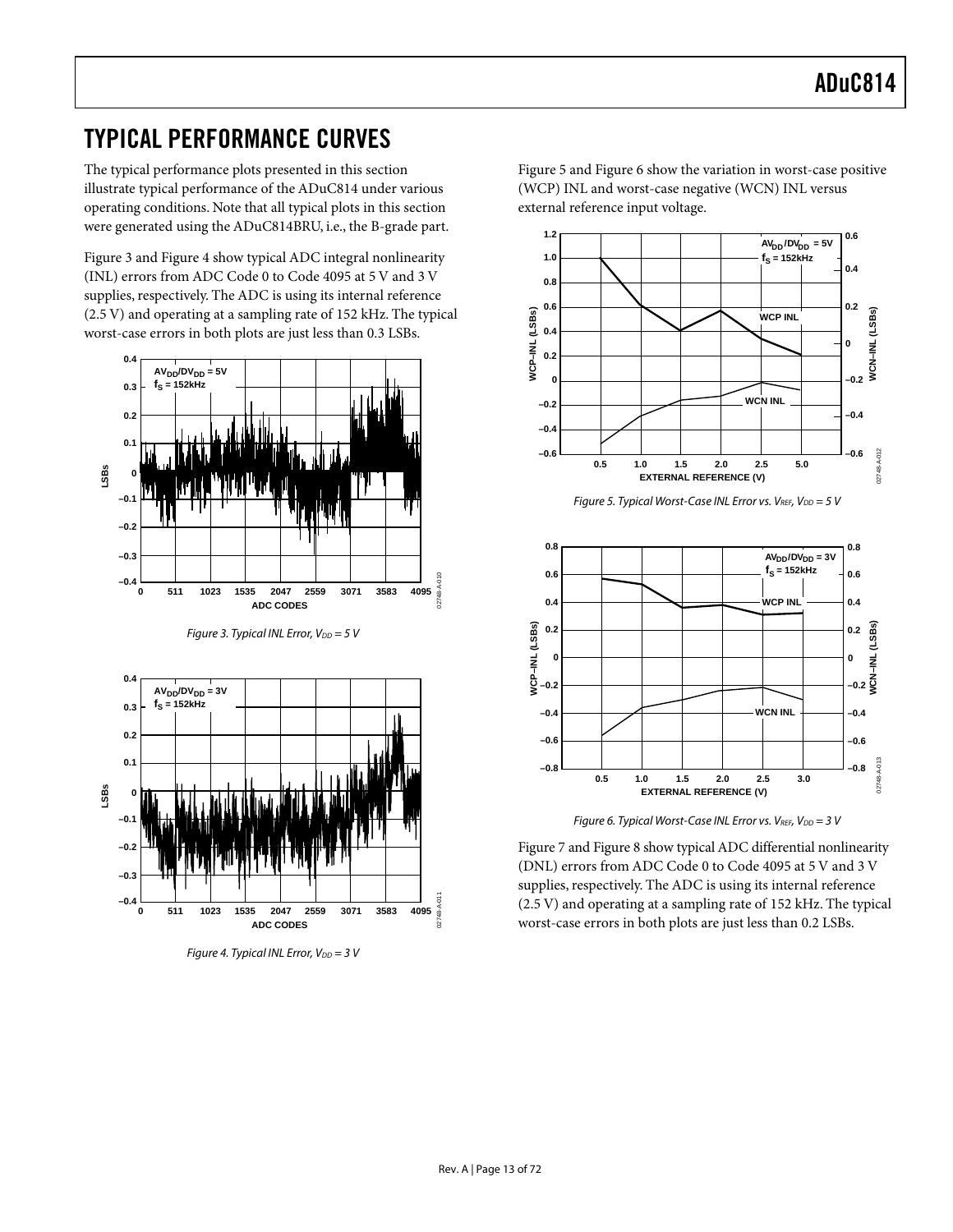<span id="page-13-0"></span>

<span id="page-13-1"></span>



Figure 8. Typical DNL Error,  $V_{DD} = 3 V$ 



<span id="page-13-2"></span>

Figure 9. Typical Worst-Case DNL Error vs.  $V_{REF}$ ,  $V_{DD} = 5$  V

<span id="page-13-3"></span>

Figure 10. Typical Worst-Case DNL Error vs.  $V_{REF}$ ,  $V_{DD} = 3$  V

[Figure 11 s](#page-13-4)hows a histogram plot of 10,000 ADC conversion results on a dc input with  $V_{DD} = 5$  V. The plot illustrates an excellent code distribution pointing to the low noise performance of the on-chip precision ADC.

<span id="page-13-4"></span>



[Figure 12 s](#page-13-5)hows a histogram plot of 10,000 ADC conversion results on a dc input for  $V_{DD} = 3$  V. The plot again illustrates a very tight code distribution of 1 LSB with the majority of codes appearing in one output bin.

<span id="page-13-5"></span>

Figure 12. Code Histogram Plot,  $V_{DD} = 3 V$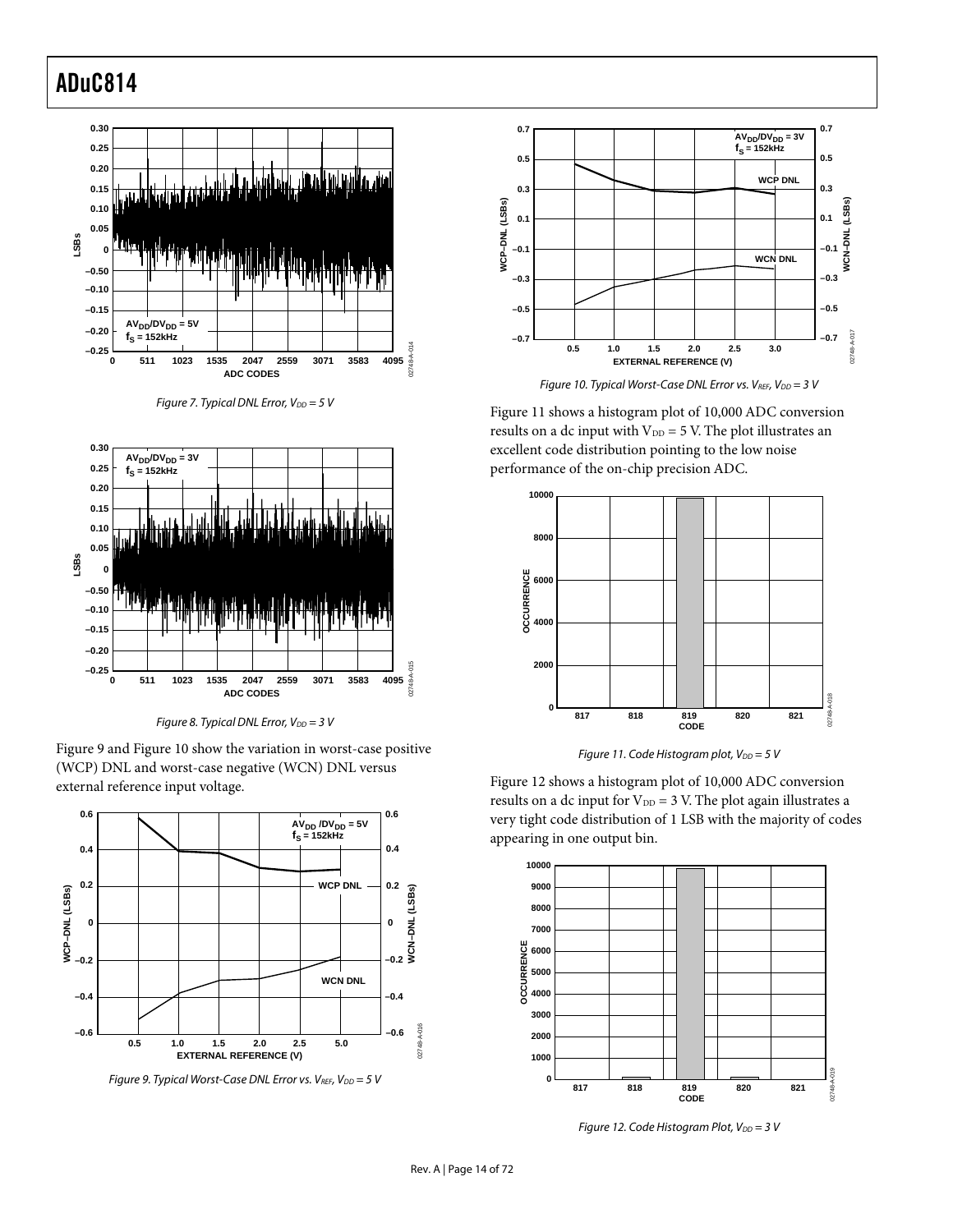[Figure 13 a](#page-14-0)nd [Figure 14 s](#page-14-1)how typical FFT plots for the ADuC814. These plots were generated using an external clock input via P3.5 to achieve coherent sampling. The ADC is using its internal reference (2.5 V) sampling a full-scale, 10 kHz sine wave test tone input at a sampling rate of 149.79 kHz. The resultant FFTs shown at 5 V and 3 V supplies illustrate an excellent 100 dB noise floor, a 71 dB signal-to-noise ratio (SNR), and a THD greater than −80 dB.

<span id="page-14-0"></span>

Figure 13. ADuC814 Dynamic Performance at  $V_{DD} = 5 V$ 

<span id="page-14-1"></span>

Figure 14. ADuC814 Dynamic Performance at  $V_{DD} = 3 V$ 

[Figure 15 a](#page-14-2)nd [Figure 16 s](#page-14-3)how typical dynamic performance versus external reference voltages. Again excellent ac performance can be observed in both plots with some roll-off being observed as V<sub>REF</sub> falls below 1 V.

<span id="page-14-2"></span>

<span id="page-14-3"></span>Figure 15. Typical Dynamic Performance vs. VREF,  $V_{DD} = 5 V$ 



Figure 16. Typical Dynamic Performance vs.  $V_{REF}$ ,  $V_{DD} = 3$  V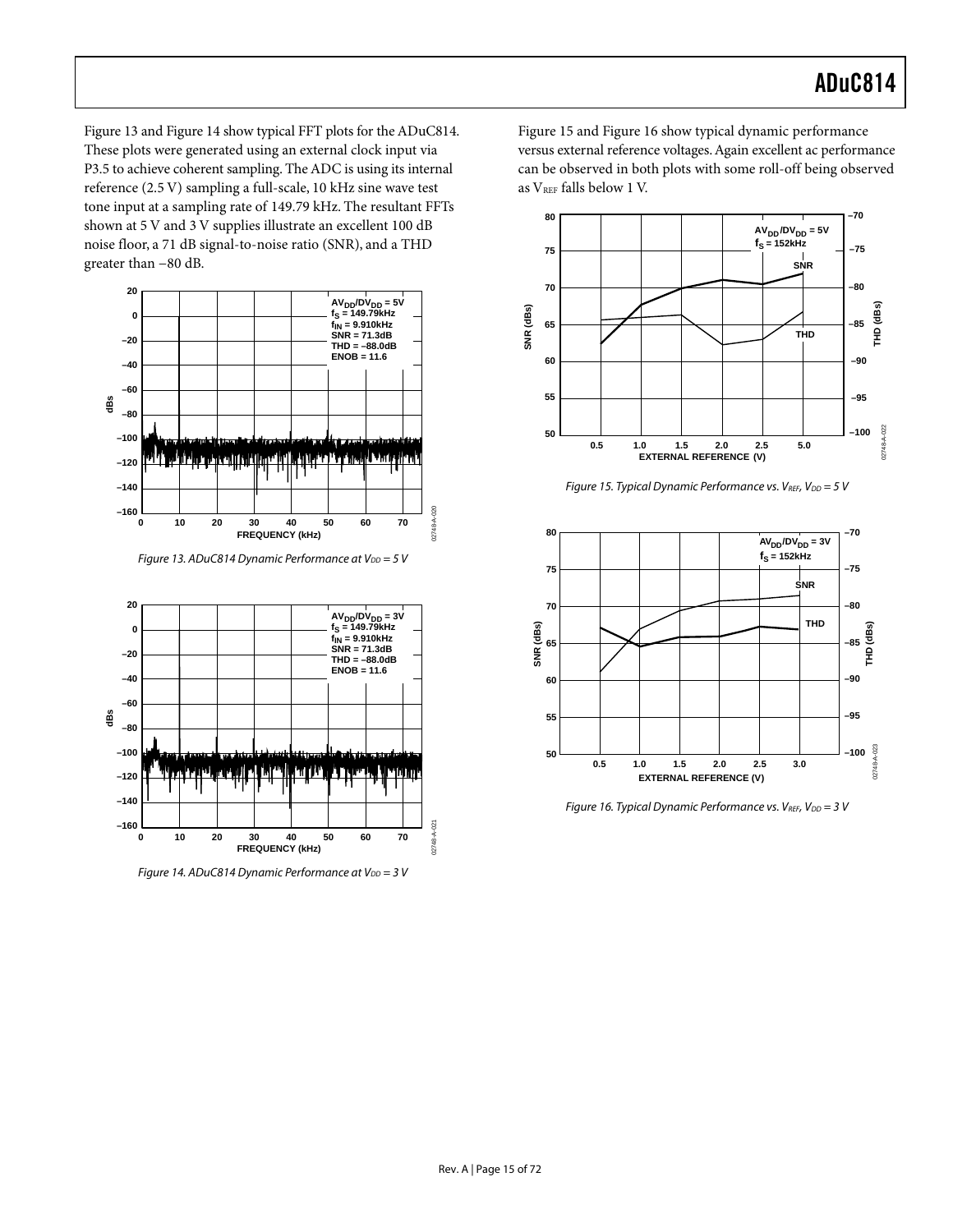# <span id="page-15-0"></span>ADuC814 ARCHITECTURE, MAIN FEATURES

The ADuC814 is a fully integrated 247 kSPS 12-bit data acquisition system incorporating a high performance multichannel ADC, an 8-bit MCU, and program/data Flash/EE memory on a single chip.

This low power device operates from a 32 kHz crystal with an on-chip PLL generating a high frequency clock of 16.78 MHz. This clock is, in turn, routed through a programmable clock divider from which the MCU core clock operating frequency is generated.

The microcontroller core is an 8052, and therefore 8051, instruction set compatible. The microcontroller core machine cycle consists of 12 core clock periods of the selected core operating frequency. Eight kbytes of nonvolatile Flash/EE program memory are provided on-chip. 640 bytes of nonvolatile Flash/EE data memory and 256 bytes RAM are also integrated on-chip.

The ADuC814 also incorporates additional analog functionality with dual 12-bit DACs, a power supply monitor, and a band gap

reference. On-chip digital peripherals include a watchdog timer, time interval counter, three timer/counters, and three serial I/O ports (SPI, UART, I<sup>2</sup>C).

On-chip factory firmware supports in-circuit serial download and debug modes (via UART), as well as single-pin emulation mode via the DLOAD pin. A detailed functional block diagram of the ADuC814 is shown in [Figure 17.](#page-15-1)

The ADuC814 is supported by a QuickStart Development System. This is a full-featured, low cost system, consisting of PC-based (Windows compatible) hardware and software development tools.

<span id="page-15-1"></span>The part operates from a single 3 V or 5 V supply. When operating from 3 V supplies, the power dissipation for the part is below 10 mW. The ADuC814 is housed in a 28-lead TSSOP package and is specified for operation over an extended temperature range −40°C to +125°C.



Figure 17. ADuC814 Block Diagram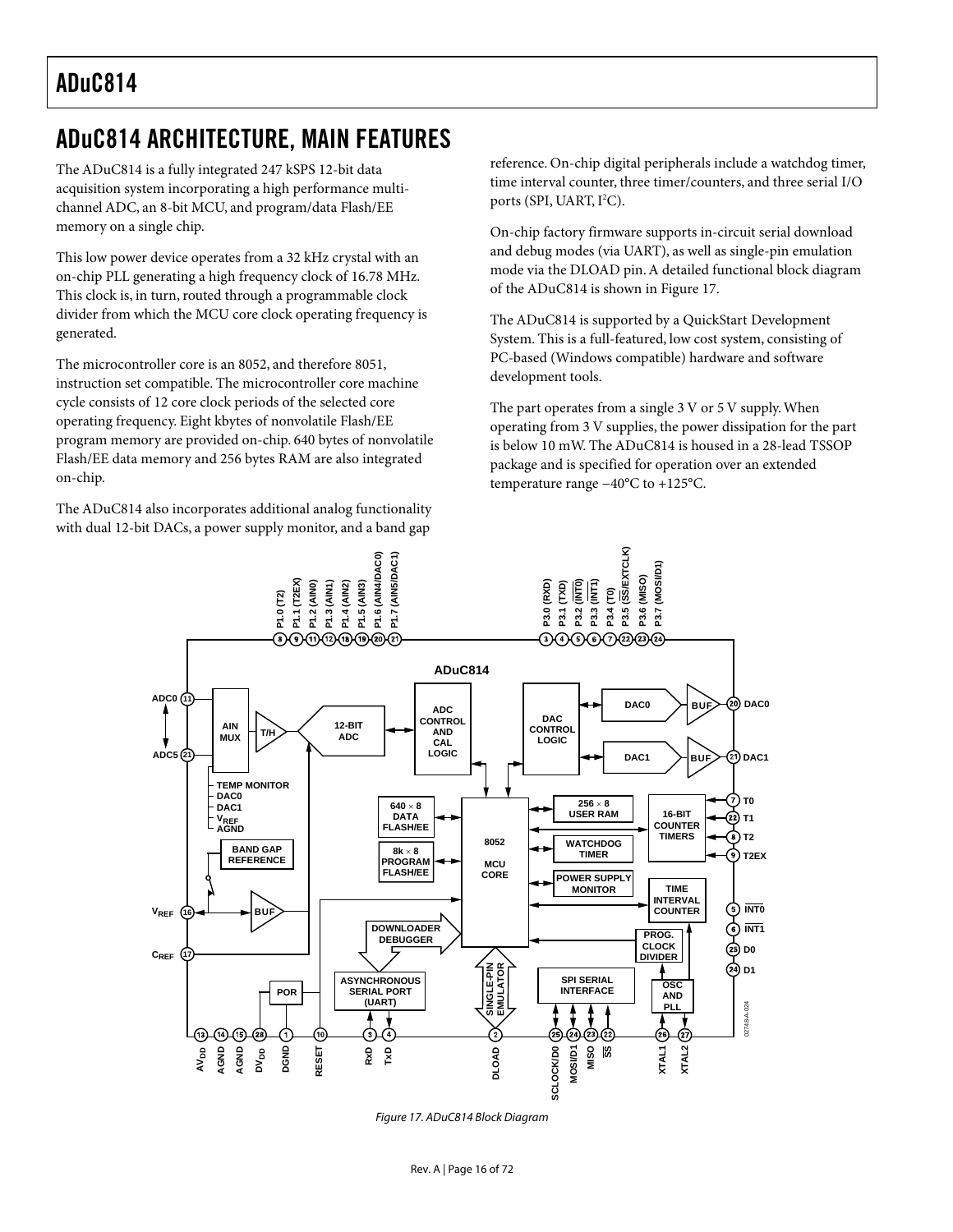### <span id="page-16-0"></span>**MEMORY ORGANIZATION**

The ADuC814 does not have Port 0 and Port 2 pins and therefore does not support external program or data memory interfaces. The device executes code from the internal 8-kByte Flash/EE program memory. This internal code space can be programmed via the UART serial port interface while the device is in-circuit. The program memory space of the ADuC814 is shown in [Figure 18.](#page-16-1)

<span id="page-16-1"></span>

Figure 18. Program Memory Map

The data memory address space consists of internal memory only. The internal memory space is divided into four physically separate and distinct blocks, namely the lower 128 bytes of RAM, the upper 128 bytes of RAM, the 128 bytes of special function register (SFR) area, and a 640-byte Flash/EE data memory. While the upper 128 bytes of RAM and the SFR area share the same address locations, they are accessed through different addressing modes.

The lower 128 bytes of data memory can be accessed through direct or indirect addressing, the upper 128 bytes of RAM can be accessed through indirect addressing, and the SFR area is accessed through direct addressing.

Also, as shown in [Figure 19,](#page-16-2) an additional 640 bytes of Flash/EE data memory are available to the user and can be accessed indirectly via a group of control registers mapped into the SFR area. Access to the Flash/EE data memory is discussed in detail later as part of the Flash/EE Memory section.

<span id="page-16-2"></span>

Figure 19. Data Memory Map

The lower 128 bytes of internal data memory are mapped as shown in [Figure 20.](#page-16-3) The lowest 32 bytes are grouped into four banks of eight registers addressed as R0 to R7. The next 16 bytes (128 bits), locations 20H to 2FH above the register banks, form a block of directly addressable bit locations at bit addresses 00H through 7FH. The stack can be located anywhere in the internal memory address space, and the stack depth can be expanded up to 256 bytes.

<span id="page-16-3"></span>

Figure 20. Lower 128 Bytes of Internal Data Memory

RESET initializes the stack pointer to location 07H and increments it once to start from location 08H, which is also the first register (R0) of Register Bank 1. If more than one register bank is being used, the stack pointer should be initialized to an area of RAM not used for data storage.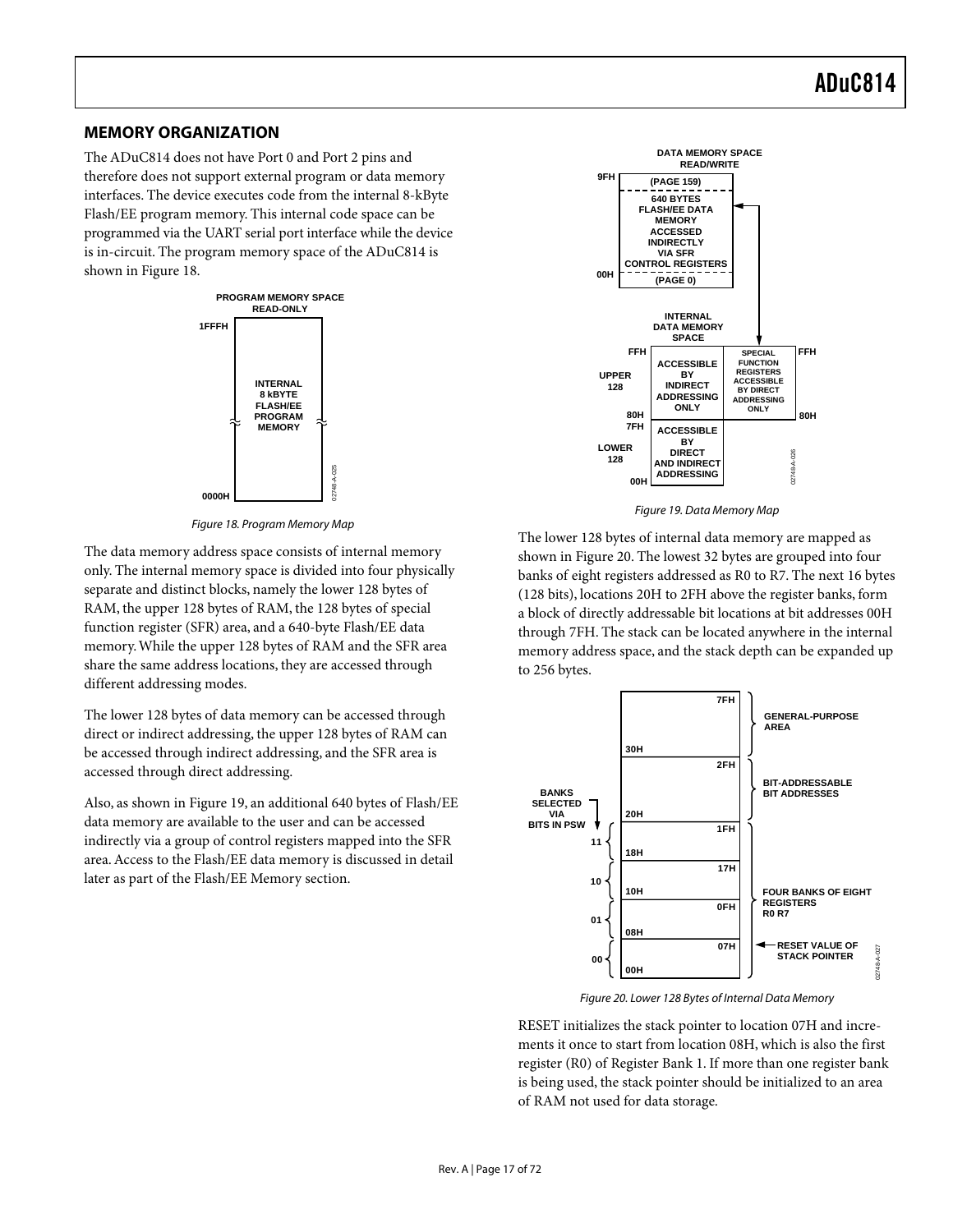The SFR space is mapped to the upper 128 bytes of internal data memory space and is accessed by direct addressing only. It provides an interface between the CPU and all on-chip peripherals. A block diagram showing the programming model of the ADuC814 via the SFR area is shown in [Figure 21.](#page-17-6) A complete SFR map is shown in [Figure 22.](#page-19-1)

<span id="page-17-6"></span>

Figure 21. Programming Model

### <span id="page-17-1"></span><span id="page-17-0"></span>**OVERVIEW OF MCU-RELATED SFRS Accumulator SFR**

ACC is the accumulator register and is used for math operations including addition, subtraction, integer multiplication and division, and Boolean bit manipulations. The mnemonics for accumulator-specific instructions refer to the accumulator as A.

### <span id="page-17-2"></span>**B SFR**

The B register is used with the ACC for multiplication and division operations. For other instructions it can be treated as a general-purpose scratchpad register.

#### <span id="page-17-3"></span>**Stack Pointer SFR**

The SP register is the stack pointer and is used to hold an internal RAM address called the *top of the stack*. The SP register is incremented before data is stored during PUSH and CALL executions. While the stack may reside anywhere in on-chip RAM, the SP register is initialized to 07H after a reset. This causes the stack to begin at location 08H.

### <span id="page-17-4"></span>**Data Pointer**

The data pointer is made up of two 8-bit registers, named DPH (high byte) and DPL (low byte). These registers provide memory addresses for internal code access. The pointer may be manipulated as a 16-bit register (DPTR = DPH, DPL), or as two independent 8-bit registers (DPH, DPL).

### <span id="page-17-5"></span>**Program Status Word SFR**

The program status word (PSW) register is the program status word that contains several bits reflecting the current status of the CPU as detailed in [Table 4.](#page-17-7)

| SFR Address      | DOH |
|------------------|-----|
| Power-On Default | 00H |
| Bit Addressable  | Yes |
|                  |     |

CY | AC | F0 | RS1 | RS0 | OV | F1 | P

#### <span id="page-17-7"></span>**Table 4. PSW SFR Bit Designations**

| <b>Bit No.</b> | <b>Name</b>     | $\tilde{\phantom{a}}$<br><b>Description</b> |                       |                            |  |  |  |  |
|----------------|-----------------|---------------------------------------------|-----------------------|----------------------------|--|--|--|--|
|                | CY              | Carry Flag.                                 |                       |                            |  |  |  |  |
| 6              | AC              |                                             | Auxiliary Carry Flag. |                            |  |  |  |  |
| 5              | F <sub>0</sub>  |                                             | General-Purpose Flag. |                            |  |  |  |  |
| 4              | RS1             |                                             |                       | Register Bank Select Bits. |  |  |  |  |
| 3              | RS <sub>0</sub> | RS <sub>1</sub>                             | RS0                   | Selected Bank              |  |  |  |  |
|                |                 | 0                                           | $\mathbf{0}$          | $\mathbf 0$                |  |  |  |  |
|                |                 | 0                                           |                       |                            |  |  |  |  |
|                |                 |                                             | $\mathbf{0}$          |                            |  |  |  |  |
|                |                 |                                             |                       | 3                          |  |  |  |  |
| 2              | <b>OV</b>       | Overflow Flag.                              |                       |                            |  |  |  |  |
|                | F <sub>1</sub>  |                                             | General-Purpose Flag. |                            |  |  |  |  |
| $\mathbf{0}$   | P               | Parity Bit.                                 |                       |                            |  |  |  |  |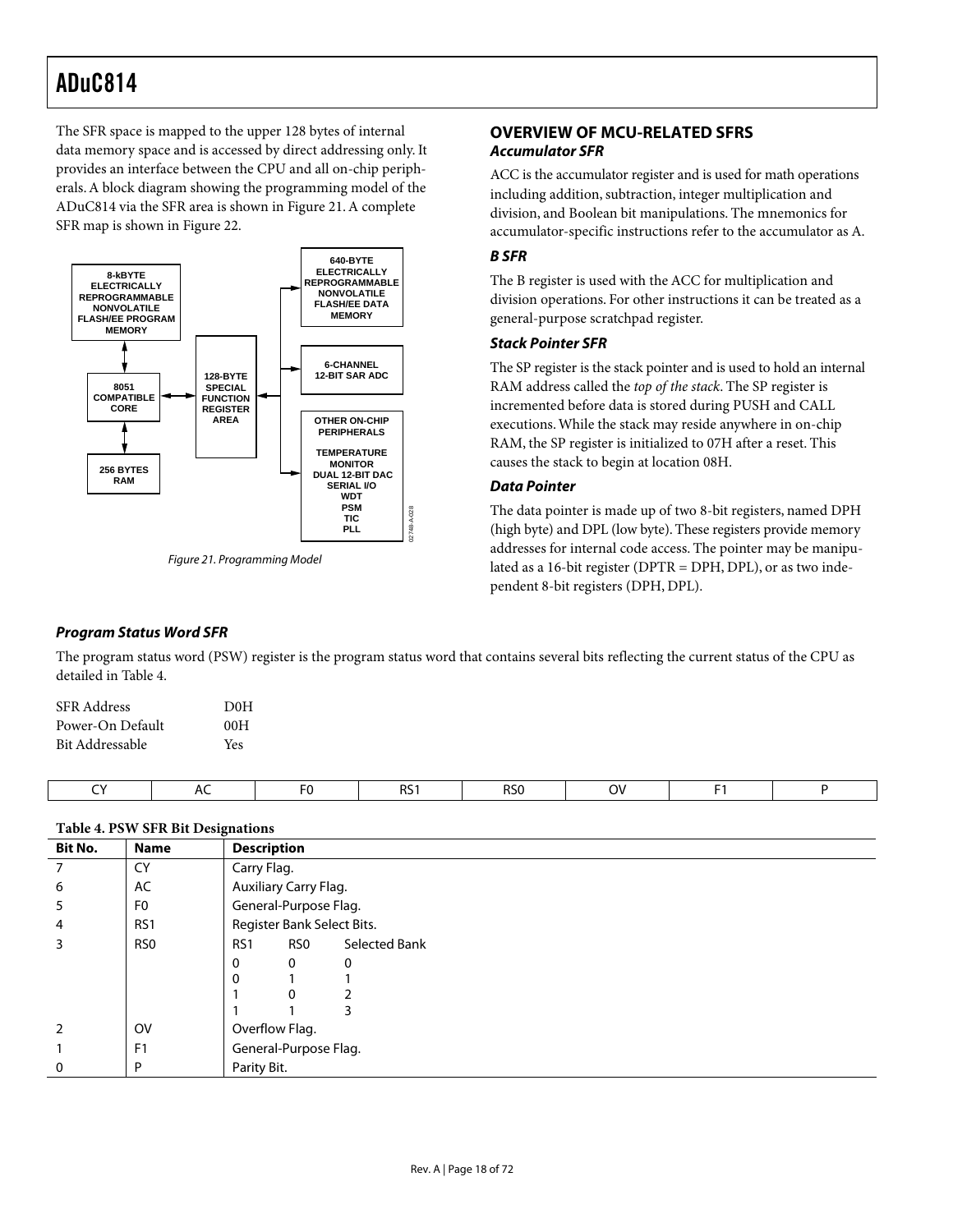### <span id="page-18-0"></span>**Power Control SFR**

The power control (PCON) register contains bits for power-saving options and general-purpose status flags as shown in [Table 5.](#page-18-1)

| <b>SFR</b> Address | 87H |
|--------------------|-----|
| Power-On Default   | 00H |
| Bit Addressable    | No  |

| SMOD | <b>SERIPD</b> | rndr<br>INE<br>. UF | ---<br>$--$ | $- -$<br>.<br>◡<br>the contract of the contract of | $- - -$<br>. . <b>.</b> .<br>۰٦Г | DE<br>___ | IDL |
|------|---------------|---------------------|-------------|----------------------------------------------------|----------------------------------|-----------|-----|

#### <span id="page-18-1"></span>**Table 5. PCON SFR Bit Designations**

| <b>Bit No.</b> | <b>Name</b>     | <b>Description</b>                |
|----------------|-----------------|-----------------------------------|
| 7              | <b>SMOD</b>     | Double UART Baud Rate.            |
| 6              | <b>SERIPD</b>   | SPI Power-Down Interrupt Enable.  |
| 5              | <b>INTOPD</b>   | INTO Power-Down Interrupt Enable. |
| $\overline{4}$ | <b>RSVD</b>     | Reserved.                         |
| 3              | GF1             | General-Purpose Flag Bit.         |
| 2              | GF <sub>0</sub> | General-Purpose Flag Bit.         |
|                | <b>PD</b>       | Power-Down Mode Enable.           |
| $\mathbf{0}$   | <b>IDL</b>      | Idle Mode Enable.                 |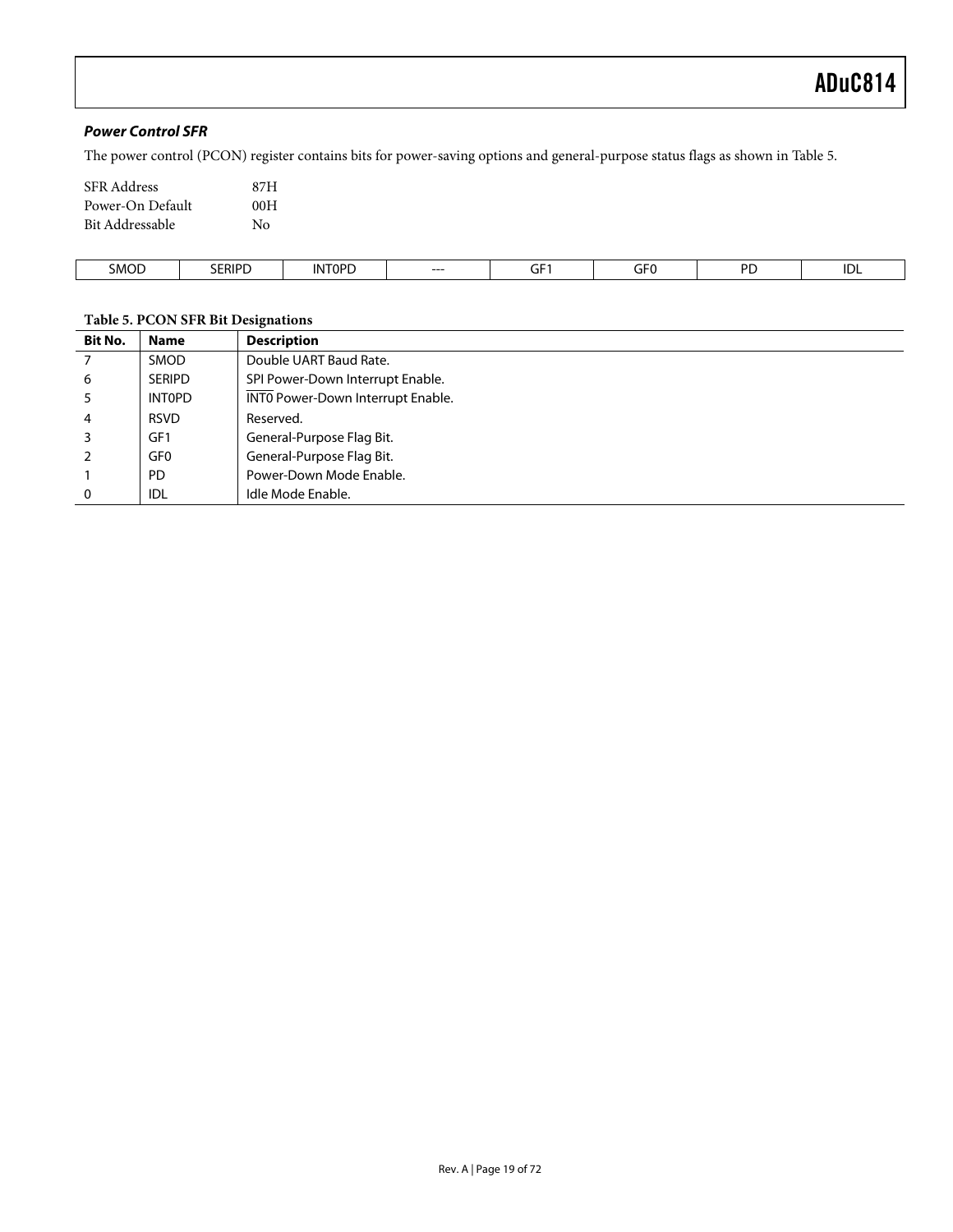## <span id="page-19-0"></span>**SPECIAL FUNCTION REGISTERS**

All registers, except the program counter and the four generalpurpose register banks, reside in the SFR area. The SFR registers include control, configuration, and data registers that provide an interface between the CPU and all on-chip peripherals.

[Figure 22 s](#page-19-1)hows a full SFR memory map and SFR contents on RESET; NOT USED indicates unoccupied SFR locations.

<span id="page-19-1"></span>Unoccupied locations in the SFR address space are not implemented, i.e., no register exists at this location. If an unoccupied location is read, an unspecified value is returned. SFR locations reserved for future use are shaded (RESERVED) and should not be accessed by the user software.

| <b>ISPI</b><br><b>WCOL</b><br><b>SPE</b><br><b>SPIM</b><br>CPOL  <br><b>CPHA</b><br>SPR <sub>1</sub><br>SPR05                                                                                | SPICON <sup>1</sup>    | <b>DAC0L</b>      | <b>DAC0H</b>                                               | DAC1L           | DAC1H                                        | <b>DACCON</b>              | <b>RESERVED</b>           | <b>RESERVED</b> |
|----------------------------------------------------------------------------------------------------------------------------------------------------------------------------------------------|------------------------|-------------------|------------------------------------------------------------|-----------------|----------------------------------------------|----------------------------|---------------------------|-----------------|
| <b>BITS</b><br>0 FEH 0 FDH 0 FCH 0 FBH 0 FAH 1<br>F9H<br>FFH<br>0   F8H<br>$\bf{0}$                                                                                                          | F8H<br>04H             | F9H<br>00H        | FAH 00H                                                    | FBH 00H         | FCH 00H                                      | FDH 04H                    |                           |                 |
|                                                                                                                                                                                              | B <sup>1</sup>         | <b>ADCOFSL</b>    | <b>ADCOFSHI</b>                                            | <b>ADCGAINL</b> | <b>ADCGAINH ADCCON3</b>                      |                            |                           | <b>SPIDAT</b>   |
| <b>BITS</b><br>0 F3H<br>F7H<br>0 F5H<br>0 F4H<br>0 F2H<br>0 F1H<br>0 FOH<br>$\mathbf{0}$<br>0 I F6H                                                                                          | <b>FOH</b><br>00H      | F1H<br><b>OOH</b> | F2H<br>20H                                                 | F3H<br>00H      | F4H<br>00H                                   | F5H<br>00H                 | <b>RESERVED</b>           | <b>F7H 00H</b>  |
| D <sub>0</sub><br>D <sub>1</sub> EN<br><b>DOEN</b><br>D1                                                                                                                                     | DCON <sup>1</sup>      |                   |                                                            |                 |                                              |                            |                           | <b>ADCCON1</b>  |
| <b>BITS</b><br>EFH<br>0 EEH 0 EDH 0 ECH 0 EBH 0 EAH 0 E9H<br>0 E8H<br>$\Omega$                                                                                                               | E8H<br>OOH             |                   | RESERVED  RESERVED  RESERVED  RESERVED  RESERVED           |                 |                                              |                            | <b>RESERVED</b>           | EFH 00H         |
|                                                                                                                                                                                              | ACC <sup>1</sup>       |                   |                                                            |                 |                                              |                            |                           |                 |
| <b>BITS</b><br>0 E6H 0 E5H 0 E4H<br>0 E3H 0 E2H<br>0 E1H<br>0 EOH<br>0<br>E7H                                                                                                                |                        |                   | RESERVEDI RESERVEDI RESERVEDI RESERVEDI RESERVEDI RESERVED |                 |                                              |                            |                           | <b>RESERVED</b> |
|                                                                                                                                                                                              | EOH<br>00H<br>ADCCON21 |                   | <b>ADCDATAL ADCDATAH</b>                                   |                 |                                              |                            |                           |                 |
| ADCI ADCSPICCONV SCONV<br>CS <sub>3</sub><br>CS <sub>2</sub><br>CS <sub>1</sub><br>CSO<br><b>BITS</b><br>DFH 0 DEH 0 DDH 0 DCH 0 DBH 0 DAH 0 D9H<br>0 D8H<br>$\mathbf{o}$                    |                        |                   |                                                            |                 | RESERVED RESERVED RESERVED RESERVED          |                            |                           | <b>PSMCON</b>   |
|                                                                                                                                                                                              | D8H<br>00H             | D9H<br>00H        | DAH 00H                                                    |                 |                                              |                            |                           | DFH DEH         |
| СY<br><b>AC</b><br>F0<br>RS1<br><b>RSO</b><br>о۷<br>FI.<br>Р<br><b>BITS</b>                                                                                                                  | PSW <sup>1</sup>       | <b>RESERVED</b>   |                                                            |                 | RESERVED RESERVED RESERVED RESERVED RESERVED |                            |                           | <b>PLLCON</b>   |
| D7H<br>0 D6H 0 D5H 0 D4H 0 D3H 0 D2H 0 D1H<br>0 DOH<br>0                                                                                                                                     | DOH<br>00H             |                   |                                                            |                 |                                              |                            |                           | D7H 53H         |
| TR <sub>2</sub><br>TF <sub>2</sub><br>EXF <sub>2</sub><br><b>RCLK</b><br><b>TCLK   EXEN2 </b><br>CNT <sub>2</sub><br>CAP2<br><b>BITS</b>                                                     | T2CON1                 | <b>RESERVED</b>   | <b>RCAP2L</b>                                              | <b>RCAP2H</b>   | TL2                                          | TH <sub>2</sub>            | <b>RESERVEDI</b>          | <b>RESERVED</b> |
| 0 CEH 0 CDH 0 CCH 0 CBH 0 CAH 0<br>C9H<br>CFH<br>$\mathbf{0}$<br>C8H<br>0                                                                                                                    | C8H.<br>00H            |                   | CAH 00H                                                    | CBH 00H         | CCH 00H                                      | CDH 00H                    |                           |                 |
| PRE3<br>PRE <sub>2</sub><br>PRE1<br><b>PRE0</b><br><b>WDIR</b><br><b>WDS</b><br>WD<br><b>WDWR</b><br><b>BITS</b>                                                                             | <b>WDCON1</b>          | <b>RESERVED</b>   | <b>CHIPID</b>                                              | <b>RESERVED</b> | <b>NOT USED</b>                              | <b>RESERVED</b>            | <b>EDARL</b>              | <b>RESERVED</b> |
| C7H OLC6H OLC5H OL<br>C4H 1<br>C3H 0 C2H 0 C1H 0 C0H<br>$\mathbf{o}$                                                                                                                         | COH 10H                |                   | C2H OXH                                                    |                 |                                              |                            | C6H 00H                   |                 |
| PT <sub>2</sub><br>PS<br>PT <sub>1</sub><br>PX1<br><b>PSI</b><br><b>PADC</b><br>PT0<br>PX0<br><b>BITS</b>                                                                                    | IP <sup>1</sup>        | <b>ECON</b>       | ETIM1                                                      | ETIM2           | EDATA1                                       | EDATA2                     | EDATA3                    | EDATA4          |
| 0 BEH 0 BDH 0 BCH 0 BBH 0 BAH 0<br>BFH<br>B9H<br>B8H<br>0<br>0                                                                                                                               | B8H<br>00H             | B9H<br>00H        | BAH 00H                                                    | BBH 00H         | BCH 00H                                      | BDH 00H                    | BEH 00H                   | BFH 00H         |
| <b>RD</b><br>WR<br>T1<br>T0<br><b>INTO</b><br>INT <sub>1</sub><br>TxD<br><b>RxD</b><br><b>BITS</b>                                                                                           | P31                    | <b>RESERVED</b>   | <b>RESERVED</b>                                            |                 |                                              |                            |                           | <b>NOT USED</b> |
| B4H 1<br>B3H 1 B2H<br><b>BOH</b><br>B7H<br>1   B6H<br>1   B5H<br>$\overline{1}$<br>B1H<br>$\mathbf{1}$                                                                                       | BOH<br><b>FFH</b>      |                   |                                                            |                 | <b>RESERVED RESERVED</b>                     |                            | <b>RESERVEDI RESERVED</b> |                 |
| ES<br>EX <sub>1</sub><br>EX <sub>0</sub><br>EA<br><b>EADC</b><br>ET <sub>2</sub><br>ET <sub>1</sub><br>ET0                                                                                   | IE <sup>1</sup>        | IEIP <sub>2</sub> |                                                            |                 |                                              |                            |                           |                 |
| <b>BITS</b><br>AFH 0 AEH 0 ADH 0 ACH 0 ABH 0 AAH 0 A9H<br>0   A8H<br>$\mathbf{0}$                                                                                                            | A8H 00H                | A9H A0H           | <b>RESERVED</b>                                            |                 | <b>RESERVED RESERVED</b>                     | <b>RESERVED RESERVED</b>   |                           | <b>RESERVED</b> |
|                                                                                                                                                                                              |                        | <b>TIMECON</b>    | <b>HTHSEC</b>                                              | <b>SEC</b>      | MIN                                          | <b>HOUR</b>                | <b>INTVAL</b>             |                 |
|                                                                                                                                                                                              | <b>NOT USED</b>        | A1H<br>00H        | A2H<br>00H                                                 | АЗН<br>00H      | A4H 00H                                      | A5H<br>00H                 | A6H<br>00H                | <b>NOT USED</b> |
| <b>SMO</b><br>SM <sub>1</sub><br>SM <sub>2</sub><br><b>REN</b><br>TB8<br>RB <sub>8</sub><br>ΤI<br>RI                                                                                         | SCON <sup>1</sup>      | <b>SBUF</b>       | <b>I2CDAT</b>                                              | <b>I2CADD</b>   | <b>CFG814</b>                                |                            |                           |                 |
| <b>BITS</b><br>0   9EH 0   9DH 0   9CH 0   9BH 0   9AH 0   99H<br>9FH<br>0   98H<br>$\mathbf{0}$                                                                                             | 98H<br>00H             | 99H<br>00H        | 9AH 00H                                                    | 9BH 55H         | 9CH<br>04H                                   | <b>NOT USED</b>            | <b>NOT USED</b>           | <b>NOT USED</b> |
| T2EX<br>T <sub>2</sub>                                                                                                                                                                       | P <sub>11,2</sub>      |                   |                                                            |                 |                                              |                            |                           |                 |
| <b>BITS</b><br>1 93H<br>1 92H<br>90H<br>97H<br>1 I 96H<br>1   95H<br>1   94 H<br>91H<br>$\mathbf{1}$<br>1<br>-1                                                                              | 90H FFH                | <b>NOT USED</b>   | <b>NOT USED</b>                                            | <b>NOT USED</b> | <b>NOT USED</b>                              | <b>NOT USED</b>            | <b>NOT USED</b>           | <b>NOT USED</b> |
|                                                                                                                                                                                              | <b>TCON1</b>           | <b>TMOD</b>       | <b>TLO</b>                                                 | TL1             | <b>THO</b>                                   | TH <sub>1</sub>            |                           |                 |
| TF1<br>TR <sub>1</sub><br><b>TF0</b><br>TR0<br>IE1<br>IT <sub>1</sub><br>IE0<br>ITO<br><b>BITS</b><br>8FH 0 8EH 0 8DH 0 8CH 0 8BH<br>0 88H<br>0 8AH<br>$\mathbf{o}$<br>l 89H<br>$\mathbf{0}$ | 88H<br>00H             | 89H<br>00H        | 8AH 00H                                                    | 8BH 00H         | 8CH 00H                                      | 8DH 00H                    | <b>RESERVED RESERVED</b>  |                 |
|                                                                                                                                                                                              |                        | SP                | <b>DPL</b>                                                 | <b>DPH</b>      |                                              |                            |                           | <b>PCON</b>     |
|                                                                                                                                                                                              | <b>NOT USED</b>        |                   |                                                            |                 |                                              | RESERVED RESERVED RESERVED |                           |                 |
|                                                                                                                                                                                              |                        | 81H 07H           | 82H 00H                                                    | 83H 00H         |                                              |                            |                           | 87H 00H         |

**SFR MAP KEY: THESE BITS ARE CONTAINED IN THIS BYTE.**



2748-0-029 02748-0-029

Figure 22. Special Function Register Locations and Reset Values

Note the following about SFRs:

- SFRs whose address ends in 0H or 8H are bit addressable.
- Only P1.0 and P1.1 can operate as digital I/O pins. P1.2–P1.7 can be configured as analog inputs (ADC inputs) or as digital inputs.
- The CHIPID SFR contains the silicon revision ID byte and may change for future silicon revisions.
- These registers are reconfigured at power-on with factory calculated calibration coefficients that can be overwritten by user code. See the calibration options in ADCCON3 SFR.
- When the SPIM bit in the SPICON SFR is cleared, the SPR0 bit reflects the level on the  $\overline{SS}$  pin (Pin 22).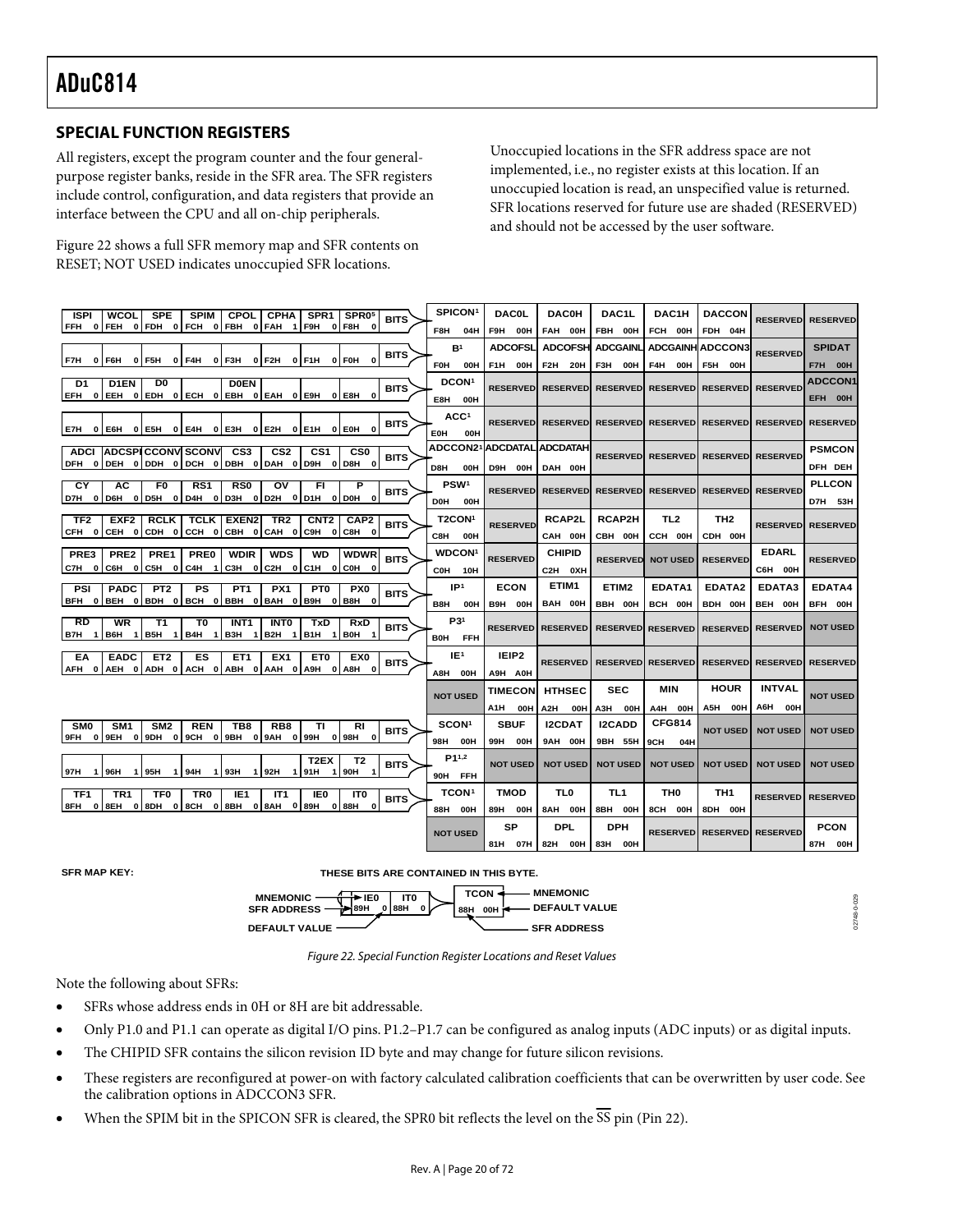# <span id="page-20-0"></span>ADC CIRCUIT INFORMATION

### <span id="page-20-1"></span>**GENERAL OVERVIEW**

The ADC block incorporates a 4.05 msec, 6-channel, 12-bit resolution, single-supply ADC. This block provides the user with a multichannel multiplexer, track-and-hold amplifier, onchip reference, offset calibration features and ADC. All components in this block are easily configured via a 3-register SFR interface.

The ADC consists of a conventional successive-approximation converter based around a capacitor DAC. The converter accepts an analog input range of  $0 \vee$  to  $V_{REF}$ . A precision, factory calibrated 2.5 V reference is provided on-chip. An external reference may also be used via the external  $V_{REF}$  pin. This external reference can be in the range  $1.0 \text{ V}$  to  $AV_{DD}$ .

Single or continuous conversion modes can be initiated in software. In hardware, a convert signal can be applied to an external pin (CONVST), or alternatively Timer 2 can be configured to generate a repetitive trigger for ADC conversions.

The ADuC814 has a high speed ADC to SPI interface data capture logic implemented on-chip. Once configured, this logic transfers the ADC data to the SPI interface without the need for CPU intervention.

The ADC has six external input channels. Two of the ADC channels are multiplexed with the DAC outputs, ADC4 with DAC0, and ADC5 with DAC1. When the DAC outputs are in use, any ADC conversion on these channels represents the DAC output voltage. Due care must be taken to ensure that no external signal is trying to drive these ADC/DAC channels while the DAC outputs are enabled.

In addition to the six external channels of the ADC, five internal signals are also routed through the front end multiplexer. These signals include a temperature monitor, DAC0, DAC1, VREF, and AGND. The temperature monitor is a voltage output from an on-chip band gap reference, which is proportional to absolute temperature. These internal channels can be selected similarly to the external channels via CS3–CS0 bits in the ADCCON2 SFR.

The ADuC814 is shipped with factory programmed offset and gain calibration coefficients that are automatically downloaded to the ADC on a power-on or RESET event, ensuring optimum ADC performance. The ADC core contains automatic endpoint self-calibration and system calibration options that allow the user to overwrite the factory programmed coefficients if desired and tailor the ADC transfer function to the system in which it is being used.

### <span id="page-20-2"></span>**ADC TRANSFER FUNCTION**

The analog input range for the ADC is 0 V to  $V_{REF}$ . For this range, the designed code transitions occur midway between successive integer LSB values, i.e., 1/2 LSB, 3/2 LSBs, 5/2 LSBs . . . FS  $-3/2$  LSBs. The output coding is straight binary with  $1$  LSB = FS/4096 or 2.5 V/4096 = 0.61 mV when  $V_{REF}$  = 2.5 V. The ideal input/output transfer characteristic for the  $0 \text{ V}$  to  $\text{V}_{\text{REF}}$  range is shown in [Figure 23.](#page-20-4)

<span id="page-20-4"></span>

Figure 23. ADuC814 ADC Transfer Function

### <span id="page-20-3"></span>**ADC Data Output Format**

Once configured via the ADCCON1–3 SFRs, the ADC converts the analog input and provides an ADC 12-bit result word in the ADCDATAH/L SFRs. The ADCDATAL SFR contains the bottom 8 bits of the 12-bit result. The bottom nibble of the ADCDATAH SFR contains the top 4 bits of the result, while the top nibble contains the channel ID of the ADC channel which has been converted on. This ID corresponds to the channel selection bits CD3–CD0 in the ADCCON2 SFR. The format of the ADC 12-bit result word is shown in [Figure 24.](#page-20-5)

<span id="page-20-5"></span>

Figure 24. ADC Result Format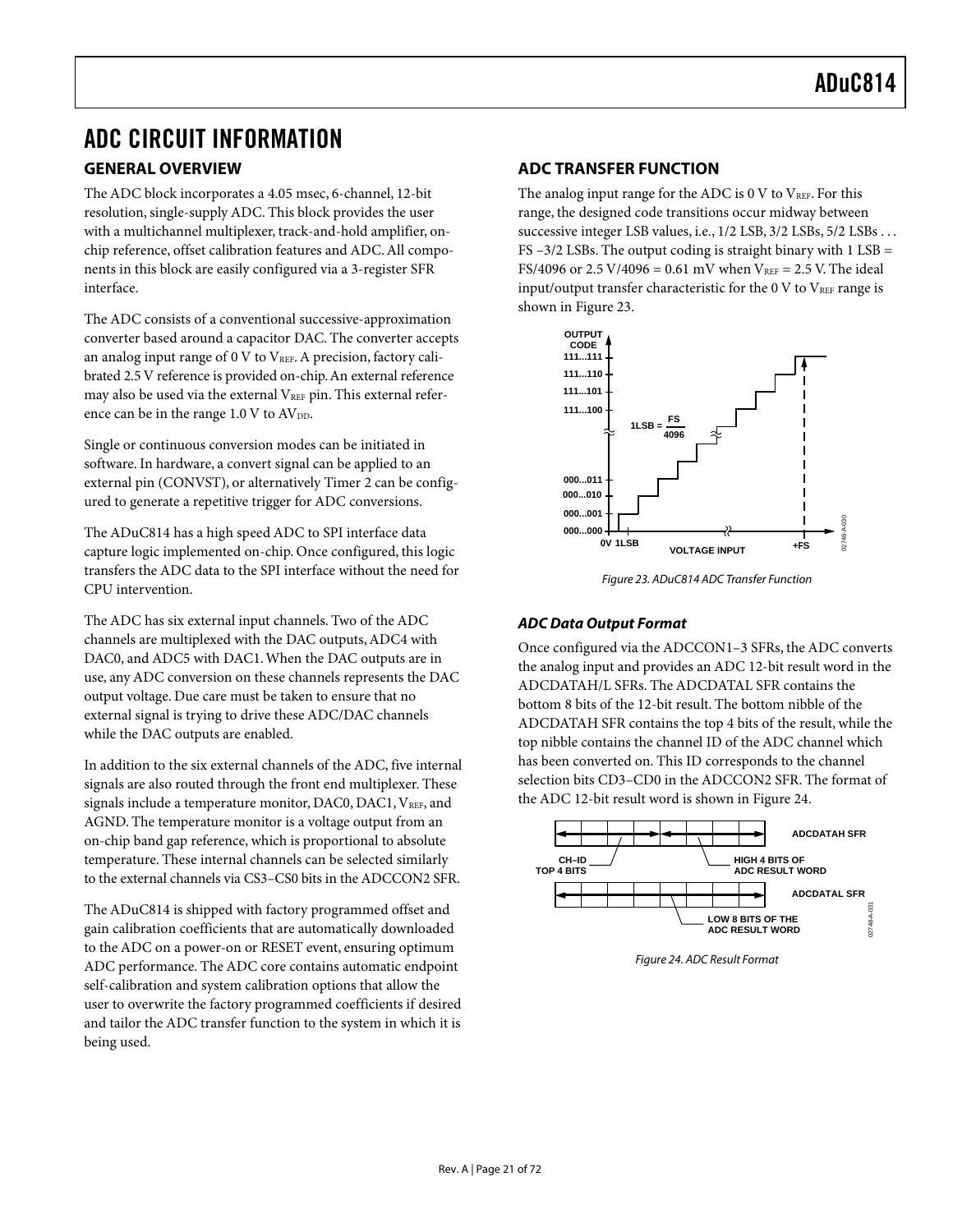### <span id="page-21-0"></span>**SFR INTERFACE TO ADC BLOCK**

The ADC operation is fully controlled via three SFRs: ADCCON1, ADCCON2, and ADCCON3. These three registers control the mode of operation.

### <span id="page-21-1"></span>**ADCCON1 (ADC CONTROL SFR 1)**

The ADCCON1 register controls conversion and acquisition times, hardware conversion modes, and power-down modes as detailed below.

| <b>SFR</b> Address   | EFH |
|----------------------|-----|
| SFR Power-on Default | 00H |
| Bit Addressable      | Nο  |

| <b>MODE</b> | <b>REF</b><br>- רי<br>$\mathbf{v}$<br>-- | $\sim$<br>ີ່ | $\sim$<br>unu | $\sim$<br>ÄÕ | <b>AOC</b> | $\sim$<br>. | $\mathbf{r}$<br>∽ |
|-------------|------------------------------------------|--------------|---------------|--------------|------------|-------------|-------------------|

# <span id="page-21-2"></span>**Table 6. ADCCON1 SFR Bit Designations**

| <b>Bit No.</b> | <b>Name</b>      | <b>Description</b>                                                                                                                                                                                                                                                         |  |  |  |  |  |
|----------------|------------------|----------------------------------------------------------------------------------------------------------------------------------------------------------------------------------------------------------------------------------------------------------------------------|--|--|--|--|--|
| $\overline{7}$ | <b>MODE</b>      | Mode Bit.                                                                                                                                                                                                                                                                  |  |  |  |  |  |
|                |                  | This bit selects the operating mode of the ADC.                                                                                                                                                                                                                            |  |  |  |  |  |
|                |                  | Set to 1 by the user to power on the ADC.                                                                                                                                                                                                                                  |  |  |  |  |  |
|                |                  | Set to 0 by the user to power down the ADC.                                                                                                                                                                                                                                |  |  |  |  |  |
| 6              | EXT REF          | External Reference Select Bit.                                                                                                                                                                                                                                             |  |  |  |  |  |
|                |                  | This bit selects which reference the ADC uses when performing a conversion.                                                                                                                                                                                                |  |  |  |  |  |
|                |                  | Set to 1 by the user to switch in an external reference.                                                                                                                                                                                                                   |  |  |  |  |  |
|                |                  | Set to 0 by the user to switch in the on-chip band gap reference.                                                                                                                                                                                                          |  |  |  |  |  |
| 5              | CK <sub>1</sub>  | ADC Clock Divide Bits.                                                                                                                                                                                                                                                     |  |  |  |  |  |
| 4              | CK <sub>0</sub>  | CK1 and CK0 combine to select the divide ratio for the PLL master clock used to generate the ADC clock. To ensure<br>correct ADC operation, the divider ratio must be chosen to reduce the ADC clock to 4.5 MHz and below. The<br>divider ratio is selected as follows:    |  |  |  |  |  |
|                |                  | CK1<br>CK <sub>0</sub><br><b>PLL Divider</b>                                                                                                                                                                                                                               |  |  |  |  |  |
|                |                  | 8<br>0<br>0                                                                                                                                                                                                                                                                |  |  |  |  |  |
|                |                  | 4<br>0                                                                                                                                                                                                                                                                     |  |  |  |  |  |
|                |                  | 16<br>0<br>32                                                                                                                                                                                                                                                              |  |  |  |  |  |
| 3              | AO <sub>1</sub>  | The ADC Acquisition Time Select Bits.                                                                                                                                                                                                                                      |  |  |  |  |  |
| 2              | AO <sub>0</sub>  | AQ1 and AQ0 combine to select the number of ADC clocks required for the input track-and-hold amplifier to<br>acquire the input signal. The acquisition time is selected as follows:                                                                                        |  |  |  |  |  |
|                |                  | AO1<br>No. ADC Clks<br>AO <sub>0</sub>                                                                                                                                                                                                                                     |  |  |  |  |  |
|                |                  | 0<br>0                                                                                                                                                                                                                                                                     |  |  |  |  |  |
|                |                  | 2<br>0                                                                                                                                                                                                                                                                     |  |  |  |  |  |
|                |                  | 3<br>0<br>4                                                                                                                                                                                                                                                                |  |  |  |  |  |
|                |                  |                                                                                                                                                                                                                                                                            |  |  |  |  |  |
| $\mathbf{1}$   | T <sub>2</sub> C | The Timer <sub>2</sub> Conversion Bit.                                                                                                                                                                                                                                     |  |  |  |  |  |
|                |                  | T2C is set to enable the Timer2 overflow bit to be used as the ADC convert start trigger input.                                                                                                                                                                            |  |  |  |  |  |
| 0              | <b>EXC</b>       | The External Trigger Enable Bit.                                                                                                                                                                                                                                           |  |  |  |  |  |
|                |                  | EXC is set to allow the external CONVST pin be used as the active low convert start trigger input. When enabled, a<br>rising edge on this input pin trigger a conversion. This pin should remain low for a minimum pulse width of<br>100 nsec at the required sample rate. |  |  |  |  |  |
|                |                  |                                                                                                                                                                                                                                                                            |  |  |  |  |  |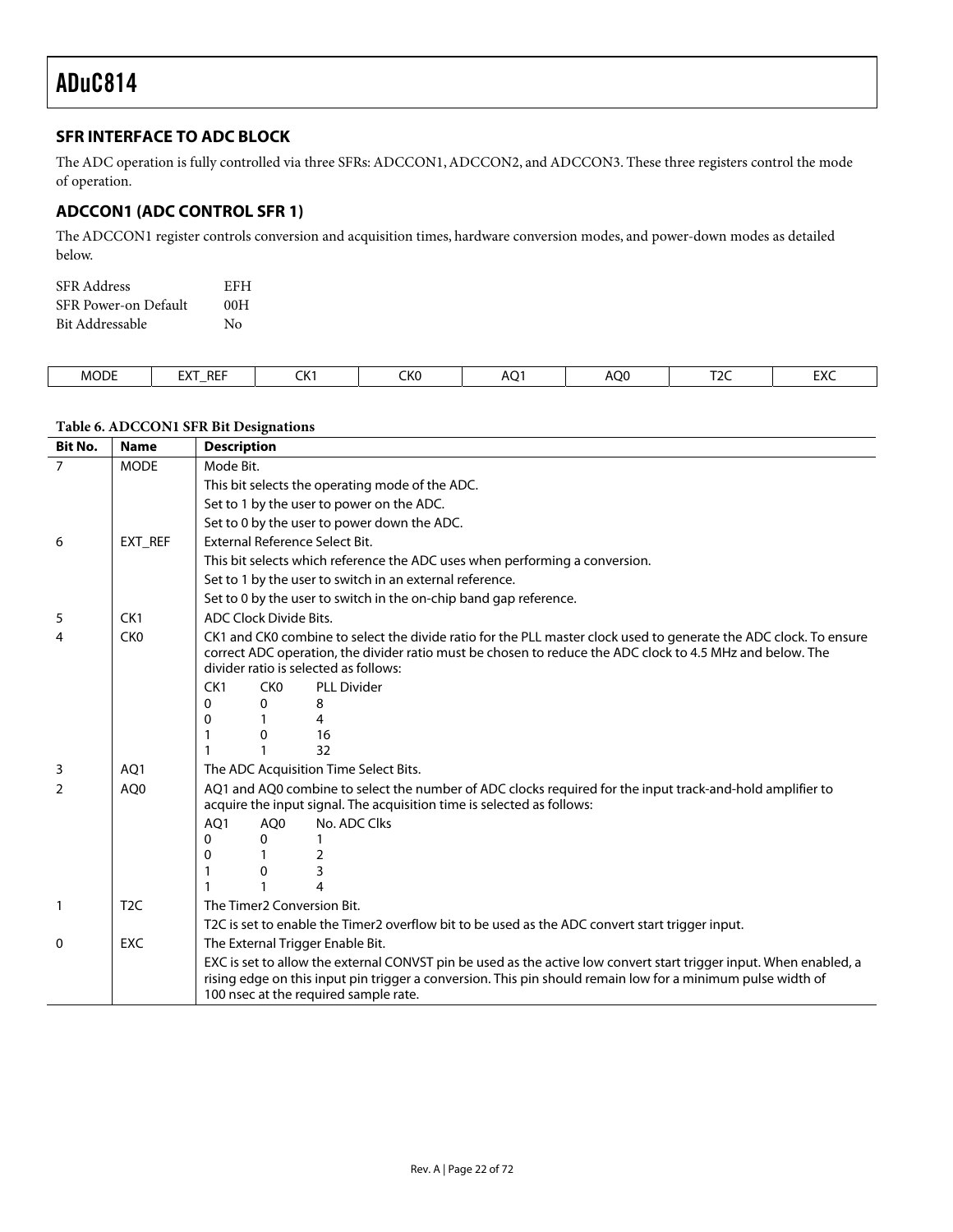### <span id="page-22-0"></span>**ADCCON2 (ADC CONTROL SFR 2)**

The ADCCON2 (byte addressable) register controls ADC channel selection and conversion modes as detailed below.

| <b>SFR</b> Address   | D8H |
|----------------------|-----|
| SFR Power-On Default | 00H |
| Bit Addressable      | Yes |

| ΔΠΓ<br>nvc.<br>_____ | <b>CSPI</b><br>ADC | <b>CONV</b><br>$\sim$<br>. | SCOVC<br>. | ---<br>ີ | $- - -$<br>こしム | $\sim$ $\sim$<br>่<br>$ -$ | ---<br>CSU |
|----------------------|--------------------|----------------------------|------------|----------|----------------|----------------------------|------------|
|                      |                    |                            |            |          |                |                            |            |

| <b>Bit No.</b>      | <b>Name</b>            | <b>Description</b> |                                                                                                                                                                                                                                                                                                                                                                                                                                                                                                                                                    |                 |                                             |                |                                                                                                                        |  |  |  |  |
|---------------------|------------------------|--------------------|----------------------------------------------------------------------------------------------------------------------------------------------------------------------------------------------------------------------------------------------------------------------------------------------------------------------------------------------------------------------------------------------------------------------------------------------------------------------------------------------------------------------------------------------------|-----------------|---------------------------------------------|----------------|------------------------------------------------------------------------------------------------------------------------|--|--|--|--|
| $\overline{7}$      | <b>ADCI</b>            |                    | ADC Interrupt Bit.                                                                                                                                                                                                                                                                                                                                                                                                                                                                                                                                 |                 |                                             |                |                                                                                                                        |  |  |  |  |
|                     |                        |                    |                                                                                                                                                                                                                                                                                                                                                                                                                                                                                                                                                    |                 |                                             |                | ADCI is set at the end of a single ADC conversion cycle. If the ADC interrupt is enabled, the ADCI bit is cleared when |  |  |  |  |
|                     | <b>ADCSPI</b>          |                    | ADCSPI Mode Enable Bit.                                                                                                                                                                                                                                                                                                                                                                                                                                                                                                                            |                 |                                             |                | user code vectors to the ADC interrupt routine. Otherwise the ADCI bit should be cleared by the user code.             |  |  |  |  |
| 6                   |                        |                    |                                                                                                                                                                                                                                                                                                                                                                                                                                                                                                                                                    |                 |                                             |                |                                                                                                                        |  |  |  |  |
|                     |                        |                    | ADCSPI is set to enable the ADC conversion results to be transferred directly to the SPI data buffer (SPIDAT) without<br>intervention from the CPU.                                                                                                                                                                                                                                                                                                                                                                                                |                 |                                             |                |                                                                                                                        |  |  |  |  |
| 5                   | <b>CCONV</b>           |                    | <b>Continuous Conversion Bit.</b>                                                                                                                                                                                                                                                                                                                                                                                                                                                                                                                  |                 |                                             |                |                                                                                                                        |  |  |  |  |
|                     |                        |                    | CCONV is set to initiate the ADC into a continuous mode of conversion. In this mode the ADC starts converting<br>based on the timing and channel configuration already set up in the ADCCON SFRs. The ADC automatically starts<br>another conversion once a previous conversion cycle has completed. When operating in this mode from 3 V<br>supplies, the ADC should be configured for ADC clock divide of 16 using CK1 and CK0 bits in ADCCON1, and ADC<br>acquisition time should be set to four ADC clocks using AQ1, AQ0 bits in ADCCON1 SFR. |                 |                                             |                |                                                                                                                        |  |  |  |  |
| 4                   | <b>SCONV</b>           |                    | Single Conversion Bit.                                                                                                                                                                                                                                                                                                                                                                                                                                                                                                                             |                 |                                             |                |                                                                                                                        |  |  |  |  |
|                     |                        |                    | SCONV is set to initiate a single conversion cycle. The SCONV bit is automatically reset to 0 on completion of the<br>single conversion cycle. When operating in this mode from 3 V supplies, the maximum ADC sampling rate should<br>not exceed 147 kSPS.                                                                                                                                                                                                                                                                                         |                 |                                             |                |                                                                                                                        |  |  |  |  |
| 3                   | CS <sub>3</sub>        |                    | <b>Channel Selection Bits.</b>                                                                                                                                                                                                                                                                                                                                                                                                                                                                                                                     |                 |                                             |                |                                                                                                                        |  |  |  |  |
| $\overline{2}$<br>1 | CS <sub>2</sub><br>CS1 |                    | CS3-CS0 allow the user to program the ADC channel selection under software control. Once a conversion is<br>initiated, the channel converted is pointed to by these channel selection bits.                                                                                                                                                                                                                                                                                                                                                        |                 |                                             |                |                                                                                                                        |  |  |  |  |
| 0                   | CS <sub>0</sub>        |                    |                                                                                                                                                                                                                                                                                                                                                                                                                                                                                                                                                    |                 | The Channel Select bits operate as follows: |                |                                                                                                                        |  |  |  |  |
|                     |                        | CS <sub>3</sub>    | CS <sub>2</sub>                                                                                                                                                                                                                                                                                                                                                                                                                                                                                                                                    | CS <sub>1</sub> | CS <sub>0</sub>                             | <b>CHANNEL</b> |                                                                                                                        |  |  |  |  |
|                     |                        | 0                  | $\mathbf{0}$                                                                                                                                                                                                                                                                                                                                                                                                                                                                                                                                       | 0               | 0                                           | 0              |                                                                                                                        |  |  |  |  |
|                     |                        | 0                  | 0                                                                                                                                                                                                                                                                                                                                                                                                                                                                                                                                                  | 0               | 1                                           | 1              |                                                                                                                        |  |  |  |  |
|                     |                        | 0                  | 0                                                                                                                                                                                                                                                                                                                                                                                                                                                                                                                                                  | $\mathbf{1}$    | 0                                           | 2              |                                                                                                                        |  |  |  |  |
|                     |                        | 0                  | 0                                                                                                                                                                                                                                                                                                                                                                                                                                                                                                                                                  | $\mathbf{1}$    | 1                                           | 3              |                                                                                                                        |  |  |  |  |
|                     |                        | 0                  | 1                                                                                                                                                                                                                                                                                                                                                                                                                                                                                                                                                  | $\Omega$        | 0                                           | 4              |                                                                                                                        |  |  |  |  |
|                     |                        | 0                  | 1                                                                                                                                                                                                                                                                                                                                                                                                                                                                                                                                                  | 0               | 1                                           | 5              |                                                                                                                        |  |  |  |  |
|                     |                        | 0                  | 1                                                                                                                                                                                                                                                                                                                                                                                                                                                                                                                                                  | 1               | 0                                           | X              | Not a vaild selection. No ADC channel selected.                                                                        |  |  |  |  |
|                     |                        | 0                  | 1                                                                                                                                                                                                                                                                                                                                                                                                                                                                                                                                                  | 1               | 1                                           | X              | Not a valid selection. No ADC channel selected.                                                                        |  |  |  |  |
|                     |                        | 1                  | 0                                                                                                                                                                                                                                                                                                                                                                                                                                                                                                                                                  | 0               | 0                                           |                | Temperature Sensor                                                                                                     |  |  |  |  |
|                     |                        | 1                  | $\Omega$                                                                                                                                                                                                                                                                                                                                                                                                                                                                                                                                           | 0               | 1                                           | DAC0           |                                                                                                                        |  |  |  |  |
|                     |                        | 1                  | 0                                                                                                                                                                                                                                                                                                                                                                                                                                                                                                                                                  | 1               | $\mathbf 0$                                 | DAC1           |                                                                                                                        |  |  |  |  |
|                     |                        | 1                  | 0                                                                                                                                                                                                                                                                                                                                                                                                                                                                                                                                                  | 1               | 1                                           | <b>AGND</b>    |                                                                                                                        |  |  |  |  |
|                     |                        | 1                  | 1                                                                                                                                                                                                                                                                                                                                                                                                                                                                                                                                                  | $\Omega$        | 0                                           | <b>VREF</b>    |                                                                                                                        |  |  |  |  |

#### **Table 7. ADCCON2 SFR Bit Designations**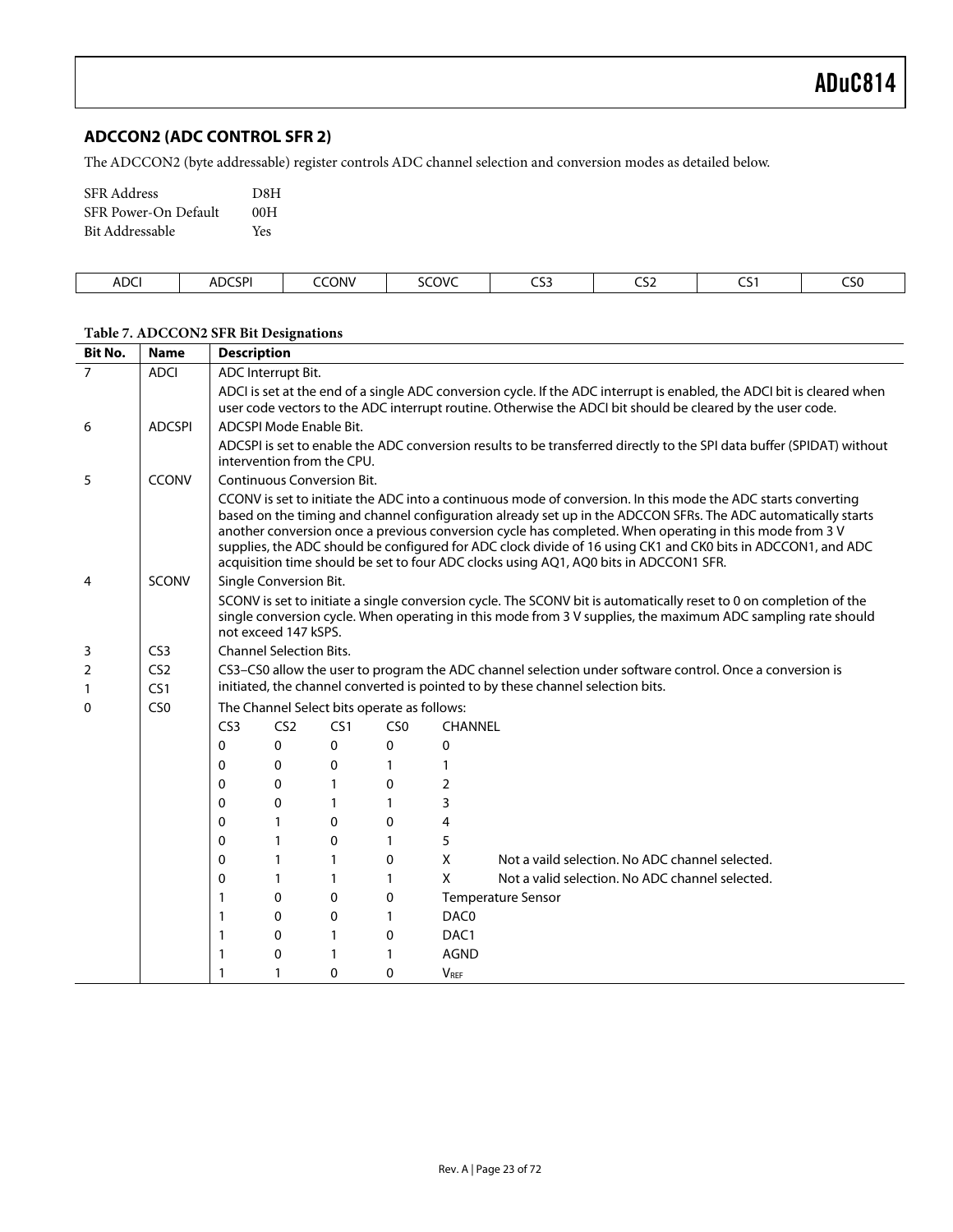### <span id="page-23-0"></span>**ADCCON3 (ADC CONTROL SFR 3)**

The ADCCON3 register controls the operation of various calibration modes as well as giving an indication of ADC busy status.

| <b>SFR</b> Address   | F5H |
|----------------------|-----|
| SFR Power-On Default | 00H |

| <b>BUSY</b><br>. | GNCL <sup>F</sup><br>◝◡└ | AVGS <sup>-</sup><br>ີ | AVGS0<br>. | - - - - -<br>-<br>⊩ن<br>ᅩ | MODCAL | <b>TYPEC</b> | <b>SCAL</b> |
|------------------|--------------------------|------------------------|------------|---------------------------|--------|--------------|-------------|
|                  |                          |                        |            |                           |        |              |             |

| <b>Bit No.</b> | <b>Name</b>    | <b>Description</b>                                                                                                                             |  |  |  |  |
|----------------|----------------|------------------------------------------------------------------------------------------------------------------------------------------------|--|--|--|--|
| $\overline{7}$ | <b>BUSY</b>    | ADC Busy Status Bit.                                                                                                                           |  |  |  |  |
|                |                | BUSY is a read-only status bit that is set during a valid ADC conversion or calibration cycle.                                                 |  |  |  |  |
|                |                | Busy is automatically cleared by the core at the end of a conversion or calibration cycle.                                                     |  |  |  |  |
| 6              | <b>GNCLD</b>   | <b>Gain Calibration Disable Bit.</b>                                                                                                           |  |  |  |  |
|                |                | This bit enables/disables the gain calibration coefficients from affecting the ADC results.                                                    |  |  |  |  |
|                |                | Set to 0 to enable gain calibration coefficient                                                                                                |  |  |  |  |
|                |                | Set to 1 to disable gain calibration coefficient.                                                                                              |  |  |  |  |
| 5              | AVGS1          | Number of Averages Selection Bits.                                                                                                             |  |  |  |  |
| 4              | AVGS0          | This bit selects the number of ADC readings averaged for each bit decision during a calibration cycle.<br>Number of Averages<br>AVGS1<br>AVGS0 |  |  |  |  |
|                |                | $\Omega$<br>15<br>0                                                                                                                            |  |  |  |  |
|                |                | 0<br>31<br>0                                                                                                                                   |  |  |  |  |
|                |                | 63                                                                                                                                             |  |  |  |  |
| 3              | OFCLD          | Offset Calibration Disable Bit.                                                                                                                |  |  |  |  |
|                |                | This bit enables/disables the offset calibration coefficients from affecting the ADC results.                                                  |  |  |  |  |
|                |                | Set to 0 to enable offset calibration coefficient.                                                                                             |  |  |  |  |
|                |                | Set to 1 to disable the offset calibration coefficient                                                                                         |  |  |  |  |
| 2              | <b>MODCAL</b>  | <b>Calibration Mode Select Bit.</b>                                                                                                            |  |  |  |  |
|                |                | This bit should be set to 1 for all calibration cycles.                                                                                        |  |  |  |  |
| $\mathbf{1}$   | <b>TYPECAL</b> | Calibration Type Select Bit.                                                                                                                   |  |  |  |  |
|                |                | This bit selects between offset (zero-scale) and gain (full-scale) calibration.                                                                |  |  |  |  |
|                |                | Set to 0 for offset calibration.                                                                                                               |  |  |  |  |
|                |                | Set to 1 for gain calibration.                                                                                                                 |  |  |  |  |
| 0              | <b>SCAL</b>    | <b>Start Calibration Cycle Bit.</b>                                                                                                            |  |  |  |  |
|                |                | When set, this bit starts the selected calibration cycle.                                                                                      |  |  |  |  |
|                |                | It is automatically cleared when the calibration cycle is completed.                                                                           |  |  |  |  |

# <span id="page-23-1"></span>**Table 8. ADCCON3 SFR Bit Designations**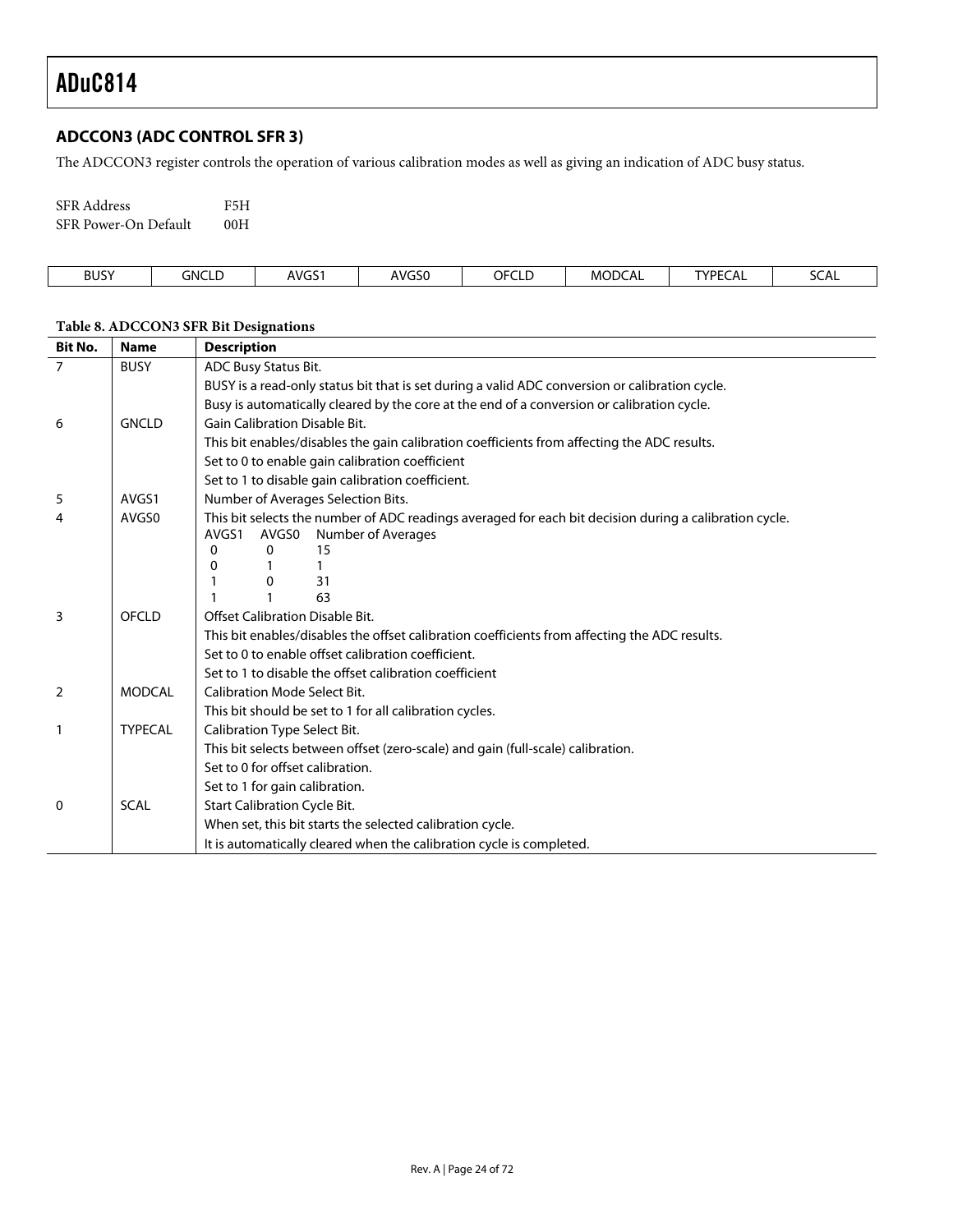# <span id="page-24-0"></span>DRIVING THE ADC

The ADC incorporates a successive approximation architecture (SAR) involving a charge-sampled input stage. Each ADC conversion is divided into two distinct phases as defined by the position of the switches in [Figure 25.](#page-24-1) During the sampling phase (with SW1 and SW2 in the track position), a charge proportional to the voltage on the analog input is developed across the input sampling capacitor. During the conversion phase (with both switches in the hold position), the capacitor DAC is adjusted via internal SAR logic until the voltage on Node A is zero, indicating that the sampled charge on the input capacitor is balanced out by the charge being output by the capacitor DAC. The digital value finally contained in the SAR is then latched out as the result of the ADC conversion. Control of the SAR, and timing of acquisition and sampling modes, is handled automatically by built-in ADC control logic. Acquisition and conversion times are also fully configurable under user control.

<span id="page-24-1"></span>

Figure 25. Internal ADC Structure

Note that whenever a new input channel is selected, a residual charge from the 32 pF sampling capacitor places a transient on the newly selected input. The signal source must be capable of recovering from this transient before the sampling switches click into hold mode. Delays can be inserted in software (between channel selection and conversion request) to account for input stage settling, but a hardware solution alleviates this burden from the software design task and ultimately results in a cleaner system implementation.

One hardware solution is to choose a very fast settling op amp to drive each analog input. Such an op amp would need to fully settle from a small signal transient in less than 300 ns in order to guarantee adequate settling under all software configurations. A better solution, recommended for use with any amplifier, is shown in [Figure 26.](#page-24-2)

<span id="page-24-2"></span>

Figure 26. Buffering Analog Inputs

At first glance the circuit in [Figure 26](#page-24-2) may look like a simple anti-aliasing filter, it actually serves no such purpose. Though the R/C does help to reject some incoming high frequency noise, its primary function is to ensure that the transient demands of the ADC input stage are met. It does so by providing a capacitive bank from which the 32 pF sampling capacitor can draw its charge. Since the 0.1 µF capacitor in [Figure 26](#page-24-2) is more than 3000 times the size of the 32 pF sampling capacitor, its voltage does not change by more than one count of the 12-bit transfer function when the 32 pF charge from a previous channel is dumped onto it. A larger capacitor can be used if desired, but care needs to be taken if choosing a larger resistor (see [Table 9\)](#page-24-3).

The Schottky diodes in [Figure 26](#page-24-2) may be necessary to limit the voltage applied to the analog input pin as per the Absolute Maximum Ratings. They are not necessary if the op amp is powered from the same supply as the ADuC814 because, in that case, the op amp is unable to generate voltages above  $V_{DD}$  or below ground. An op amp of some kind is necessary unless the signal source is very low impedance to begin with. DC leakage currents at the ADuC814 analog inputs can cause measurable dc errors with external source impedances as little as 100  $\Omega$  or so. To ensure accurate ADC operation, keep the total source impedance at each analog input less than 61 Ω. [Table 9 i](#page-24-3)llustrates examples of how source impedance can affect dc accuracy.

<span id="page-24-3"></span>**Table 9. Source Impedance Errors** 

| Source<br>Impedance | Error from 1 µA<br><b>Leakage Current</b> | Error from 10 $\mu$ A<br><b>Leakage Current</b> |
|---------------------|-------------------------------------------|-------------------------------------------------|
| 61 O                | $61 \mu V = 0.1$ LSB                      | $610 \mu V = 1$ LSB                             |
| $610 \Omega$        | $610 \mu V = 1$ LSB                       | 6.1 mV = $10$ LSB                               |

Although [Figure 26](#page-24-2) shows the op amp operating at a gain of 1, you can configure it for any gain needed. Also, you can just as easily use an instrumentation amplifier in its place to condition differential signals. Use any modern amplifier that is capable of delivering the signal (0 V to  $V_{REF}$ ) with minimal saturation. Some single-supply, rail-to-rail op-amps that are useful for this purpose include, but are certainly not limited to, the ones given in [Table 10.](#page-25-2) Check the Analog Devices literature (CD ROM data book, etc.) for details on these and other op amps and instrumentation amps.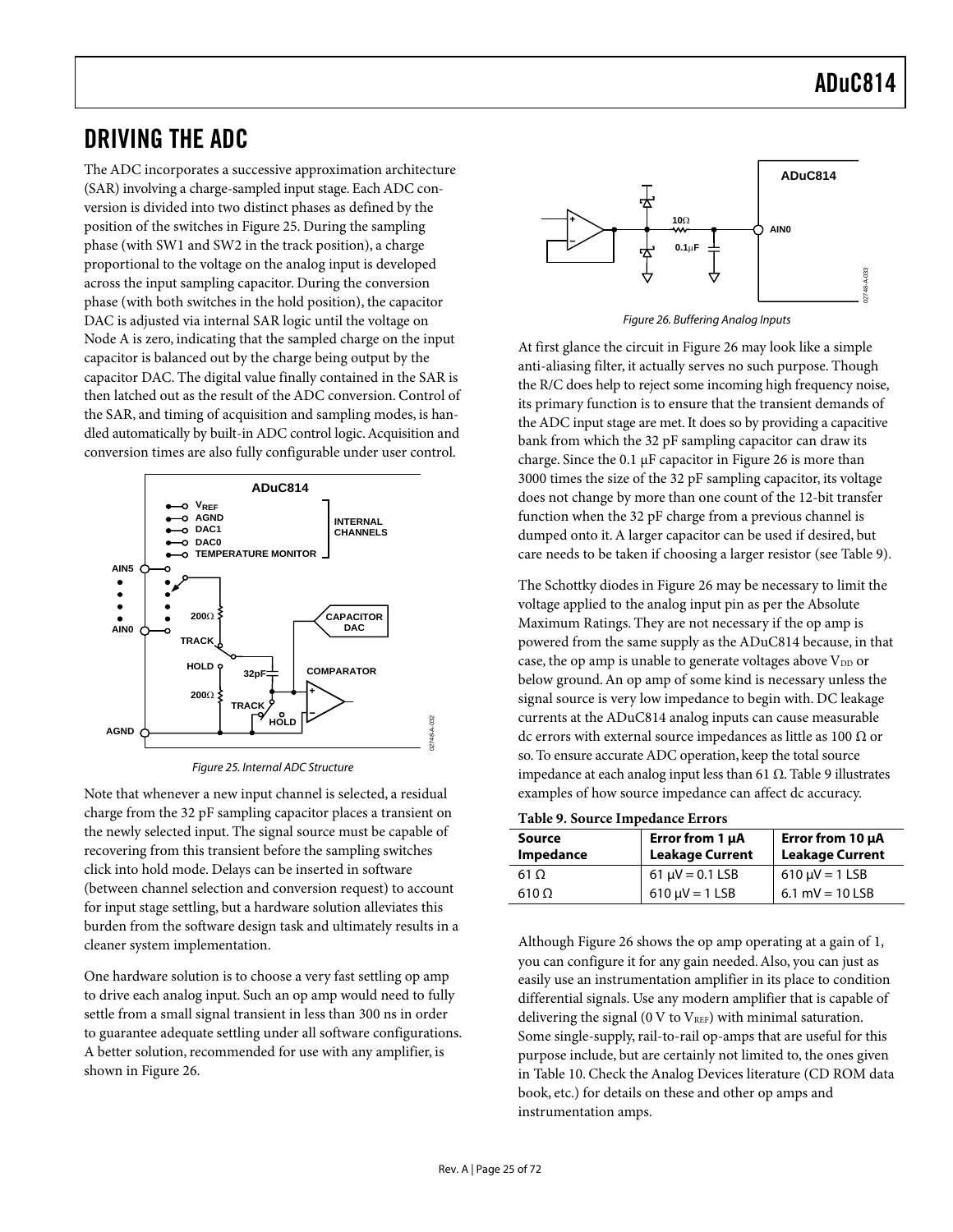| Tuble 101 boint only bupply op limps |                                               |  |  |  |
|--------------------------------------|-----------------------------------------------|--|--|--|
| <b>Op Amp Model</b>                  | <b>Characteristics</b>                        |  |  |  |
| OP281/OP481                          | Micropower                                    |  |  |  |
| OP191/OP291/OP491                    | I/O good up to V <sub>DD</sub> , low cost     |  |  |  |
| OP196/OP296/OP496                    | I/O to V <sub>DD</sub> , micropower, low cost |  |  |  |
| OP183/OP283                          | High gain-bandwidth product                   |  |  |  |
| OP162/OP262/OP462                    | High GBP, micropackage                        |  |  |  |
| AD820/OP822/OP824                    | FET input, low cost                           |  |  |  |
| AD823                                | FET input, high GBP                           |  |  |  |

#### <span id="page-25-2"></span>**Table 10. Some Single-Supply Op Amps**

Keep in mind that the ADC's transfer function is  $0$  V to  $V<sub>REF</sub>$ , and any signal range lost to amplifier saturation near ground impacts dynamic range. Though the op amps in [Table 10](#page-25-2) are capable of delivering output signals very closely approaching ground, no amplifier can deliver signals all the way to ground when powered by a single supply. Therefore, if a negative supply is available, one could consider using it to power the front end amplifiers. If you do, however, be sure to include the Schottky diodes shown in [Figure 26 \(](#page-24-2)or at least the lower of the two diodes) to protect the analog input from undervoltage conditions.

### <span id="page-25-0"></span>**VOLTAGE REFERENCE CONNECTIONS**

The on-chip 2.5 V band gap voltage reference can be used as the reference source for the ADC and DACs. To ensure the accuracy of the voltage reference, decouple the VREF and the CREF pin to ground with 0.1 µF capacitors as shown in [Figure 27.](#page-25-3)

<span id="page-25-3"></span>

Figure 27. Decoupling VREF and CREF

If the internal voltage reference is to be used as a reference for external circuitry, the C<sub>REF</sub> output should be used. However, a buffer must be used in this case to ensure that no current is drawn from the CREF pin itself. The voltage on the CREF pin is that of an internal node within the buffer block, and its voltage is critical to ADC and DAC accuracy. As outlined in the Reference Input/Output section of the Specifications table, the internal band gap reference takes typically 80 msecs to power on and settle to its final value. To ensure accurate ADC operation, one should wait for the ADC to settle after power-on.

If an external voltage reference is preferred, it should be con-nected to the VREF and CREF pins as shown in [Figure 28.](#page-25-4) Bit 6 of the ADCCON1 SFR must be set to 1 to switch in the external reference voltage. To ensure accurate ADC operation, the voltage applied to  $V_{REF}$  must be between 1.0 V and  $AV_{DD}$ . In situations where analog input signals are proportional to the power supply (such as some strain gage applications) it can be desirable to connect the VREF pin directly to AVDD.

<span id="page-25-4"></span>

Figure 28. Using an External Voltage Reference

Operation of the ADC with a reference voltage below 1.0 V, however, may incur loss of accuracy eventually resulting in missing codes or non-monotonicity. For that reason, do not use a reference voltage less than 1.0 V.

### <span id="page-25-1"></span>**CONFIGURING THE ADC**

In configuring the ADC a number of parameters need to be set up. These parameters can be configured using the three SFRs: ADCCON1, ADCCON2, and ADCCON3, which are detailed in the following sections.

The ADCCLK determines the speed at which the ADC logic runs while performing an ADC conversion. All ADC timing parameters are calculated from the ADCCLK frequency. On the ADuC814, the ADCCLK is derived from the maximum core frequency (FCORE), 16.777216 MHz. The ADCCLK frequency is selected via ADCCON1 Bits 5 and 4, which provide four core clock divide ratios of 8, 4, 16, and 32, generating ADCCLK values of 2 MHz, 4 MHz, 1 MHz, and 500 kHz, respectively.

The acquisition time  $(T_{ACQ})$  is the number of ADCCLKs that the ADC input circuitry uses to sample the input signal. In most cases, an acquisition time of one ADCCLK provides more than adequate time for the ADuC814 to acquire its signal before switching the internal track-and-hold amplifier into hold mode. The only exception is a high source impedance analog input, but this should be buffered first anyway because high source impedances can cause significant dc errors (see [Table 6\)](#page-21-2). ADCCON1 Bits 3 and 2 are used to select acquisition times of 1, 2, 3, and 4 ADCCLKs.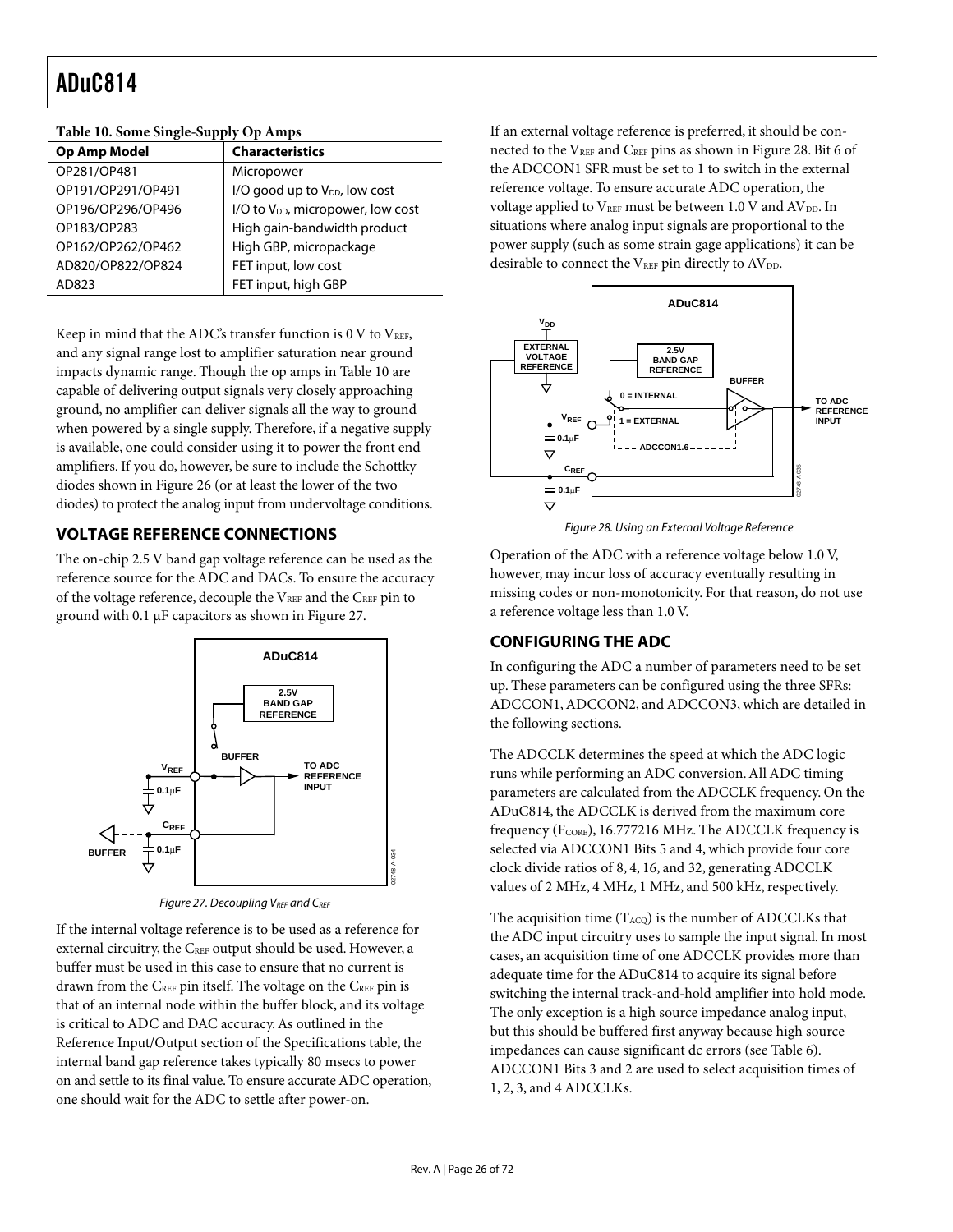Both the ADCCLK frequency and the acquisition time are used in determining the ADC conversion time. Two other parameters are also used in this calculation. To convert the acquired signal into its corresponding digital output word takes 15 ADCCLK periods ( $T_{\text{CONV}}$ ). When a conversion is initiated, the start of conversion signal is synchronized to the ADCCLK. This synchronization ( $T_{\text{SYNC}}$ ) can take from 0.5 to 1.5 ADCCLKs to occur. The total ADC conversion time T<sub>ADC</sub> is calculated using the following formula:

$$
T_{ADC} = T_{SYNC} + T_{ACQ} + T_{CONV}
$$

Assuming  $T_{\text{SYNC}} = 1$ ,  $T_{\text{ACQ}} = 1$  and  $F_{\text{CORE}}$ /ADCCLK divider of 4. The total conversion time is calculated by

$$
T_{ADC} = (1 + 1 + 15) \times (1 / 4194304)
$$

$$
T_{ADC} = 4.05 \ \mu s
$$

These settings allow a maximum conversion speed or sampling rate of 246.7 kHz.

When converting on the temperature monitor channel, the conversion time is not controlled via the ADCCON registers. It is controlled in hardware and sets the ADCCLK to FCORE /32 and uses four acquisition clocks, giving a total ADC conversion time of

$$
T_{ADC} = (1 + 4 + 15) \times (1 / 524288) = 38.14 \text{ }\mu\text{s}
$$

Increasing the conversion time on the temperature monitor channel improves the accuracy of the reading. To further improve the accuracy, an external reference with low temperature drift should also be used.

#### <span id="page-26-0"></span>**INITIATING ADC CONVERSIONS**

After the ADC has been turned on and configured, there are four methods of initiating ADC conversions.

Single conversions can be initiated in software by setting the SCONV bit in the ADCCON2 register via user code. This causes the ADC to perform a single conversion and puts the result into the ADCDATAH/L SFRs. The SCONV bit is cleared as soon as the ADCDATA SFRs have been updated.

Continuous conversion mode can be initiated by setting the CCONV bit in ADCCON2 via user code. This performs backto-back conversions at the configured rate (246.7 kHz for the settings detailed previously). In continuous mode, the ADC

results must be read from the ADCDATA SFRs before the next conversion is completed to avoid loss of data. Continuous mode can be stopped by clearing the CCONV bit.

An external signal can also be used to initiate ADC conversions. Setting Bit 0 in ADCCON1 enables the logic to allow an external start-of-conversion signal on Pin 7 (CONVST). This active low pulse should be at least 100 ns wide. The rising edge of this signal initiates the conversion.

Timer 2 can also be used to initiate conversions. Setting Bit 1 of ADCCON1 enables the Timer 2 overflow signal to start a conversion. For Timer 2 configuration information, see the [Timers/Counters s](#page-47-0)ection.

For both external CONVST and Timer 2 overflow, the conversion rate must be equal to or greater than the conversion time (TADC) to avoid incorrect ADC results.

When initiating conversions, the user must ensure that only one of the trigger modes is active at any one time. Initiating conversions with more than one of the trigger modes active results in erratic ADC behavior.

#### <span id="page-26-1"></span>**ADC HIGH SPEED DATA CAPTURE MODE**

The on-chip ADC has been designed to run at a maximum conversion speed of 4.05 µs (247 kHz sampling rate). When converting at this rate, the ADuC814 MCU has 4.05 µs to read the ADC result and store it in memory for further post processing; otherwise the next ADC sample could be lost. The time to complete a conversion and store the ADC results without errors is known as the throughput rate. In an interrupt driven routine, the MCU also has to jump to the ADC interrupt service routine, which decreases the throughput rate of the ADuC814. In applications where the ADuC814 standard operating mode throughput is not fast enough, an ADC high speed data capture (HSDC) mode is provided.

In HSDC mode, ADC results are transferred to the SPI logic without intervention from the ADuC814 core logic. In applications where the ADC throughput is slow, the HSDC logic operates in non-pipelined mode [\(Figure 29\)](#page-26-2). In this mode, there is adequate time for the ADC conversion and the ADC-to-SPI data transfer to complete before the next start of conversion. As the ADC throughput increases, the HSDC logic begins to operate in pipelined mode as shown in [Figure 30.](#page-27-2) 

<span id="page-26-2"></span>

Figure 29. High Speed Data Capture Logic Timing (Non-Pipelined Mode)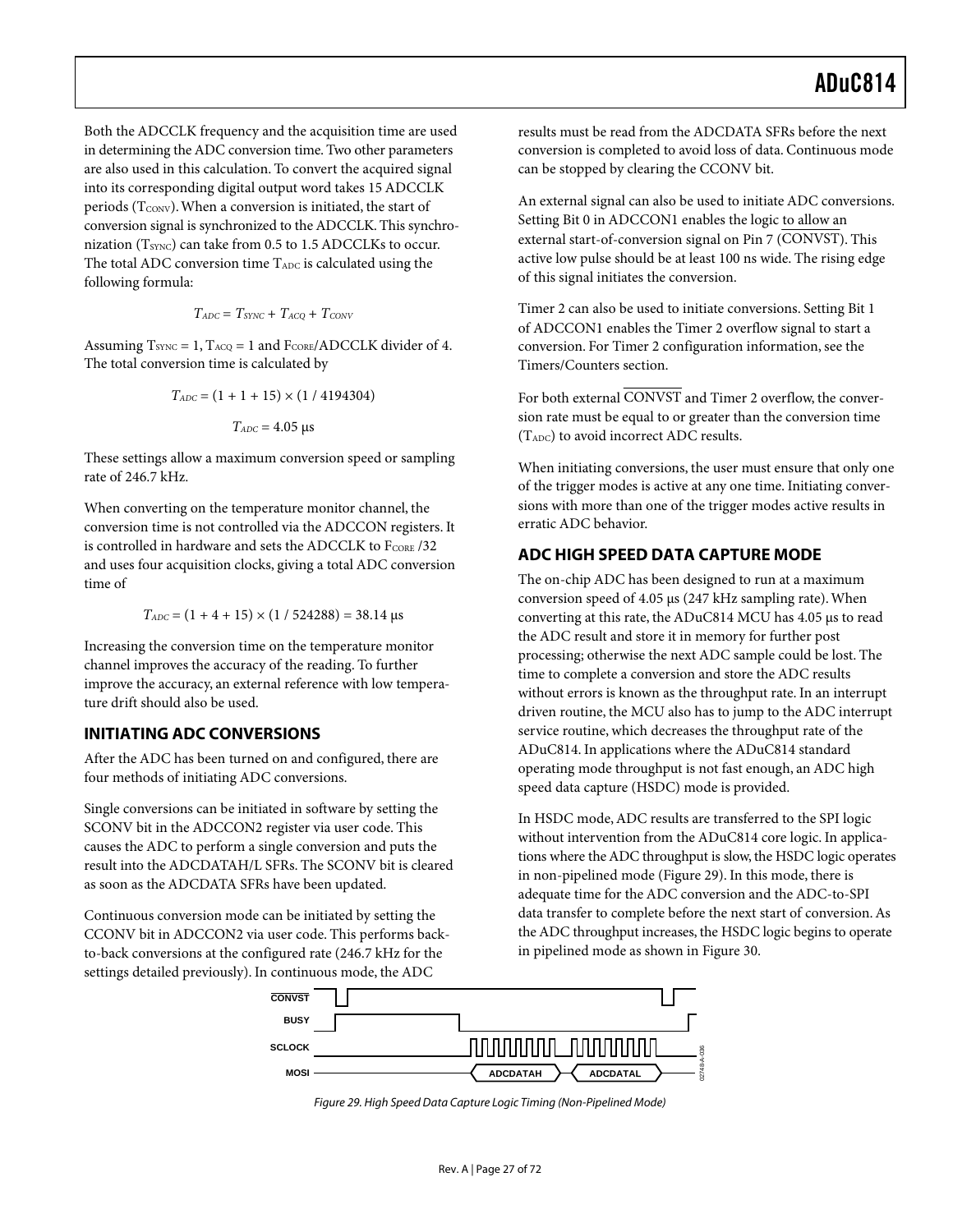<span id="page-27-2"></span>

Figure 30. High Speed Data Capture Logic Timing (Pipelined Mode)

In this mode, the ADC to SPI data transfer occurs during the next ADC conversion. To avoid loss of an ADC result, the user must ensure that the ADC to SPI transfer rate is complete before the current ADC conversion ends.

To enable HSDC mode, Bit 6 in ADCCON2 (ADCSPI) must be set and to enable the ADuC814 to capture a contiguous sample stream at full ADC update rates (247 kHz).

To configure the ADuC814 in HSDC mode:

- 1. The ADC must be put into one of its conversion modes.
- 2. The SPI interface must be configured. (The SPI configuration is detailed in the Serial Peripheral Interface section).
- 3. Enable HSDC by setting the ADCSPI bit in the ADCCON2 SFR.
- 4. Apply trigger signal to the ADC to perform conversions.

Once configured and enabled, the ADC results are transferred from the ADCDATAH/L SFRs to the SPIDAT register. [Figure 31](#page-27-3)  shows the HSDC logic configuration once the mode is enabled. The ADC result is transmitted most significant bit first. In this case, the channel ID is transmitted first, followed by the 12-bit ADC result. When this mode is enabled, normal SPI and Port 3 operation is disabled; however, the core is free to continue code execution, including general housekeeping and communication tasks. This mode is disabled by clearing the ADCSPI bit.

<span id="page-27-3"></span>

Figure 31. High Speed Data Capture Logic

### <span id="page-27-0"></span>**ADC OFFSET AND GAIN CALIBRATION OVERVIEW**

The ADC block incorporates calibration hardware and associated SFRs, which ensures optimum offset and gain performance from the ADC at all times.

As part of internal factory final test routines, the ADuC814 is calibrated to its offset and gain specifications. The offset and gain coefficients obtained from this factory calibration are stored in non-volatile Flash/EE memory. These are downloaded from the Flash/EE memory to offset and gain calibration registers automatically on a power-up or a reset event.

In many applications these factory-generated calibration coefficients suffice. However, the ADuC814 ADC offset and gain accuracy may vary from system to system due to board layout, grounding, clock speed, or system configuration, and so on. To get the best ADC accuracy in your system, an ADC calibration should be performed.

Two main advantages are derived from ensuring the ADC calibration registers are initialized correctly. First, the internal errors in the ADC can be reduced significantly to give superior dc performance; and second, system offset and gain errors can be removed. This allows the user to remove reference errors (whether an internal or external reference) and to use the full dynamic range of the ADC by adjusting the analog input range of the part for a specific system.

### <span id="page-27-1"></span>**ADC OFFSET AND GAIN CALIBRATION COEFFICIENTS**

The ADuC814 has two ADC calibration coefficients, one for offset calibration and one for gain calibration. Both the offset and gain calibration coefficients are 14-bit words, and each is stored in two registers located in the special function register (SFR) area. The offset calibration coefficient is divided into ADCOFSH (6 bits) and ADCOFSL (8 bits), and the gain calibration coefficient is divided into ADCGAINH (6 bits) and ADCGAINL (8 bits).

The offset calibration coefficient compensates for dc offset errors in both the ADC and the input signal. Increasing the offset coefficient compensates for positive offset, and effectively pushes down the ADC transfer function. Decreasing the offset coefficient compensates for negative offset, and effectively pushes up the ADC transfer function. The maximum offset that can be compensated is typically  $\pm$  3.5% of V<sub>REF</sub>, which equates to typically ±87.5 mV with a 2.5 V reference.

Similarly, the gain calibration coefficient compensates for dc gain errors in both the ADC and the input signal. Increasing the gain coefficient compensates for a smaller analog input signal range and scales up the ADC transfer function, effectively increasing the slope of the transfer function. Decreasing the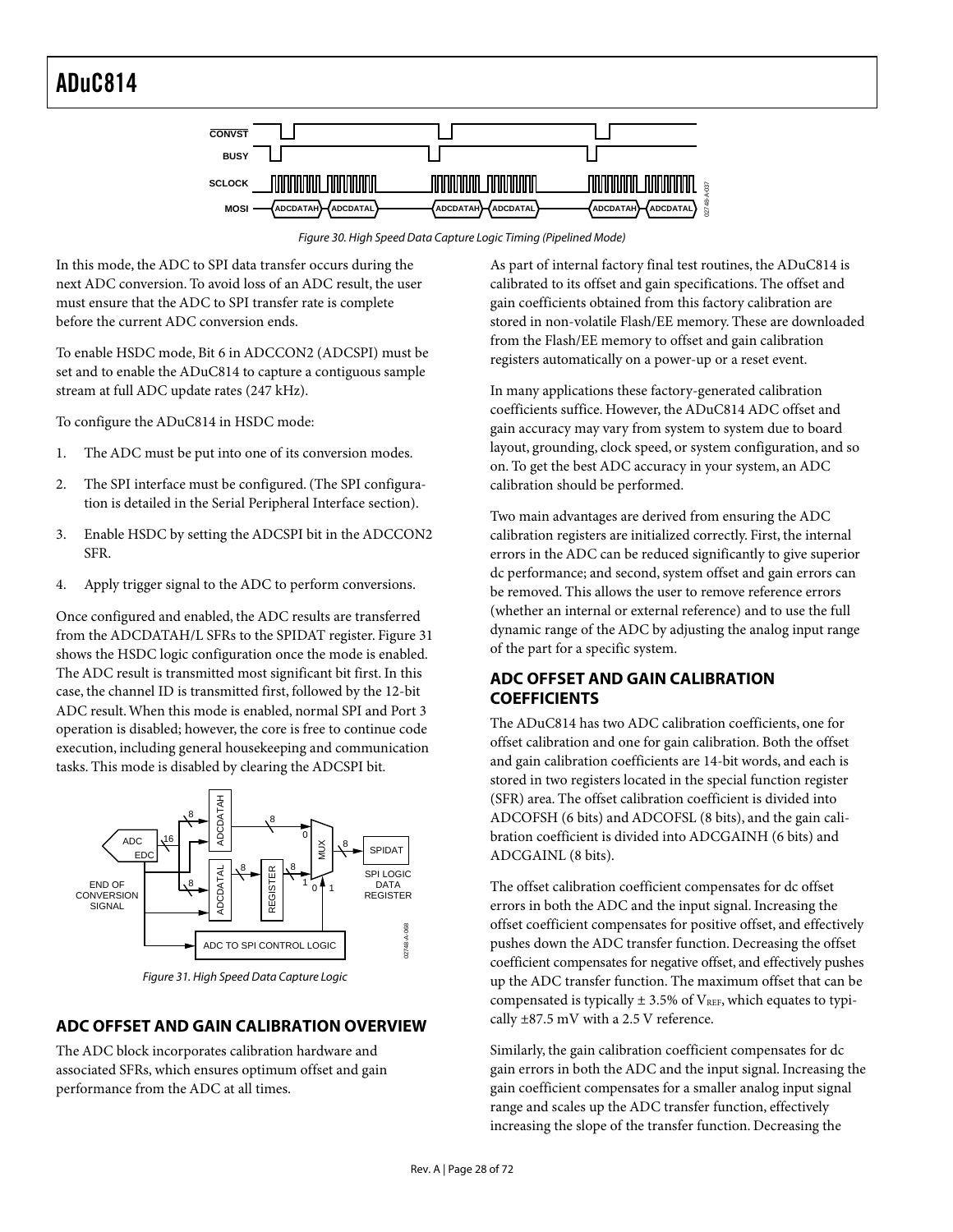gain coefficient compensates for a larger analog input signal range and scales down the ADC transfer function, effectively decreasing the slope of the transfer function. The maximum analog input signal range for which the gain coefficient can compensate is  $1.035 \times V_{REF}$ , and the minimum input range is  $0.965 \times V_{REF}$ , which equates to typically  $\pm 3.5\%$  of the reference voltage.

### <span id="page-28-0"></span>**CALIBRATING THE ADC**

The ADuC814 has two hardware calibration modes, device calibration and system calibration, that can be easily initiated by the user software. The ADCCON3 SFR is used to calibrate the ADC. See [Table 8.](#page-23-1) 

Device calibration is so called because the relevant signals used for the calibration are available internally to the ADC. This calibration method can be used to compensate for significant changes in operating conditions, such as core frequency, analog input range, reference voltage and supply voltages. In this calibration mode, offset calibration uses internal AGND selected via the ADCCON2 register bits CS3–CS0 (1011), and gain calibration uses internal  $V_{REF}$  selected by CS3–CS0 (1100). Offset calibration should be executed first, followed by gain calibration.

System calibration is so called because the AGND and VREF required for calibration must be the system AGND and VREF signals. These must be supplied in turn, externally, to the ADC inputs. This calibration method can be used to compensate for both internal and external system errors. To perform system calibration using an external reference, tie system ground and reference to any two of the six selectable inputs. Enable external reference mode (ADCCON1.6). Select the channel connected to AGND via CS3–CS0 and perform system offset calibration. Select the channel connected to VREF via CS3-CS0 and perform system gain calibration.

### <span id="page-28-1"></span>**INITIATING CALIBRATION IN CODE**

When calibrating the ADC, ADCCON1 should be set to the configuration in which the ADC is used. The ADCCON3 register can then be used to configure and execute the offset and gain calibration required in sequence.

Configure the ADC as required. In this case,  $ADCCLK = /4$ , acquisition time is set to 1 clock ( $T_{ACQ}$ ), and ADC is enabled.

| MOV ADCCON1,#ODOH | ;ADC on, ADCCLK set to      |
|-------------------|-----------------------------|
|                   | idivide by 4, 1 acquisition |
|                   | <i>i</i> clock (Tacq)       |

#### **To perform device offset calibration:**

| MOV ADCCON2, #0BH | ; select internal AGND             |
|-------------------|------------------------------------|
| MOV ADCCON3, #25H | <i>iselect</i> offset calibration, |
|                   | ;31 averages per bit,              |
|                   | <i>i</i> offset calibration        |

#### **To perform device gain calibration:**

| MOV ADCCON2, #0CH | iselect internal V <sub>REF</sub> MOV |
|-------------------|---------------------------------------|
| ADCCON3,#27H      | <i>i</i> select offset calibration,   |
|                   | :31 averages per bit,                 |
|                   | ioffset calibration                   |

#### **To perform system offset calibration:**

Connect system AGND to an ADC input (Channel 0 in this case).

| MOV ADCCON2, #00H |  | ;select external AGND |                                     |
|-------------------|--|-----------------------|-------------------------------------|
| MOV ADCCON3, #25H |  |                       | <i>i</i> select offset calibration, |
|                   |  | :31 averages per bit  |                                     |

#### **To perform system gain calibration:**

Connect system  $V_{REF}$  to an ADC input (Channel 1 in this case).

| MOV ADCCON2, #01H | iselect external V <sub>prr</sub> MOV |
|-------------------|---------------------------------------|
| ADCCON3, #27H     | <i>iselect</i> offset calibration,    |
|                   | ;31 averages / bit (NUMAV),           |
|                   | <i>i</i> offset calibration           |

The calibration cycle time  $T_{CAL}$  is calculated by

 $T_{CAL} = 14 \times ADCCLK \times NUMAV \times (16 + T_{ACQ})$ 

For an ADCCLK/F<sub>CORE</sub>, divide ratio of 4, a  $T_{ACQ} = 1$  ADCCLK, NUMAV = 31, the calibration cycle time is

 $T_{CAL} = 14 \times (1 / 4194304) \times 31 \times (16 + 1)$ 

$$
T_{\text{CAL}} = 1.76\ mS
$$

In a calibration cycle, the ADC busy flag (Bit 7), instead of framing an individual ADC conversion as in normal mode, goes high at the start of calibration and returns to zero only at the end of the calibration cycle. It can therefore be monitored in code to indicate when the calibration cycle is completed. The following code can be used to monitor the BUSY signal during a calibration cycle.

WAIT: MOV A, ADCCON3 ; move ADCCON3 to A JB ACC.7, WAIT ; If bit 7 is set jump to WAIT ;else continue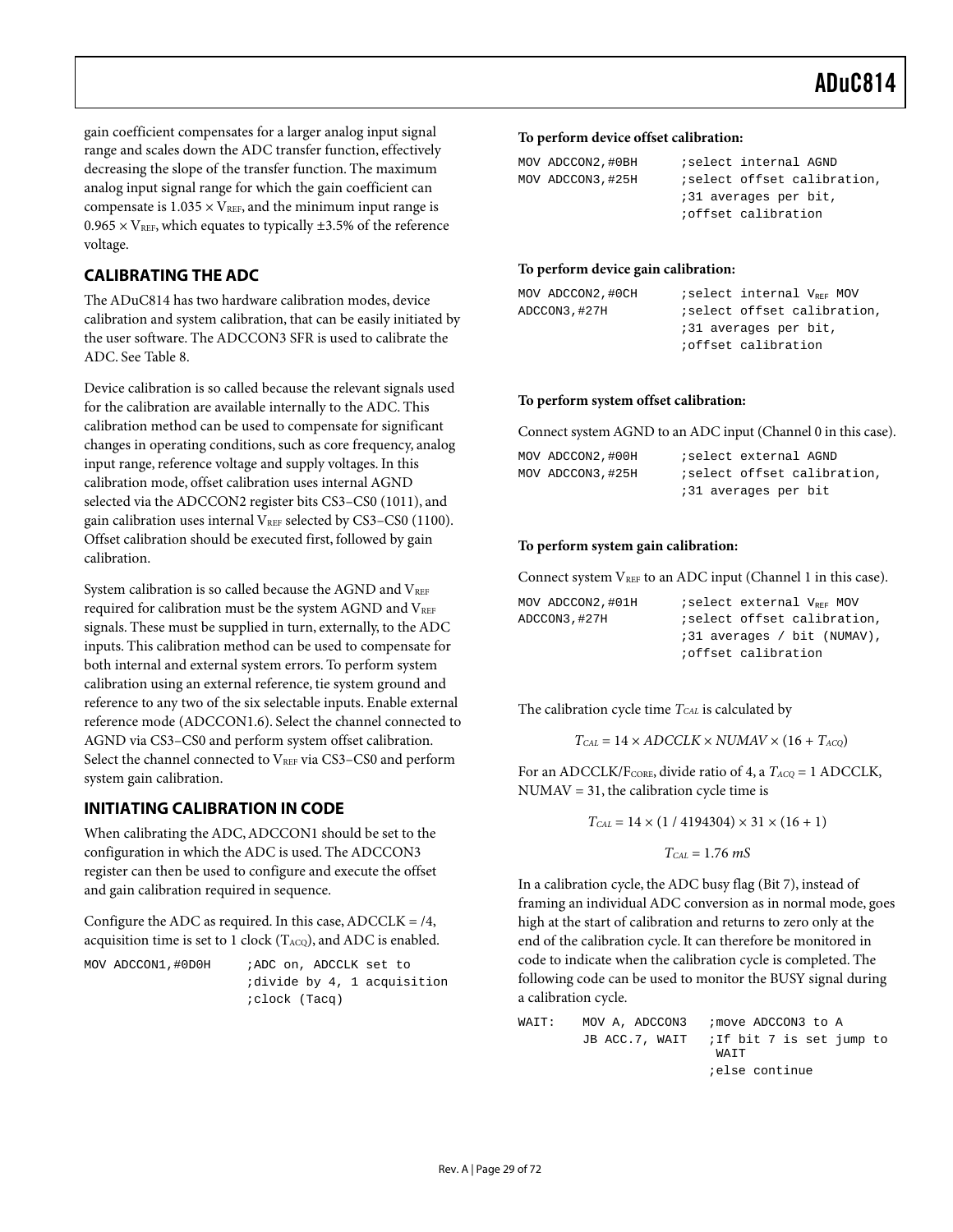# <span id="page-29-0"></span>NONVOLITILE FLASH/EE MEMORY

# <span id="page-29-1"></span>**FLASH/EE MEMORY OVERVIEW**

The ADuC814 incorporates Flash/EE memory technology onchip to provide the user with nonvolatile, in-circuit reprogrammable code and data memory space.

Flash/EE memory takes the flexible in-circuit reprogrammable features of EEPROM and combines them with the space efficient/ density features of EPROM (see [Figure 32\)](#page-29-4).

Because Flash/EE technology is based on a single transistor cell architecture, a Flash memory array such as EPROM can be implemented to achieve the space efficiencies or memory densities required by a given design.

Like EEPROM, flash memory can be programmed in-system at a byte level, although it must first be erased; the erase being performed in page blocks. Thus, flash memory is often and more correctly referred to as Flash/EE memory.

<span id="page-29-4"></span>

Figure 32. Flash/EE Memory Development

Incorporated in the ADuC814, Flash/EE memory technology allows the user to update program code space in-circuit without the need to replace one-time programmable (OTP) devices at remote operating nodes.

### <span id="page-29-2"></span>**FLASH/EE MEMORY AND THE ADUC814**

The ADuC814 provides two arrays of Flash/EE memory for user applications. There are 8 kbytes of Flash/EE program space provided on-chip to facilitate code execution, therefore removing the requirement for an external discrete ROM device. The program memory can be programmed using conventional thirdparty memory programmers. This array can also be programmed in-circuit, using the serial download mode provided.

A 640-byte Flash/EE data memory space is also provided onchip. This may be used as a general-purpose nonvolatile scratchpad area. User access to this area is via a group of six SFRs. This space can be programmed at a byte level, although it must first be erased in 4-byte pages.

# <span id="page-29-3"></span>**ADUC814 FLASH/EE MEMORY RELIABILITY**

The Flash/EE program and data memory arrays on the ADuC814 are fully qualified for two key Flash/EE memory characteristics: Flash/EE memory cycling endurance and Flash/EE memory data retention.

Endurance quantifies the ability of the Flash/EE memory to be cycled through many program, read, and erase cycles. In real terms, a single endurance cycle is composed of four independent, sequential events:

- 1. Initial page erase sequence
- 2. Read/verify sequence
- 3. Byte program sequence
- 4. Second read/verify sequence

In reliability qualification, every byte in both the program and data Flash/EE memory is cycled from 00H to FFH until a first fail is recorded signifying the endurance limit of the on-chip Flash/EE memory.

As indicated in the Specifications tables, the ADuC814 Flash/EE memory endurance qualification has been carried out in accordance with JEDEC Specification A117 over the industrial temperature range of –40°C to +125°C. The results allow the specification of a minimum endurance figure over supply and a temperature of 100,000 cycles, with an endurance figure of 700,000 cycles being typical of operation at 25°C.

Retention quantifies the ability of the Flash/EE memory to retain its programmed data over time. Again, the ADuC814 has been qualified in accordance with the formal JEDEC Retention Lifetime Specification (A117) at a specific junction temperature  $(T_J = 55^{\circ}C)$ . As part of this qualification procedure, the Flash/EE memory is cycled to its specified endurance limit described above, before data retention is characterized. This means that the Flash/EE memory is guaranteed to retain its data for its full specified retention lifetime every time the Flash/EE memory is reprogrammed. It should be noted that retention lifetime, based on an activation energy of 0.6 eV, derates with  $T_J$  as shown in [Figure 33.](#page-29-5) 

<span id="page-29-5"></span>

Figure 33. Flash/EE Memory Data Retention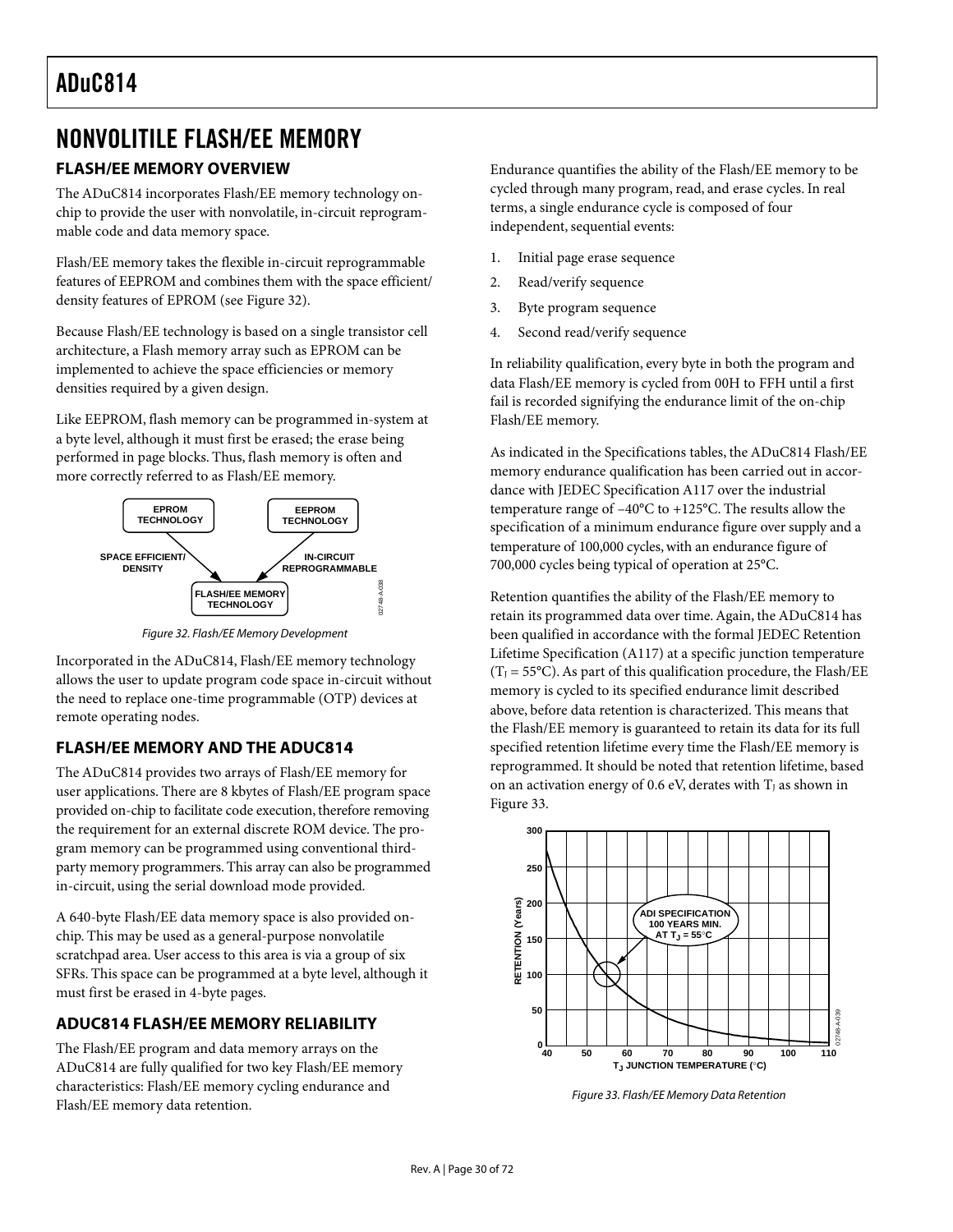### <span id="page-30-0"></span>**USING FLASH/EE PROGRAM MEMORY**

The Flash/EE program memory array can be programmed in one of two modes: serial downloading and parallel programming.

#### <span id="page-30-1"></span>**Serial Downloading (In-Circuit Programming)**

As part of its factory boot code, the ADuC814 facilitates code download via the standard UART serial port. Serial download mode is automatically entered on power-up or during a hardware RESET operation if the external DLOAD pin is pulled high through an external resistor, as shown in [Figure 34.](#page-30-7) Once in this mode, the user can download code to the program memory array while the device is sited in its target application hardware. A PC serial download executable is provided as part of the ADuC814 QuickStart development system. The Serial Download protocol is detailed in a MicroConverter Applications Note uC004 available from the ADI MicroConverter website at [www.analog.com/microconverter.](http://www.analog.com/microconverter)

<span id="page-30-7"></span>

Figure 34. Flash/EE Memory Serial Download Mode Programming

### <span id="page-30-2"></span>**Parallel Programming**

The parallel programming mode is fully compatible with conventional third-party Flash or EEPROM device programmers. A block diagram of the external pin configuration required to support parallel programming is shown in [Figure 35.](#page-30-8) 

The high voltage (12 V) supply required for Flash/EE programming is generated using on-chip charge pumps to supply the high voltage program lines.

<span id="page-30-8"></span>

Figure 35. Flash/EE Memory Parallel Programming

### <span id="page-30-3"></span>**FLASH/EE PROGRAM MEMORY SECURITY**

The ADuC814 facilitates three modes of Flash/EE program memory security, which are described in the following sections. These modes can be independently activated, restricting access to the internal code space. These security modes can be enabled as part of the user interface available on all ADuC814 serial or parallel programming tools referenced on the MicroConverter website at www.analog.com/microconverter.

#### <span id="page-30-4"></span>**Lock Mode**

This mode locks code in memory, disabling parallel programming of the program memory, although reading the memory in parallel mode is still allowed. This mode is deactivated by initiating a CODE-ERASE command in serial download or parallel programming modes.

### <span id="page-30-5"></span>**Secure Mode**

This mode locks code in memory, disabling parallel programming (program and VERIFY/READ commands). This mode is deactivated by initiating a CODE-ERASE command in serial download or parallel programming modes.

#### <span id="page-30-6"></span>**Serial Safe Mode**

This mode disables serial download capability on the device. If serial safe mode is activated and an attempt is made to reset the part into serial download mode, i.e., RESET asserted and deasserted with DLOAD high, the part interprets the serial download reset as a normal reset only. It therefore does not enter serial download mode but only executes a normal reset sequence. Serial safe mode can be disabled only by initiating a CODE-ERASE command in parallel programming mode.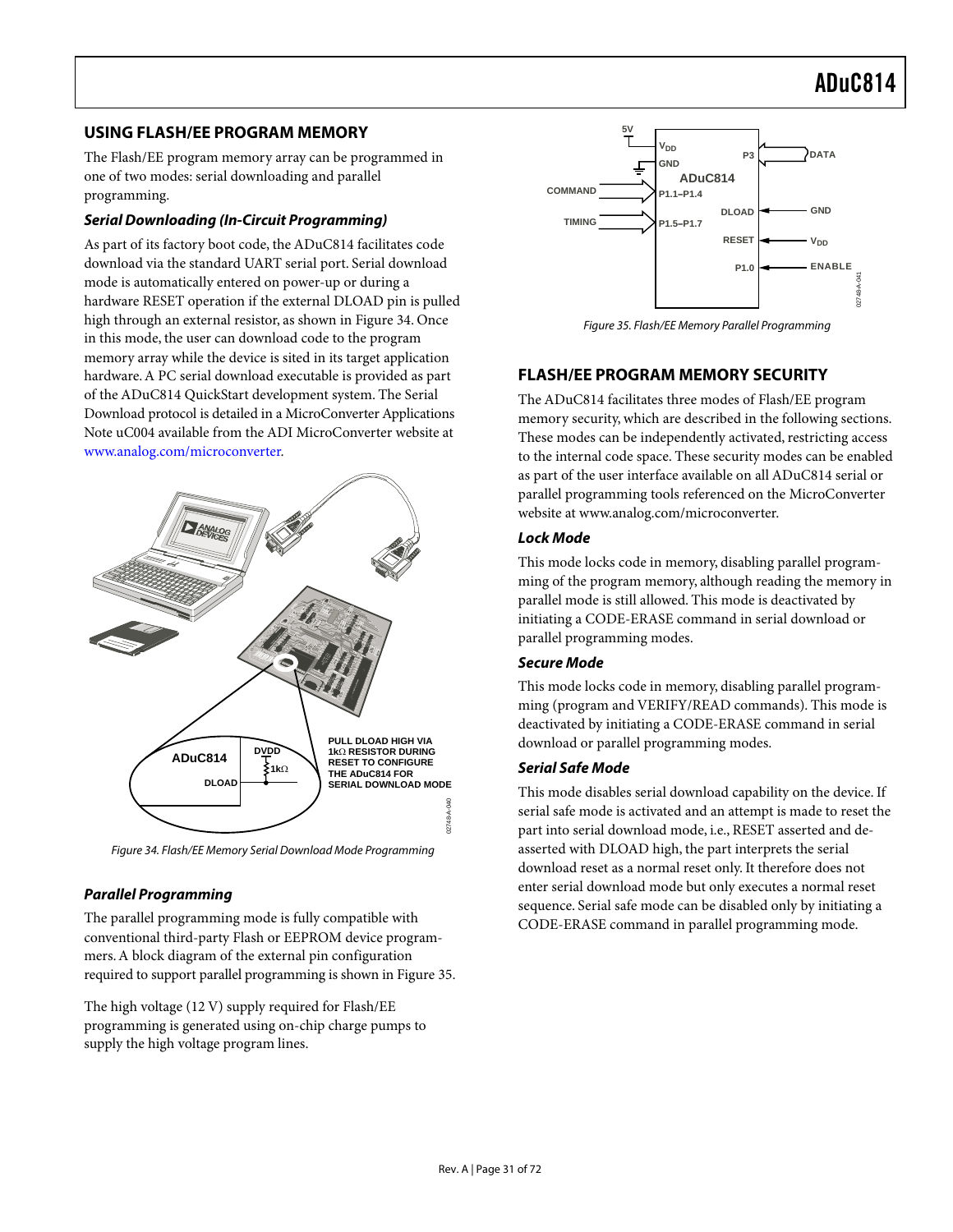### <span id="page-31-0"></span>**USING FLASH/EE DATA MEMORY**

The user Flash/EE data memory array consists of 640 bytes that are configured into 160 (00H to 9FH) 4-byte pages as shown in [Figure 36.](#page-31-2) 

<span id="page-31-2"></span>

Figure 36. Flash/EE Data Memory Configuration

As with other ADuC814 user-peripheral circuits, the interface to this memory space is via a group of registers mapped in the SFR space. EADRL is used to hold the 8-bit address of the page to be accessed. A group of four data registers (EDATA1–4) is used to hold 4-byte page data just accessed. Finally, ECON is an 8-bit control register that may be written with one of five Flash/EE memory access commands to trigger various read, write, erase, and verify functions. These registers can be summarized as follows:

#### **ECON**

| SFR Address B9H |                                                   |
|-----------------|---------------------------------------------------|
| Function        | Controls access to 640 bytes Flash/EE data space. |
| Default         | 00H                                               |

#### **EADRL**

| SFR Address | C6H                                                 |
|-------------|-----------------------------------------------------|
| Function    | Holds the Flash/EE data page address.               |
|             | $(640 \text{ bytes} = 5160 \text{ page addresses})$ |
| Default     | 00H                                                 |

#### **EDATA1–4**

| SFR Address | BCH to BFH, respectively                      |
|-------------|-----------------------------------------------|
| Function    | Holds Flash/EE data memory page write or page |
|             | read data bytes.                              |
| Default     | $EDATA1-4 > 00H$                              |

#### <span id="page-31-4"></span>**Table 11. ECON–Flash/EE Memory Control Register Command Modes**

**Command Byte Command Mode Description**  01H READ Results in 4 bytes being read into EDATA1-4 from memory page address contained in EADRL. 02H PROGRAM Results in 4 bytes (EDATA1-4) being written to memory page address in EADRL. This write command assumes the designated write page has been erased. 03H Reserved For internal use. 03H should not be written to the ECON SFR. 04H VERIFY Allows the user to verify if data in EDATA1–4 is contained in page address designated by EADRL. A subsequent read of the ECON SFR results in a zero being read if the verification is valid, a nonzero value is read to indicate an invalid verification. 05H REASE Results in an erase of the 4-byte page designated in EADRL. 06H ERASE-ALL Results in an erase of the full Flash/EE aata memory, 160-page (640 bytes) array. 07H to FFH Reserved For future use.

A block diagram of the SFR interface to the Flash/EE data memory array is shown in [Figure 37.](#page-31-3)

<span id="page-31-3"></span>

Figure 37. Flash/EE Data Memory Control and Configuration

#### <span id="page-31-1"></span>**ECON—Flash/EE Memory Control SFR**

This SFR acts as a command interpreter and may be written with one of five command modes to enable various read, program, and erase cycles as detailed in [Table 11.](#page-31-4)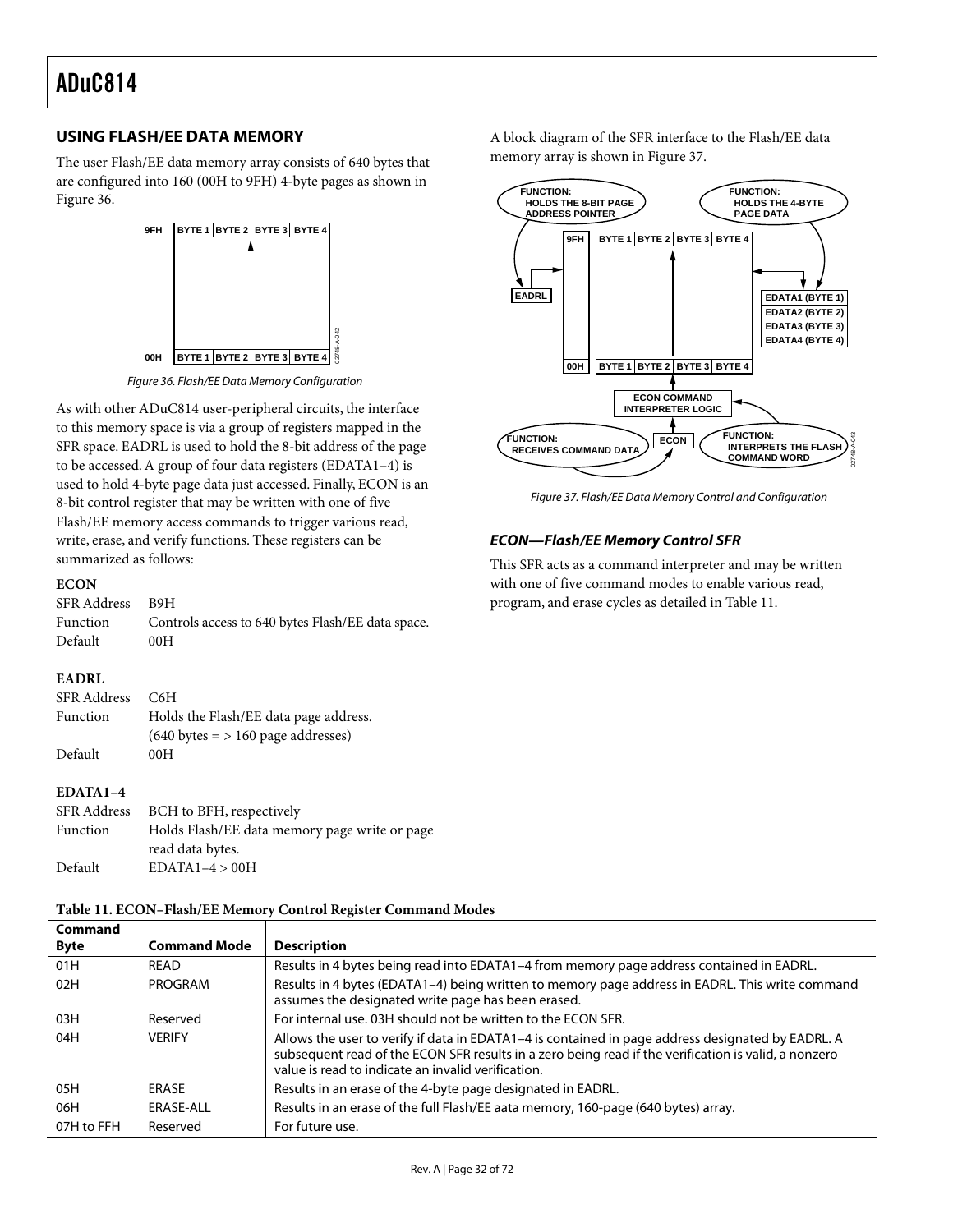### <span id="page-32-0"></span>**FLASH/EE MEMORY TIMING**

The typical program/erase times for the Flash/EE data memory are

| Erase Full Array (640 bytes) | 2 ms                            |
|------------------------------|---------------------------------|
| Erase Single Page (4 bytes)  | 2 ms                            |
| Program Page (4 bytes)       | $250 \text{ }\mu\text{s}$       |
| Read Page (4 bytes)          | Within single instruction cycle |

#### <span id="page-32-1"></span>**Using the Flash/EE Memory Interface**

As with all Flash/EE memory architectures, the array can be programmed in-system at a byte level, although it must be erased first, the erasure being performed in page blocks (4-byte pages in this case).

A typical access to the Flash/EE data array involves setting up the page address to be accessed in the EADRL SFR, configuring the EDATA1–4 with data to be programmed to the array (the EDATA SFRs are not written to for read accesses), and finally, writing the ECON command word, which initiates one of the modes shown [Table 11.](#page-31-4)

Note that a given mode of operation is initiated as soon as the command word is written to the ECON SFR. The core microcontroller operation on the ADuC814 is idled until the requested program/read or erase mode is completed. In practice, this means that even though the Flash/EE memory mode of operation is typically initiated with a two-machine cycle MOV instruction (to write to the ECON SFR), the next instruction cannot be executed until the Flash/EE operation is complete (250 µs or 2 ms later). This means that the core does not respond to interrupt requests until the Flash/EE operation is complete, though the core peripheral functions like counter/ timers continue to count and time as configured throughout this period. Although the 640-byte user Flash/EE array is

shipped from the factory pre-erased, i.e., byte locations set to FFH, it is nonetheless good programming practice to include an ERASE-ALL routine as part of any configuration/setup code running on the ADuC814. An ERASE-ALL command consists of writing 06H to the ECON SFR, which initiates an erasure of all 640 byte locations in the Flash/EE array. This command coded in 8051 assembly appears as

| MOV ECON, #06H |  |  |  | ; Erase all Command |
|----------------|--|--|--|---------------------|
|                |  |  |  | ; 2 ms Duration     |

#### <span id="page-32-2"></span>**Programming a Byte**

In general terms, a byte in the Flash/EE array can be programmed only if it has been erased previously. To be more specific, a byte can only be programmed if it already holds the value FFH. Because of the Flash/EE architecture, this erasure must happen at a page level; therefore, a minimum of four bytes (1 page) are erased when an ERASE command is initiated.

A more specific example of the program-byte process is shown below. In this example the user writes F3H into the second byte on Page 03H of the Flash/EE data memory space while preserving the other three bytes already in this page. Because the user is required to modify only one of the page bytes, the full page must be first read so that this page can then be erased without the existing data being lost. This example, coded in 8051 assembly, appears as

| MOV EADRL, #03H  | ; Set Page Address  |
|------------------|---------------------|
|                  | ; Pointer           |
| MOV ECON,#01H    | ; Read Page         |
| MOV EDATA2,#0F3H | ; Write New Byte    |
| MOV ECON,#05H    | ; Erase Page        |
| MOV ECON,#02H    | ; Write Page        |
|                  | ; Program Flash/EE) |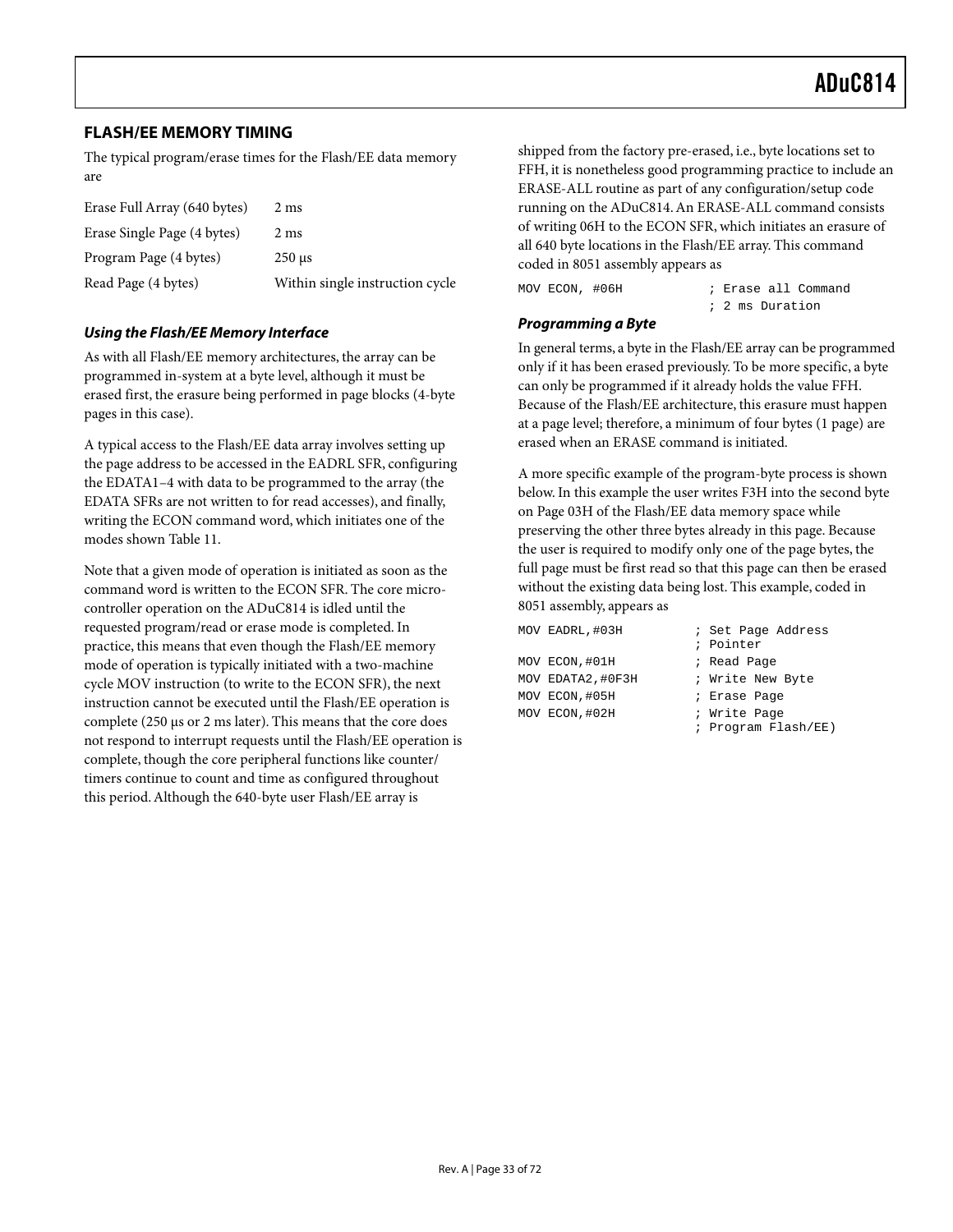# <span id="page-33-0"></span>USER INTERFACE TO OTHER ON-CHIP ADuC814 PERIPHERALS

This section gives a brief overview of the various peripherals also available on-chip. A summary of the SFRs used to control and configure these peripherals is also given.

## <span id="page-33-1"></span>**DACS**

The ADuC814 incorporates two 12-bit, voltage output DACs on-chip. Each DAC has a rail-to-rail voltage output buffer capable of driving 10 k $\Omega$ /100 pF. They have two selectable ranges,  $0 \text{ V}$  to  $V_{REF}$  (an external or the internal band gap 2.5 V reference) and 0 V to AV<sub>DD</sub>, and can operate in 12-bit or 8-bit modes. DAC operation is controlled by a single special function

| <b>DACCON</b>      | <b>DAC Control Register</b> |
|--------------------|-----------------------------|
| <b>SFR</b> Address | <b>FDH</b>                  |
| Power-On Default   | 04H                         |
| Bit Addressable    | Nο                          |

(SFR) register, DACCON. Each DAC has two data registers, DACxH/L. The DAC0 and DAC1 outputs share pins with ADC inputs ADC4 and ADC5, respectively. When both DACs are on, the number of analog inputs is reduced to four. Note that in 12-bit mode, the DAC voltage output is updated as soon as the DACL data SFR has been written; therefore, the DAC data registers should be updated as DACH first, followed by DACL.

When using the DACs on the  $V_{REF}$  range it is necessary to power up the ADC to enable the reference to the DAC section. See Note 1.

| <b>MODE</b><br>_____ | RNG <sup>-</sup><br>`v | RNGC<br>____ | - -<br>.<br>ULR I | <b>CLR0</b><br>---- | SYNC<br>_______ | <b>DD</b><br>. .<br>the contract of the contract of | <b>DD</b><br>υι<br>___ |
|----------------------|------------------------|--------------|-------------------|---------------------|-----------------|-----------------------------------------------------|------------------------|
|                      |                        |              |                   |                     |                 |                                                     |                        |

#### **Table 12. DACCON SFR Bit Designations**

| <b>Bit No.</b> | <b>Name</b>      | <b>Description</b>                                                                                                                                                                                                              |
|----------------|------------------|---------------------------------------------------------------------------------------------------------------------------------------------------------------------------------------------------------------------------------|
| $\overline{7}$ | <b>MODE</b>      | Mode Select Bit. Selects either 12-bit or 8-bit mode for both DACs.                                                                                                                                                             |
|                |                  | Set to 1 by the user to enable 8-bit mode (DACxL is the active data register).                                                                                                                                                  |
|                |                  | Set to 0 by the user to enable 12-bit mode.                                                                                                                                                                                     |
| 6              | RNG <sub>1</sub> | DAC1 Output Voltage Range Select Bit.                                                                                                                                                                                           |
|                |                  | Set to 1 by the user to configure DAC1 range of 0 V to AV <sub>DD</sub> .                                                                                                                                                       |
|                |                  | Set to 0 by the user to configure DAC1 range of 0 V to 2.5 V (VREF range) <sup>1</sup> .                                                                                                                                        |
| 5              | RNG0             | DAC0 Output Voltage Range Select Bit.                                                                                                                                                                                           |
|                |                  | Set to 1 by he user to configure DAC0 range of 0 V to AV <sub>DD</sub> .                                                                                                                                                        |
|                |                  | Set to 0 by the user to configure DAC0 range of 0 V to 2.5 V (V <sub>REF</sub> range) <sup>1</sup> .                                                                                                                            |
| 4              | CLR1             | DAC1 Clear Bit.                                                                                                                                                                                                                 |
|                |                  | Set to 1 by the user to enable normal DAC1 operation.                                                                                                                                                                           |
|                |                  | Set to 0 by the user to force DAC1 output voltage to 0 V.                                                                                                                                                                       |
| 3              | CLRO             | DACO Clear Bit.                                                                                                                                                                                                                 |
|                |                  | Set to 1 by the user to enable normal DAC0 operation.                                                                                                                                                                           |
|                |                  | Set to 0 by the user to force DAC0 output voltage to 0 V.                                                                                                                                                                       |
| $\overline{2}$ | <b>SYNC</b>      | DAC0/1 Update Synchronization Bit.                                                                                                                                                                                              |
|                |                  | Set to 1 by the user to enable asynchronous update mode. The DAC outputs update as soon as the DACxL SFRs are<br>written.                                                                                                       |
|                |                  | Set to 0 by the user to enable synchronous update mode. The user can simultaneously update both DACs by first<br>updating the DACxH/L SFRs while SYNC is 0. Both DACs then update simultaneously when the SYNC bit is set to 1. |
| $\mathbf{1}$   | PD1              | DAC1 Power-Down Bit.                                                                                                                                                                                                            |
|                |                  | Set to 1 by the user to power up DAC1.                                                                                                                                                                                          |
|                |                  | Set to 0 by the user to power down DAC1.                                                                                                                                                                                        |
| $\mathbf{0}$   | PDO              | DAC0 Power-Down Bit.                                                                                                                                                                                                            |
|                |                  | Set to 1 by the user to power up DAC0.                                                                                                                                                                                          |
|                |                  | Set to 0 by the user to power down DAC0.                                                                                                                                                                                        |
|                |                  | <sup>1</sup> For correct DAC operation on the 2.5 V to VREF range, the ADC must be powered on.                                                                                                                                  |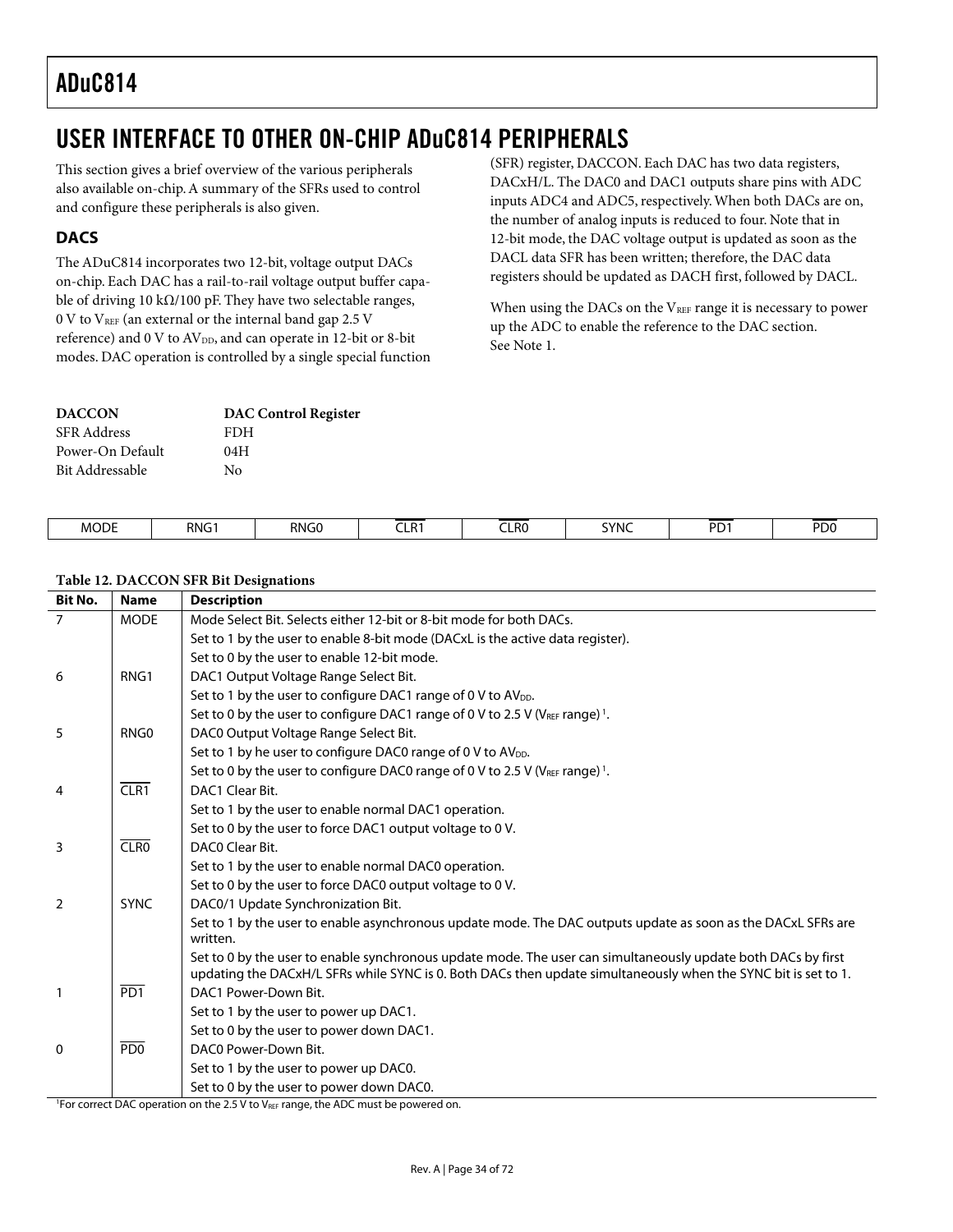| DACxH/L          | DAC0 and DAC1 Data Registers                                          |
|------------------|-----------------------------------------------------------------------|
| Function         | DAC Data Registers, written by the user to update the DAC outputs.    |
| SFR Address      | DAC0L (DAC0 data low byte) -> F9H DAC0H (DAC0 data high byte) -> FAH; |
|                  | DAC1L (DAC1 data low byte) -> FBH DAC1H (DAC1 data high byte) -> FCH  |
| Power-On Default | 00H -> Both DAC0 and DAC1 data registers.                             |
| Bit Addressable  | No -> Both DAC0 and DAC1 data registers.                              |

The 12-bit DAC data should be written into DACxH/L right-justified such that DACL contains the lower eight bits, and the lower nibble of DACH contains the upper four bits.

#### <span id="page-34-0"></span>**Using the DACs**

The on-chip DAC architecture consists of a resistor string DAC followed by an output buffer amplifier, the functional equivalent of which is illustrated in [Figure 38.](#page-34-1) Features of this architecture include inherent guaranteed monotonicity and excellent differential linearity.

<span id="page-34-1"></span>

Figure 38. Resistor String DAC Functional Equivalent

As illustrated in [Figure 38,](#page-34-1) the reference source for each DAC is user selectable in software. It can be either  $\text{AV}_{\text{DD}}$  or  $\text{V}_{\text{REF}}$  In 0 V-to-AV<sub>DD</sub> mode, the DAC output transfer function spans from 0 V to the voltage at the  $AV_{DD}$  pin. In 0 V-to-VREF mode, the DAC output transfer function spans from 0 V to the internal  $V<sub>REF</sub>$ , or if an external reference is applied, the voltage at the  $V<sub>REF</sub>$ pin. The DAC output buffer features a true rail-to-rail output stage implementation. This means that, unloaded, each output is capable of swinging to within less than 100 mV of both  $AV_{DD}$ and ground. Moreover, the DAC's linearity specification (when driving a 10 k $\Omega$  resistive load to ground) is guaranteed through the full transfer function except Codes 0 to 48, and, in 0 V-to-AV<sub>DD</sub> mode only, Codes 3945 to 4095. Linearity degradation near ground and  $V_{DD}$  is caused by saturation of the output buffer, and a general representation of its effects (neglecting offset and gain error) is illustrated in [Figure 39.](#page-34-2) The dotted line in [Figure 39](#page-34-2) indicates the ideal transfer function, and the solid line represents what the transfer function might look like with endpoint nonlinearities due to saturation of the output buffer. Note that [Figure 39 r](#page-34-2)epresents a transfer function in  $0$  V-to-V<sub>DD</sub> mode only. In 0 V-to-VREF mode (with  $V_{REF}$  <  $V_{DD}$ ), the lower

nonlinearity would be similar, but the upper portion of the transfer function would follow the ideal line right to the end ( $V<sub>REF</sub>$  in this case, not  $V<sub>DD</sub>$ ), showing no signs of upper endpoint linearity error.

<span id="page-34-2"></span>

Figure 39. Endpoint Nonlinearities Due to Amplifier Saturation

The endpoint nonlinearities conceptually illustrated in [Figure 39](#page-34-2)  get worse as a function of output loading. Most ADuC814 specifications assume a 10 k $\Omega$  resistive load to ground at the DAC output. As the output is forced to source or sink more current, the nonlinear regions at the top or bottom (respectively) of [Figure 39 b](#page-34-2)ecome larger. With larger current demands, this can significantly limit output voltage swing. [Figure 40](#page-35-0) and [Figure 41 i](#page-35-1)llustrate this behavior. Note that the upper trace in each of these figures is valid only for an output range selection of 0 V-to-AV<sub>DD</sub>. In 0 V-to-V<sub>REF</sub> mode, DAC loading does not cause high-side voltage drops as long as the reference voltage remains below the upper trace in the corresponding figure. For example, if  $AV_{DD} = 3 V$  and  $V_{REF} = 2.5 V$ , the high-side voltage is not affected by loads less than 5 mA. But around 7 mA, the upper curve in [Figure 41](#page-35-1) drops below 2.5 V ( $V_{REF}$ ), indicating that at these higher currents the output cannot reach VREF.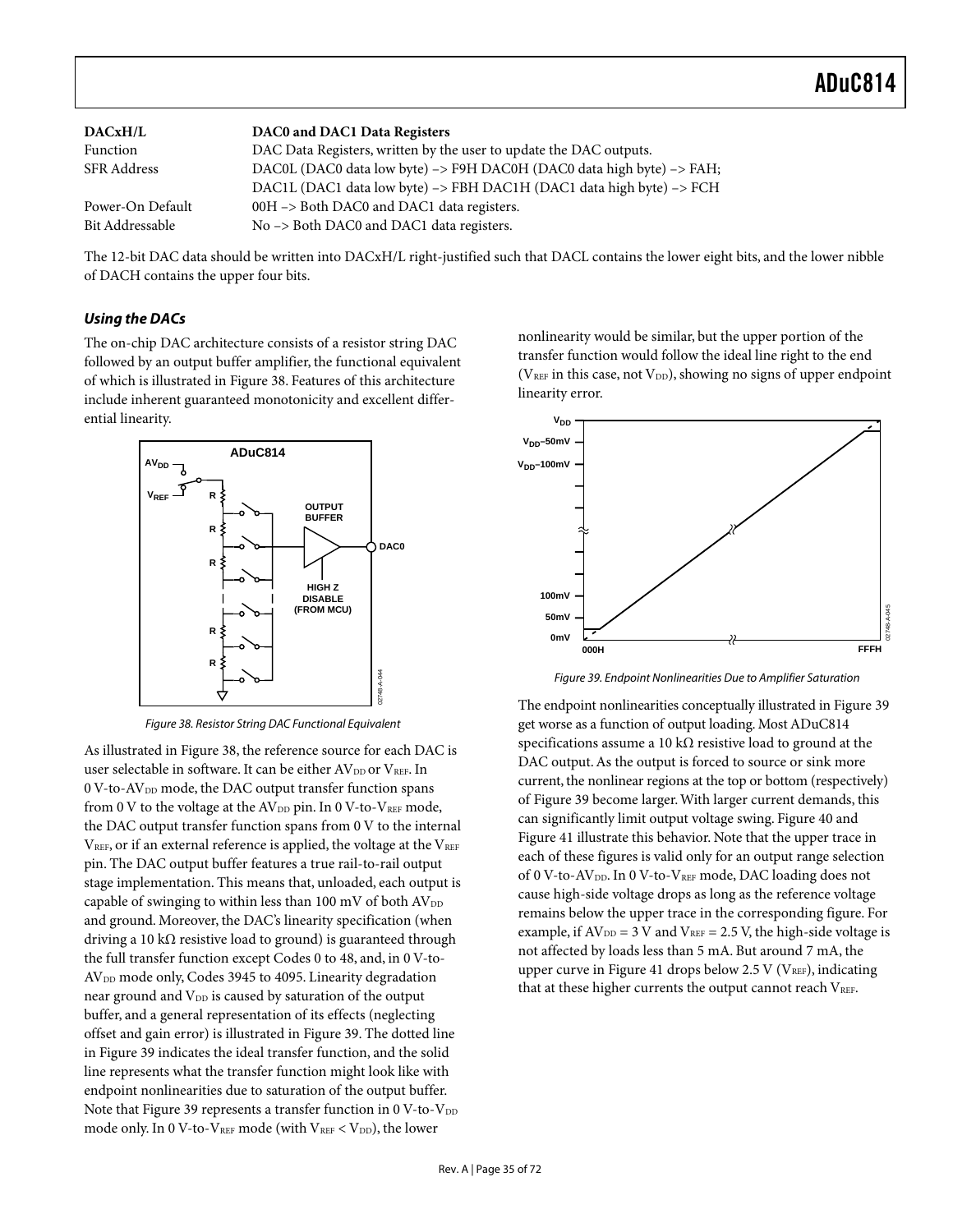<span id="page-35-0"></span>

Figure 40. Source and Sink Current Capability with  $V_{REF} = V_{DD} = 5 V$ 

<span id="page-35-1"></span>

Figure 41. Source and Sink Current Capability with  $V_{REF} = V_{DD} = 3 V$ 

For larger loads, the current drive capability may not be sufficient. To increase the source and sink current capability of the DACs, an external buffer should be added, as shown in [Figure 42.](#page-35-2) 

<span id="page-35-2"></span>

Figure 42. Buffering the DAC Outputs

The DAC output buffer also features a high impedance disable function. In the chip's default power-on state, both DACs are disabled, and their outputs are in a high impedance state (or three-state) where they remain inactive until enabled in software. This means that if a zero output is desired during power-up or power-down transient conditions, then a pulldown resistor must be added to each DAC output. Assuming this resistor is in place, the DAC outputs remain at ground potential whenever the DAC is disabled.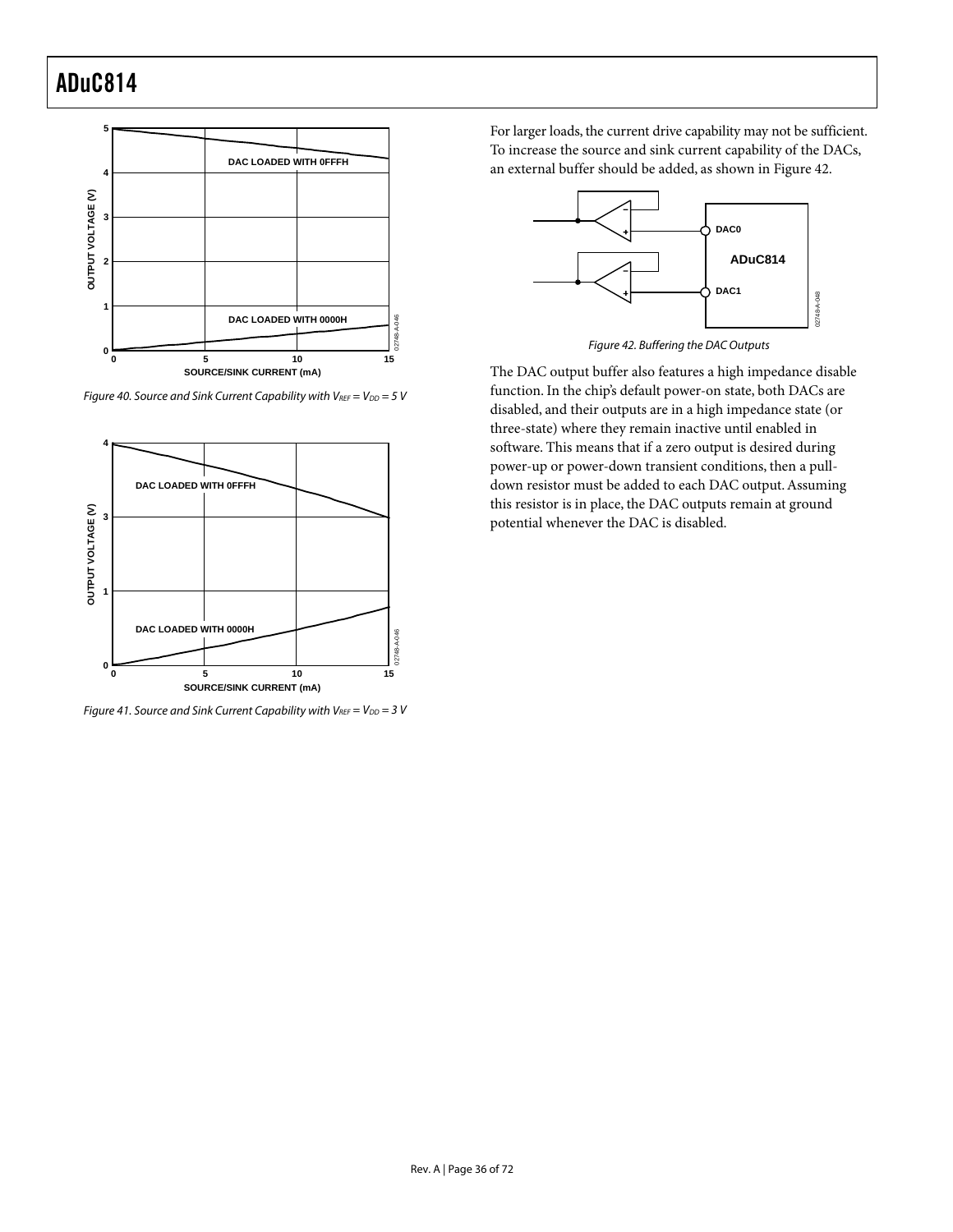## **ON-CHIP PLL**

The ADuC814 is intended for use with a 32.768 kHz watch crystal. An on-board PLL locks onto a multiple (512) of this 32.768kHz frequency to provide a stable 16.777216 MHz clock for the system. The core can operate at this frequency or at binary submultiples of it to allow power saving in cases where maximum core performance is not required. The default core clock is the PLL clock divided by  $8(2^{CD} = 2^3)$  or 2.097152 MHz. The PLL is controlled via the PLLCON special function register.

| <b>PLLCON</b>      | <b>PLL Control Register</b> |
|--------------------|-----------------------------|
| <b>SFR</b> Address | D7H                         |
| Power-On Default   | 03H                         |
| Bit Addressable    | Nο                          |
|                    |                             |
|                    |                             |

| OSC.<br><b>DD</b><br>-- | $\sim$<br>יירוי | ---- | $---$ | <b>FINT</b> | ---<br><b>CDZ</b><br>$  -$ | CD.<br>$ -$ | CD <sub>0</sub> |
|-------------------------|-----------------|------|-------|-------------|----------------------------|-------------|-----------------|

#### **Table 13. PLLCON SFR Bit Designations**

| <b>Bit No.</b> | <b>Name</b>                 | <b>Description</b> |                                     |                                        |                                                                                                                                                                                                                                                                                                                   |  |  |  |  |
|----------------|-----------------------------|--------------------|-------------------------------------|----------------------------------------|-------------------------------------------------------------------------------------------------------------------------------------------------------------------------------------------------------------------------------------------------------------------------------------------------------------------|--|--|--|--|
| $\overline{7}$ | OSC PD                      |                    |                                     | Oscillator Power-Down Bit.             |                                                                                                                                                                                                                                                                                                                   |  |  |  |  |
|                |                             |                    |                                     |                                        | Set by the user to halt the 32 kHz oscillator in power-down mode.                                                                                                                                                                                                                                                 |  |  |  |  |
|                |                             |                    |                                     |                                        | Cleared by the user to enable the 32 kHz oscillator in power-down mode. This feature allows the oscillator to<br>continue clocking the TIC even in power-down mode.                                                                                                                                               |  |  |  |  |
| 6              | <b>LOCK</b>                 |                    |                                     | PLL Lock Bit. This is a read-only bit. |                                                                                                                                                                                                                                                                                                                   |  |  |  |  |
|                |                             |                    |                                     |                                        | Set automatically at power-on to indicate that the PLL loop is correctly tracking the crystal clock. If the external<br>crystal becomes subsequently disconnected, the PLL rails and the core halts.                                                                                                              |  |  |  |  |
|                |                             |                    |                                     |                                        | Cleared automatically at power-on to indicate that the PLL is not correctly tracking the crystal clock. This may be due<br>to the absence of a crystal clock or an external crystal at power-on. In this mode, the PLL output is 16.78 MHz $\pm$ 20%.                                                             |  |  |  |  |
| 5              |                             |                    | Reserved, Should be written with 0. |                                        |                                                                                                                                                                                                                                                                                                                   |  |  |  |  |
| 4              |                             |                    |                                     | Reserved. Should be written with 0.    |                                                                                                                                                                                                                                                                                                                   |  |  |  |  |
| 3              | <b>FINT</b>                 |                    |                                     | Fast Interrupt Response Bit.           |                                                                                                                                                                                                                                                                                                                   |  |  |  |  |
|                |                             |                    |                                     |                                        | Set by the user to enable the response to any interrupt to be executed at the fastest core clock frequency, regardless<br>of the configuration of the CD2-CD0 bits (see below). Once user code has returned from an interrupt, the core<br>resumes code execution at the core clock selected by the CD2-CD0 bits. |  |  |  |  |
|                |                             |                    |                                     |                                        | Cleared by the user to disable the fast interrupt response feature.                                                                                                                                                                                                                                               |  |  |  |  |
| 2              | CD2                         |                    |                                     | CPU (Core Clock) Divider Bits.         |                                                                                                                                                                                                                                                                                                                   |  |  |  |  |
|                | C <sub>D</sub> 1            |                    |                                     |                                        | This number determines the frequency at which the microcontroller core operates.                                                                                                                                                                                                                                  |  |  |  |  |
| $\Omega$       | C <sub>D</sub> <sub>0</sub> | CD2                | CD <sub>1</sub>                     | C <sub>D</sub> <sub>0</sub>            | Core Clock Frequency (MHz)                                                                                                                                                                                                                                                                                        |  |  |  |  |
|                |                             | 0                  | $\Omega$                            | $\Omega$                               | 16.777216                                                                                                                                                                                                                                                                                                         |  |  |  |  |
|                |                             | 0                  | 0                                   | 1                                      | 8.388608                                                                                                                                                                                                                                                                                                          |  |  |  |  |
|                |                             | 0                  |                                     | $\mathbf{0}$                           | 4.194304                                                                                                                                                                                                                                                                                                          |  |  |  |  |
|                |                             | 0                  |                                     | 1                                      | 2.097152 (Default Core Clock Frequency)                                                                                                                                                                                                                                                                           |  |  |  |  |
|                |                             |                    | 0                                   | 0                                      | 1.048576                                                                                                                                                                                                                                                                                                          |  |  |  |  |
|                |                             |                    | 0                                   |                                        | 0.524288                                                                                                                                                                                                                                                                                                          |  |  |  |  |
|                |                             |                    |                                     | 0                                      | 0.262144                                                                                                                                                                                                                                                                                                          |  |  |  |  |
|                |                             |                    |                                     |                                        | 0.131072                                                                                                                                                                                                                                                                                                          |  |  |  |  |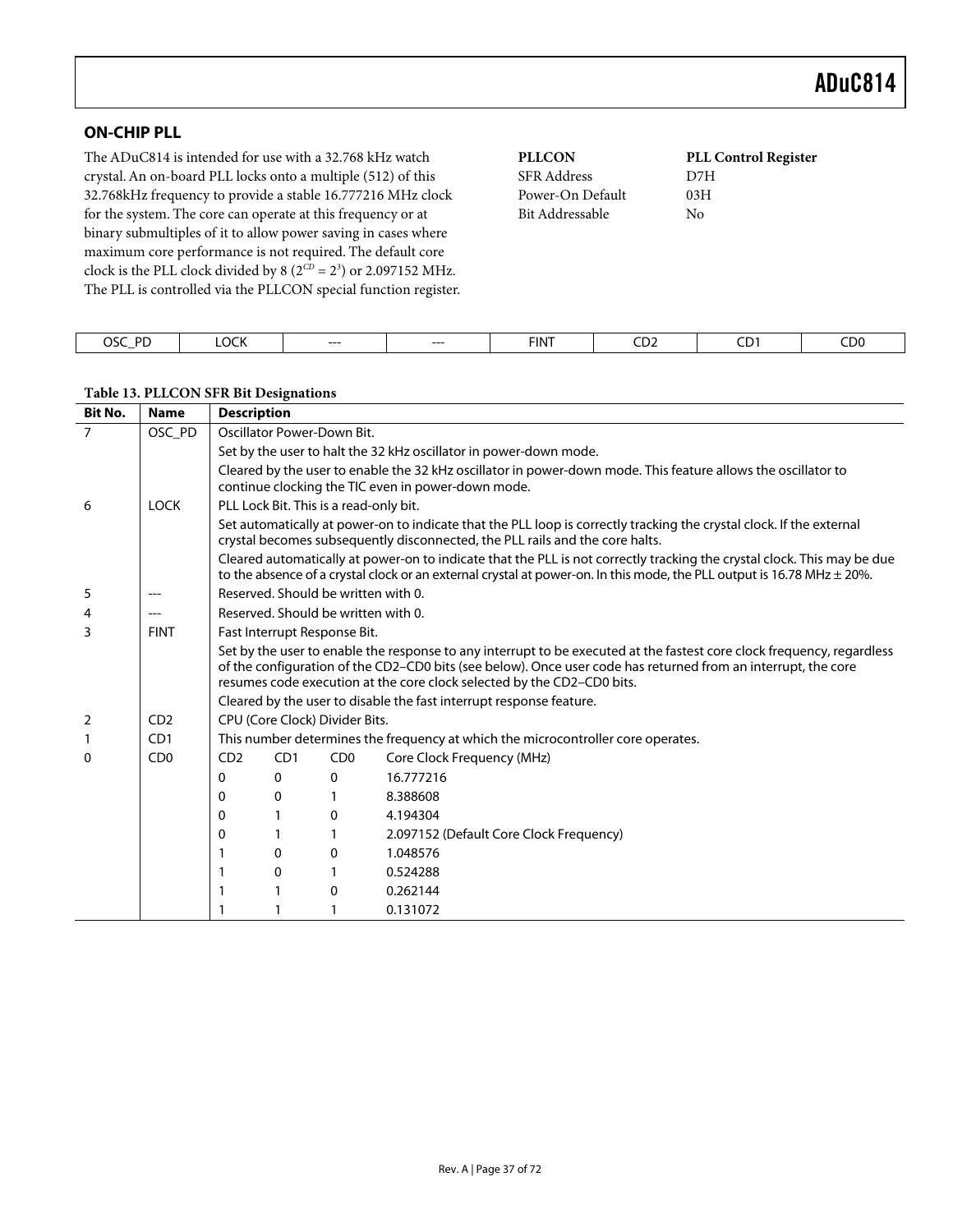## **TIME INTERVAL COUNTER (TIC)**

A time interval counter is provided on-chip for counting longer intervals than the standard 8051 compatible timers are capable of. The TIC is capable of time-out intervals ranging from 1/128th second to 255 hours. Furthermore, this counter is clocked by the crystal oscillator rather than by the PLL and thus has the ability to remain active in power-down mode and to time long powerdown intervals. This has obvious applications for remote batterypowered sensors where regular, widely spaced readings are required.

Six SFRs are associated with the time interval counter, TIMECON being its control register. Depending on the configuration of the IT0 and IT1 bits in TIMECON, the selected time counter register overflow clocks the interval counter. When this counter is equal to the time interval value loaded in the INTVAL SFR, the TII bit (TIMECON.2) is set and generates an interrupt if enabled. (See IEIP2 SFR description under the Interrupt System section.) If the ADuC814 is in power-down mode, again with TIC interrupt enabled, the TII bit wakes up the device and resumes code execution by vectoring directly to the TIC interrupt service vector address at 0053H. The TIC-related SFRs are described in [Table 14.](#page-38-0) Note that the time based SFRs can be written initially with the current time; the TIC can then be controlled and accessed by the user software. In effect, this facilitates the implementation of a real-time clock. A block diagram of the TIC is shown in [Figure 43.](#page-37-0)

<span id="page-37-0"></span>

Figure 43. Time Interval Counter, Simplified Block Diagram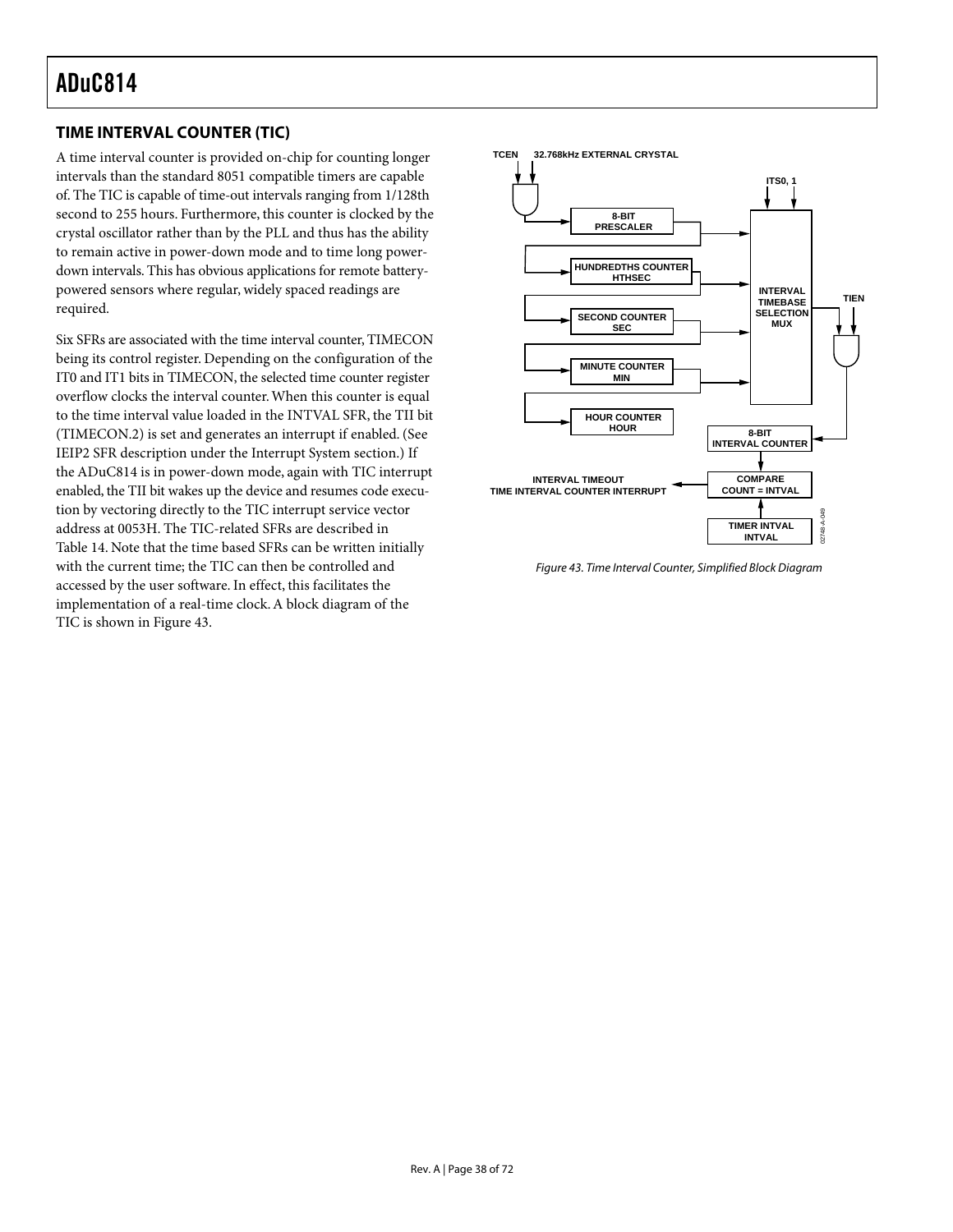| <b>TIMECON</b>     | <b>TIC CONTROL REGISTER</b> |
|--------------------|-----------------------------|
| <b>SFR</b> Address | A1H                         |
| Power-On Default   | 00H                         |
| Bit Addressable    | Nο                          |
|                    |                             |

| ---<br>$--$ | $- - -$<br>.<br>. | $-$<br>. . | <b>ITSG</b><br>$\sim$ $\sim$ | $-$<br>31. | TII | <b>TIEN</b> | T<br>ьM<br>1 <b>J LIV</b> |
|-------------|-------------------|------------|------------------------------|------------|-----|-------------|---------------------------|

## <span id="page-38-0"></span>**Table 14. TIMECON SFR Bit Designations**

| <b>Bit No.</b> | <b>Name</b> | <b>Description</b>                                                                                                                                                                                                                                                                                |  |  |  |  |  |  |
|----------------|-------------|---------------------------------------------------------------------------------------------------------------------------------------------------------------------------------------------------------------------------------------------------------------------------------------------------|--|--|--|--|--|--|
| 7              | $---$       | Reserved.                                                                                                                                                                                                                                                                                         |  |  |  |  |  |  |
| 6              | <b>TFH</b>  | Twenty-Four Hour Select Bit.                                                                                                                                                                                                                                                                      |  |  |  |  |  |  |
|                |             | Set by the user to enable the HOUR counter to count from 0 to 23.                                                                                                                                                                                                                                 |  |  |  |  |  |  |
|                |             | Cleared by the user to enable the HOUR counter to count from 0 to 255.                                                                                                                                                                                                                            |  |  |  |  |  |  |
|                |             | The time interval counter continues to count after a reset when in hours/min/sec mode. If the part is in 24 hour<br>mode though, this bit is reset and the part now counts in 255 hour mode. The following code segment can be used<br>to set the TIC back into 24 hour mode after a RESET event. |  |  |  |  |  |  |
|                |             | ; Move contents of TIMECON into ACC<br><b>MOV</b><br>A, TIMECON                                                                                                                                                                                                                                   |  |  |  |  |  |  |
|                |             | ;Rotate ACC right by 1 place into Carry<br><b>RRC</b><br>Α                                                                                                                                                                                                                                        |  |  |  |  |  |  |
|                |             | <b>NOTSET</b><br>; If CARRY bit is ! = 1 jump to NOTSET, else continue with next line<br><b>JNC</b>                                                                                                                                                                                               |  |  |  |  |  |  |
|                |             | TIMECON, #01000000B<br>ORL                                                                                                                                                                                                                                                                        |  |  |  |  |  |  |
|                |             | ; If CARRY bit = 1 for last line, then logical OR TIMECON with 40H                                                                                                                                                                                                                                |  |  |  |  |  |  |
|                |             | NOTSE:<br>icontinuation of normal code from here                                                                                                                                                                                                                                                  |  |  |  |  |  |  |
|                | ITS1        | Interval Timebase Selection Bits.                                                                                                                                                                                                                                                                 |  |  |  |  |  |  |
| 4              | ITS0        | Written by the user to determine the interval counter update rate.                                                                                                                                                                                                                                |  |  |  |  |  |  |
|                |             | ITS0<br>Interval Timebase<br>ITS1                                                                                                                                                                                                                                                                 |  |  |  |  |  |  |
|                |             | 1/128 Second<br>0<br>0                                                                                                                                                                                                                                                                            |  |  |  |  |  |  |
|                |             | Seconds<br>0<br>$\mathbf{1}$                                                                                                                                                                                                                                                                      |  |  |  |  |  |  |
|                |             | 0<br><b>Minutes</b><br>1                                                                                                                                                                                                                                                                          |  |  |  |  |  |  |
|                |             | $\mathbf{1}$<br><b>Hours</b><br>1                                                                                                                                                                                                                                                                 |  |  |  |  |  |  |
| 3              | STI         | Single Time Interval Bit.                                                                                                                                                                                                                                                                         |  |  |  |  |  |  |
|                |             | Set by the user to generate a single interval timeout. If set, a timeout clears the TIEN bit.                                                                                                                                                                                                     |  |  |  |  |  |  |
|                |             | Cleared by the user to allow the interval counter to be automatically reloaded and start counting again at each<br>interval timeout.                                                                                                                                                              |  |  |  |  |  |  |
| 2              | TII         | TIC Interrupt Bit.                                                                                                                                                                                                                                                                                |  |  |  |  |  |  |
|                |             | Set when the 8-bit interval counter matches the value in the INTVAL SFR.                                                                                                                                                                                                                          |  |  |  |  |  |  |
|                |             | Cleared by the user software.                                                                                                                                                                                                                                                                     |  |  |  |  |  |  |
| $\mathbf{1}$   | <b>TIEN</b> | Time Interval Enable Bit.                                                                                                                                                                                                                                                                         |  |  |  |  |  |  |
|                |             | Set by the user to enable the 8-bit time interval counter.                                                                                                                                                                                                                                        |  |  |  |  |  |  |
|                |             | Cleared by the user to disable and clear the contents of the interval counter.                                                                                                                                                                                                                    |  |  |  |  |  |  |
| $\Omega$       | <b>TCEN</b> | Time Clock Enable Bit.                                                                                                                                                                                                                                                                            |  |  |  |  |  |  |
|                |             | Set by the user to enable the time clock to the time interval counters.                                                                                                                                                                                                                           |  |  |  |  |  |  |
|                |             | Cleared by the user to disable the clock to the time interval counters and clear the time interval SFRs.                                                                                                                                                                                          |  |  |  |  |  |  |
|                |             | The time registers (HTHSEC, SEC, MIN and HOUR) can be written while TCEN is low.                                                                                                                                                                                                                  |  |  |  |  |  |  |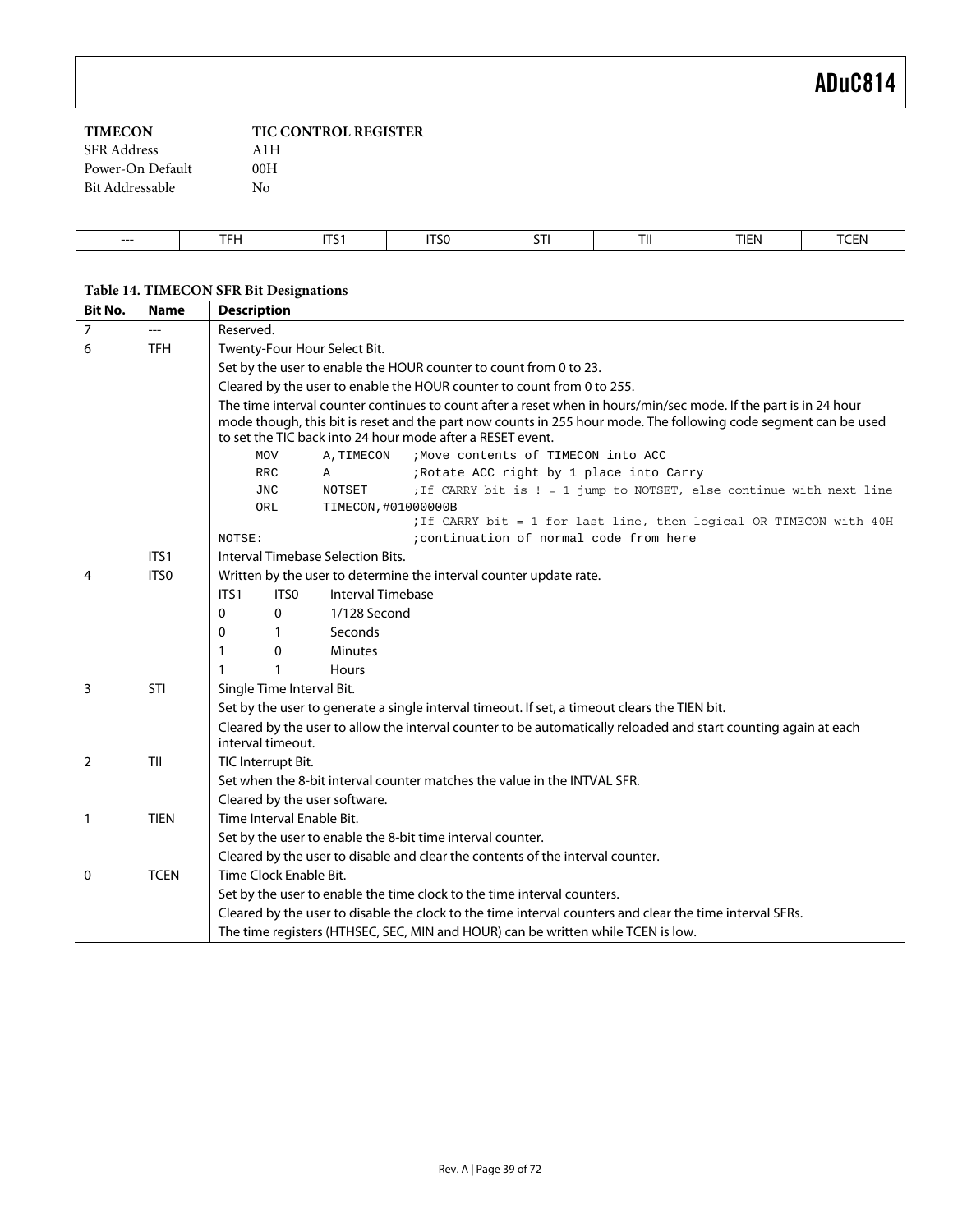| <b>INTVAL</b><br>Function<br><b>SFR Address</b> | User Time Interval Select Register<br>User code writes the required time interval to this register. When the 8-bit interval counter is equal to the time<br>interval value loaded in the INTVAL SFR, the TII bit (TIMECON.2) is set and generates an interrupt if enabled.<br>(See the IEIP2 SFR description in the Interrupt System section.)<br>A6H |
|-------------------------------------------------|-------------------------------------------------------------------------------------------------------------------------------------------------------------------------------------------------------------------------------------------------------------------------------------------------------------------------------------------------------|
| Power-On Default                                | 00H                                                                                                                                                                                                                                                                                                                                                   |
| Bit Addressable                                 | No                                                                                                                                                                                                                                                                                                                                                    |
| Valid Value                                     | 0 to 255 decimal                                                                                                                                                                                                                                                                                                                                      |
|                                                 |                                                                                                                                                                                                                                                                                                                                                       |
| <b>HTHSEC</b>                                   | <b>Hundredths Seconds Time Register</b>                                                                                                                                                                                                                                                                                                               |
| Function                                        | This register is incremented in 1/128 second intervals once TCEN in TIMECON is active. The HTHSEC SFR<br>counts from 0 to 127 before rolling over to increment the SEC time register.                                                                                                                                                                 |
| <b>SFR Address</b>                              | A2H                                                                                                                                                                                                                                                                                                                                                   |
| Power-On Default                                | 00H                                                                                                                                                                                                                                                                                                                                                   |
| <b>Bit Addressable</b>                          | No                                                                                                                                                                                                                                                                                                                                                    |
| Valid Value                                     | 0 to 127 decimal                                                                                                                                                                                                                                                                                                                                      |
|                                                 |                                                                                                                                                                                                                                                                                                                                                       |
| <b>SEC</b>                                      | <b>Seconds Time Register</b>                                                                                                                                                                                                                                                                                                                          |
| Function                                        | This register is incremented in 1-second intervals once TCEN in TIMECON is active. The SEC SFR counts from<br>0 to 59 before rolling over to increment the MIN time register.                                                                                                                                                                         |
| <b>SFR</b> Address                              | A3H                                                                                                                                                                                                                                                                                                                                                   |
| Power-On Default                                | 00H                                                                                                                                                                                                                                                                                                                                                   |
| <b>Bit Addressable</b>                          | No                                                                                                                                                                                                                                                                                                                                                    |
| Valid Value                                     | 0 to 59 decimal                                                                                                                                                                                                                                                                                                                                       |
|                                                 |                                                                                                                                                                                                                                                                                                                                                       |
| <b>MIN</b>                                      | <b>Minutes Time Register</b>                                                                                                                                                                                                                                                                                                                          |
| Function                                        | This register is incremented in 1-minute intervals once TCEN in TIMECON is active. The MIN SFR counts<br>from 0 to 59 before rolling over to increment the HOUR time register.                                                                                                                                                                        |
| <b>SFR Address</b>                              | A4H                                                                                                                                                                                                                                                                                                                                                   |
| Power-On Default                                | 00H                                                                                                                                                                                                                                                                                                                                                   |
| Bit Addressable                                 | No                                                                                                                                                                                                                                                                                                                                                    |
| Valid Value                                     | 0 to 59 decimal                                                                                                                                                                                                                                                                                                                                       |
|                                                 |                                                                                                                                                                                                                                                                                                                                                       |
| <b>HOUR</b>                                     | <b>Hours Time Register</b>                                                                                                                                                                                                                                                                                                                            |
| Function                                        | This register is incremented in 1-hour intervals once TCEN in TIMECON is active. If the TFH bit (TIMECON.6)<br>is set to 1 the HOUR SFR counts from 0 to 23 before rolling over to 0. If the TFH bit is set to 0, the HOUR SFR<br>counts from 0 to 255 before rolling over to 0.                                                                      |
| <b>SFR</b> Address                              | A5H                                                                                                                                                                                                                                                                                                                                                   |
| Power-On Default                                | 00H                                                                                                                                                                                                                                                                                                                                                   |
| Bit Addressable                                 | No                                                                                                                                                                                                                                                                                                                                                    |
| Valid Value                                     | 0 to 23 decimal                                                                                                                                                                                                                                                                                                                                       |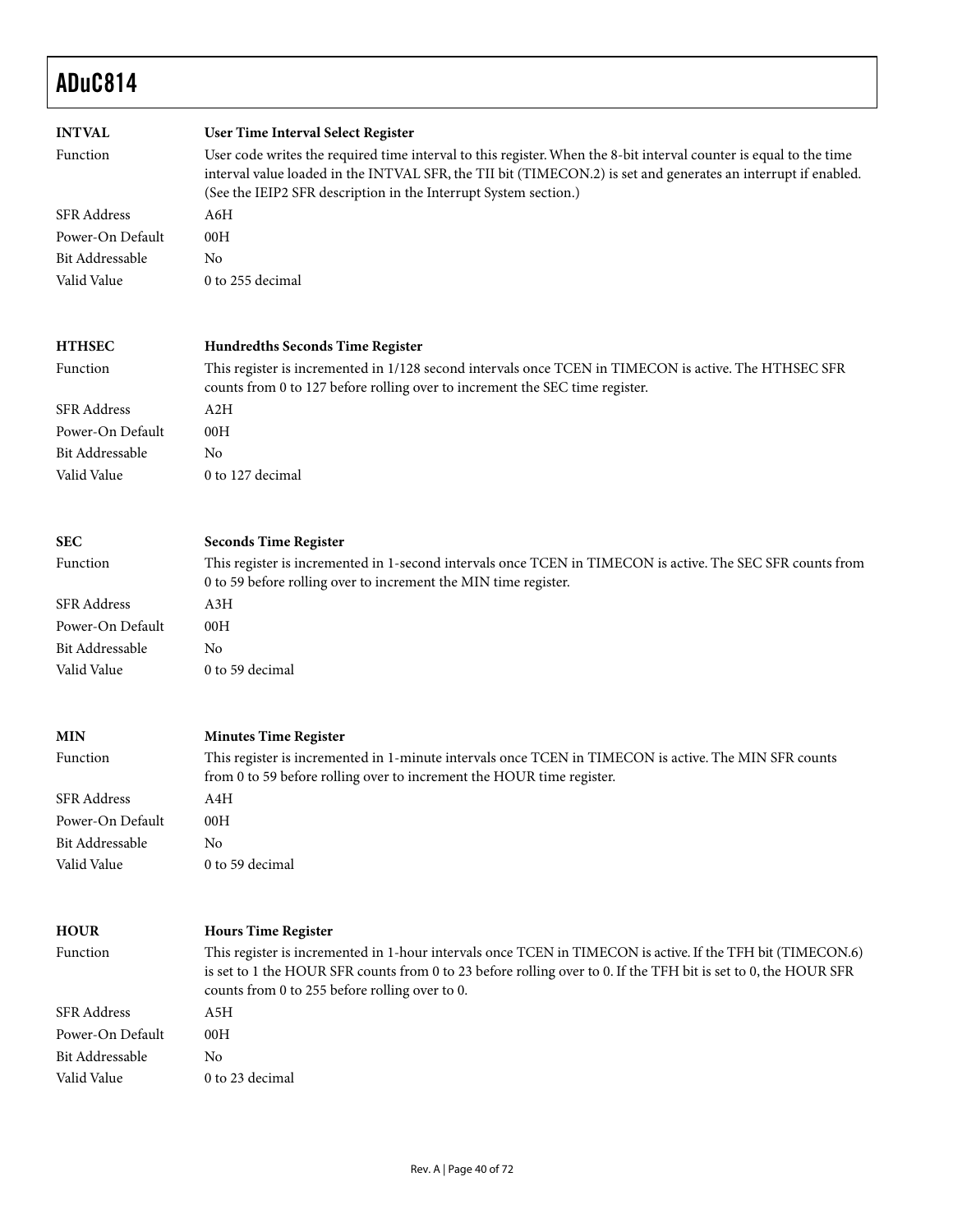### **WATCHDOG TIMER**

The purpose of the watchdog timer is to generate a device reset or interrupt within a reasonable amount of time if the ADuC814 enters an erroneous state, possibly due to a programming error, electrical noise, or RFI. The watchdog function can be disabled by clearing the WDE (watchdog enable) bit in the watchdog control (WDCON) SFR. When enabled, the watchdog circuit generates a system reset or interrupt (WDS) if the user program fails to set the watchdog (WDE) bit within a predetermined amount of time (see PRE3–0 bits in WDCON). The watchdog timer itself is a 16-bit counter that is clocked at 32.768 kHz. The watchdog timeout interval can be adjusted via the PRE3–0 bits

in WDCON. Full control and status of the watchdog timer function can be controlled via the watchdog timer control SFR (WDCON). The WDCON SFR can be written only by the user software if the double write sequence (WDWR) described in [Table 15 i](#page-40-0)s initiated on every write access to the WDCON SFR.

| <b>WDCON</b>     | <b>Watchdog Timer Control Register</b> |
|------------------|----------------------------------------|
| SFR Address      | COH                                    |
| Power-On Default | 10H                                    |
| Bit Addressable  | Yes                                    |

| PRE3 | DDEつ<br>ENLL. | <b>PRE</b> | PREC | <b>WDIR</b> | wns<br>' v – | <b>WDE</b> | <b>WDWF</b> |
|------|---------------|------------|------|-------------|--------------|------------|-------------|
|      |               |            |      |             |              |            |             |

| <b>Bit No.</b>                                                                                                       | <b>Name</b>      | <b>Description</b>              |                                                      |                        |                                                                     |                                                                                                                                                                                                                                          |                                                                                                                                                                                                                                                   |   |             |      |
|----------------------------------------------------------------------------------------------------------------------|------------------|---------------------------------|------------------------------------------------------|------------------------|---------------------------------------------------------------------|------------------------------------------------------------------------------------------------------------------------------------------------------------------------------------------------------------------------------------------|---------------------------------------------------------------------------------------------------------------------------------------------------------------------------------------------------------------------------------------------------|---|-------------|------|
| 7                                                                                                                    | PRE3             | Watchdog Timer Prescale Bits.   |                                                      |                        |                                                                     |                                                                                                                                                                                                                                          |                                                                                                                                                                                                                                                   |   |             |      |
| 6                                                                                                                    | PRE <sub>2</sub> |                                 | The watchdog timeout period is given by the equation |                        |                                                                     |                                                                                                                                                                                                                                          |                                                                                                                                                                                                                                                   |   |             |      |
| $t_{WD} = (2^{PRE} \times (2^9/f_{PLL}))$<br>PRE1<br>5<br>where $f_{PL}$ = 32.768 kHz and PRE is defined as follows: |                  |                                 |                                                      |                        |                                                                     |                                                                                                                                                                                                                                          |                                                                                                                                                                                                                                                   |   |             |      |
|                                                                                                                      |                  |                                 |                                                      |                        |                                                                     |                                                                                                                                                                                                                                          |                                                                                                                                                                                                                                                   | 4 | <b>PREO</b> | PRE3 |
|                                                                                                                      |                  | 0                               | 0                                                    | 0                      | 0                                                                   | 15.6                                                                                                                                                                                                                                     | Reset or Interrupt                                                                                                                                                                                                                                |   |             |      |
|                                                                                                                      |                  | 0                               | 0                                                    | 0                      | 1                                                                   | 31.2                                                                                                                                                                                                                                     | Reset or Interrupt                                                                                                                                                                                                                                |   |             |      |
|                                                                                                                      |                  | 0                               | 0                                                    | 1                      | 0                                                                   | 62.5                                                                                                                                                                                                                                     | Reset or Interrupt                                                                                                                                                                                                                                |   |             |      |
|                                                                                                                      |                  | 0                               | 0                                                    | 1                      | 1                                                                   | 125                                                                                                                                                                                                                                      | Reset or Interrupt                                                                                                                                                                                                                                |   |             |      |
|                                                                                                                      |                  | 0                               |                                                      | 0                      | 0                                                                   | 250                                                                                                                                                                                                                                      | Reset or Interrupt                                                                                                                                                                                                                                |   |             |      |
|                                                                                                                      |                  | 0                               |                                                      | 0                      | $\mathbf{1}$                                                        | 500                                                                                                                                                                                                                                      | Reset or Interrupt                                                                                                                                                                                                                                |   |             |      |
|                                                                                                                      |                  | 0                               | 1                                                    | 1                      | 0                                                                   | 1000                                                                                                                                                                                                                                     | Reset or Interrupt                                                                                                                                                                                                                                |   |             |      |
|                                                                                                                      |                  | 0                               | 1                                                    | 1                      | 1                                                                   | 2000                                                                                                                                                                                                                                     | Reset or Interrupt                                                                                                                                                                                                                                |   |             |      |
|                                                                                                                      |                  | 1                               | $\Omega$                                             | $\mathbf{0}$           | $\mathbf{0}$                                                        | 0.0                                                                                                                                                                                                                                      | Immediate Reset                                                                                                                                                                                                                                   |   |             |      |
|                                                                                                                      |                  | $PRE3 - 0 > 1001$               |                                                      |                        |                                                                     |                                                                                                                                                                                                                                          | Reserved                                                                                                                                                                                                                                          |   |             |      |
| 3                                                                                                                    | <b>WDIR</b>      | Watchdog Interrupt Request.     |                                                      |                        |                                                                     |                                                                                                                                                                                                                                          |                                                                                                                                                                                                                                                   |   |             |      |
|                                                                                                                      |                  |                                 | high-priority interrupt.                             |                        |                                                                     | If this bit is set by the user, the watchdog generates an interrupt response instead of a system reset when the<br>watchdog timeout period has expired. This interrupt is not disabled by the CLR EA instruction and it is also a fixed, |                                                                                                                                                                                                                                                   |   |             |      |
|                                                                                                                      |                  |                                 |                                                      |                        |                                                                     |                                                                                                                                                                                                                                          | If the watchdog is not being used to monitor the system, it can alternatively be used as a timer. The prescaler is used<br>to set the timeout period in which an interrupt is generated. (See Table 33, Note 1, in the Interrupt System section.) |   |             |      |
| $\overline{2}$                                                                                                       | <b>WDS</b>       |                                 | Watchdog Status Bit.                                 |                        |                                                                     |                                                                                                                                                                                                                                          |                                                                                                                                                                                                                                                   |   |             |      |
|                                                                                                                      |                  |                                 |                                                      |                        |                                                                     | Set by the watchdog controller to indicate that a watchdog timeout has occurred.                                                                                                                                                         |                                                                                                                                                                                                                                                   |   |             |      |
|                                                                                                                      |                  |                                 |                                                      |                        |                                                                     | Cleared by writing a 0 or by an external hardware reset. It is not cleared by a watchdog reset.                                                                                                                                          |                                                                                                                                                                                                                                                   |   |             |      |
| $\mathbf{1}$                                                                                                         | <b>WDE</b>       |                                 | Watchdog Enable Bit.                                 |                        |                                                                     |                                                                                                                                                                                                                                          |                                                                                                                                                                                                                                                   |   |             |      |
|                                                                                                                      |                  |                                 |                                                      |                        |                                                                     | Set by the user to enable the watchdog and clear its counters. If this bit is not set by the user within the watchdog<br>timeout period, the watchdog generates a reset or interrupt, depending on WDIR.                                 |                                                                                                                                                                                                                                                   |   |             |      |
|                                                                                                                      |                  |                                 |                                                      |                        |                                                                     | Cleared under the following conditions: User writes 0, Watchdog Reset (WDIR = 0); Hardware Reset; PSM Interrupt.                                                                                                                         |                                                                                                                                                                                                                                                   |   |             |      |
| $\mathbf{0}$                                                                                                         | <b>WDWR</b>      |                                 | Watchdog Write Enable Bit.                           |                        |                                                                     |                                                                                                                                                                                                                                          |                                                                                                                                                                                                                                                   |   |             |      |
|                                                                                                                      |                  |                                 |                                                      |                        | immediately by a write instruction to the WDCON SFR. For example:   |                                                                                                                                                                                                                                          | To write data into the WDCON SFR involves a double instruction sequence. The WDWR bit must be set and followed                                                                                                                                    |   |             |      |
|                                                                                                                      |                  | CLR EA<br>SETB WDWR<br>SET B EA | MOV WDCON, #72H                                      | ; allow write to WDCON | ; enable WDT for 2.0s timeout<br>; enable interrupts again (if rqd) | ; disable interrupts while writing to WDT                                                                                                                                                                                                |                                                                                                                                                                                                                                                   |   |             |      |

#### <span id="page-40-0"></span>**Table 15. WDCON SFR Bit Designation**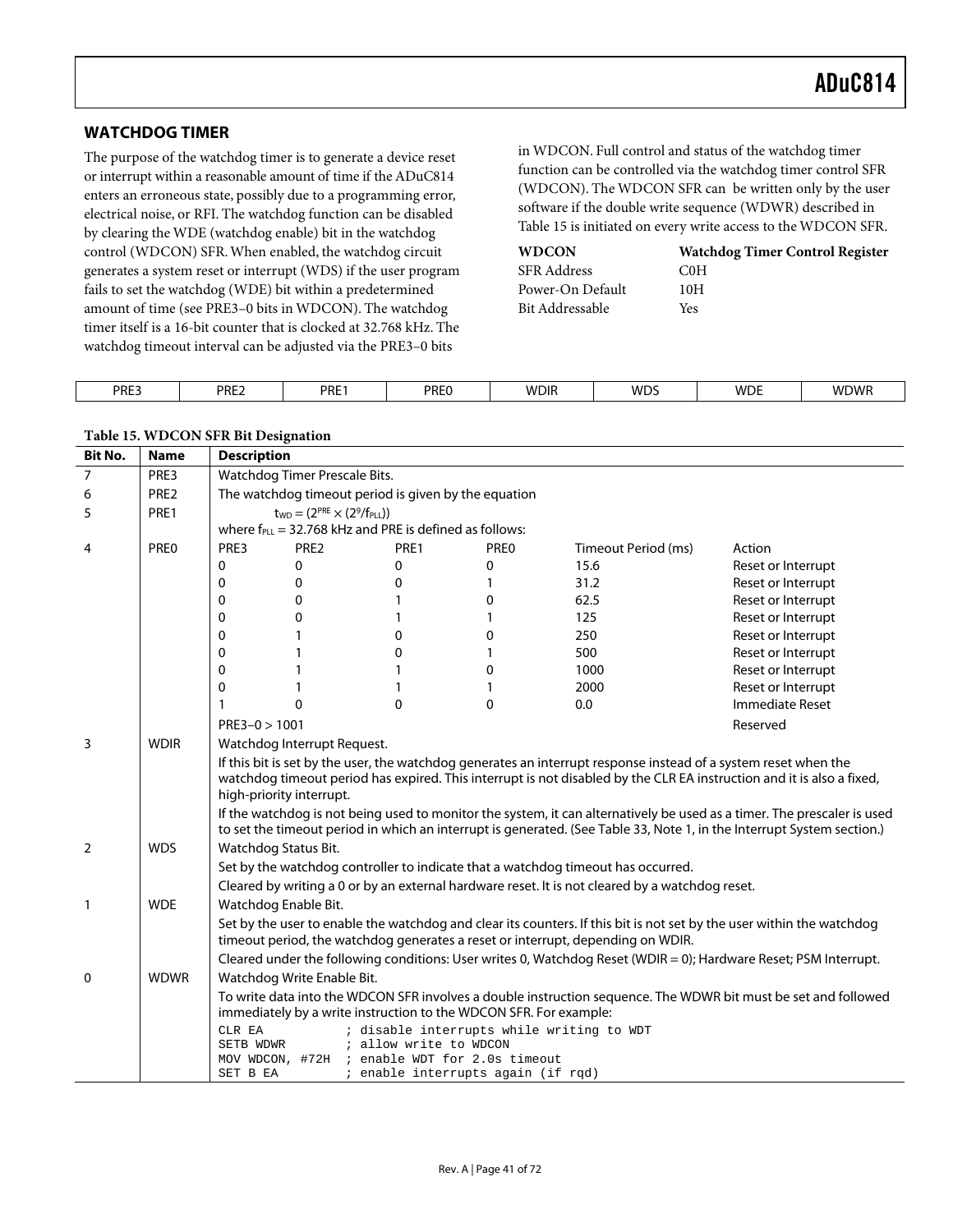$\overline{\phantom{a}}$ 

## **POWER SUPPLY MONITOR**

As its name suggests, the power supply monitor, once enabled, monitors the supply  $(DV_{DD})$  on the ADuC814. It indicates when any of the supply pins drop below one of four user-selectable voltage trip points from 2.63 V to 4.63 V. For correct operation of the power supply monitor function,  $DV_{DD}$  must be equal to or greater than 2.7 V. Monitor function is controlled via the PSMCON SFR. If enabled via the IEIP2 SFR, the monitor interrupts the core using the PSMI bit in the PSMCON SFR.

This bit is not cleared until the failing power supply has returned above the trip point for at least 250 ms. This monitor function allows the user to save working registers to avoid possible data loss due to the low supply condition, and also ensures that normal code execution does not resume until a safe supply level is well established. The supply monitor is also protected against spurious glitches triggering the interrupt circuit.

| <b>PSMCON</b>      | <b>Power Supply Monitor Control Register</b> |
|--------------------|----------------------------------------------|
| <b>SFR Address</b> | DFH                                          |
| Power-On Default   | DEH                                          |
| Bit Addressable    | Nο                                           |
|                    |                                              |

| $---$<br>---- | MPD: | <b>DCM</b><br>'SMI | TPD <sub>1</sub> | TPD <sub>0</sub> | ----- | $---$ | ٦<br>5MF.<br>the contract of the contract of the contract of |
|---------------|------|--------------------|------------------|------------------|-------|-------|--------------------------------------------------------------|

#### **Table 16. PSMCON SFR Bit Designations**

| <b>Bit No.</b> | <b>Name</b>      | <b>Description</b>                          |                                                                       |                                                                                                                                                                                                                                                                                                                                                              |
|----------------|------------------|---------------------------------------------|-----------------------------------------------------------------------|--------------------------------------------------------------------------------------------------------------------------------------------------------------------------------------------------------------------------------------------------------------------------------------------------------------------------------------------------------------|
| $\overline{7}$ | PSMCON.7         | Reserved.                                   |                                                                       |                                                                                                                                                                                                                                                                                                                                                              |
| 6              | <b>CMPD</b>      | DV <sub>DD</sub> Comparator Bit.            |                                                                       |                                                                                                                                                                                                                                                                                                                                                              |
|                |                  |                                             |                                                                       | This is a read-only bit and directly reflects the state of the DV <sub>DD</sub> comparator.                                                                                                                                                                                                                                                                  |
|                |                  |                                             |                                                                       | Read 1 indicates that the DV <sub>DD</sub> supply is above its selected trip point.                                                                                                                                                                                                                                                                          |
|                |                  |                                             |                                                                       | Read 0 indicates that the DV <sub>DD</sub> supply is below its selected trip point.                                                                                                                                                                                                                                                                          |
| 5              | <b>PSMI</b>      |                                             | Power Supply Monitor Interrupt Bit.                                   |                                                                                                                                                                                                                                                                                                                                                              |
|                |                  |                                             | low, it is not possible for the user to clear PSMI.                   | This bit is set high by the MicroConverter if CMPD is low, indicating low digital supply. The PSMI bit can be used to<br>interrupt the processor. Once CMPD returns and remains high, a 250 ms counter is started. When this counter<br>times out, the PSMI interrupt is cleared. PSMI can also be written by the user; however, if the comparator output is |
| 4              | TPD1             | DV <sub>DD</sub> Trip Point Selection Bits. |                                                                       |                                                                                                                                                                                                                                                                                                                                                              |
| 3              | TPD <sub>0</sub> |                                             | These bits select the DV <sub>DD</sub> trip-point voltage as follows: |                                                                                                                                                                                                                                                                                                                                                              |
|                |                  | TPD1                                        | TPD <sub>0</sub>                                                      | Selected DV <sub>DD</sub> Trip Point (V)                                                                                                                                                                                                                                                                                                                     |
|                |                  | 0                                           | 0                                                                     | 4.63                                                                                                                                                                                                                                                                                                                                                         |
|                |                  | 0                                           |                                                                       | 3.08                                                                                                                                                                                                                                                                                                                                                         |
|                |                  |                                             | Ω                                                                     | 2.93                                                                                                                                                                                                                                                                                                                                                         |
|                |                  |                                             |                                                                       | 2.63                                                                                                                                                                                                                                                                                                                                                         |
| 2              | PSMCON.2         | Reserved.                                   |                                                                       |                                                                                                                                                                                                                                                                                                                                                              |
|                | PSMCON.1         | Reserved.                                   |                                                                       |                                                                                                                                                                                                                                                                                                                                                              |
| $\Omega$       | <b>PSMEN</b>     |                                             | Power Supply Monitor Enable Bit.                                      |                                                                                                                                                                                                                                                                                                                                                              |
|                |                  |                                             | Set to 1 by the user to enable the power supply monitor circuit.      |                                                                                                                                                                                                                                                                                                                                                              |
|                |                  |                                             |                                                                       | Cleared to 0 by the user to disable the power supply monitor circuit.                                                                                                                                                                                                                                                                                        |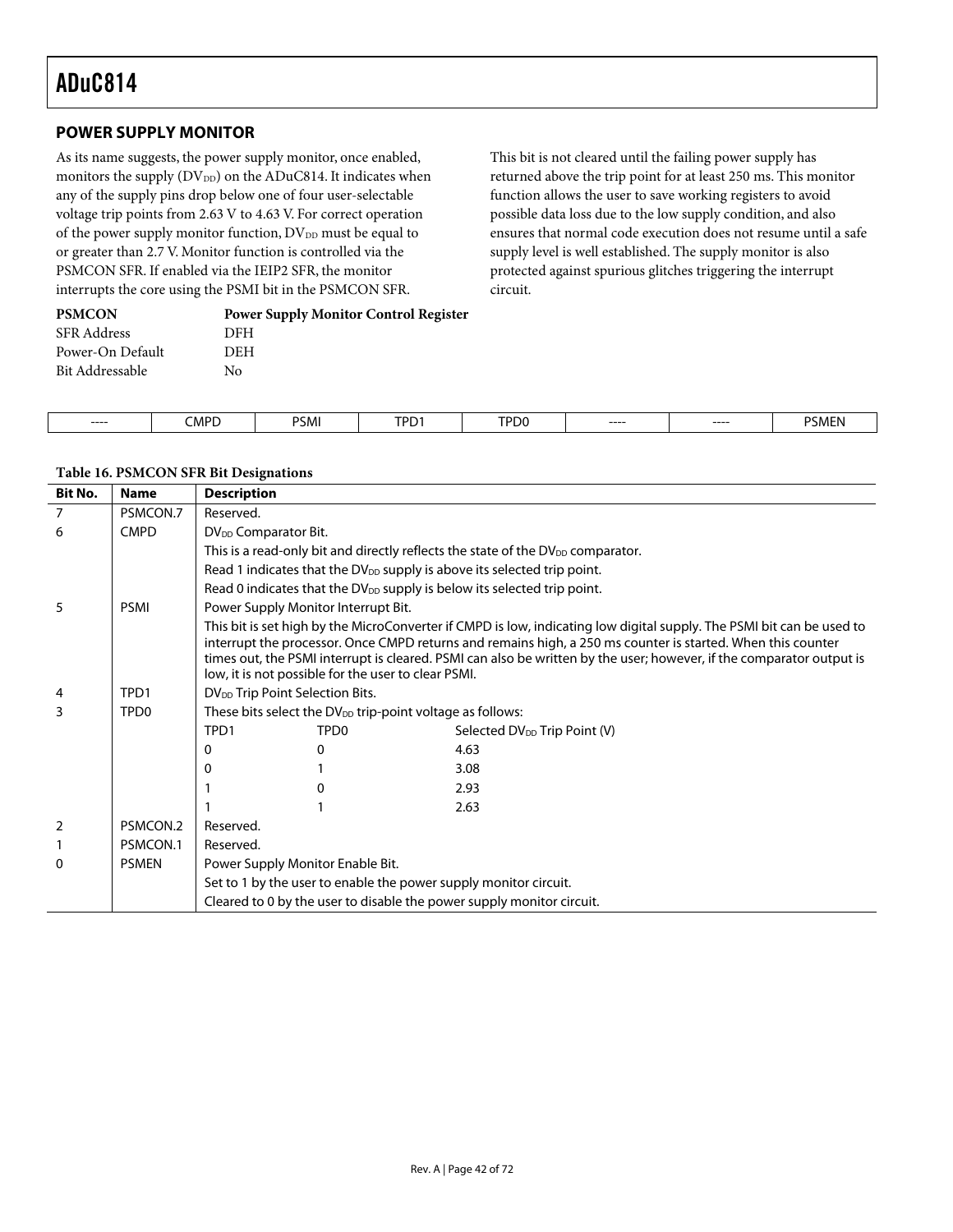## **ADuC814 CONFIGURATION REGISTER (CFG814)**

The ADuC814 is housed in a 28-lead TSSOP package. To maintain as much functional compatibility with other MicroConverter products, some pins share multiple I/O functionality. Switching between these functions is controlled via the ADuC814 configuration SFR, CFG814, located at SFR address 9CH. A summary of these functions is described and a detailed bit designation for the CFG814 SFR is given in [Table 17.](#page-42-0) 

#### **Serial Peripheral Interface**

The SPI interface on the ADuC814 shares the same pins as digital outputs P3.5, P3.6, and P3.7. The SPE bit in SPICON is used to select which interface is active at any one time. This is described in greater detail in the next section. By default, these pins operate as standard Port 3 pins. Bit 0 of the CFG814 SFR must be set to 1 to enable the SPI interface on these Port 3 pins.

#### **External Clock**

The ADuC814 is intended for use with a 32.768 kHz watch crystal. The on-chip PLL locks onto a multiple of this to provide a stable 16.777216 MHz clock for the device. On the ADuC814, P3.5 alternate functions include T1 input and slave select in SPI master mode. P3.5 also functions as external clock input, EXTCLK, selected via Bit 1 of the CFG814 SFR. When selected, this external clock bypasses the PLL and is used as the clock for the device, therefore allowing the ADuC814 to be synchronized to the rest of the application system. The maximum input frequency of this external clock is 16.777216 MHz. If selected, the EXTCLK signal affects the timing of the majority of peripherals on the ADuC814 including the ADC, EEPROM controller, watchdog timer, SPI interface clock, and the MicroConverter core clock.

| <b>CFG814</b>    | <b>ADuC814 Configuration Register</b> |
|------------------|---------------------------------------|
| SFR Address      | 9CH                                   |
| Power-On Default | 04H                                   |
| Bit Addressable  | Nο                                    |

|  |  |  | <b>EVECLE</b><br>-AI CLP | SER_EN |
|--|--|--|--------------------------|--------|
|  |  |  |                          |        |

<span id="page-42-0"></span>

| Table 17. CFG814 SFR Bit Designations |
|---------------------------------------|
|---------------------------------------|

| <b>Bit No.</b> | <b>Name</b> | <b>Description</b>                                                                                 |
|----------------|-------------|----------------------------------------------------------------------------------------------------|
|                | EXTCLK      | External Clock Selection Bit.                                                                      |
|                |             | Set to 1 to enable EXTCLK as MCU core clock.                                                       |
|                |             | Cleared to 0 to enable XTAL and PLL as the MCU core clock.                                         |
| $\mathbf{0}$   | SER EN      | Serial Interface Enable Bit.                                                                       |
|                |             | Set to 1 by the user to enable the SPI interface onto the P3.5, P3.6, and P3.7 pins.               |
|                |             | Cleared to 0 by the user to enable standard Port 3 functionality on the P3.5, P3.6, and P3.7 pins. |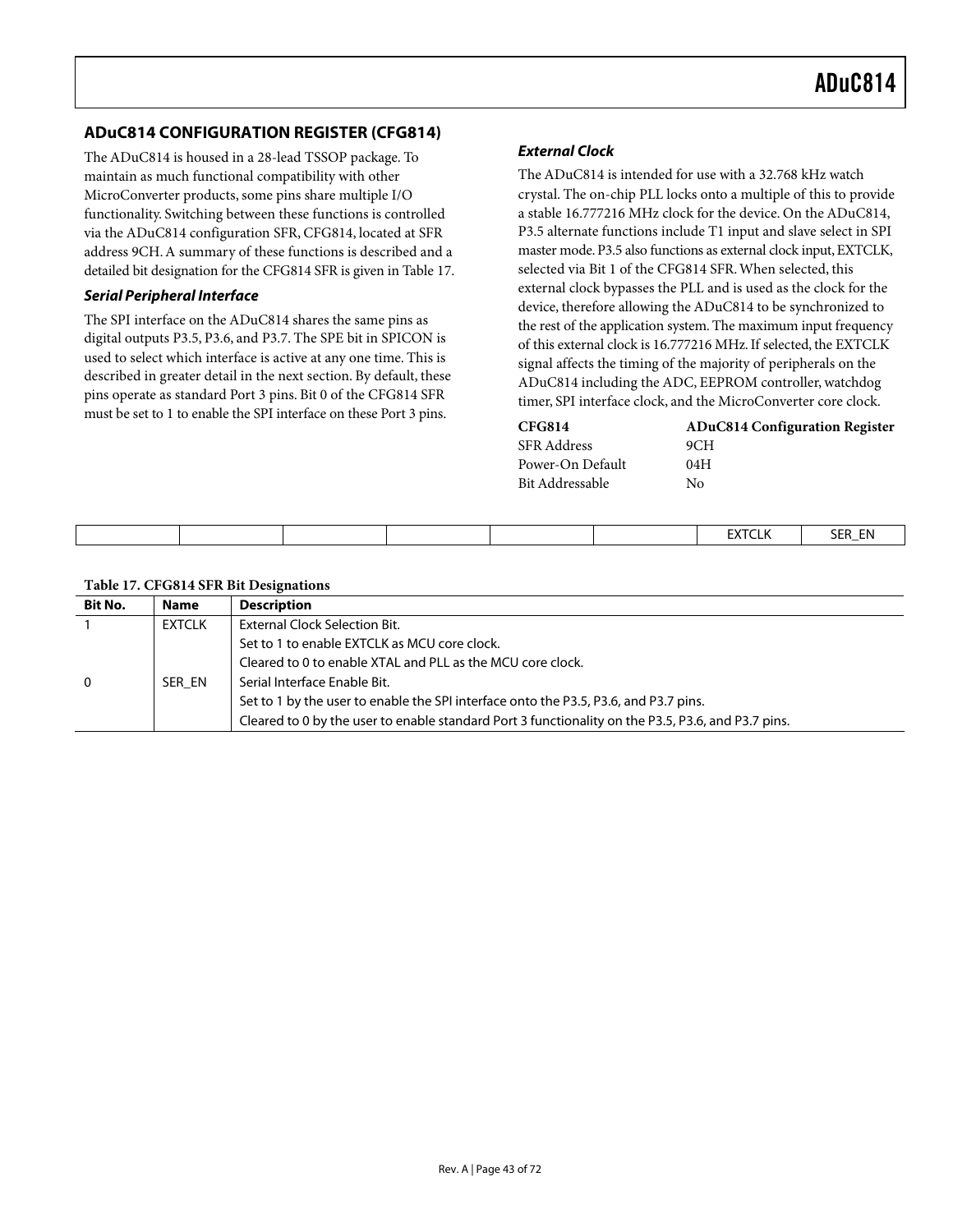## **SERIAL PERIPHERAL INTERFACE**

The ADuC814 integrates a complete hardware serial peripheral interface (SPI) on-chip. SPI is an industry-standard synchronous serial interface that allows eight bits of data to be synchronously transmitted and received simultaneously, i.e., full duplex. Note that the SPI pins MISO and MOSI are multiplexed with digital outputs P3.6 and P3.7. These pins are controlled via the CFG814.0 bit in the CFG814 SFR ([Table 17\)](#page-42-0), which configures the relevant Port 3 pins for normal operation or serial port operation. When the relevant Port 3 pins are configured for serial interface operation via the CFG814 SFR, the SPE bit in the SPICON SFR configures SPI or I<sup>2</sup>C operation (see SPE bit description in [Table 18\)](#page-43-0). SPI can be configured for master or slave operation, and typically consists of four pins described next.

#### **MISO (Master In, Slave Out Data I/O Pin)**

The MISO pin (Pin 23) is configured as an input line in master mode and as an output line in slave mode. The MISO line on the master (data in) should be connected to the MISO line in the slave device (data out). The data is transferred as byte-wide (8-bit) serial data, MSB first.

#### **MOSI (Master Out, Slave In Pin)**

The MOSI pin (Pin 24) is configured as an output line in master mode and as an input line in slave mode. The MOSI line on the master (data out) should be connected to the MOSI line in the slave device (data in). The data is transferred as byte-wide (8-bit) serial data, MSB first.

#### **SCLOCK (Serial Clock I/O Pin)**

The SCLOCK pin (Pin 25) is used to synchronize the data being transmitted and received through the MOSI and MISO data lines. A single data bit is transmitted and received in each SCLOCK period. Therefore, a byte is transmitted/received after

eight SCLOCK periods. The SCLOCK pin is configured as an output in master mode and as an input in slave mode.

In master mode, the bit rate, polarity, and phase of the clock are controlled by the CPOL, CPHA, SPR0, and SPR1 bits in the SPICON SFR (see [Table 18\)](#page-43-0). In slave mode, the SPICON register must be configured with the phase and polarity (CPHA and CPOL) of the expected input clock. In both master and slave modes, the data is transmitted on one edge of the SCLOCK signal and sampled on the other. It is important, therefore, that the CPHA and CPOL are configured the same for the master and slave devices.

### **SS (Slave Select Input Pin)**

The SS input pin (Pin 22) is used only when the ADuC814 is configured in slave mode to enable the SPI peripheral. This line is active low. Data is received or transmitted in slave mode only when the  $\overline{SS}$  pin is low, allowing the ADuC814 to be used in single master, multislave SPI configurations. If  $CPHA = 1$ , then the  $\overline{SS}$  input may be permanently pulled low. With CPHA = 0, the  $\overline{SS}$  input must be driven low before the first bit in a bytewide transmission or reception and return high again after the last bit in that byte-wide transmission or reception. In SPI slave mode, the logic level on the external SS pin can be read via the SPR0 bit in the SPICON SFR.

The following SFR registers are used to control the SPI interface.

| <b>SPICON</b>      | <b>SPI Control Register</b> |
|--------------------|-----------------------------|
| <b>SFR</b> Address | F8H                         |
| Power-On Default   | 04H                         |
| Bit Addressable    | Yes                         |

| <b>ISPI</b> | 10001<br>wo<br>״∪∪∟ | <b>CDF</b><br>◡ | <b>SPM</b> | <b>CPOL</b> | <b>PHA</b> | SPR <sub>1</sub> | SPR <sub>0</sub> |
|-------------|---------------------|-----------------|------------|-------------|------------|------------------|------------------|
|             |                     |                 |            |             |            |                  |                  |

#### <span id="page-43-0"></span>**Table 18. SPICON SFR Bit Designations**

| Bit No.        | <b>Name</b>       | <b>Description</b>                                                                      |
|----------------|-------------------|-----------------------------------------------------------------------------------------|
| $\overline{7}$ | <b>ISPI</b>       | SPI Interrupt Bit.                                                                      |
|                |                   | Set by the MicroConverter at the end of each SPI transfer.                              |
|                |                   | Cleared directly by the user code or indirectly by reading the SPIDAT SFR.              |
| 6              | <b>WCOL</b>       | Write Collision Error Bit.                                                              |
|                |                   | Set by the MicroConverter if SPIDAT is written to while an SPI transfer is in progress. |
|                |                   | Cleared by the user.                                                                    |
| 5              | <b>SPE</b>        | SPI Interface Enable Bit.                                                               |
|                |                   | Set by the user to enable the SPI interface.                                            |
|                |                   | Cleared by the user to enable the I <sup>2</sup> C interface.                           |
| 4              | <b>SPIM</b>       | SPI Master/Slave Mode Select Bit.                                                       |
|                |                   | Set by the user to enable master mode operation (SCLOCK is an output).                  |
|                |                   | Cleared by the user to enable slave mode operation (SCLOCK is an input).                |
| 3              | CPOL <sup>1</sup> | Clock Polarity Select Bit.                                                              |
|                |                   | Set by the user if SCLOCK idles high. Cleared by the user if SCLOCK idles low.          |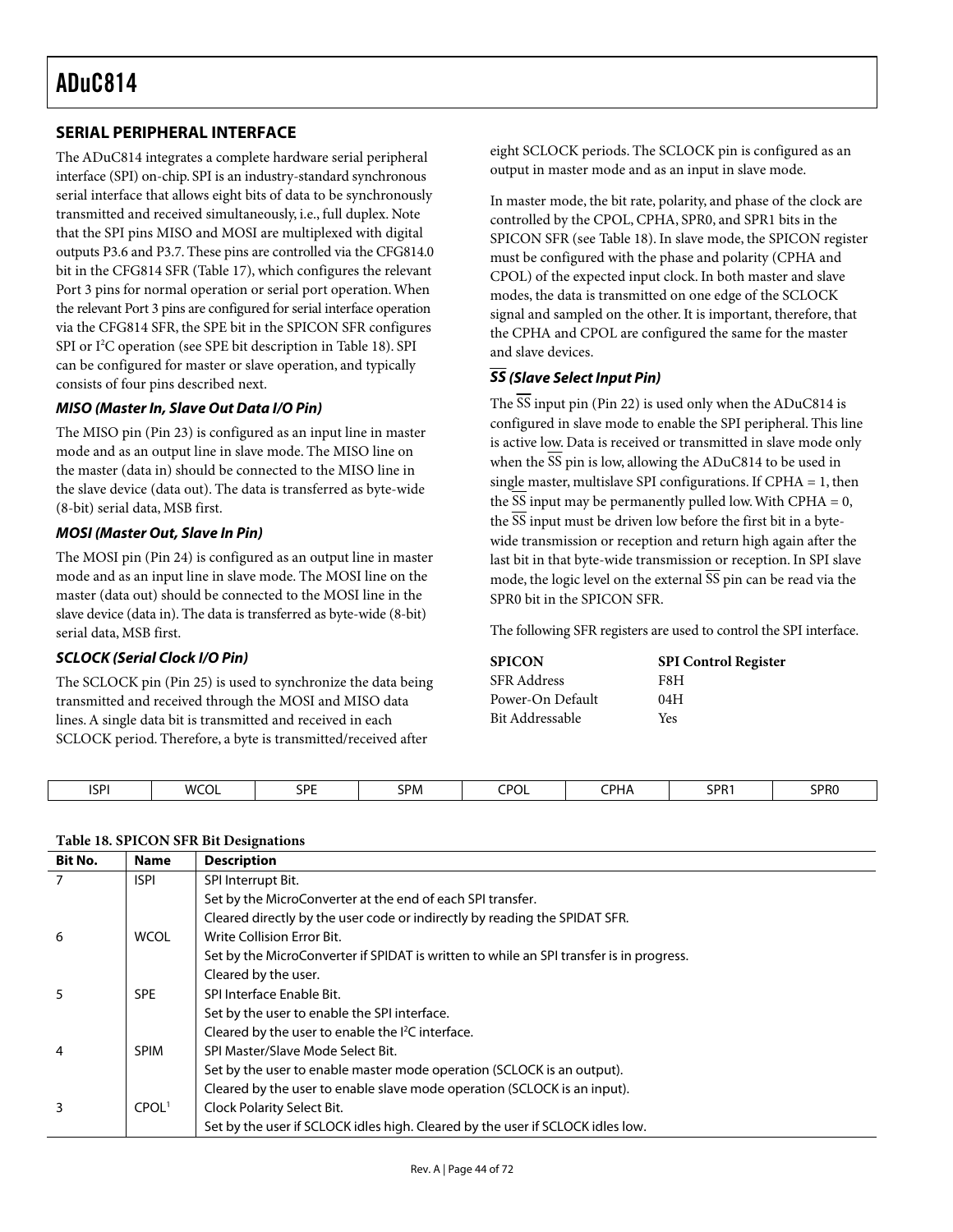| Bit No.                                                                                               | <b>Name</b>       | <b>Description</b>                                                      |                  |                                                                                                                   |
|-------------------------------------------------------------------------------------------------------|-------------------|-------------------------------------------------------------------------|------------------|-------------------------------------------------------------------------------------------------------------------|
|                                                                                                       | CPHA <sup>1</sup> | Clock Phase Select Bit.                                                 |                  |                                                                                                                   |
|                                                                                                       |                   |                                                                         |                  | Set by the user if the leading SCLOCK edge is to transmit data.                                                   |
|                                                                                                       |                   |                                                                         |                  | Cleared by the user if the trailing SCLOCK edge is to transmit data.                                              |
|                                                                                                       | SPR <sub>1</sub>  | SPI Bit Rate Select Bits.                                               |                  |                                                                                                                   |
| $\Omega$                                                                                              | SPR <sub>0</sub>  | These bits select the SCLOCK rate (bit rate) in master mode as follows: |                  |                                                                                                                   |
|                                                                                                       |                   | SPR <sub>1</sub>                                                        | SPR <sub>0</sub> | Selected Bit Rate                                                                                                 |
|                                                                                                       |                   | 0                                                                       | 0                | $f_{\text{CORF}}/2$                                                                                               |
|                                                                                                       |                   | 0                                                                       |                  | $f_{CORF}/4$                                                                                                      |
|                                                                                                       |                   |                                                                         |                  | $f_{CORF}/8$                                                                                                      |
|                                                                                                       |                   |                                                                         |                  | fcore/16                                                                                                          |
|                                                                                                       |                   |                                                                         |                  | In SPI slave mode, where SPIM = 0, the logic level on the external SS pin (Pin 22), can be read via the SPR0 bit. |
| <sup>1</sup> The CPOL and CPHA bits should both contain the same values for master and slave devices. |                   |                                                                         |                  |                                                                                                                   |

| <b>SPIDAT</b>    | <b>SPI Data Register</b>                                                                                       |
|------------------|----------------------------------------------------------------------------------------------------------------|
| Function         | The SPIDAT SFR is written by the user to transmit data over the SPI interface or read by the user code to read |
|                  | data just received by the SPI interface.                                                                       |
| SFR Address      | F7H                                                                                                            |
| Power-On Default | 00H                                                                                                            |
| Bit Addressable  | No                                                                                                             |

#### **Using the SPI Interface**

Depending on the configuration of the bits in the SPICON SFR shown in [Table 18,](#page-43-0) the ADuC814 SPI interface transmits or receives data in a number of possible modes. [Figure 44](#page-44-0) shows all possible ADuC814 SPI configurations and the timing relationships and synchronization between the signals involved.

<span id="page-44-0"></span>

Figure 44. ADuC814, SPI Timing, All Modes

#### **SPI Interface—Master Mode**

In master mode, the SCLOCK pin is always an output and generates a burst of eight clocks whenever user code writes to the SPIDAT register. The SCLOCK bit rate is determined by SPR0 and SPR1 in SPICON. It should also be noted that the SS pin is not used in master mode. If the ADuC814 needs to assert the SS pin on an external slave device, a port digital output pin should be used. In master mode, a byte transmission or reception is initiated by a write to SPIDAT. Eight clock periods are generated via the SCLOCK pin and the SPIDAT byte being transmitted via MOSI. With each SCLOCK period, a data bit is also sampled via MISO. After eight clocks, the byte is completely transmitted, and the input byte is waiting in the input shift register. The ISPI flag is set automatically and an interrupt occurs if enabled. The value in the shift register is latched into SPIDAT.

#### **SPI Interface—Slave Mode**

In slave mode, the SCLOCK is an input. The SS pin must also be driven low externally during the byte communication. Transmission is also initiated by a write to SPIDAT. In slave mode, a data bit is transmitted via MISO, and a data bit is received via MOSI on each input SCLOCK. After eight clocks, the byte is completely transmitted and the input byte is waiting in the input shift register. The ISPI flag is set automatically and an interrupt occurs if enabled. The value in the shift register is latched into SPIDAT only when the transmission/reception of a byte is complete. The end of transmission occurs after the eighth clock is received, if CPHA = 1, or when SS returns high if  $CPHA = 0.$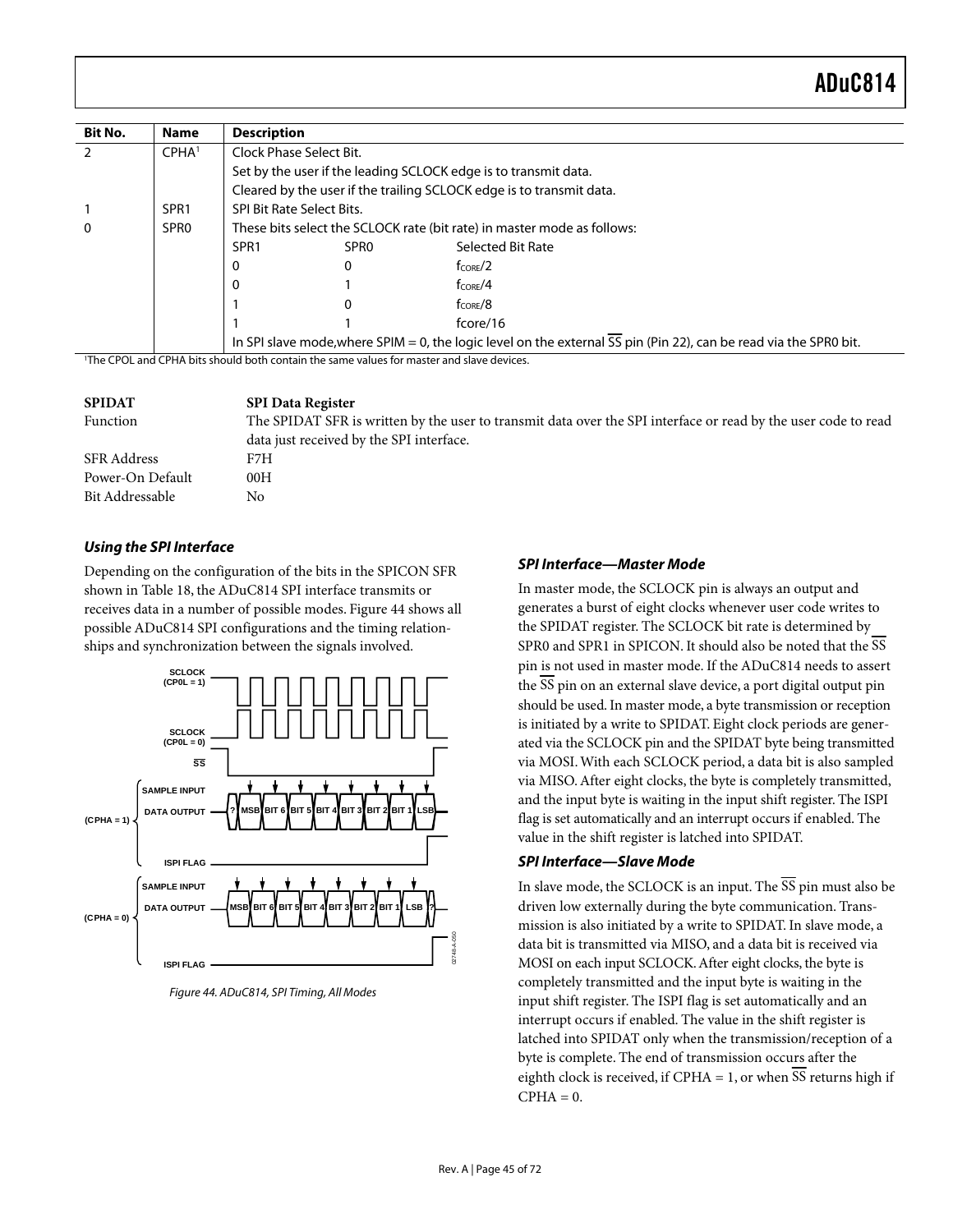$\overline{\phantom{a}}$ 

## **I 2 C COMPATIBLE INTERFACE**

The ADuC814 supports a 2-wire serial interface mode that is I<sup>2</sup>C compatible. The I<sup>2</sup>C compatible interface shares its pins with the on-chip SPI interface, and therefore the user can enable only one interface or the other at any given time (see the SPE bit in SPICON SFR, [Table 18\)](#page-43-0). Application Note uC001 describes the operation of this interface as implemented, and is available on the MicroConverter website at [www.analog.com/microconverter.](http://www.analog.com/microconverter)  This interface can be configured as a software master or hardware slave, and uses two pins in the interface.

**SDATA** (Pin 24) Serial Data I/O

**SCLOCK** (Pin 25) Serial Clock

Three SFRs are used to control the I<sup>2</sup>C compatible interface.

| <b>I2CCON</b>      | $T^2C$ |
|--------------------|--------|
| <b>SFR</b> Address | E8H    |
| Power-On Default   | 00H    |
| Bit Addressable    | Yes    |

| <sup>2</sup> C Control Register |
|---------------------------------|
| E8H                             |
| 00H                             |
| Voo                             |

| <b>MDO</b><br>_____ | <b>MDE</b> | <b>MCC</b><br>$- - -$ | <b>MDI</b> | <b>I2CM</b> | <b>I2CRS</b><br>_____ | <b>I2CTX</b> | 2C |
|---------------------|------------|-----------------------|------------|-------------|-----------------------|--------------|----|
|                     |            |                       |            |             |                       |              |    |

#### **Table 19. I2CCON SFR Bit Designations**

| <b>Bit No.</b> | <b>Name</b>       | <b>Description</b>                                                                                                                                                                                 |
|----------------|-------------------|----------------------------------------------------------------------------------------------------------------------------------------------------------------------------------------------------|
| 7              | <b>MDO</b>        | I <sup>2</sup> C Software Master Data Output Bit (Master Mode Only).                                                                                                                               |
|                |                   | This data bit is used to implement a master I <sup>2</sup> C transmitter interface in software. Data written to this bit is output on                                                              |
|                |                   | the SDATA pin if the data output enable (MDE) bit is set.                                                                                                                                          |
| 6              | <b>MDE</b>        | I <sup>2</sup> C Software Master Data Output Enable Bit (Master Mode Only).                                                                                                                        |
|                |                   | Set by the user to enable the SDATA pin as an output (Tx).                                                                                                                                         |
|                |                   | Cleared by the user to enable SDATA pin as an input (Rx).                                                                                                                                          |
| 5              | <b>MCO</b>        | I <sup>2</sup> C Software Master Clock Output Bit (Master Mode Only).                                                                                                                              |
|                |                   | This data bit is used to implement a master I <sup>2</sup> C transmitter interface in software. Data written to this bit is output on<br>the SCLOCK pin.                                           |
| 4              | <b>MDI</b>        | I <sup>2</sup> C Software Master Data Input Bit (Master Mode Only).                                                                                                                                |
|                |                   | This data bit is used to implement a master I <sup>2</sup> C receiver interface in software. Data on the SDATA pin is latched into<br>this bit on SCLOCK if the data output enable (MDE) bit is 0. |
| 3              | I <sub>2</sub> CM | <sup>12</sup> C Master/Slave Mode Bit.                                                                                                                                                             |
|                |                   | Set by the user to enable <sup>2</sup> C software master mode.                                                                                                                                     |
|                |                   | Cleared by the user to enable <sup>2</sup> C hardware slave mode.                                                                                                                                  |
| $\mathcal{L}$  | <b>I2CRS</b>      | I <sup>2</sup> C Reset Bit (Slave Mode Only).                                                                                                                                                      |
|                |                   | Set by the user to reset the I <sup>2</sup> C interface.                                                                                                                                           |
|                |                   | Cleared by the user code for normal $l^2C$ operation.                                                                                                                                              |
| $\mathbf{1}$   | I2CTX             | I <sup>2</sup> C Direction Transfer Bit (Slave Mode Only).                                                                                                                                         |
|                |                   | Set by the MicroConverter if the interface is transmitting.                                                                                                                                        |
|                |                   | Cleared by the MicroConverter if the interface is receiving.                                                                                                                                       |
| $\mathbf{0}$   | 12 <sub>CI</sub>  | I <sup>2</sup> C Interrupt Bit (Slave Mode Only).                                                                                                                                                  |
|                |                   | Set by the MicroConverter after a byte has been transmitted or received.                                                                                                                           |
|                |                   | Cleared automatically when user code reads the I2CDAT SFR (see the I2CDAT SFR description that follows).                                                                                           |
|                |                   |                                                                                                                                                                                                    |

| <b>I2CADD</b>      | I <sup>2</sup> C Address Register                                                                                                                                                                                                                                                                                                      |
|--------------------|----------------------------------------------------------------------------------------------------------------------------------------------------------------------------------------------------------------------------------------------------------------------------------------------------------------------------------------|
| Function           | Holds the I <sup>2</sup> C peripheral address for the part. It may be overwritten by the user code. Application Note uC001 at<br>www.analog.com/microconverter describes the format of the 7-bit address in detail.                                                                                                                    |
| <b>SFR Address</b> | 9BH                                                                                                                                                                                                                                                                                                                                    |
| Power-On Default   | 55H                                                                                                                                                                                                                                                                                                                                    |
| Bit Addressable    | No.                                                                                                                                                                                                                                                                                                                                    |
|                    |                                                                                                                                                                                                                                                                                                                                        |
| <b>I2CDAT</b>      | I <sup>2</sup> C Data Register                                                                                                                                                                                                                                                                                                         |
| Function           | The I2CDAT SFR is written to by the user code to transmit data over the I <sup>2</sup> C interface, or it is read by the user<br>code to read data just received via the I <sup>2</sup> C interface. Accessing the I2CDAT register automatically clears any<br>pending I <sup>2</sup> C interrupts and the I2CI bit in the I2CCON SFR. |
| <b>SFR</b> Address | 9AH                                                                                                                                                                                                                                                                                                                                    |
| Power-On Default   | 00H                                                                                                                                                                                                                                                                                                                                    |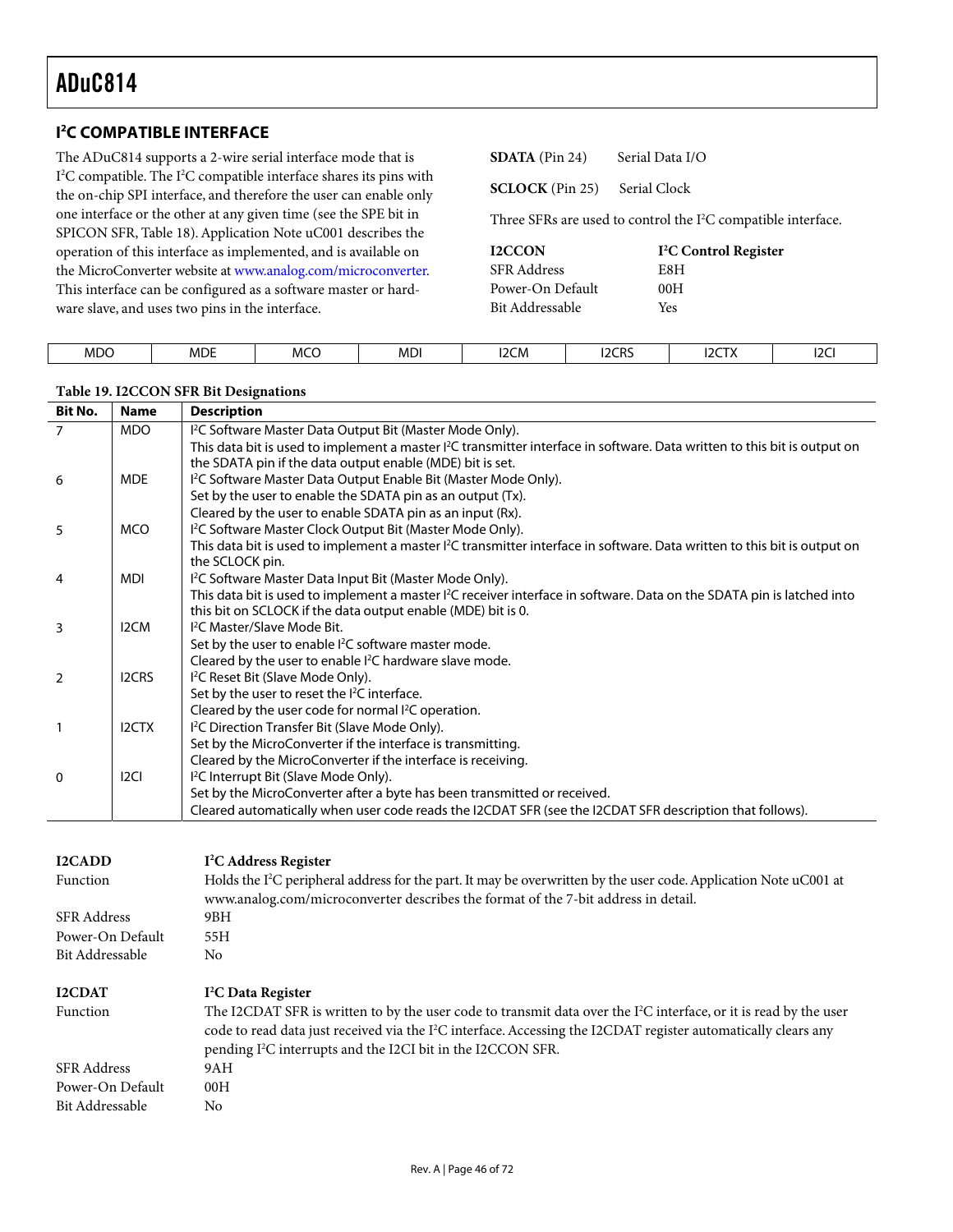## **8051 COMPATIBLE ON-CHIP PERIPHERALS**

This section gives a brief overview of the various secondary peripheral circuits that are available to the user on-chip. These functions are fully 8051 compatible and are controlled via standard 8051 SFR bit definitions.

#### **Parallel I/O Ports 1 and 3**

The ADuC814 has two input/output ports. In addition to performing general-purpose I/O, some ports are multiplexed with an alternate function for the peripheral features on the device. In general, when a peripheral is enabled, that pin may not be used as a general purpose I/O pin.

Port 1 is an 8-bit port directly controlled via the P1 SFR (SFR address = 90H). The Port 1 pins are divided into two distinct pin groupings.

P1.0 and P1.1 pins on Port 1 are bidirectional digital I/O pins with internal pull-ups. If P1.0 and P1.1 have 1s written to them via the P1 SFR, these pins are pulled high by the internal pullup resistors. In this state they can also be used as inputs. As input pins being externally pulled low, they source current because of the internal pull-ups. With 0s written to them, both of these pins drive a logic low output voltage (VOL) and are capable of sinking 10 mA compared to the standard 1.6 mA sink capability on the other port pins. These pins also have various secondary functions described in [Table 20.](#page-46-0)

#### <span id="page-46-0"></span>**Table 20. Port 1, Alternate Pin Functions**

| Pin No.          | <b>Alternate Function</b>                     |
|------------------|-----------------------------------------------|
| P <sub>1.0</sub> | T2 (Timer/Counter 2 External Input)           |
| P <sub>1.1</sub> | T2EX (Timer/Counter 2 Capture/Reload Trigger) |

The remaining Port 1 pins (P1.2–P1.7) can be configured only as analog input (ADC), analog output (DAC) or digital input

pins. By default (power-on) these pins are configured as analog inputs, that is, 1 written in the corresponding Port 1 register bit. To configure any of these pins as digital inputs, the user should write a 0 to these port bits to configure the corresponding pin as a high impedance digital input.

Port 3 is a bidirectional port with internal pull-ups directly controlled via the P3 SFR (SFR address = B0H). Port 3 pins that have 1s written to them are pulled high by the internal pull-ups and in that state, they can be used as inputs. As inputs, Port 3 pins being pulled externally low sources current because of the internal pull-ups. Port 3 pins also have various secondary functions described in [Table 21.](#page-46-1)

| Pin No.          | <b>Alternate Function</b>              |
|------------------|----------------------------------------|
| P3.0             | RxD (UART Input Pin)                   |
|                  | (or Serial Data I/O in Mode 0)         |
| P <sub>3.1</sub> | TxD (UART Output Pin)                  |
|                  | (or Serial Clock Output in Mode 0)     |
| P <sub>3.2</sub> | INTO (External Interrupt 0)            |
| P3.3             | INT1 (External Interrupt 1)            |
| P <sub>3.4</sub> | T0 (Timer/Counter 0 External Input)    |
| P <sub>3.5</sub> | T1 (Timer/Counter 1 External Input)    |
|                  | SS (Slave Select in SPI Slave Mode)    |
| P <sub>3.6</sub> | MISO (Master in Slave Out in SPI Mode) |
| P3.7             | MOSI (Master Out Slave In in SPI Mode) |

#### <span id="page-46-1"></span>**Table 21. Port 3, Alternate Pin Functions**

#### **Additional Digital Outputs Pins**

Pins P1.0 and P1.1 can be used to provide high current (10 mA sink) general-purpose I/O.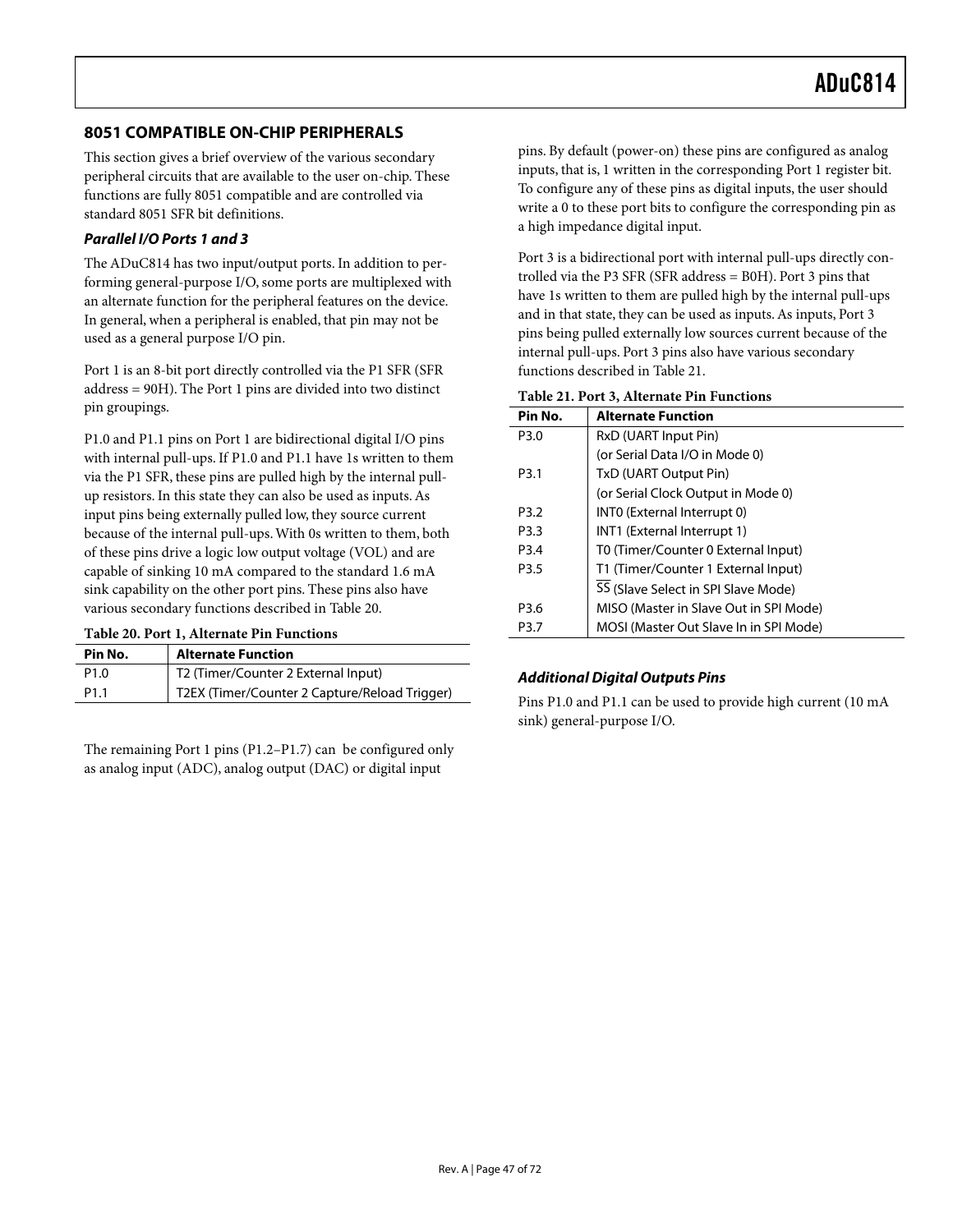## **TIMERS/COUNTERS**

The ADuC814 has three 16-bit timer/counters: Timer 0, Timer 1, and Timer 2. The timer/counter hardware has been included on-chip to relieve the processor core of the overhead inherent in implementing timer/counter functionality in software. Each timer/counter consists of two 8-bit registers, THx and TLx ( $x = 0$ , 1 and 2). All three can be configured to operate either as timers or event counters.

In timer function, the TLx register is incremented every machine cycle. Thus one can think of it as counting machine cycles. Since a machine cycle consists of 12 core clock periods, the maximum count rate is 1/12 of the core clock frequency.

In counter function, the TLx register is incremented by a 1-to-0 transition at its corresponding external input pin, T0, T1, or T2. In this function, the external input is sampled during S5P2 of every machine cycle. When the samples show a high in one cycle and a low in the next cycle, the count is incremented. The new count value appears in the register during S3P1 of the cycle following the one in which the transition was detected. Since it takes two machine cycles (16 core clock periods) to recognize a 1-to-0 transition, the maximum count rate is 1/16 of the core clock frequency. There are no restrictions on the duty cycle of the external input signal, but to ensure that a given level is sampled at least once before it changes, it must be held for a minimum of one full machine cycle. Remember that the core clock frequency is programmed via the CD0–CD2 selection bits in the PLLCON SFR. User configuration and control of all timer operating modes is achieved via three SFRs: TMOD, TCON, and T2CON.

| <b>TMOD</b>      | Timer/Counter 0 and 1 Mode Register |
|------------------|-------------------------------------|
| SFR Address      | 89H                                 |
| Power-On Default | 00H                                 |
| Bit Addressable  | Nο                                  |

| - - --<br>GAIE | M. | M <sub>0</sub> | - - --<br>- 11<br>ᄓᄭᄔ | M1 | M <sub>0</sub> |
|----------------|----|----------------|-----------------------|----|----------------|
|                |    |                |                       |    |                |

#### **Table 22. TMOD SFR Bit Designations**

| <b>Bit</b>     | <b>Name</b>    | <b>Description</b>                                                                                                              |  |  |  |  |
|----------------|----------------|---------------------------------------------------------------------------------------------------------------------------------|--|--|--|--|
| $\overline{7}$ | <b>GATE</b>    | Timer 1 Gating Control.                                                                                                         |  |  |  |  |
|                |                | Set by software to enable Timer/Counter 1 only while INT1 pin is high and TR1 control bit is set.                               |  |  |  |  |
|                |                | Cleared by software to enable Timer 1 whenever TR1 control bit is set.                                                          |  |  |  |  |
| 6              | СĀ             | Timer 1 Timer or Counter Select Bit.                                                                                            |  |  |  |  |
|                |                | Set by software to select counter operation (input from T1 pin).                                                                |  |  |  |  |
|                |                | Cleared by software to select timer operation (input from internal system clock).                                               |  |  |  |  |
| 5              | M1             | Timer 1 Mode Select Bit 1 (Used with M0 Bit).                                                                                   |  |  |  |  |
| 4              | M <sub>0</sub> | Timer 1 Mode Select Bit 0.                                                                                                      |  |  |  |  |
|                |                | M <sub>0</sub><br>M1                                                                                                            |  |  |  |  |
|                |                | TH1 operates as an 8-bit timer/counter. TL1 serves as 5-bit prescaler.<br>$\mathbf 0$<br>0                                      |  |  |  |  |
|                |                | 16-Bit Timer/Counter. TH1 and TL1 are cascaded; there is no prescaler.<br>0<br>1                                                |  |  |  |  |
|                |                | 8-Bit Auto-Reload Timer/Counter. TH1 holds a value which is to be reloaded into TL1 each time it overflows.<br>$\mathbf{0}$     |  |  |  |  |
|                |                | Timer/Counter 1 Stopped.                                                                                                        |  |  |  |  |
| 3              | Gate           | Timer 0 Gating Control.                                                                                                         |  |  |  |  |
|                |                | Set by software to enable Timer/Counter 0 only while INTO pin is high and the TRO control bit is set.                           |  |  |  |  |
|                |                | Cleared by software to enable Timer 0 whenever the TR0 control bit is set.                                                      |  |  |  |  |
| 2              | C/Ī            | Timer 0 Timer or Counter Select Bit.                                                                                            |  |  |  |  |
|                |                | Set by software to select counter operation (input from T0 pin).                                                                |  |  |  |  |
|                |                | Cleared by software to select timer operation (input from internal system clock).                                               |  |  |  |  |
| 1              | M <sub>1</sub> | Timer 0 Mode Select Bit 1.                                                                                                      |  |  |  |  |
| 0              | M <sub>0</sub> | Timer 0 Mode Select Bit 0.                                                                                                      |  |  |  |  |
|                |                | M1<br>M <sub>0</sub>                                                                                                            |  |  |  |  |
|                |                | THO operates as an 8-bit timer/counter. TLO serves as 5-bit prescaler.<br>$\mathbf 0$<br>0                                      |  |  |  |  |
|                |                | 16-Bit Timer/Counter. THO and TLO are cascaded; there is no prescaler.<br>0<br>1                                                |  |  |  |  |
|                |                | 8-Bit Autoreload Timer/Counter. TH0 holds a value which is to be reloaded into TL0 each time it overflows.<br>$\mathbf{0}$<br>1 |  |  |  |  |
|                |                | TL0 is an 8-bit timer/counter controlled by the standard Timer 0 control bits.<br>1                                             |  |  |  |  |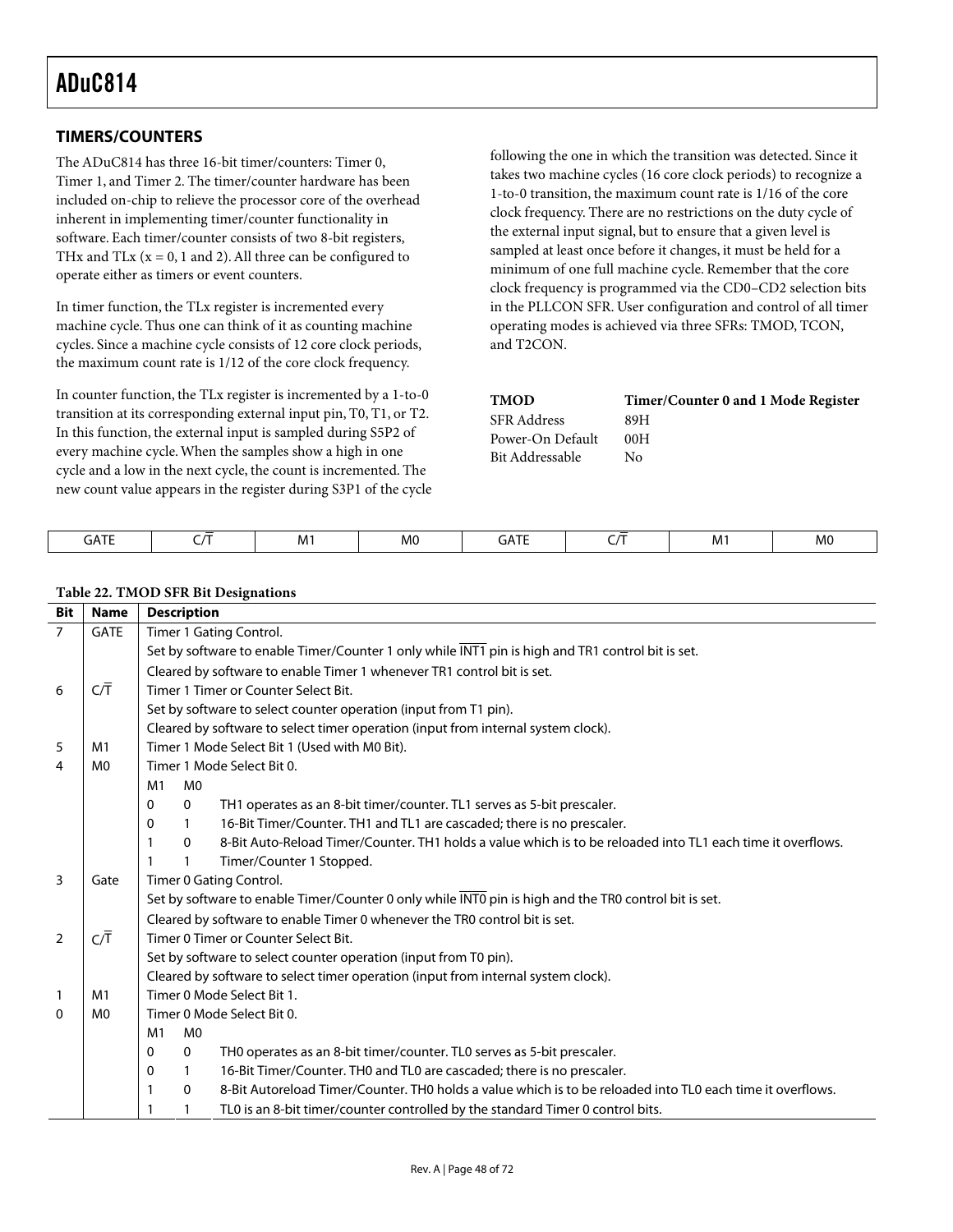| <b>TCON</b>        | Timer/Counter 0 and 1 Control Register |
|--------------------|----------------------------------------|
| <b>SFR</b> Address | 88H                                    |
| Power-On Default   | 00H                                    |
| Bit Addressable    | Yes                                    |
|                    |                                        |

| <b>TEA</b>           | TD:<br>1 N I | TF <sub>0</sub>                        | TR <sub>0</sub> | IE. | $-1$ | IE <sub>0</sub>     | IT <sub>0</sub> |
|----------------------|--------------|----------------------------------------|-----------------|-----|------|---------------------|-----------------|
| $\rightarrow$<br>. . | .            | $\sim$ $-$<br>$\overline{\phantom{a}}$ | .               | .   | . .  | 1.181774<br>. 11170 |                 |

<sup>1</sup>These bits are not used in the control of Timer/Counter 0 and 1, but are used instead in the control and monitoring of the external INT0 and INT1 interrupt pins.

| Bit No. | <b>Name</b>     | <b>Description</b>                                                                                                                                                                                                                                       |
|---------|-----------------|----------------------------------------------------------------------------------------------------------------------------------------------------------------------------------------------------------------------------------------------------------|
| 7       | TF <sub>1</sub> | Timer 1 Overflow Flag.                                                                                                                                                                                                                                   |
|         |                 | Set by hardware on a Timer/Counter 1 overflow.                                                                                                                                                                                                           |
|         |                 | Cleared by hardware when the program counter (PC) vectors to the interrupt service routine.                                                                                                                                                              |
| 6       | TR <sub>1</sub> | Timer 1 Run Control Bit.                                                                                                                                                                                                                                 |
|         |                 | Set by the user to turn on Timer/Counter 1.                                                                                                                                                                                                              |
|         |                 | Cleared by the user to turn off Timer/Counter 1.                                                                                                                                                                                                         |
| 5       | TF <sub>0</sub> | Timer 0 Overflow Flag.                                                                                                                                                                                                                                   |
|         |                 | Set by hardware on a Timer/Counter 0 overflow.                                                                                                                                                                                                           |
|         |                 | Cleared by hardware when the PC vectors to the interrupt service routine.                                                                                                                                                                                |
| 4       | TR <sub>0</sub> | Timer 0 Run Control Bit.                                                                                                                                                                                                                                 |
|         |                 | Set by the user to turn on Timer/Counter 0.                                                                                                                                                                                                              |
|         |                 | Cleared by the user to turn off Timer/Counter 0.                                                                                                                                                                                                         |
| 3       | IE <sub>1</sub> | External Interrupt 1 (INT1) Flag.                                                                                                                                                                                                                        |
|         |                 | Set by hardware by a falling edge or zero level being applied to external interrupt pin INT1, depending on bit IT1<br>state.                                                                                                                             |
|         |                 | Cleared by hardware when the when the PC vectors to the interrupt service routine only if the interrupt was<br>transition-activated. If level-activated, the external requesting source controls the request flag, rather than the on-<br>chip hardware. |
| 2       | IT1             | External Interrupt 1 (IE1) Trigger Type.                                                                                                                                                                                                                 |
|         |                 | Set by software to specify edge-sensitive detection, that is, 1-to-0 transition.                                                                                                                                                                         |
|         |                 | Cleared by software to specify level-sensitive detection, that is, zero level.                                                                                                                                                                           |
| 1       | IE <sub>0</sub> | External Interrupt 0 (INTO) Flag.                                                                                                                                                                                                                        |
|         |                 | Set by hardware by a falling edge or zero level being applied to external interrupt pin INTO, depending on bit ITO                                                                                                                                       |
|         |                 | state.                                                                                                                                                                                                                                                   |
|         |                 | Cleared by hardware when the PC vectors to the interrupt service routine, but only if the interrupt was transition-<br>activated. If level-activated, the external requesting source controls the request flag, rather than the on-chip<br>hardware.     |
| 0       | IT <sub>0</sub> | External Interrupt 0 (IE0) Trigger Type.                                                                                                                                                                                                                 |
|         |                 | Set by software to specify edge-sensitive detection, that is, 1-to-0 transition.                                                                                                                                                                         |
|         |                 | Cleared by software to specify level-sensitive detection, that is, zero level.                                                                                                                                                                           |

## **Table 23. TCON SFR Bit Designations**

#### **Timer/Counter 0 and 1 Data Registers**

Each timer consists of two 8-bit registers. These can be used as independent registers or combined to be a single 16-bit register, depending on the timer mode configuration.

| THO and TLO        | Timer 0 high byte and low byte. |
|--------------------|---------------------------------|
| <b>SFR</b> Address | 8CH, 8AH, respectively          |
| TH1 and TL1        | Timer 1 high byte and low byte. |

SFR Address 8DH, 8BH, respectively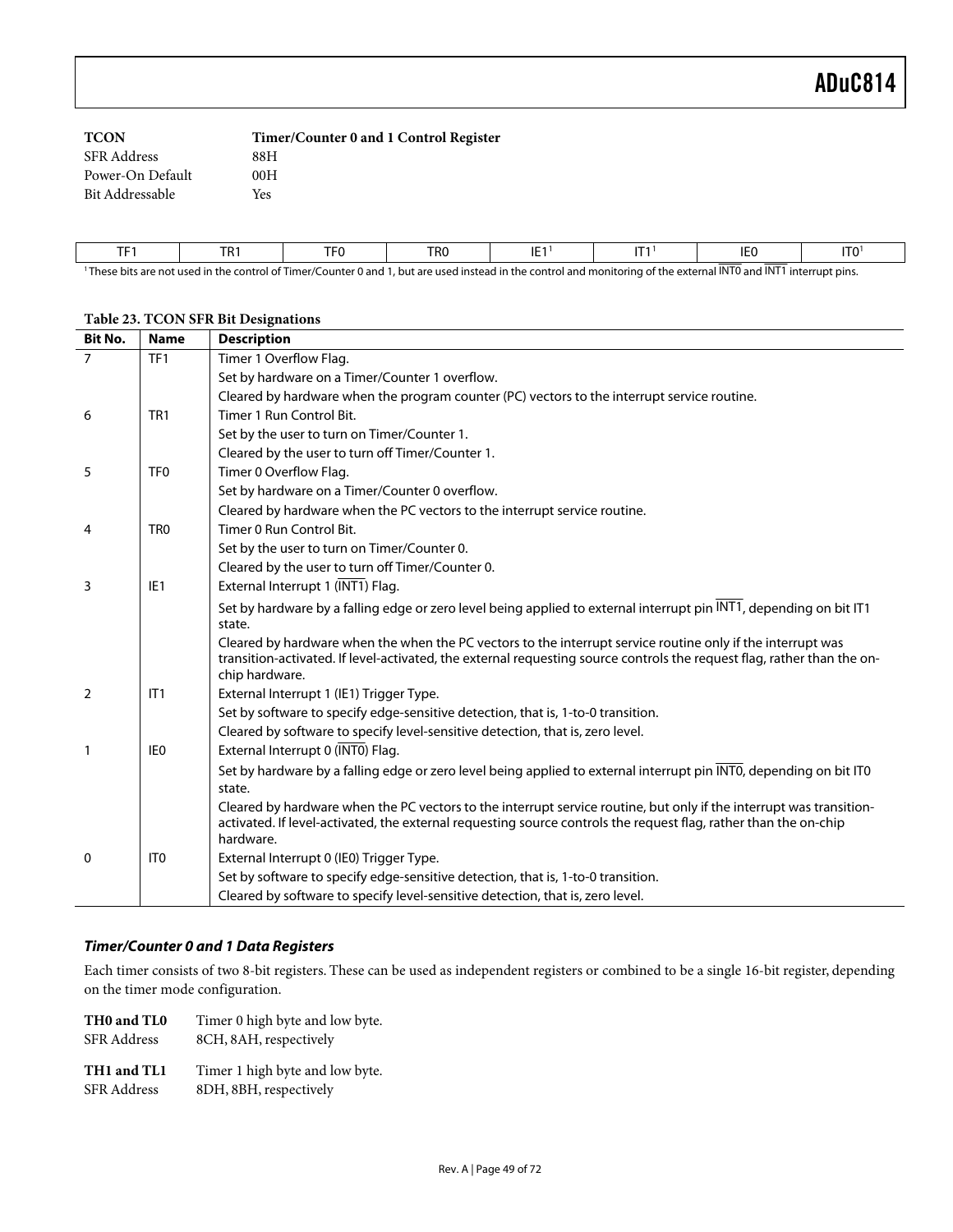### **TIMER/COUNTER 0 AND 1 OPERATING MODES**

The following paragraphs describe the operating modes for Timer/Counters 0 and 1. Unless otherwise noted, it should be assumed that these modes of operation are the same for both Timer 0 and Timer 1.

#### **Mode 0 (13-Bit Timer/Counter)**

Mode 0 configures an 8-bit timer/counter with a divide-by-32 prescaler. [Figure 45 s](#page-49-0)hows Mode 0 operation.

<span id="page-49-0"></span>

Figure 45. Timer/Counter 0, Mode 0

In this mode, the timer register is configured as a 13-bit register. As the count rolls over from all 1s to all 0s, it sets the timer overflow flag TF0. The overflow flag, TF0, can then be used to request an interrupt. The counted input is enabled to the timer when  $TR0 = 1$  and either Gate = 0 or  $\overline{INT0} = 1$ .

Setting Gate = 1 allows the timer to be controlled by external input INT0 to facilitate pulse width measurements. TR0 is a control bit in the special function register TCON; Gate is in TMOD. The 13-bit register consists of all eight bits of TH0 and the lower five bits of TL0. The upper three bits of TL0 are indeterminate and should be ignored. Setting the run flag (TR0) does not clear the registers.

#### **Mode 1 (16-Bit Timer/Counter)**

<span id="page-49-1"></span>Mode 1 is the same as Mode 0, except that the timer register is running with all 16 bits. Mode 1 is shown in [Figure 46.](#page-49-1)



Figure 46. Timer/Counter 0, Mode 1

#### **Mode 2 (8-Bit Timer/Counter with Autoreload)**

Mode 2 configures the timer register as an 8-bit counter (TL0) with automatic reload, as shown in [Figure 47.](#page-49-2) Overflow from TL0 not only sets TF0, but also reloads TL0 with the contents of TH0, which is preset by software. The reload leaves TH0 unchanged.

<span id="page-49-2"></span>

Figure 47. Timer/Counter 0, Mode 2

#### **Mode 3 (Two 8-Bit Timer/Counters)**

Mode 3 has different effects on Timer 0 and Timer 1. Timer 1 in Mode 3 simply holds its count. The effect is the same as setting TR1 = 0. Timer 0 in Mode 3 establishes TL0 and TH0 as two separate counters. This configuration is shown in [Figure 48.](#page-49-3) TL0 uses the Timer 0 control bits: C/T, GATE, TR0, INT0, and TF0. TH0 is locked into a timer function (counting machine cycles) and takes over the use of TR1 and TF1 from Timer 1. Thus, TH0 controls the Timer 1 interrupt. Mode 3 is provided for applications requiring an extra 8-bit timer or counter. When Timer 0 is in Mode 3, Timer 1 can be turned on and off by switching it out of, and into, its own Mode 3, or can still be used by the serial interface as a baud rate generator. In fact, it can be used in any application not requiring an interrupt from Timer 1 itself.

<span id="page-49-3"></span>

Figure 48. Timer/Counter 0, Mode 3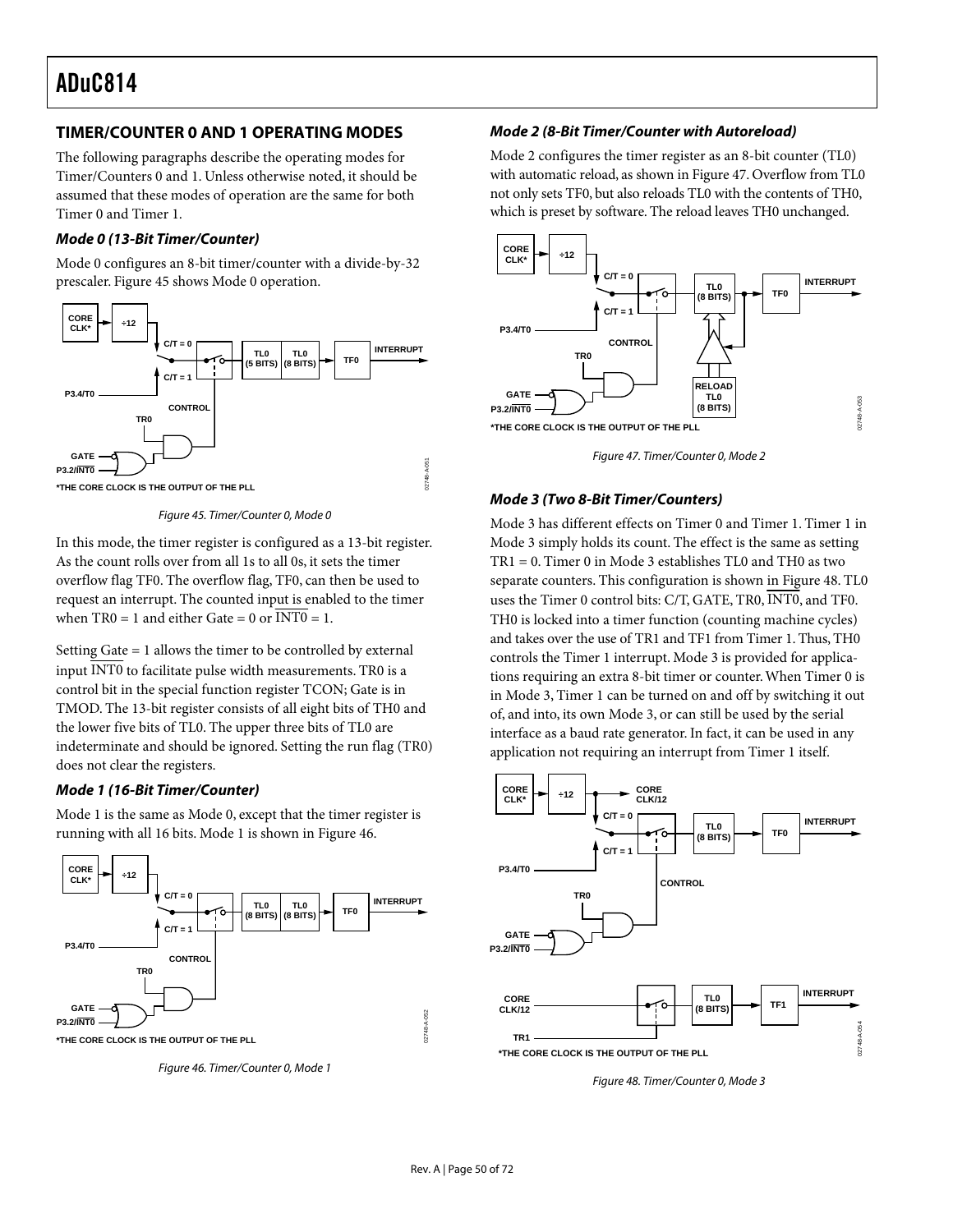| <b>T2CON</b>       | Timer/Counter 2 Control Register |
|--------------------|----------------------------------|
| <b>SFR Address</b> | C8H                              |
| Power-On Default   | 00H                              |
| Bit Addressable    | Yes                              |

| $  -$<br>-<br>. . | <b>CVE3</b><br>ᇊᅎ | RCLN | $\tau$<br>-<br><b>ULN</b> | <b>EXEN2</b> | T22<br>⊾ا ا | าNT′<br><b>JIVIL</b> | CAP2 |
|-------------------|-------------------|------|---------------------------|--------------|-------------|----------------------|------|

#### **Table 24. T2CON SFR Bit Designations**

| <b>Bit No.</b> | <b>Name</b>      | <b>Description</b>                                                                                                                                            |
|----------------|------------------|---------------------------------------------------------------------------------------------------------------------------------------------------------------|
| $\overline{7}$ | TF <sub>2</sub>  | Timer 2 Overflow Flag.                                                                                                                                        |
|                |                  | Set by hardware on a Timer 2 overflow. TF2 is not set when either RCLK or TCLK = 1.                                                                           |
|                |                  | Cleared by the user software.                                                                                                                                 |
| 6              | EXF <sub>2</sub> | Timer 2 External Flag.                                                                                                                                        |
|                |                  | Set by hardware when either a capture or reload is caused by a negative transition on T2EX and EXEN2 = 1.                                                     |
|                |                  | Cleared by the user software.                                                                                                                                 |
| 5              | <b>RCLK</b>      | Receive Clock Enable.                                                                                                                                         |
|                |                  | Set by the user to enable the serial port to use Timer 2 overflow pulses for its receive clock in serial port in Modes 1 and 3.                               |
|                |                  | Cleared by the user to enable Timer 1 overflow to be used for the receive clock.                                                                              |
| 4              | <b>TCLK</b>      | Transmit Clock Enable Bit.                                                                                                                                    |
|                |                  | Set by the user to enable the serial port to use Timer 2 overflow pulses for its transmit clock in serial port Modes 1 and 3.                                 |
|                |                  | Cleared by the user to enable Timer 1 overflow to be used for the transmit clock.                                                                             |
| 3              | EXEN2            | Timer 2 External Enable Flag.                                                                                                                                 |
|                |                  | Set by the user to enable a capture or reload to occur as a result of a negative transition on T2EX if Timer 2 is not being<br>used to clock the serial port. |
|                |                  | Cleared by the user for Timer 2 to ignore events at T2EX.                                                                                                     |
| $\overline{2}$ | TR <sub>2</sub>  | Timer 2 Start/Stop Control Bit.                                                                                                                               |
|                |                  | Set by the user to start Timer 2.                                                                                                                             |
|                |                  | Cleared by the user to stop Timer 2.                                                                                                                          |
| 1              | CNT <sub>2</sub> | Timer 2 timer or counter function select bit.                                                                                                                 |
|                |                  | Set by the user to select counter function (input from external T2 pin).                                                                                      |
|                |                  | Cleared by the user to select timer function (input from on-chip core clock).                                                                                 |
| 0              | CAP <sub>2</sub> | Timer 2 Capture/Reload Select Bit.                                                                                                                            |
|                |                  | Set by the user to enable captures on negative transitions at T2EX if EXEN2 = 1.                                                                              |
|                |                  | Cleared by the user to enable autoreloads with Timer 2 overflows or negative transitions at T2EX when EXEN2 = 1.                                              |
|                |                  | When either RCLK = 1 or TCLK = 1, this bit is ignored and the timer is forced to autoreload on Timer 2 overflow.                                              |

## **Timer/Counter 2 Data Registers**

Timer/Counter 2 also has two pairs of 8-bit data registers associated with it. These are used as both timer data registers and timer capture/reload registers.

| TH <sub>2</sub> and T <sub>L<sub>2</sub></sub> | Timer 2, data high byte and low byte.      |
|------------------------------------------------|--------------------------------------------|
| <b>SFR Address</b>                             | CDH, CCH, respectively                     |
| <b>RCAP2H</b> and <b>RCAP2L</b>                | Timer 2, Capture/Reload byte and low byte. |
| <b>SFR Address</b>                             |                                            |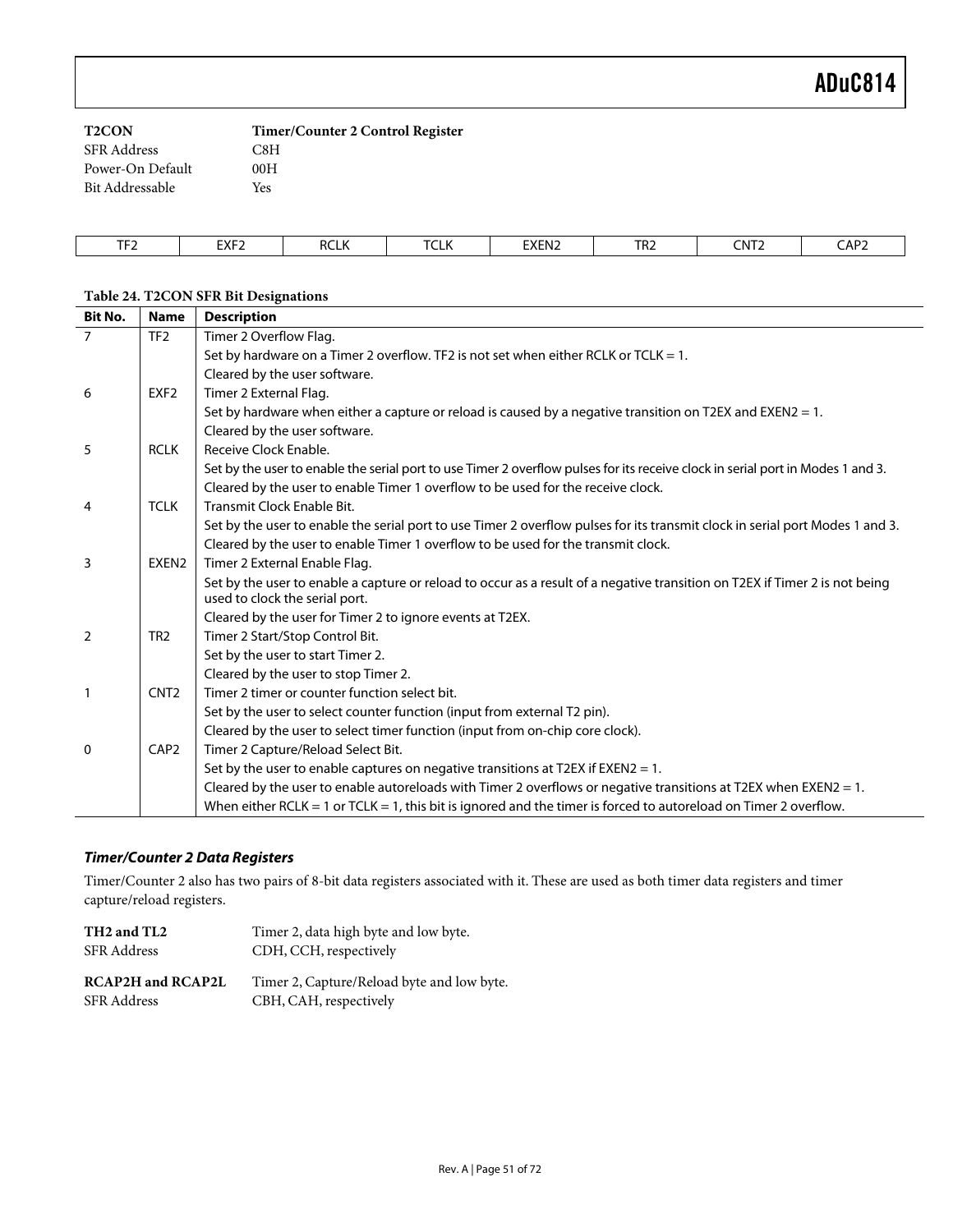### **TIMER/COUNTER 2 OPERATING MODES**

This section describes the operating modes for Timer/Counter 2. The operating modes are selected by bits in the T2CON SFR as shown in [Table 27.](#page-54-0)

#### **Table 25. Mode Selection in T2CON**

| <b>RCLK (or) TCLK</b> | CAP <sub>2</sub> | TR2 | <b>MODE</b>       |
|-----------------------|------------------|-----|-------------------|
|                       |                  |     | 16-Bit Autoreload |
|                       |                  |     | 16-Bit Capture    |
|                       | х                |     | <b>Baud Rate</b>  |
|                       | ν                |     | OFF               |

#### **16-Bit Autoreload Mode**

In autoreload mode, there are two options that are selected by bit EXEN2 in T2CON. If EXEN2 = 0, then when Timer 2 rolls over, it not only sets TF2 but also causes the Timer 2 registers to be reloaded with the 16-bit value in registers RCAP2L and  $RCAP2H$ , which are preset by software. If  $EXEN2 = 1$ , then Timer 2 still performs the above, but with the added feature that a 1-to-0 transition at external input T2EX also triggers the 16-bit reload and sets EXF2. The autoreload mode is illustrated in [Figure 49.](#page-51-0)

#### **16-Bit Capture Mode**

In the capture mode, there are again two options that are selected by bit EXEN2 in T2CON. If EXEN2 = 0, then Timer 2 is a 16-bit timer or counter which, upon overflowing, sets bit TF2, the Timer 2 overflow bit, which can be used to generate an interrupt. If  $EXEN2 = 1$ , then Timer 2 still performs the above, but a 1-to-0 transition on external input T2EX causes the current value in the Timer 2 registers, TL2 and TH2, to be captured into registers RCAP2L and RCAP2H, respectively. In addition, the transition at T2EX causes bit EXF2 in T2CON to be set, and EXF2, like TF2, can generate an interrupt. Capture mode is illustrated in [Figure 50.](#page-51-1)

The baud rate generator mode is selected by  $RCLK = 1$  and/or TCLK = 1. In either case, if Timer 2 is being used to generate the baud rate, the TF2 interrupt flag does not occur. Therefore Timer 2 interrupts do not occur so they do not have to be disabled. In this mode, the EXF2 flag, however, can still cause interrupts; this can be used as a third external interrupt. Baud rate generation is described as part of the UART Serial Interface section that follows.

<span id="page-51-0"></span>

<span id="page-51-1"></span>Figure 49. Timer/Counter 2, 16-Bit Autoreload Mode



Figure 50. Timer/Counter 2, 16-Bit Capture Mode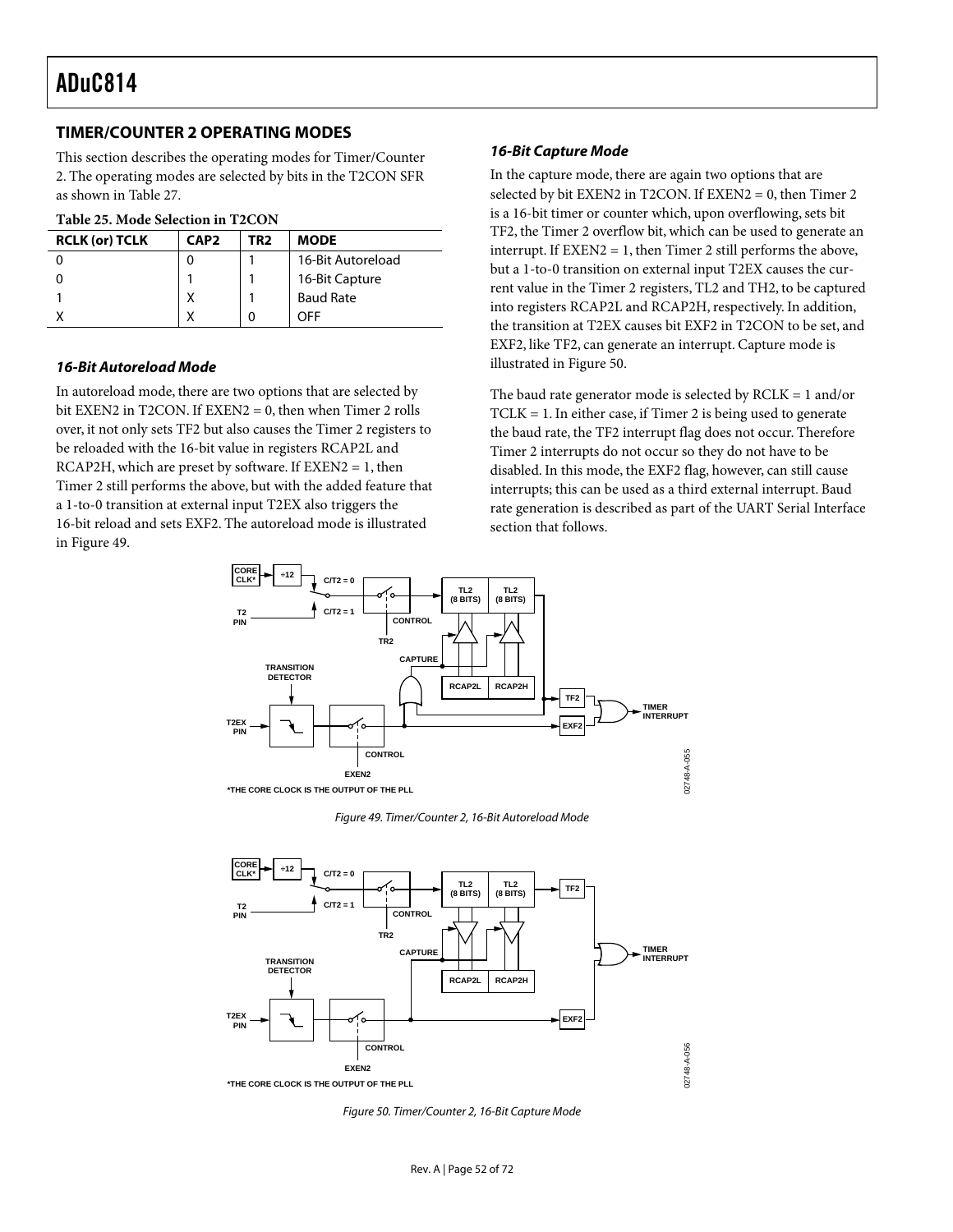## **UART SERIAL INTERFACE**

The serial port is full duplex, meaning it can transmit and receive simultaneously. It is also receive-buffered, meaning it can begin receiving a second byte before a previously received byte has been read from the receive register. However, if the first byte still has not been read by the time reception of the second byte is complete, the first byte is lost. The physical interface to the serial data network is via Pins RxD (P3.0) and TxD (P3.1), while the SFR interface to the UART is comprised of the following registers.

### **SBUF**

The serial port receive and transmit registers are both accessed through the SBUF SFR (SFR address = 99H). Writing to SBUF loads the transmit register and reading SBUF accesses a physically separate receive register.

| <b>SCON</b>        | <b>UART Serial Port Control Register</b> |
|--------------------|------------------------------------------|
| <b>SFR Address</b> | 98H                                      |
| Power-On Default   | 00H                                      |
| Bit Addressable    | Yes                                      |

| <b>REN</b><br>-<br>----<br>SM0<br>TB8<br>RB <sub>8</sub><br><b>SMT</b><br>⊾ו∨וכ<br>$-$ | ΠI. |
|----------------------------------------------------------------------------------------|-----|

#### **Table 26. SCON SFR Bit Designations**

| <b>Bit No.</b> | <b>Name</b>     | <b>Description</b> |                             |                                                                                                                                                                         |
|----------------|-----------------|--------------------|-----------------------------|-------------------------------------------------------------------------------------------------------------------------------------------------------------------------|
| $\overline{7}$ | SM <sub>0</sub> |                    |                             | <b>UART Serial Mode Select Bits.</b>                                                                                                                                    |
| 6              | SM <sub>1</sub> |                    |                             | These bits select the serial port operating mode as follows:                                                                                                            |
|                |                 | SM <sub>0</sub>    | SM <sub>1</sub>             | <b>Selected Operating Mode</b>                                                                                                                                          |
|                |                 | 0                  | $\mathbf 0$                 | Mode 0: Shift Register, fixed baud rate (Core_Clk/2)                                                                                                                    |
|                |                 | 0                  |                             | Mode 1: 8-bit UART, variable baud rate                                                                                                                                  |
|                |                 |                    | $\mathbf 0$                 | Mode 2: 9-bit UART, fixed baud rate (Core_Clk/64) or (Core_Clk/32)                                                                                                      |
|                |                 |                    |                             | Mode 3: 9-bit UART, variable baud rate                                                                                                                                  |
| 5              | SM <sub>2</sub> |                    |                             | Multiprocessor Communication Enable Bit.                                                                                                                                |
|                |                 |                    |                             | Enables multiprocessor communication in Modes 2 and 3.                                                                                                                  |
|                |                 |                    |                             | In Mode 0, SM2 should be cleared.                                                                                                                                       |
|                |                 |                    | of data is received.        | In Mode 1, if SM2 is set, RI is not activated if a valid stop bit is not received. If SM2 is cleared, RI is set as soon as the byte                                     |
|                |                 |                    |                             | In Mode 2 or 3, if SM2 is set, RI is not activated if the received ninth data bit in RB8 is 0. If SM2 is cleared, RI is set as soon<br>as the byte of data is received. |
| 4              | <b>REN</b>      |                    |                             | Serial Port Receive Enable Bit.                                                                                                                                         |
|                |                 |                    |                             | Set by the user software to enable serial port reception.                                                                                                               |
|                |                 |                    |                             | Cleared by the user software to disable serial port reception.                                                                                                          |
| 3              | TB8             |                    |                             | Serial Port Transmit (Bit 9).                                                                                                                                           |
|                |                 |                    |                             | The data loaded into TB8 is the ninth data bit that is transmitted in Modes 2 and 3.                                                                                    |
| 2              | RB <sub>8</sub> |                    | Serial port Receiver Bit 9. |                                                                                                                                                                         |
|                |                 |                    |                             | The ninth data bit received in Modes 2 and 3 is latched into RB8. For Mode 1, the stop bit is latched into RB8.                                                         |
|                | <b>TI</b>       |                    |                             | Set by hardware at the end of the eighth bit in Mode 0, or at the beginning of the stop bit in Modes 1, 2, and 3.                                                       |
|                |                 |                    |                             | Cleared by the user software.                                                                                                                                           |
| 0              | <b>RI</b>       |                    |                             | Serial Port Receive Interrupt Flag.                                                                                                                                     |
|                |                 |                    |                             | Set by hardware at the end of the eighth bit in Mode 0, or halfway through the stop bit in Modes 1, 2, and 3.                                                           |
|                |                 |                    | Cleared by user software.   |                                                                                                                                                                         |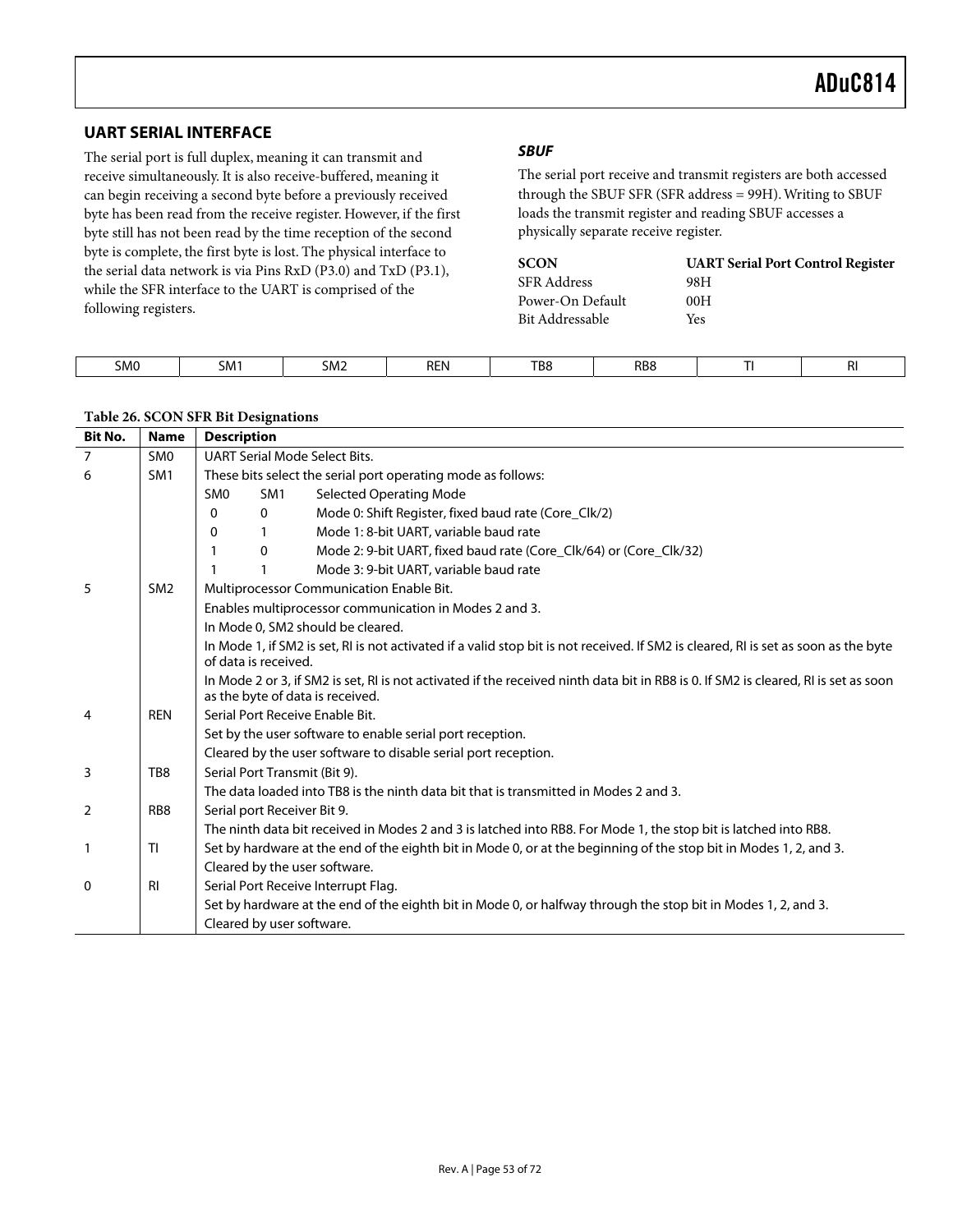### **Mode 0: 8-Bit Shift Register Mode**

Mode 0 is selected by clearing both the SM0 and SM1 bits in the SFR SCON. Serial data enters and exits through RxD. TxD outputs the shift clock. Eight data bits are transmitted or received. Transmission is initiated by any instruction that writes to SBUF. The data is shifted out of the RxD line. The eight bits are transmitted with the least-significant bit (LSB) first, as shown in [Figure 52.](#page-53-0)

Reception is initiated when the receive enable bit (REN) is 1 and the receive interrupt bit (RI) is 0. When RI is cleared the data is clocked into the RxD line and the clock pulses are output from the TxD line.

#### **Mode 1: 8-Bit UART, Variable Baud Rate**

Mode 1 is selected by clearing SM0 and setting SM1. Each data byte (LSB first) is preceded by a start bit (Bit 0) and followed by a stop bit (Bit 1). Therefore 10 bits are transmitted on TxD or received on RxD. The baud rate is set by the Timer 1 or Timer 2 overflow rate, or a combination of the two (one for transmission and the other for reception).

Transmission is initiated by writing to SBUF. The write-to-SBUF signal also loads a 1 (stop bit) into the ninth bit position of the transmit shift register. The data is output bit by bit until the stop bit appears on TxD and the transmit interrupt flag (TI) is automatically set as shown in [Figure 51.](#page-53-1)

Reception is initiated when a 1-to-0 transition is detected on RxD. Assuming a valid start bit was detected, character reception continues. The start bit is skipped and the eight data bits are clocked into the serial port shift register. When all eight bits have been clocked in, the following events occur:

- The eight bits in the receive shift register are latched into SBUF.
- The ninth bit (stop bit) is clocked into RB8 in SCON. The receiver interrupt flag (RI) is set if, and only if, the following conditions are met at the time the final shift pulse is generated:
	- $\circ$  RI = 0
	- $\circ$  Either SM2 = 0 or SM2 = 1 and the received stop bit  $= 1$

<span id="page-53-1"></span>If either of these conditions is not met, the received frame is irretrievably lost, and RI is not set.



Figure 51. UART Serial Port Transmission, Mode 1

<span id="page-53-0"></span>

Figure 52. UART Serial Port Transmission, Mode 0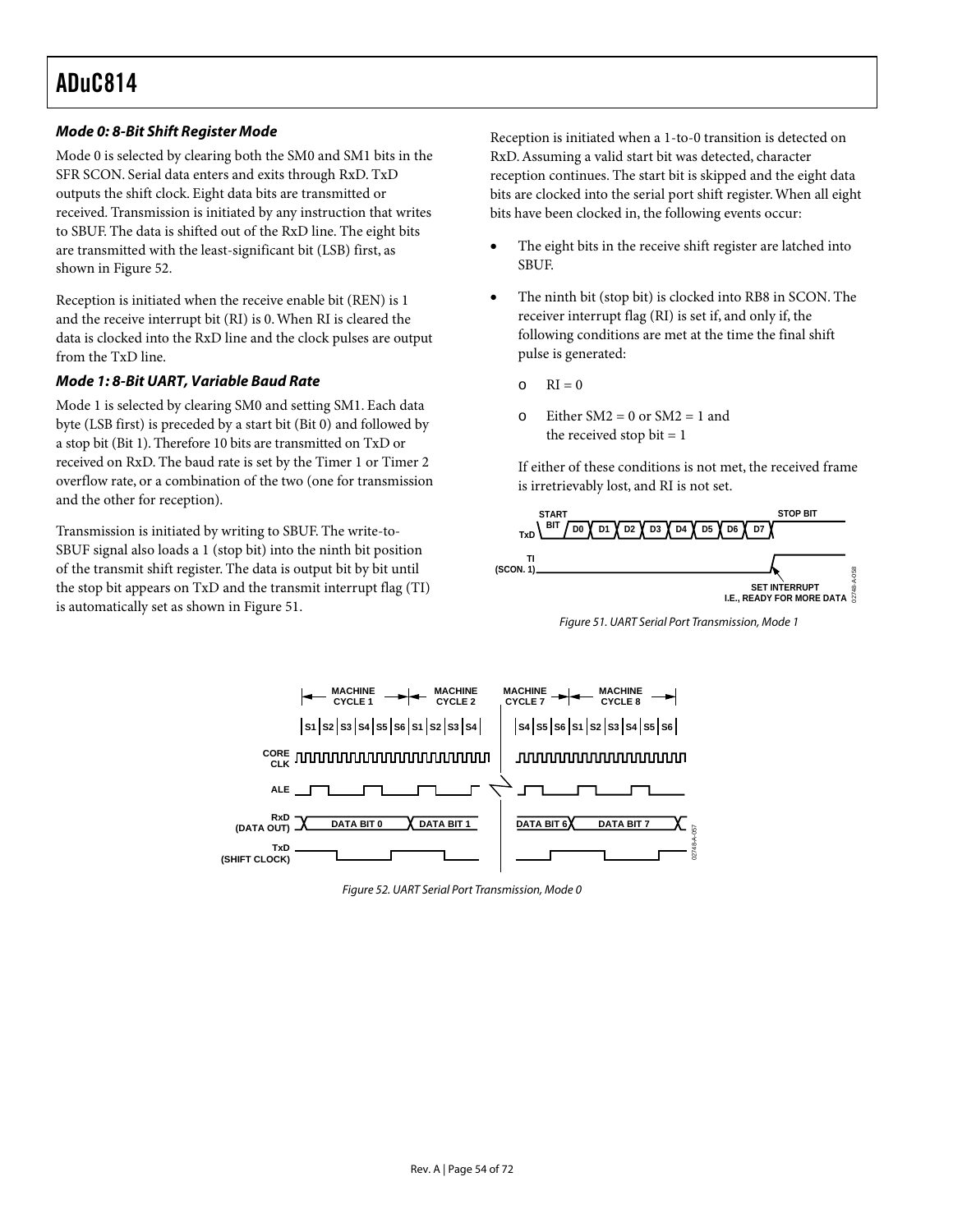#### **Mode 2: 9-Bit UART with Fixed Baud Rate**

Mode 2 is selected by setting SM0 and clearing SM1. In this mode, the UART operates in 9-bit mode with a fixed baud rate. The baud rate is fixed at Core\_Clk/64 by default, although by setting the SMOD bit in PCON, the frequency can be doubled to Core\_Clk/32. Eleven bits are transmitted or received, a start bit (Bit 0), eight data bits, a programmable ninth bit, and a stop bit (Bit 1). The ninth bit is most often used as a parity bit, although it can be used for anything, including a ninth data bit if required.

To transmit, the eight data bits must be written into SBUF. The ninth bit must be written into TB8 in SCON. When transmission is initiated, the eight data bits (from SBUF) are loaded into the transmit shift register (LSB first). The contents of TB8 are loaded into the ninth bit position of the transmit shift register. The transmission starts at the next valid baud rate clock. The TI flag is set as soon as the stop bit appears on TxD.

Reception for Mode 2 is similar to that of Mode 1. The eight data bytes are input at RxD (LSB first) and loaded into the receive shift register. When all eight bits have been clocked in, the following events occur:

- The eight bits in the receive shift register are latched into SBUF.
- The ninth data bit is latched into RB8 in SCON.
- The receiver interrupt flag (RI) is set if, and only if, the following conditions are met at the time the final shift pulse is generated:
	- $\Omega$  RI = 0
	- $\circ$  Either SM2 = 0 or  $SM2 = 1$  and the received stop bit = 1

If either of these conditions is not met, the received frame is irretrievably lost, and RI is not set.

#### **Mode 3: 9-Bit UART with Variable Baud Rate**

Mode 3 is selected by setting both SM0 and SM1. In this mode, the 8051 UART serial port operates in 9-bit mode with a variable baud rate determined by either Timer 1 or Timer 2. The operation of the 9-bit UART is the same as for Mode 2 but the baud rate can be varied as for Mode 1.

In all four modes, transmission is initiated by any instruction that uses SBUF as a destination register. Reception is initiated in Mode 0 by the condition  $RI = 0$  and  $REN = 1$ . Reception is initiated in the other modes by the incoming start bit if  $REN = 1$ .

#### **UART Serial Port Baud Rate Generation**

In these descriptions that follow, *Core Clock Frequency* refers to the core clock frequency selected via the CD0–CD2 bits in the PLLCON SFR.

#### **Mode 0 Baud Rate Generation**

The baud rate in Mode 0 is fixed:

*Mode 0 Baud Rate* = (*Core Clock Frequency*/12)

#### **Mode 2 Baud Rate Generation**

The baud rate in Mode 2 depends on the value of the SMOD bit in the PCON SFR. If  $SMOD = 0$ , the baud rate is  $1/64$  of the core clock. If SMOD = 1, the baud rate is 1/32 of the core clock:

*Mode 2 Baud Rate* = (2*SMOD*/64) × (*Core Clock Frequency*)

#### **Mode 1 and 3 Baud Rate Generation**

The baud rates in Modes 1 and 3 are determined by the overflow rate in Timer 1 or Timer 2, or both (one for transmit and the other for receive).

#### **Timer 1 Generated Baud Rates**

When Timer 1 is used as the baud rate generator, the baud rates in Modes 1 and 3 are determined by the Timer 1 overflow rate and the value of SMOD as follows:

> *Modes 1 and 3 Baud Rate* =  $(2^{SMOD}/32) \times$ (*Timer 1 Overflow Rate)*

The Timer 1 interrupt should be disabled in this application. The timer itself can be configured for either timer or counter operation, and in any of its three running modes. In the most typical application, it is configured for timer operation, in the autoreload mode (high nibble of TMOD = 0100 binary). In that case, the baud rate is given by the formula

#### *Modes 1 and 3 Baud Rate* = (2*SMOD*/32) × (*Core Clock*/  $(12 \times [256 - TH1]))$

A very low baud rate can also be achieved with Timer 1 by leaving the Timer 1 interrupt enabled, and configuring the timer to run as a 16-bit timer (high nibble of TMOD = 0100 binary), and using the Timer 1 interrupt to do a 16-bit software reload. [Table 27 s](#page-54-0)hows some commonly used baud rates and how they might be calculated from a core clock frequency of 2.0971 MHz and 16.78 MHz. Generally speaking, a 5% error is tolerable using asynchronous (start/stop) communications.

<span id="page-54-0"></span>**Table 27. Commonly Used Baud Rates, Timer 1** 

| Ideal<br><b>Baud</b> | Core<br><b>CLK</b> | <b>SMOD</b><br>Value | TH1-Reload<br>Value | Actual<br><b>Baud</b> | %<br>Error |
|----------------------|--------------------|----------------------|---------------------|-----------------------|------------|
| 9600                 | 16.78              |                      | $-9$ (F7H)          | 9709                  | 1.14       |
| 2400                 | 16.78              |                      | $-36$ (DCH)         | 2427                  | 1.14       |
| 1200                 | 16.78              |                      | $-73$ (B7H)         | 1197                  | 0.25       |
| 1200                 | 2.10               |                      | $-9$ (F7H)          | 1213                  | 1.14       |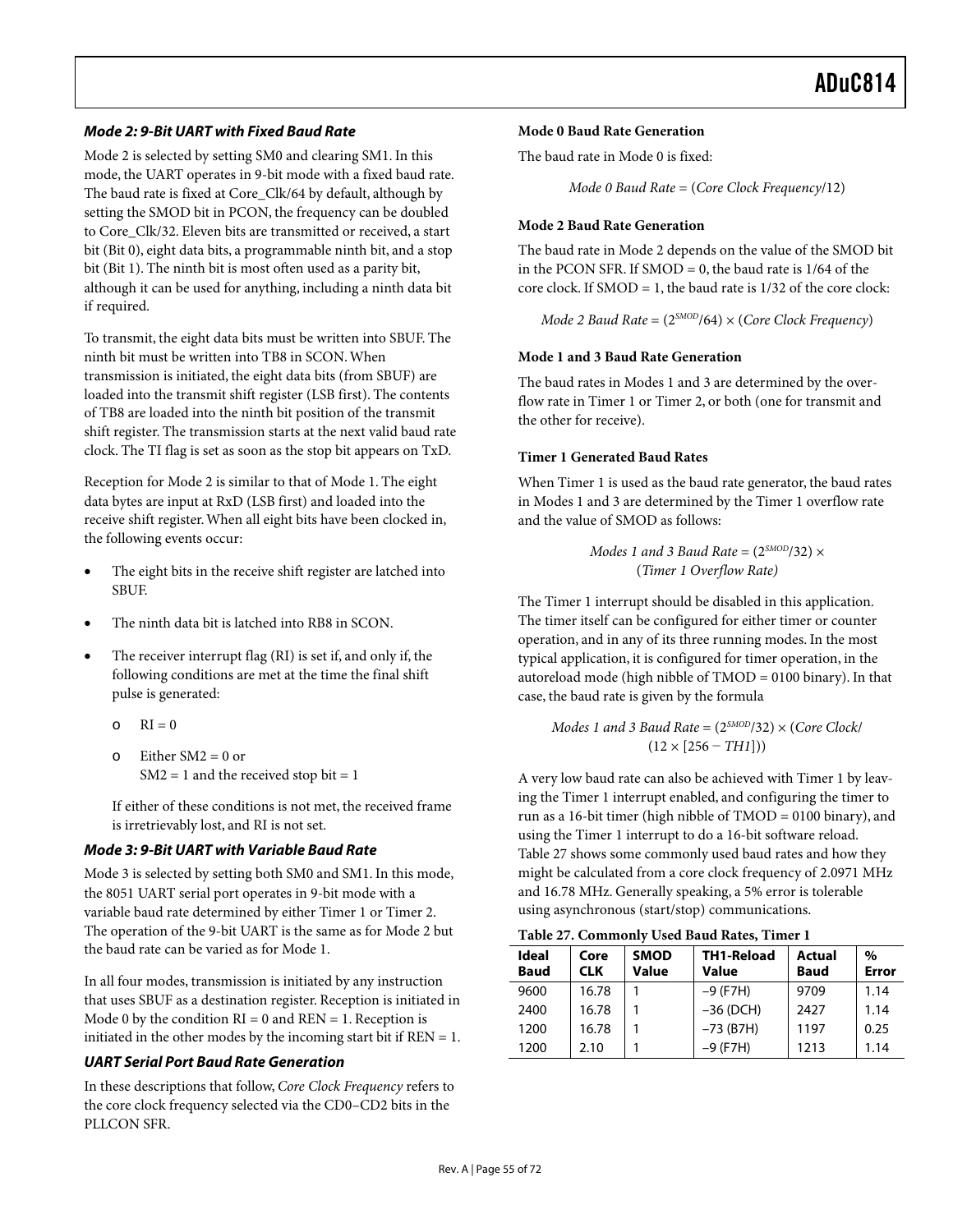#### **Timer 2 Generated Baud Rates**

Baud rates can also be generated using Timer 2. Using Timer 2 is similar to using Timer 1 in that the timer must overflow 16 times before a bit is transmitted/received. Because Timer 2 has a 16-bit autoreload mode, a wide range of baud rates is possible using Timer 2.

#### *Modes 1 and 3 Baud Rate* = (1/16) × (*Timer 2 Overflow Rate*)

Therefore, when Timer 2 is used to generate baud rates, the timer increments every two clock cycles and not every core machine cycle as before. Therefore, it increments six times faster than Timer 1, and therefore baud rates six times faster are possible. Because Timer 2 has 16-bit autoreload capability, very low baud rates are still possible. Timer 2 is selected as the baud rate generator by setting the CLK and/or RCLK in T2CON. The baud rates for transmit and receive can be simultaneously different. Setting RCLK and/or TCLK puts Timer 2 into its baud rate generator mode as shown in [Figure 53.](#page-55-0)

In this case, the baud rate is given by the formula

*Modes 1 and 3 Baud Rate* = (*Core Clk*)/ (32 × [65536 – (*RCAP2H*, *RCAP2L*)])

[Table 28 s](#page-55-1)hows some commonly used baud rates and how they could be calculated from a core clock frequency of 2.0971 MHz and 16.7772 MHz.

| Ideal<br><b>Baud</b> | Core<br><b>CLK</b> | <b>RCAP2H</b><br>Value | <b>RCAP2L</b><br>Value | Actual<br><b>Baud</b> | $\%$<br><b>Error</b> |
|----------------------|--------------------|------------------------|------------------------|-----------------------|----------------------|
| 19200                | 16.78              | $-1$ (FFH)             | $-27$ (E5H)            | 19418                 | 1.14                 |
| 9600                 | 16.78              | $-1$ (FFH)             | $-55$ (C9H)            | 9532                  | 0.7                  |
| 2400                 | 16.78              | $-1$ (FFH)             | $-218(26H)$            | 2405                  | 0.21                 |
| 1200                 | 16.78              | $-2$ (FEH)             | $-181(4BH)$            | 1199                  | 0.02                 |
| 9600                 | 2.10               | $-1$ (FFH)             | $-7$ (FBH)             | 9362                  | 2.4                  |
| 2400                 | 2.10               | $-1$ (FFH)             | $-27$ (ECH)            | 2427                  | 1.14                 |
| 1200                 | 2.10               | $-1$ (FFH)             | $-55$ (D7H)            | 1191                  | 0.7                  |

<span id="page-55-1"></span>**Table 28. Commonly Used Baud Rates, Timer 2** 

**TIMER 1**

<span id="page-55-0"></span>

Figure 53. Timer 2, UART Baud Rates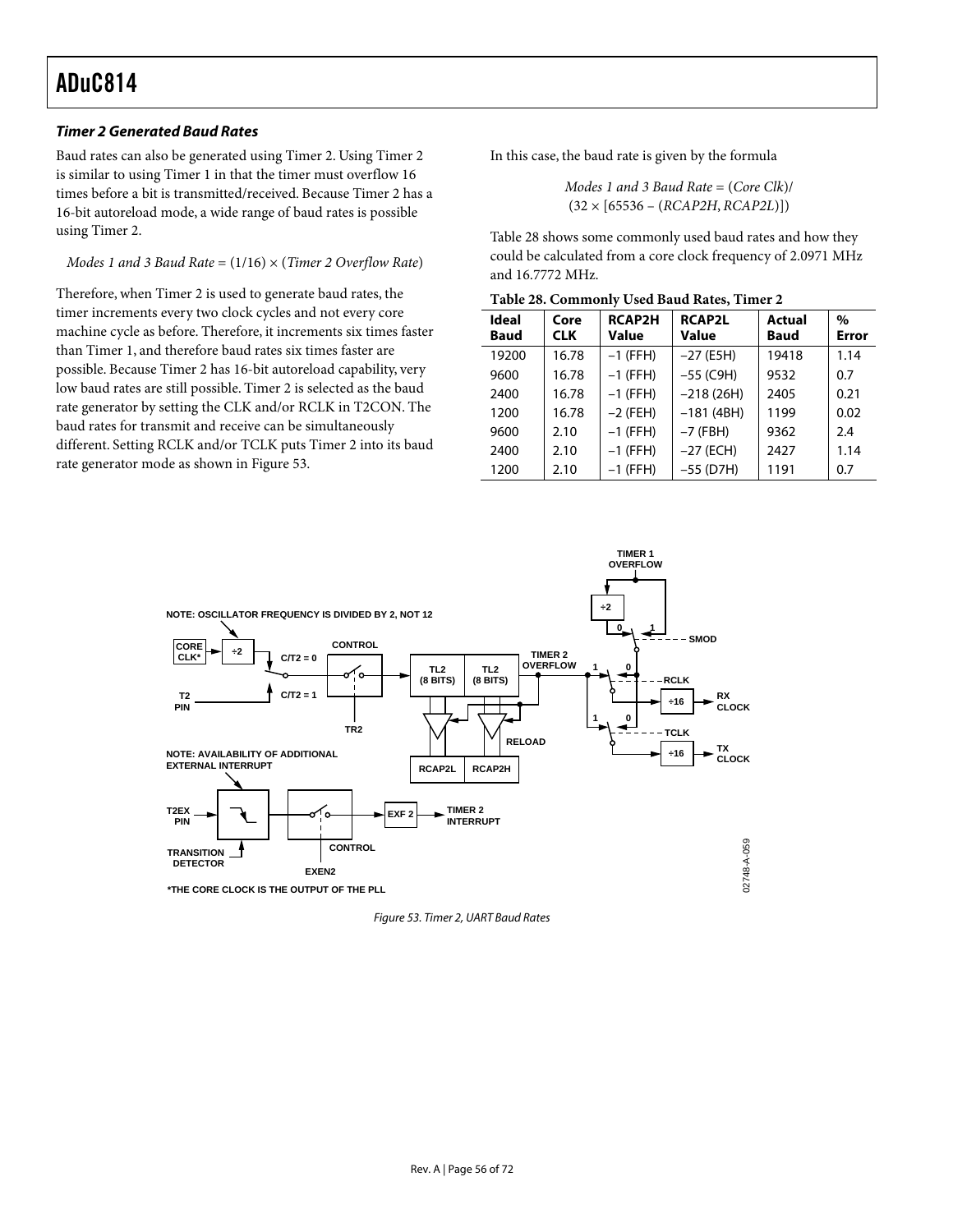### **INTERRUPT SYSTEM**

The ADuC814 provides a total of twelve interrupt sources with two priority levels. The control and configuration of the interrupt system is carried out through three interrupt-related SFRs.

| IE                 | Interrupt Enable Register                        |
|--------------------|--------------------------------------------------|
| IΡ                 | Interrupt Priority Register                      |
| IEIP <sub>2</sub>  | Secondary Interrupt Enable and Priority Register |
|                    |                                                  |
| IE                 | <b>Interrupt Enable Register</b>                 |
| <b>SFR</b> Address | A8H                                              |
| Power-On Default   | 00H                                              |

| <b>EADC</b><br>$-$<br>- -<br><b>ETC</b><br>--<br>EXC<br>$T_{\rm M}$<br>$- -$<br>- ^<br><b>LA.</b><br>--<br>-- |  |
|---------------------------------------------------------------------------------------------------------------|--|
|---------------------------------------------------------------------------------------------------------------|--|

### **Table 29. IE SFR Bit Designations**

| <b>Bit No.</b> | <b>Name</b>     | <b>Description</b>                                             |
|----------------|-----------------|----------------------------------------------------------------|
| 7              | EA              | Global Interrupt Enable.                                       |
|                |                 | Set by the user to enable all interrupt sources.               |
|                |                 | Cleared by the user to disable all interrupt sources.          |
| 6              | <b>EADC</b>     | ADC Interrupt.                                                 |
|                |                 | Set by the user to enable the ADC interrupt.                   |
|                |                 | Cleared by the user to disable the ADC interrupt.              |
| 5              | ET <sub>2</sub> | Timer 2 Interrupt.                                             |
|                |                 | Set by the user to enable the Timer 2 interrupt.               |
|                |                 | Cleared by the user to disable the Timer 2 interrupt.          |
| 4              | ES              | <b>UART Serial Port Interrupt.</b>                             |
|                |                 | Set by the user to enable the UART serial port interrupt.      |
|                |                 | Cleared by the user to disable the UART serial port interrupt. |
| 3              | ET <sub>1</sub> | Timer 1 Interrupt.                                             |
|                |                 | Set by the user to enable the Timer 1 interrupt.               |
|                |                 | Cleared by the user to disable the Timer 1 interrupt.          |
| $\overline{2}$ | EX <sub>1</sub> | INT1 Interrupt.                                                |
|                |                 | Set by the user to enable the External Interrupt 1.            |
|                |                 | Cleared by the user to disable the External Interrupt 1.       |
| 1              | ET <sub>0</sub> | Timer 0 Interrupt.                                             |
|                |                 | Set by the user to enable the Timer 0 interrupt.               |
|                |                 | Cleared by the user to disable the Timer 0 interrupt.          |
| 0              | EX <sub>0</sub> | INTO Interrupt.                                                |
|                |                 | Set by the user to enable the External Interrupt 0.            |
|                |                 | Cleared by the user to disable the External Interrupt 0.       |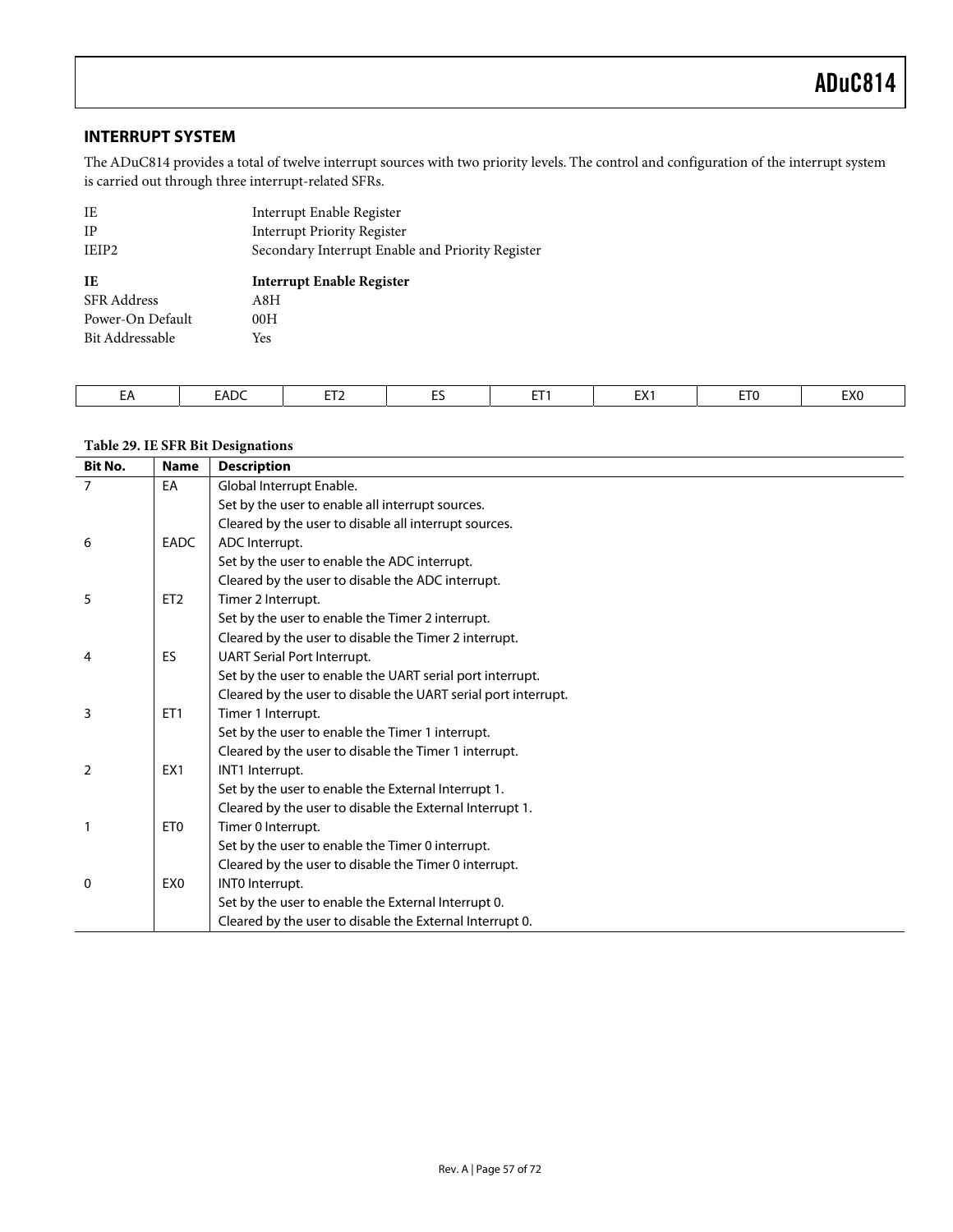| <b>IP</b>          | <b>Interrupt Priority Register</b> |
|--------------------|------------------------------------|
| <b>SFR</b> Address | B8H                                |
| Power-On Default   | 00H                                |
| Bit Addressable    | Yes                                |
|                    |                                    |

| --- | <b>FADY</b> | $- -$ | D.C | $-$ | nv.<br>$\cdots$ | DT0 | PX0 |
|-----|-------------|-------|-----|-----|-----------------|-----|-----|
|     |             |       |     |     |                 |     |     |

## **Table 30. IP SFR Bit Designations**

| <b>Bit No.</b> | <b>Name</b>     | <b>Description</b>                                                             |
|----------------|-----------------|--------------------------------------------------------------------------------|
| $\overline{7}$ | $---$           | Reserved.                                                                      |
| 6              | <b>PADC</b>     | ADC Interrupt Priority.                                                        |
|                |                 | Written to by user to set interrupt priority level $(1 = High; 0 = Low)$ .     |
| 5              | PT <sub>2</sub> | Timer 2 Interrupt Priority.                                                    |
|                |                 | Written to by the user to set interrupt priority level $(1 = High; 0 = Low)$ . |
| 4              | PS              | UART Serial Port Interrupt Priority.                                           |
|                |                 | Written to by the user to set interrupt priority level $(1 = High; 0 = Low)$ . |
| 3              | PT <sub>1</sub> | Timer 1 Interrupt Priority.                                                    |
|                |                 | Written to by the user to set interrupt priority level $(1 = High; 0 = Low)$ . |
|                | PX1             | External Interrupt 1 Priority (INT1).                                          |
|                |                 | Written to by the user to set interrupt priority level $(1 = High; 0 = Low)$ . |
|                | PT <sub>0</sub> | Timer 0 Interrupt Priority.                                                    |
|                |                 | Written to by the user to set interrupt priority level $(1 = High; 0 = Low)$ . |
| $\mathbf{0}$   | PX <sub>0</sub> | External Interrupt 0 Priority (INT0).                                          |
|                |                 | Written to by the user to set interrupt priority level $(1 = High; 0 = Low)$ . |

| SFR Address<br>A9H      |
|-------------------------|
|                         |
| Power-On Default<br>A0H |
| Bit Addressable<br>No   |

| --- | $-$ | <b>PPSM</b> | DCI<br>ັ | --- | --<br>. | EDCM<br>SN.<br>- | $ -$<br>되 |
|-----|-----|-------------|----------|-----|---------|------------------|-----------|
|     |     |             |          |     |         |                  |           |

## **Table 31. IEIP2 SFR Bit Designations**

 $\overline{\phantom{a}}$ 

| <b>Bit No.</b> | <b>Name</b> | <b>Description</b>                                                                               |
|----------------|-------------|--------------------------------------------------------------------------------------------------|
|                |             | Reserved.                                                                                        |
| 6              | PTI         | Time Interval Counter Interrupt Priority.                                                        |
|                |             | Written to by the user to set TIC interrupt priority $(1 = High; 0 = Low)$ .                     |
| 5              | <b>PPSM</b> | PSM Interrupt Priority.                                                                          |
|                |             | Written to by the user to select power supply monitor interrupt priority $(1 = High; 0 = Low)$ . |
| 4              | <b>PSI</b>  | SPI Serial Port Interrupt Priority.                                                              |
|                |             | Written to by the user to select SPI serial port interrupt priority $(1 = High; 0 = Low)$ .      |
| 3              |             | Reserved. This bit must be 0.                                                                    |
| $\mathcal{P}$  | <b>ETI</b>  | TIC Interrupt.                                                                                   |
|                |             | Set by the user to enable the TIC interrupt.                                                     |
|                |             | Cleared by the user to disable the TIC interrupt.                                                |
|                | <b>EPSM</b> | Power Supply Monitor Interrupt.                                                                  |
|                |             | Set by the user to enable the power supply monitor interrupt.                                    |
|                |             | Cleared by the user to disable the power supply monitor interrupt.                               |
| $\Omega$       | ESI         | SPI Serial Port Interrupt.                                                                       |
|                |             | Set by the user to enable the SPI serial port interrupt.                                         |
|                |             | Cleared by the user to disable the SPI serial port interrupt.                                    |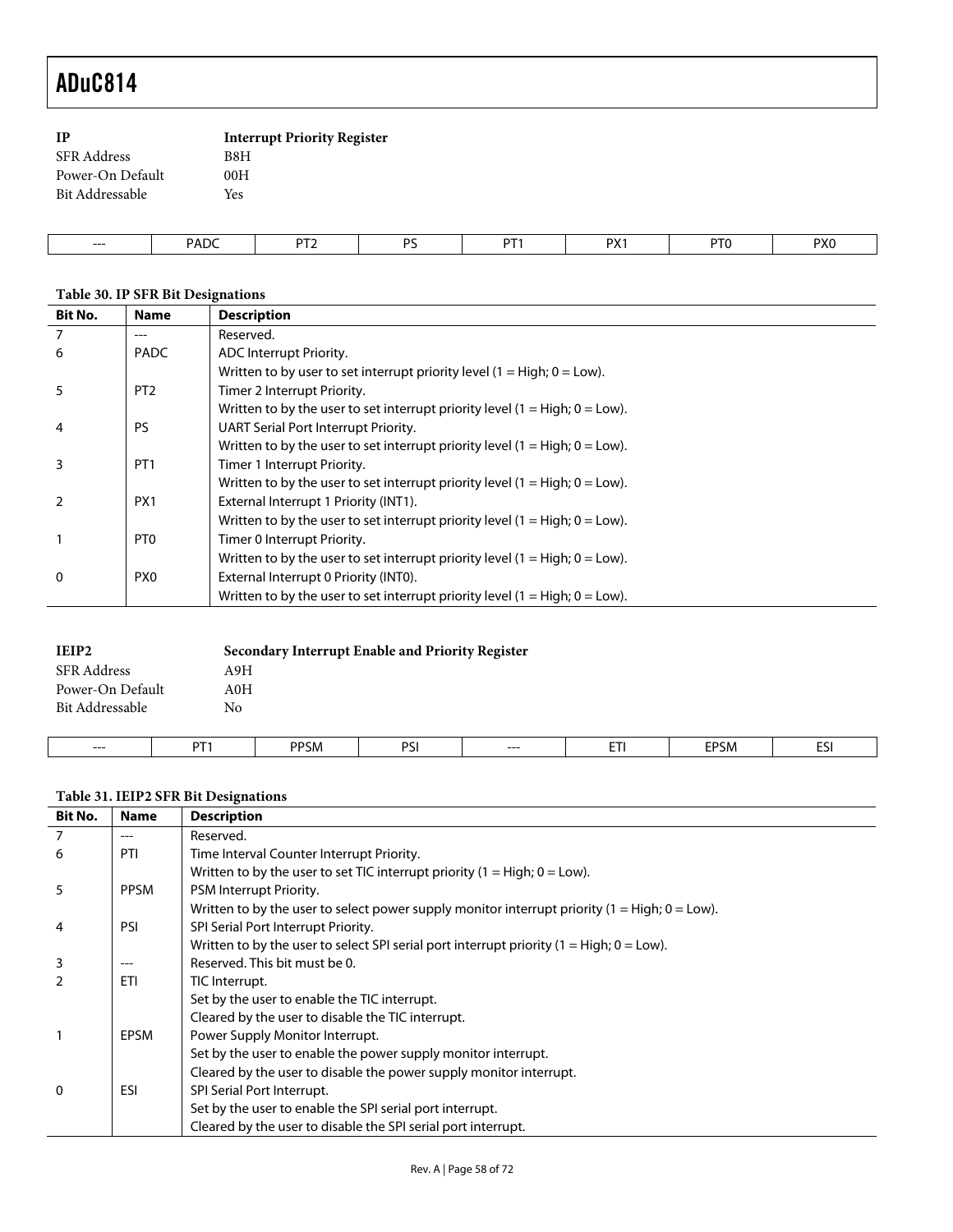#### **Interrupt Priority**

The interrupt enable registers are written by the user to enable individual interrupt sources, while the interrupt priority registers allow the user to select one of two priority levels for each interrupt. An interrupt of a high priority may interrupt the service routine of a low priority interrupt, and if two interrupts of different priority occur at the same time, the higher level interrupt is serviced first. An interrupt cannot be interrupted by another interrupt of the same priority level. If two interrupts of the same priority level occur simultaneously, a polling sequence is observed as shown in [Table 32.](#page-58-1)

| <b>Source</b>   | <b>Priority</b> | <b>Description</b>              |
|-----------------|-----------------|---------------------------------|
| <b>PSMI</b>     | 1 (Highest)     | Power Supply Monitor Interrupt  |
| <b>WDS</b>      | 2               | Watchdog Interrupt              |
| IE0             | 3               | External Interrupt 0            |
| RDY0/RDY1       | 4               | <b>ADC</b> Interrupt            |
| TF <sub>0</sub> | 5               | Timer/Counter 0 Interrupt       |
| IE <sub>1</sub> | 6               | <b>External Interrupt 1</b>     |
| TF1             | 7               | Timer/Counter 1 Interrupt       |
| <b>ISPI</b>     | 8               | <b>SPI Interrupt</b>            |
| $RI + TI$       | 9               | Serial Interrupt                |
| $TF2 + EXF2$    | 10              | Timer/Counter 2 Interrupt       |
| TII             | 11 (Lowest)     | Time Interval Counter Interrupt |

#### <span id="page-58-1"></span>**Table 32. Priority within an Interrupt Level**

#### **Interrupt Vectors**

 $\overline{a}$ 

When an interrupt occurs, the program counter is pushed onto the stack, and the corresponding interrupt vector address is loaded into the program counter. The interrupt vector addresses are shown in [Table 33.](#page-58-0)

<span id="page-58-0"></span>**Table 33. Interrupt Vector Addresses** 

| ∵ ∎<br><b>Source</b>           | <b>Vector Address</b> |
|--------------------------------|-----------------------|
| IE <sub>0</sub>                | 0003H                 |
| TF <sub>0</sub>                | 000BH                 |
| IE <sub>1</sub>                | 0013H                 |
| TF <sub>1</sub>                | 001BH                 |
| $RI + TI$                      | 0023H                 |
| $TF2 + EXF2$                   | 002BH                 |
| RDY0/RDY1 (ADC)                | 0033H                 |
| <b>ISPI</b>                    | 003BH                 |
| <b>PSMI</b>                    | 0043H                 |
| TII                            | 0053H                 |
| WDS (WDIR = $1$ ) <sup>1</sup> | 005BH                 |

<sup>1</sup> The watchdog can be configured to generate an interrupt instead of a reset when it times out. This is used for logging errors or to examine the internal status of the microcontroller core to understand, from a software debug point of view, why a watchdog timeout occurred. The watchdog interrupt is slightly different from normal interrupts in that its priority level is always set to 1, and it is not possible to disable the interrupt via the global disable bit (EA) in the IE SFR. This is done to ensure that the interrupt is always responded to if a watchdog timeout occurs. The watchdog produces an interrupt only if the watchdog timeout is greater than zero.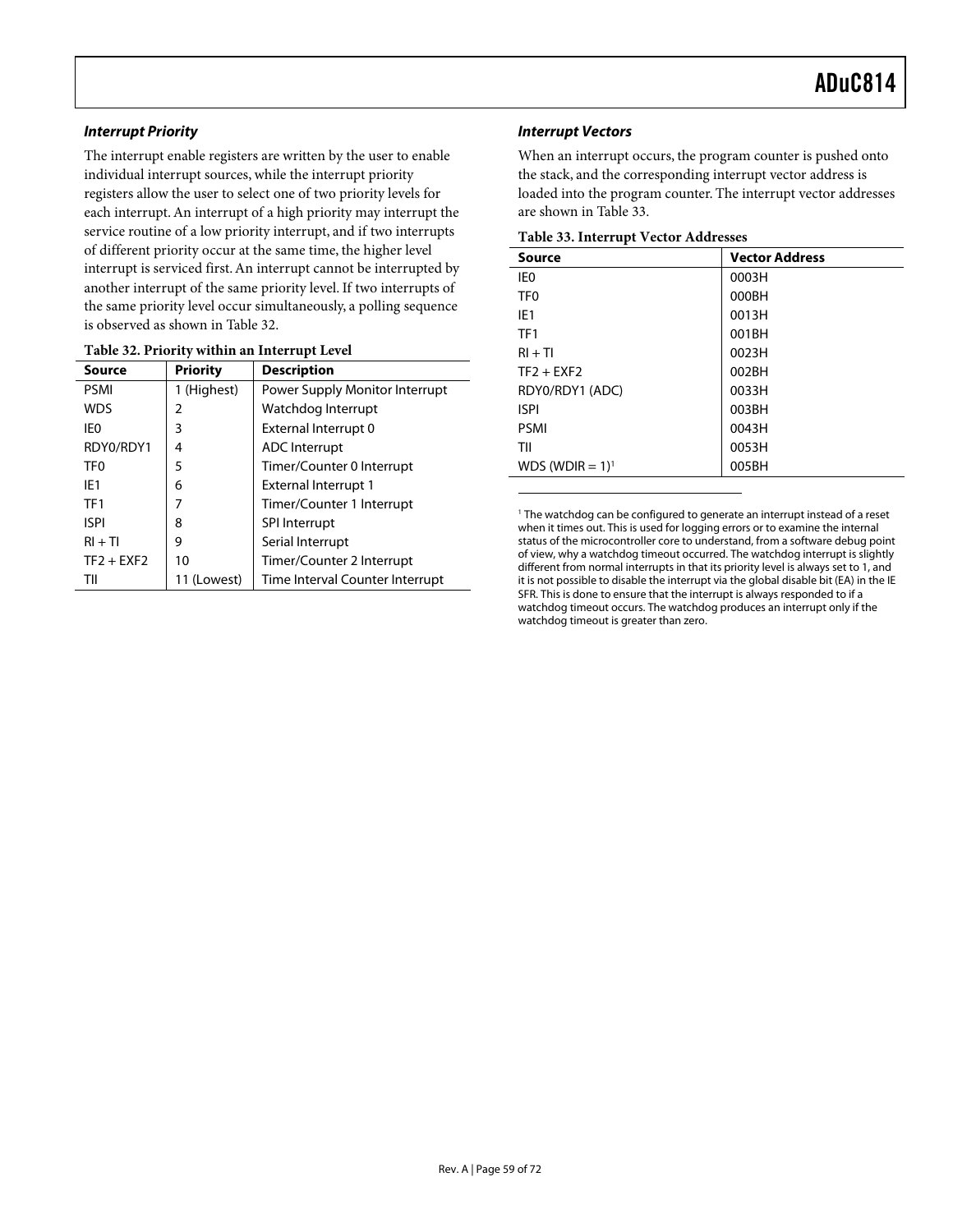## ADuC814 HARDWARE DESIGN CONSIDERATIONS

This section outlines some key hardware design considerations for integrating the ADuC814 into any hardware system.

## **CLOCK OSCILLATOR**

As described earlier, the core clock frequency for the ADuC814 is generated from an on-chip PLL that locks onto a multiple (512 times) of 32.768 kHz. The latter is generated from an internal clock oscillator. To use the internal clock oscillator, connect a 32.768 kHz parallel resonant crystal between XTAL1 and XTAL2 pins (Pins 26 and 27) as shown in [Figure 54.](#page-59-0) 

As shown in the typical external crystal connection diagram in [Figure 54,](#page-59-0) two internal 12 pF capacitors are provided on-chip. These are connected internally, directly to the XTAL1 and XTAL2 pins. The total input capacitances at both pins is detailed in the Specifications table. The value of the total load capacitance required for the external crystal should be the value recommended by the crystal manufacturer for use with that specific crystal. In many cases, because of the on-chip capacitors, additional external load capacitors are not required.

<span id="page-59-0"></span>

Figure 54. External Parallel Resonant Crystal Connections

As an alternative to providing two separate power supplies,  $AV<sub>DD</sub>$  can be kept quiet by placing a small series resistor and/or ferrite bead between it and  $DV_{DD}$ , and then decoupling  $AV_{DD}$ separately to ground. An example of this configuration is shown in [Figure 56.](#page-59-1) With this configuration, other analog circuitry (such as op amps and voltage reference) can be powered from the  $AV<sub>DD</sub>$  supply line as well.

## **POWER SUPPLIES**

The ADuC814's operational power supply voltage range is 2.7 V to 5.5 V. Although the guaranteed data sheet specifications are given only for power supplies within 2.7 V to 3.3 V or 4.5 V to 5.5 V,  $(\pm 10\%$  of the nominal level), the chip can function equally well at any power supply level between 2.7 V and 5.5 V.

Users should separate analog and digital power supply pins  $(AV<sub>DD</sub> and DV<sub>DD</sub>)$  and allow  $AV<sub>DD</sub>$  to be kept relatively free of noisy digital signals often present on the system DV<sub>DD</sub> line. In this mode, the part can also operate with split supplies as long as the supply voltages are within 0.3 V of each other. A typical split-supply configuration is show in [Figure 55.](#page-59-2)

<span id="page-59-2"></span>

Figure 55. External Dual-Supply Connections

<span id="page-59-1"></span>

Figure 56. External Single-Supply Connections

Notice that in both [Figure 55 a](#page-59-2)nd [Figure 56,](#page-59-1) a large value (10  $\mu$ F) reservoir capacitor sits on DV<sub>DD</sub> and a separate 10  $\mu$ F capacitor sits on AVDD. Also, local small-value  $(0.1 \,\mu\text{F})$  capacitors are located at each  $V_{DD}$  pin of the chip. As per standard design practice, be sure to include all of these capacitors, and ensure that the smaller capacitors are closest to each  $AV<sub>DD</sub>$  pin with trace lengths as short as possible. Connect the ground terminal of each of these capacitors directly to the underlying ground plane. Finally, note that, at all times, the analog and digital ground pins on the ADuC814 should be referenced to the same system ground reference point.

## **POWER CONSUMPTION**

The CORE values given represent the current drawn by DVDD, while the rest (ADC and DAC) are pulled by the  $AV<sub>DD</sub>$  pin and can be disabled in software when not in use. The other on-chip peripherals (such as watchdog timer and power supply monitor) consume negligible current and are therefore lumped in with the CORE operating current here. Of course, the user must add any currents sourced by the parallel and serial I/O pins, and that sourced by the DAC, in order to determine the total current needed at the ADuC814's supply pins. Also, current drawn from the DVDD supply increases by approximately 5 mA during the Flash/EE erase and program cycles.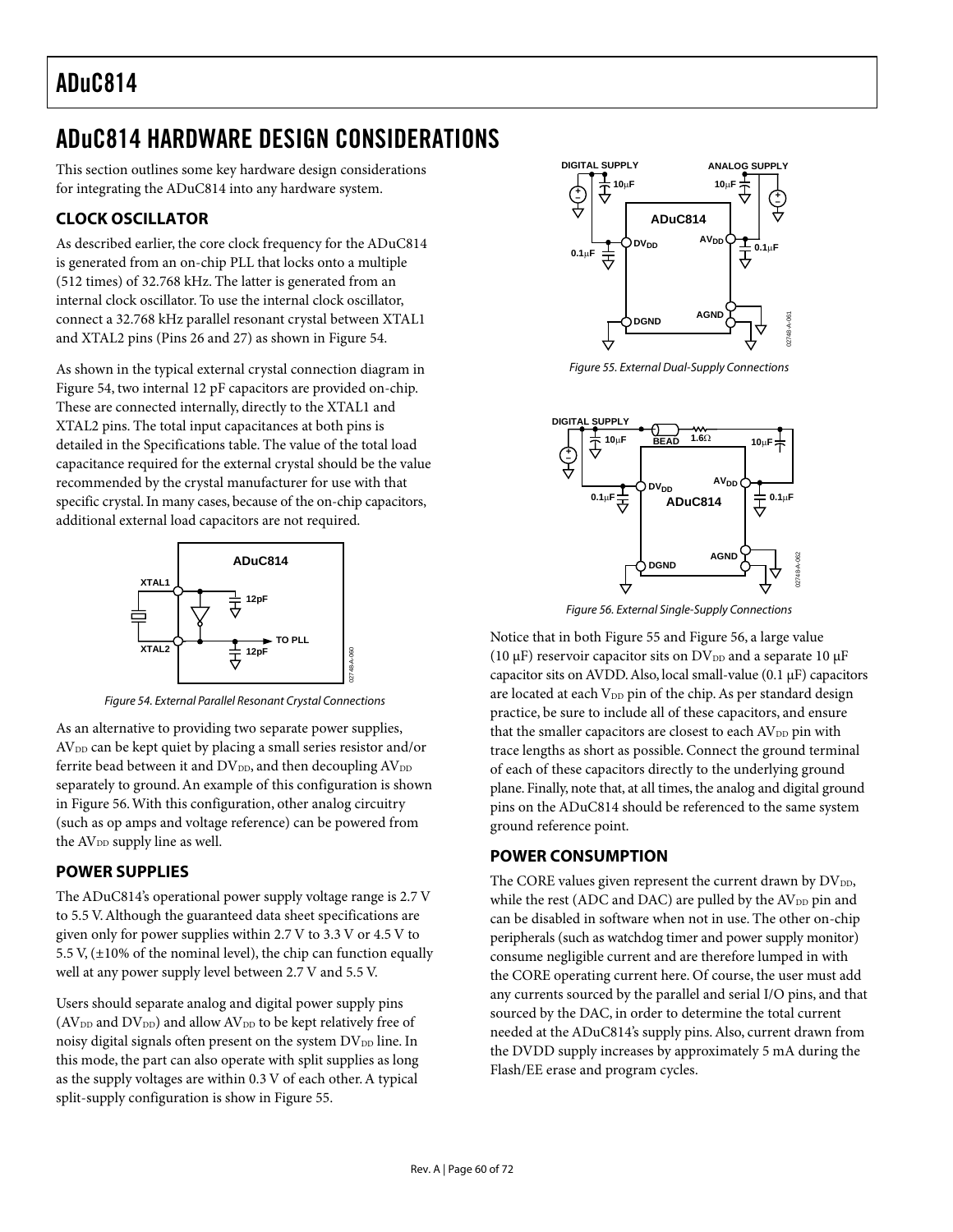#### **Power-Saving Modes**

Setting the idle and power-down mode bits, PCON.0 and PCON.1, respectively, in the PCON SFR described in [Table 5,](#page-18-0)  allows the chip to be switched from normal mode to idle mode, and also to full power-down mode.

In idle mode, the oscillator continues to run, but the core clock generated from the PLL is halted. The on-chip peripherals continue to receive the clock and remain functional. The CPU status is preserved with the stack pointer, program counter, and all other internal registers maintaining their data during idle mode. Port pins and DAC output pins also retain their states in this mode. The chip recovers from idle mode upon receiving any enabled interrupt, or upon receiving a hardware reset.

In power-down mode, both the PLL and the clock to the core are stopped. The on-chip oscillator can be halted or can continue to oscillate depending on the state of the oscillator power-down bit (OSC\_PD) in the PLLCON SFR. The TIC, being driven directly from the oscillator, can also be enabled during power-down. All other on-chip peripherals however, are shut down. Port pins retain their logic levels in this mode, but the DAC output goes to a high impedance state (three-state). During full power-down mode, the ADuC814 consumes a total of 5 µA typically. There are five ways of terminating powerdown mode, as described in the next sections.

#### **Asserting RESET (Pin 10)**

Returns to normal mode and all registers are set to their default state. Program execution starts at the reset vector once the RESET pin is de-asserted.

#### **Cycling Power**

All registers are set to their default state and program execution starts at the reset vector.

#### **Time Interval Counter (TIC) Interrupt**

Power-down mode is terminated and the CPU services the TIC interrupt. The RETI at the end of the TIC interrupt service routine returns the core to the instruction following the one that enabled power-down.

#### **SPI Interrupt**

Power-down mode is terminated and the CPU services the SPI interrupt. The RETI at the end of the ISR returns the core to the instruction following the one that enabled power-down. Note that the SPI power-down interrupt enable bit (SERIPD) in the PCON SFR must first be set to allow this mode of operation.

## **INT0 Interrupt**

Power-down mode is terminated and the CPU services the INT0 interrupt. The RETI at the end of the ISR returns the core to the instruction following the one that enabled power-down. The INT0 pin must not be driven low during or within two machine cycles of the instruction that initiates power-down mode. Note that the INT0 power-down interrupt enable bit (INT0PD) in the PCON SFR must first be set to allow this mode of operation.

#### **Power-On Reset**

An internal POR (power-on-reset) is implemented on the ADuC814. For  $DV_{DD}$  below 2.45 V, the internal POR holds the ADuC814 in reset. As  $\rm{DV_{\textrm{DD}}}$  rises above 2.45 V, an internal timer times out for approximately128 ms before the part is released from reset. The user must ensure that the power supply has reached a stable 2.7 V minimum level by this time. Likewise on power-down, the internal POR holds the ADuC814 in reset until the power supply has dropped below 1 V. [Figure 57](#page-60-0)  illustrates the operation of the internal POR in detail.

<span id="page-60-0"></span>

Figure 57. Internal POR Operation

#### **Grounding and Board Layout Recommendations**

As with all high resolution data converters, special attention must be paid to grounding and PC board layout of ADuC814 based designs in order to achieve optimum performance from the ADCs and DAC. Although the ADuC814 has separate pins for analog and digital ground (AGND and DGND), the user must not tie these to two separate ground planes unless the two ground planes are connected together very close to the ADuC814, as illustrated in the simplified example of [Figure 58a](#page-61-0). In systems where digital and analog ground planes are connected together somewhere else (at the system's power supply for example), they cannot be connected again near the ADuC814 because a ground loop would result. In these cases, tie all of the ADuC814's AGND and DGND pins to the analog ground plane, as illustrated in [Figure 58b](#page-61-0). In systems with only one ground plane, ensure that the digital and analog components are physically separated onto separate halves of the board such that digital return currents do not flow near analog circuitry and vice versa. The ADuC814 can then be placed between the digital and analog sections, as illustrated in [Figure 58c](#page-61-0).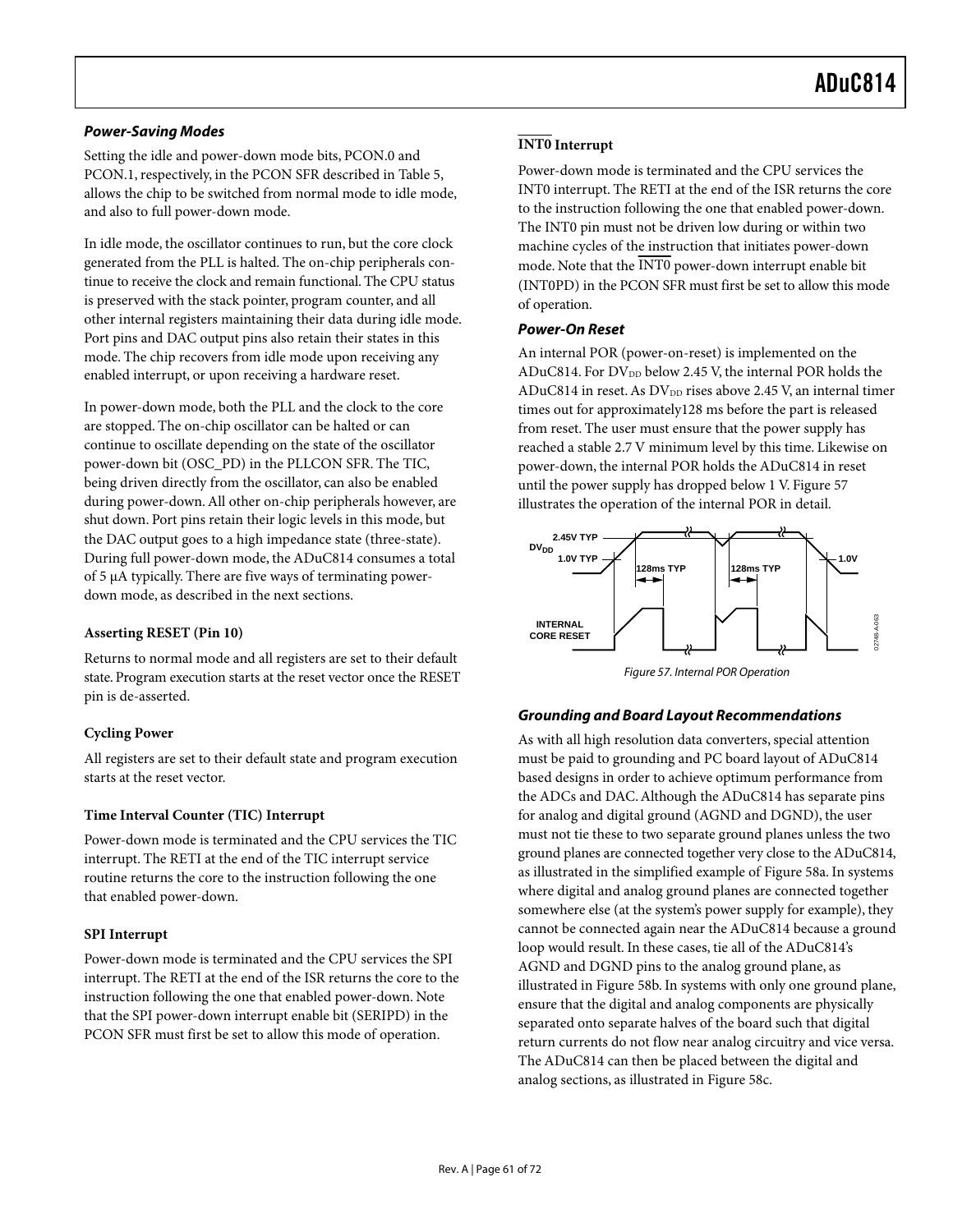<span id="page-61-0"></span>

Figure 58. System Grounding Schemes

In all of these scenarios, and in more complicated real-life applications, keep in mind the flow of current from the supplies and back to ground. Make sure the return paths for all currents are as close as possible to the paths the currents took to reach their destinations. For example, do not put power components on the analog side of [Figure 58b](#page-61-0) with  $DV_{DD}$  because that would force return currents from  $DV_{DD}$  to flow through AGND. Also, try to avoid digital currents flowing under analog circuitry, which could happen if a noisy digital chip is placed on the left half of the board in [Figure 58c](#page-61-0). Whenever possible, avoid large discontinuities in the ground plane(s) (such as are formed by a long trace on the same layer), because they force return signals to travel a longer path. And of course, make all connections to the ground plane directly, with little or no trace separating the pin from its via to ground.

If the user plans to connect fast logic signals (rise/fall time < 5 ns) to any of the ADuC814's digital inputs, add a series resistor to each relevant line to keep rise and fall times longer than 5 ns at the ADuC814 input pins. A value of 100  $\Omega$  or 200  $\Omega$ is usually sufficient to prevent high speed signals from coupling capacitively into the ADuC814 and affecting the accuracy of ADC conversions.

## **OTHER HARDWARE CONSIDERATIONS**

To facilitate in-circuit programming, in-circuit debug, and emulation options, users should implement some simple connection points in their hardware. A typical ADuC814 connection diagram is shown in [Figure 59.](#page-62-0)

#### **In-Circuit Serial Download Access**

Nearly all ADuC814 designs will want to take advantage of the in-circuit reprogrammability of the chip. This is accomplished by a connection from the ADuC814's UART to a PC, which requires an external RS-232 chip for level translation. If users would rather not design an RS-232 chip onto a board, refer to the Application Note uC006, *A 4-Wire UART-to-PC Interface* (available at [www.analog.com/microconverter\)](http://www.analog.com/microconverter) for a simple (and zero-cost-per-board) method of gaining in-circuit serial download access to the ADuC814.

In addition to the basic UART connections, users also need a way to trigger the chip into download mode. This is accomplished via a 1 k $\Omega$  pull-up resistor that can be jumpered onto the DLOAD pin. To get the ADuC814 into download mode, simply connect this jumper and power-cycle the device (or manually reset the device, if a manual reset button is available), and it will be ready to receive a new program serially. To enable the device to enter normal mode (and run the program) whenever power is cycled or RESET is toggled, the DLOAD pin must be pulled low through a 1 k $\Omega$  resistor.

#### **Embedded Serial Port Debugger**

From a hardware perspective, entry to serial port debug mode is identical to the serial download entry sequence described in the preceding section. In fact, both serial download and serial port debug modes can be thought of as essentially one mode of operation used in two different ways. Note that the serial port debugger is fully contained on the ADuC814 device, unlike ROM monitor type debuggers.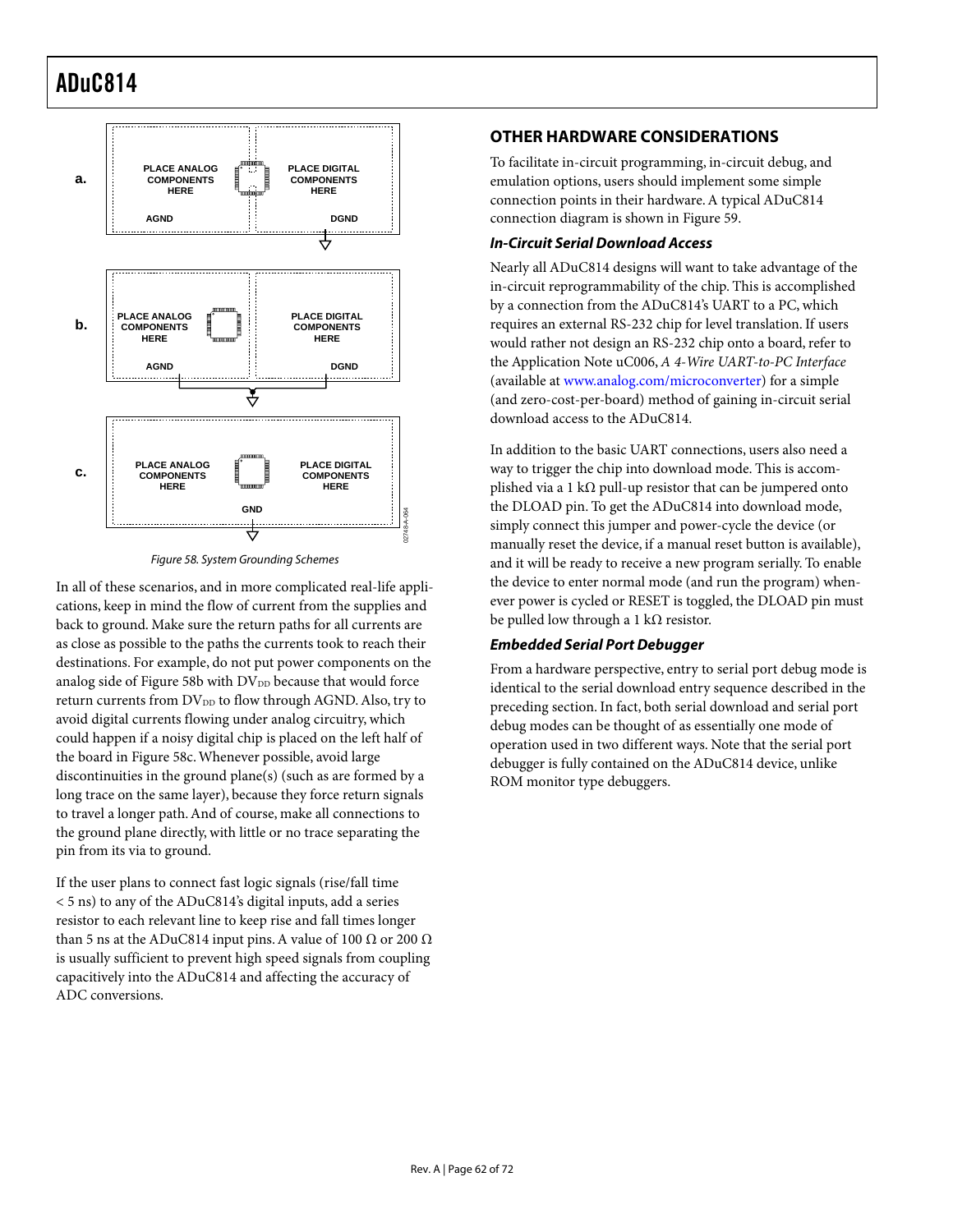<span id="page-62-0"></span>

Figure 59. Typical ADuC814 System Connection Diagram

#### **Single-Pin Emulation Mode**

Also built into the ADuC814 is a dedicated controller for singlepin in-circuit emulation (ICE) using standard production ADuC814 devices. In this mode, emulation access is gained by connection to a single pin, again the DLOAD pin is used for this function. As described previously, this pin is either high to enable entry into serial download and serial debug modes or low to select normal code execution. To enable single-pin emulation mode, however, users need to pull the DLOAD pin high through a 1 kΩ resistor. The emulator then connects to the

2-pin header. To be compatible with the standard connector that comes with the single-pin emulator available from Accutron Limited (www.accutron.com), use a 2-pin 0.1-inch pitch friction lock header from Molex (www.molex.com) such as their part number 22-27-2021. Be sure to observe the polarity of this header. When the friction lock tab is at the right, the ground pin should be the lower of the two pins (when viewed from the top).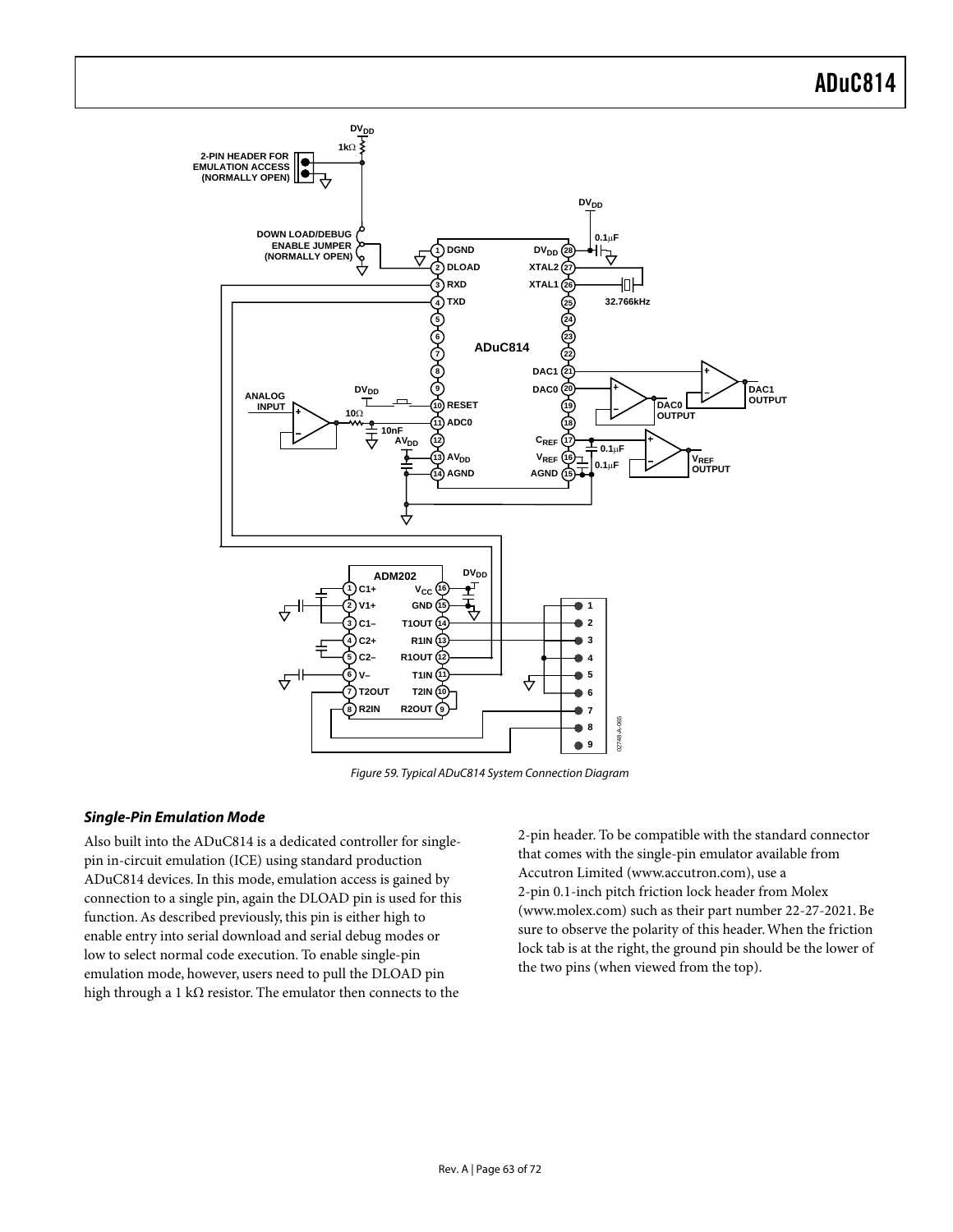$\overline{a}$ 

## TIMING SPECIFICATIONS[1,](#page-63-1)[2,](#page-63-2)[3](#page-63-3)

**Table 34. Clock Input (External Clock Driven XTAL1)** 

 $AV_{DD} = 2.7 V$  to 3.3 V or 4.75 V to 5.25 V,  $DV_{DD} = 2.7 V$  to 3.3 V or 4.75 V to 5.25 V; all specifications  $T_{MIN}$  to  $T_{MAX}$ , unless otherwise noted

|                     |                                           |       | 32.768 kHz External Crystal |       |            |
|---------------------|-------------------------------------------|-------|-----------------------------|-------|------------|
| <b>Parameter</b>    |                                           | Min   | Typ                         | Max   | Unit       |
| tck                 | XTAL1 Period                              |       | 30.52                       |       | μs         |
| t <sub>CKL</sub>    | <b>XTAL1 Width Low</b>                    |       | 15.16                       |       | μs         |
| t <sub>CKH</sub>    | XTAL1 Width High                          |       | 15.16                       |       | μs         |
| t <sub>CKR</sub>    | XTAL1 Rise Time                           |       | 20                          |       | ns         |
| t <sub>CKF</sub>    | XTAL1 Fall Time                           |       | 20                          |       | ns         |
| $1/t_{\text{CORE}}$ | ADuC814 Core Clock Frequency <sup>4</sup> | 0.131 |                             | 16.78 | <b>MHz</b> |
| tcore               | ADuC814 Core Clock Period <sup>5</sup>    |       | 0.476                       |       | μs         |
| $t_{\text{CYC}}$    | ADuC814 Machine Cycle Time <sup>6</sup>   | 0.72  | 5.7                         | 91.55 | μs         |

<span id="page-63-1"></span> $^1$  AC inputs during testing are driven at DV $_{\rm DD}$  – 0.5 V for a Logic 1, and at 0.45 V for a Logic 0. Timing measurements are made at V $_{\rm H}$  min for a Logic 1, and at V $_{\rm L}$  max for a Logic 0 as shown in Figure 61.

<span id="page-63-2"></span><sup>2</sup> For timing purposes, a port pin is no longer floating when a 100 mV change from load voltage occurs. A port pin begins to float when a 100 mV change from the loaded  $V_{OH}/V_{OL}$  level occurs as shown in Figure 61.

<span id="page-63-3"></span> $3 C_{LOAD}$  for all outputs = 80 pF, unless otherwise noted.

<span id="page-63-4"></span> ADuC814 internal PLL locks onto a multiple (512 times) the external crystal frequency of 32.768 kHz to provide a stable 16.777216 MHz internal clock for the system. The core can operate at this frequency or at a binary submultiple called Core\_Clk, selected via the PLLCON SFR.

<span id="page-63-5"></span><sup>5</sup> This number is measured at the default Core\_Clk operating frequency of 2.09 MHz.

6 ADuC814 Machine Cycle Time is nominally defined as 12/Core\_CLK.

<span id="page-63-0"></span>



Figure 61. Timing Waveform Characteristics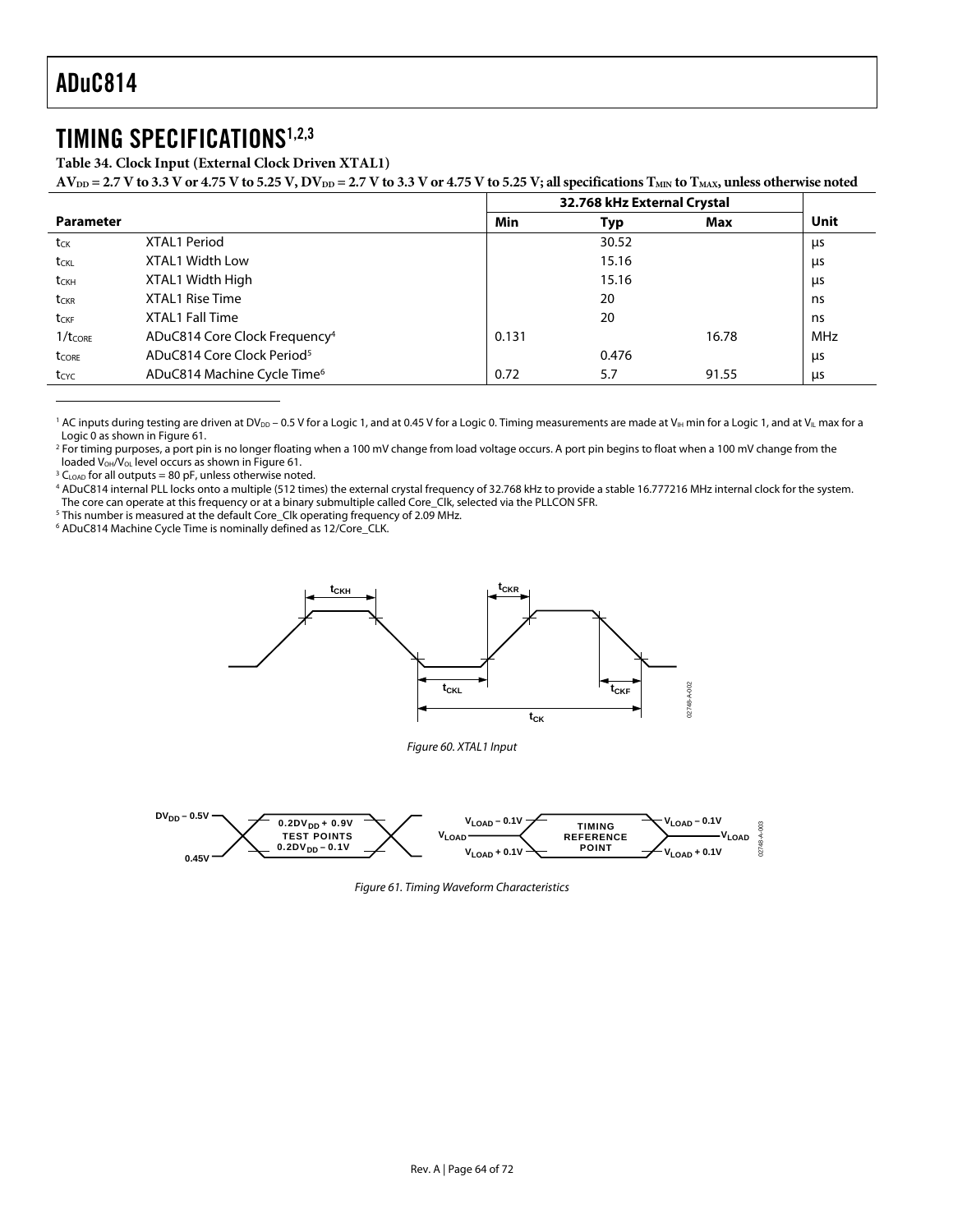#### **Table 35. UART Timing (Shift Register Mode)**

|                            |                              |     | 16.78 MHz Core Clk |     |                        | <b>Variable Core Clk</b> |     |      |
|----------------------------|------------------------------|-----|--------------------|-----|------------------------|--------------------------|-----|------|
| <b>Parameter</b>           |                              | Min | Typ                | Max | Min                    | Typ                      | Max | Unit |
| txlxl                      | Serial Port Clock Cycle Time |     | 715                |     |                        | 12 t <sub>CORE</sub>     |     | μs   |
| tovxh                      | Output Data Setup to Clock   | 463 |                    |     | $10$ t <sub>core</sub> | $-133$                   |     | ns   |
| t <sub>DVXH</sub>          | Input Data Setup to Clock    | 252 |                    |     | $2$ t <sub>CORE</sub>  | $+133$                   |     | ns   |
| <b>t</b> x <sub>HD</sub> x | Input Data Hold after Clock  | υ   |                    |     |                        |                          |     | ns   |
| <b>t</b> x <sub>HOX</sub>  | Output Data Hold after Clock | 22  |                    |     | $2$ t <sub>core</sub>  | $-117$                   |     | ns   |



Figure 62. UART Timing in Shift Register Mode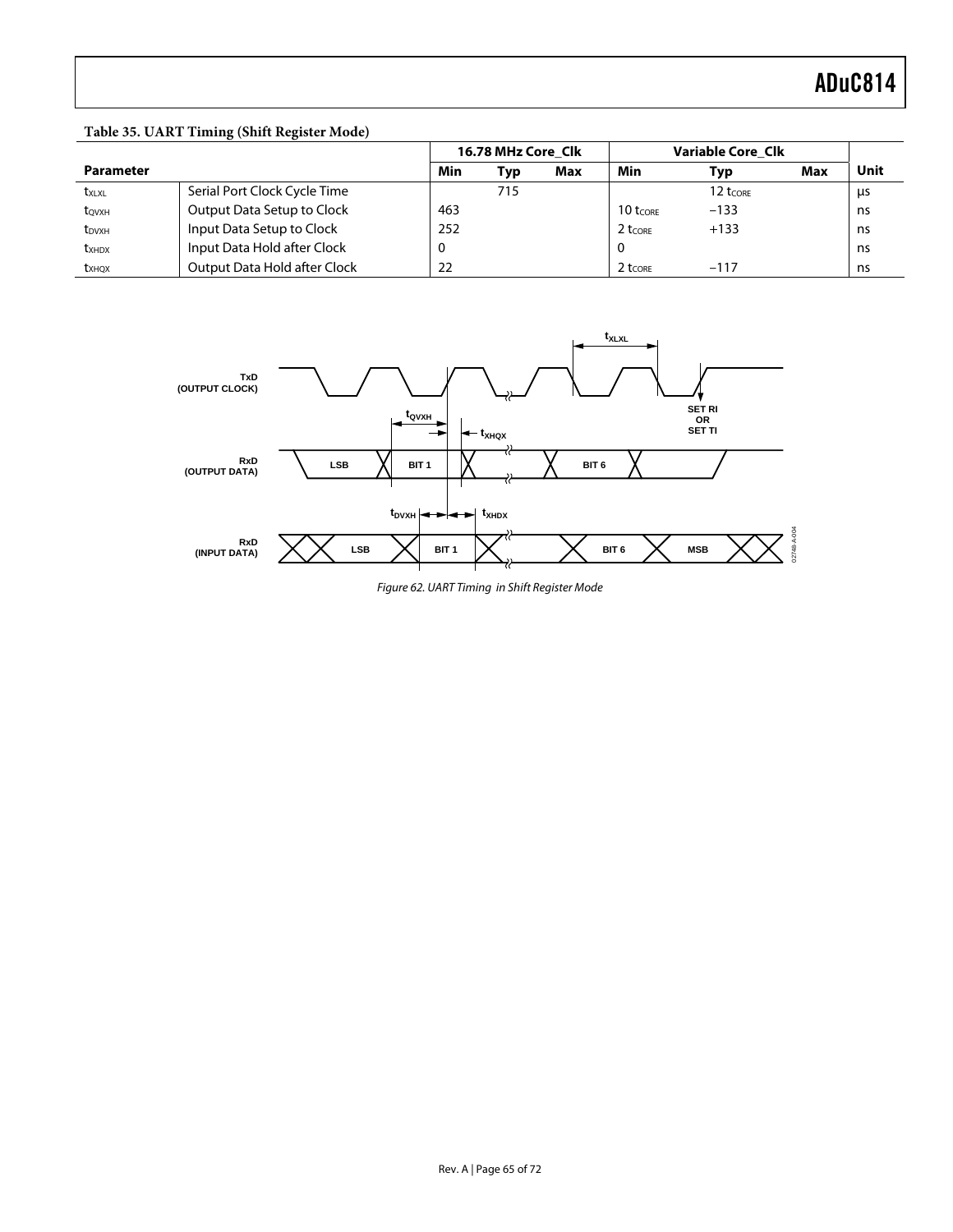$\overline{a}$ 

### **Table 36. SPI Master Mode Timing (CPHA = 1)**

| <b>Parameter</b> |                                          | Min | Typ | Max | <b>Unit</b> |
|------------------|------------------------------------------|-----|-----|-----|-------------|
| tsL              | SCLOCK Low Pulse Width <sup>1</sup>      |     | 630 |     | ns          |
| t <sub>SH</sub>  | SCLOCK High Pulse Width <sup>1</sup>     |     | 630 |     | ns          |
| t <sub>DAV</sub> | Data Output Valid after SCLOCK Edge      |     |     | 50  | ns          |
| $t_{DSU}$        | Data Input Setup Time before SCLOCK Edge | 100 |     |     | ns          |
| t <sub>DHD</sub> | Data Input Hold Time after SCLOCK Edge   | 100 |     |     | ns          |
| $t_{DF}$         | Data Output Fall Time                    |     | 10  | 25  | ns          |
| t <sub>DR</sub>  | Data Output Rise Time                    |     | 10  | 25  | ns          |
| tsr              | <b>SCLOCK Rise Time</b>                  |     | 10  | 25  | ns          |
| tsF              | <b>SCLOCK Fall Time</b>                  |     | 10  | 25  | ns          |

1 Characterized under the following conditions:

a. Core clock divider bits CD2, CD1, and CD0 in PLLCON SFR set to 0, 1, and 1, respectively, i.e., core clock frequency = 2.09 MHz.

b. SPI bit-rate selection bits SPR1 and SPR0 bits in SPICON SFR set to 0 and 0, respectively.

<span id="page-65-0"></span>

Figure 63. SPI Master Mode Timing (CPHA = 1)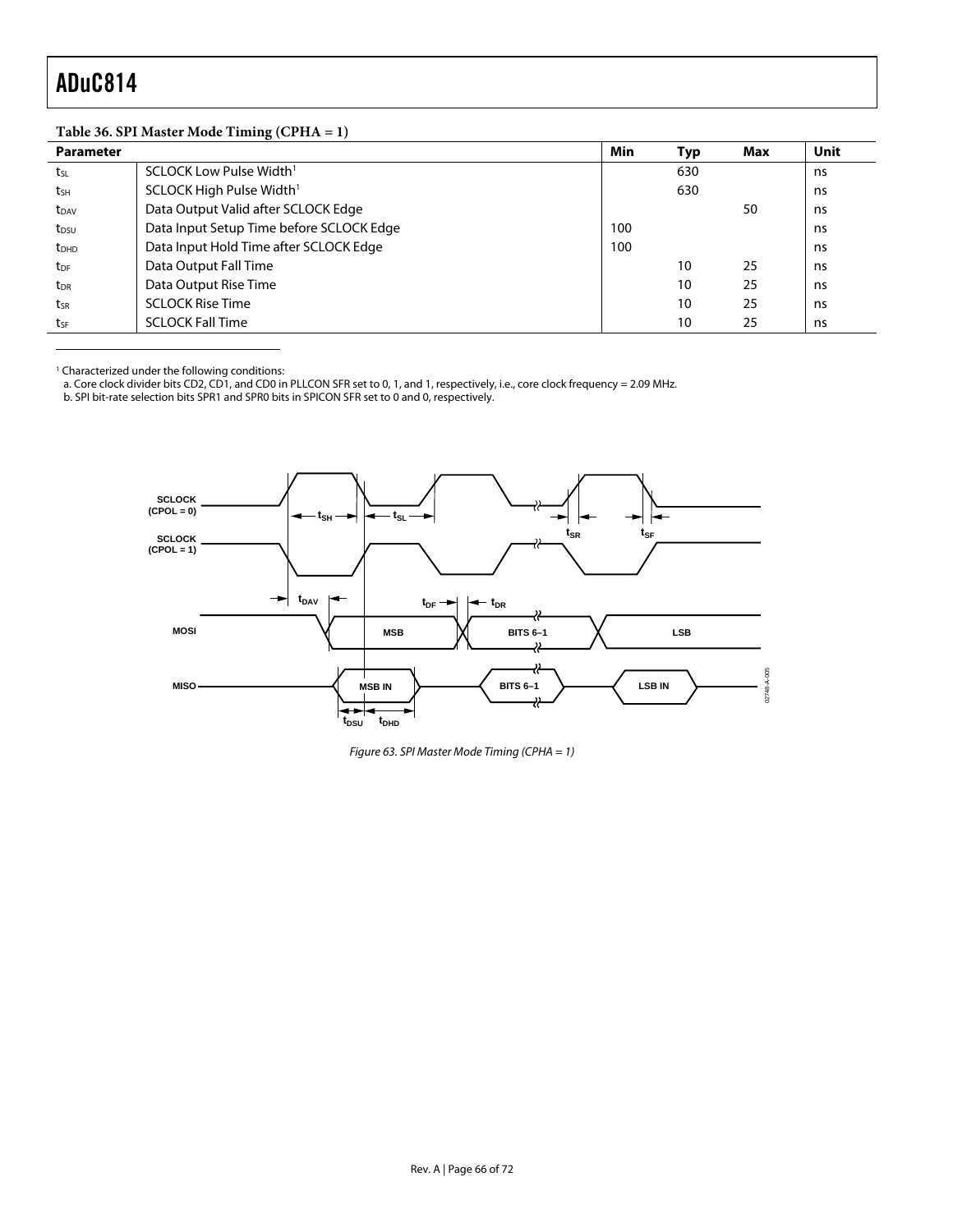|  |  | Table 37. SPI Master Mode Timing (CPHA = 0) |  |
|--|--|---------------------------------------------|--|
|--|--|---------------------------------------------|--|

| <b>Parameter</b>  |                                          | Min | Тур | Max | Unit |
|-------------------|------------------------------------------|-----|-----|-----|------|
| tsL               | SCLOCK Low Pulse Width <sup>1</sup>      |     | 630 |     | ns   |
| $t_{SH}$          | SCLOCK High Pulse Width <sup>1</sup>     |     | 630 |     | ns   |
| t <sub>DAV</sub>  | Data Output Valid after SCLOCK Edge      |     |     | 50  | ns   |
| t <sub>DOSU</sub> | Data Output Setup before SCLOCK Edge     |     |     | 150 | ns   |
| t <sub>DSU</sub>  | Data Input Setup Time before SCLOCK Edge | 100 |     |     | ns   |
| $t_{DHD}$         | Data Input Hold Time after SCLOCK Edge   | 100 |     |     | ns   |
| t <sub>DF</sub>   | Data Output Fall Time                    |     | 10  | 25  | ns   |
| $t_{DR}$          | Data Output Rise Time                    |     | 10  | 25  | ns   |
| tsr               | <b>SCLOCK Rise Time</b>                  |     | 10  | 25  | ns   |
| tsF               | <b>SCLOCK Fall Time</b>                  |     | 10  | 25  | ns   |

<span id="page-66-1"></span><sup>1</sup> Characterized under the following conditions:

<span id="page-66-0"></span> $\overline{a}$ 

a. Core clock divider bits CD2, CD1, and CD0 bits in PLLCON SFR set to 0, 1, and 1, respectively, i.e., core clock frequency = 2.09 MHz.

b. SPI bit-rate selection bits SPR1 and SPR0 bits in SPICON SFR set to 0 and 0, respectively.



Figure 64. SPI Master Mode Timing (CPHA = 0)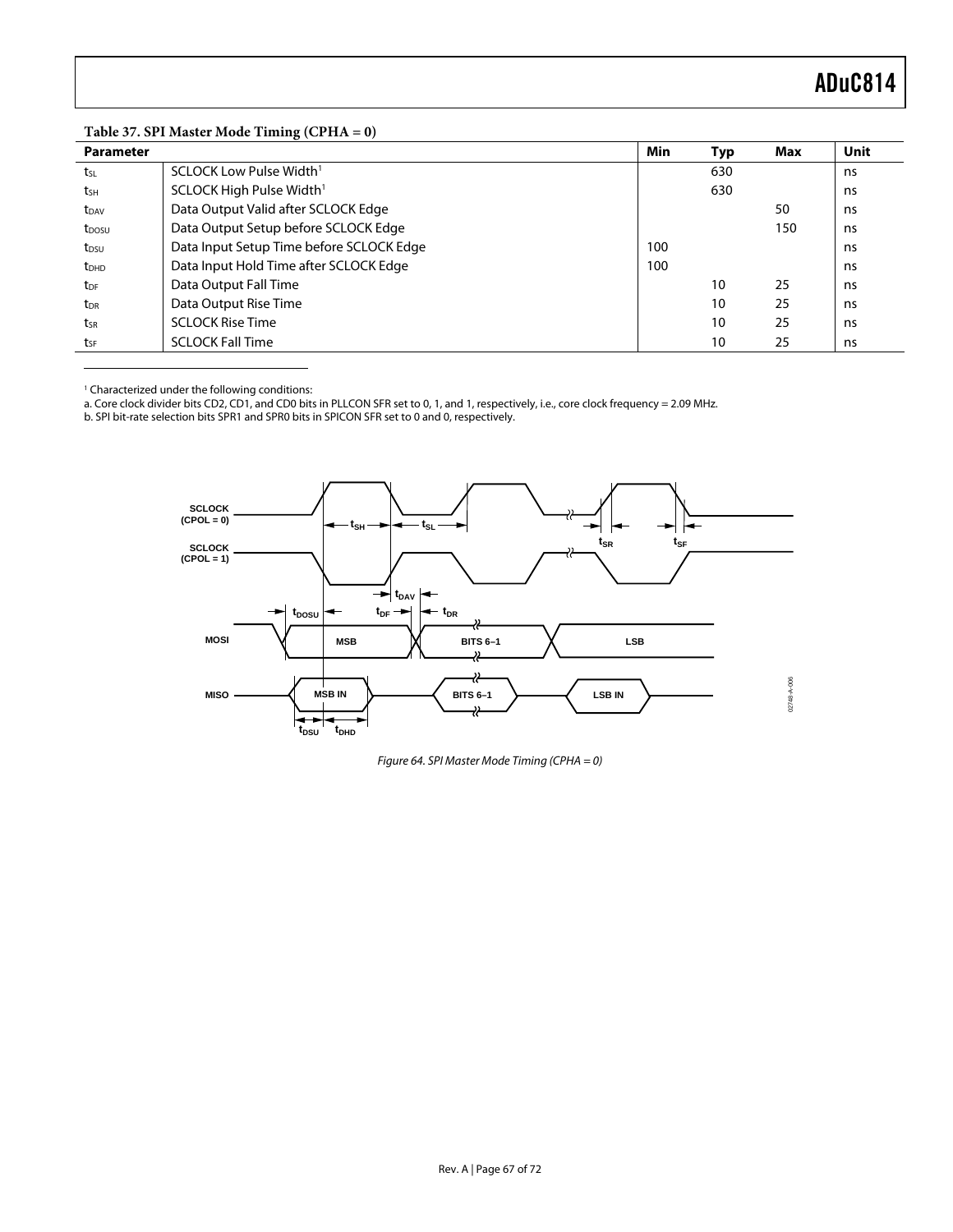### **Table 38. SPI Slave Mode Timing (CPHA = 1)**

| <b>Parameter</b>        |                                          | Min | Typ | Max | Unit |
|-------------------------|------------------------------------------|-----|-----|-----|------|
| tss                     | SS to SCLOCK Edge                        | 0   |     |     | ns   |
| tsL                     | <b>SCLOCK Low Pulse Width</b>            |     | 330 |     | ns   |
| tsh                     | <b>SCLOCK High Pulse Width</b>           |     | 330 |     | ns   |
| t <sub>DAV</sub>        | Data Output Valid after SCLOCK Edge      |     |     | 50  | ns   |
| t <sub>DSU</sub>        | Data Input Setup Time before SCLOCK Edge | 100 |     |     | ns   |
| <b>t</b> <sub>DHD</sub> | Data Input Hold Time after SCLOCK Edge   | 100 |     |     | ns   |
| t <sub>DF</sub>         | Data Output Fall Time                    |     | 10  | 25  | ns   |
| t <sub>DR</sub>         | Data Output Rise Time                    |     | 10  | 25  | ns   |
| tsr                     | <b>SCLOCK Rise Time</b>                  |     | 10  | 25  | ns   |
| tsF                     | <b>SCLOCK Fall Time</b>                  |     | 10  | 25  | ns   |
| tses                    | SS High after SCLOCK Edge                | 0   |     |     | ns   |



Figure 65. SPI Slave Mode Timing (CPHA = 1)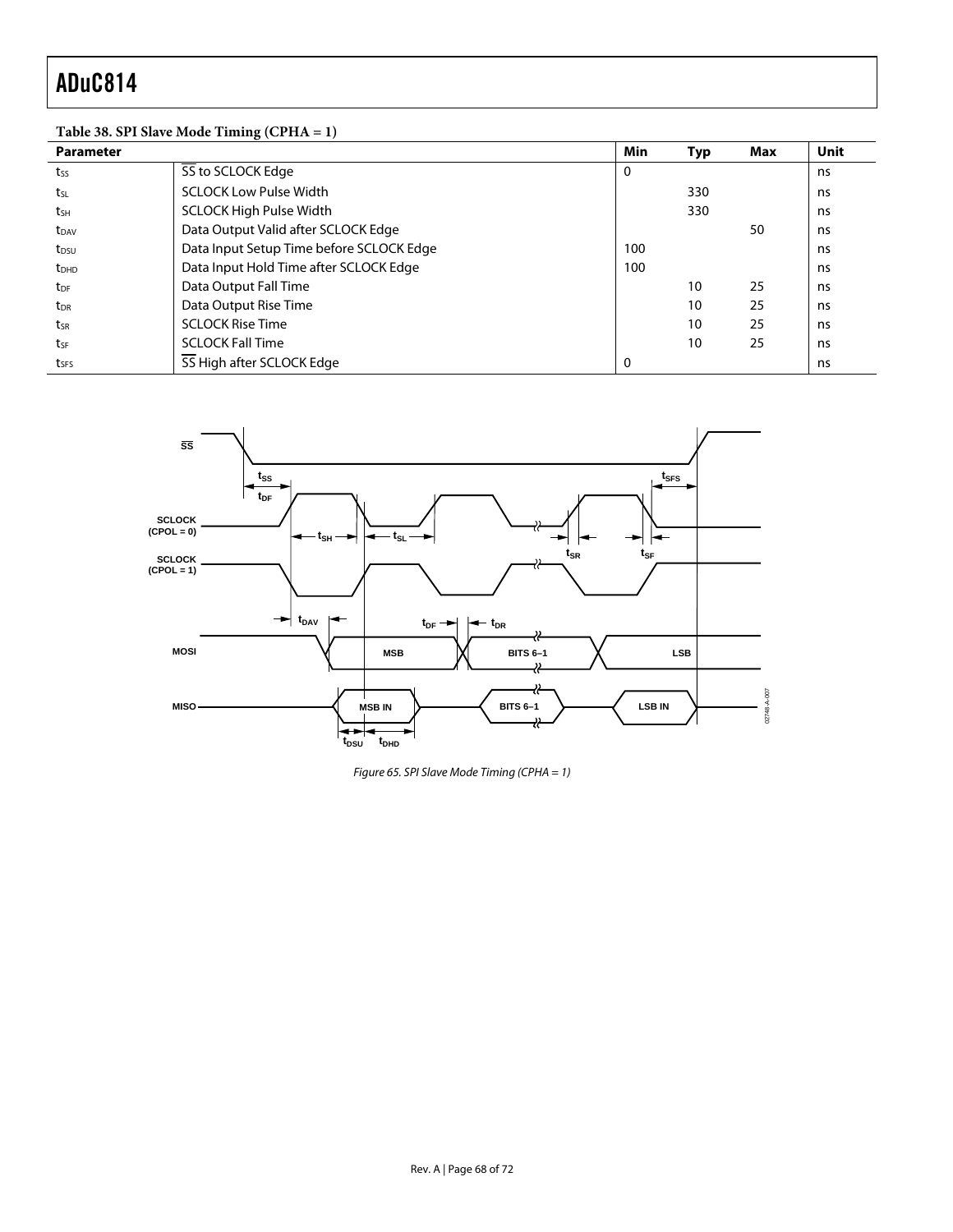| <b>Parameter</b>        |                                          | Min | <b>Typ</b> | Max | Unit |
|-------------------------|------------------------------------------|-----|------------|-----|------|
| tss                     | SS to SCLOCK Edge                        | 0   |            |     |      |
| tsL                     | <b>SCLOCK Low Pulse Width</b>            |     | 330        |     | ns   |
| tsh                     | <b>SCLOCK High Pulse Width</b>           |     | 330        |     | ns   |
| t <sub>DAV</sub>        | Data Output Valid after SCLOCK Edge      |     |            | 50  | ns   |
| t <sub>DSU</sub>        | Data Input Setup Time before SCLOCK Edge |     | 100        |     | ns   |
| <b>t</b> <sub>DHD</sub> | Data Input Hold Time after SCLOCK Edge   | 100 |            |     | ns   |
| t <sub>DF</sub>         | Data Output Fall Time                    |     | 10         | 25  | ns   |
| t <sub>DR</sub>         | Data Output Rise Time                    |     | 10         | 25  | ns   |
| tsr                     | <b>SCLOCK Rise Time</b>                  |     | 10         | 25  | ns   |
| tsF                     | <b>SCLOCK Fall Time</b>                  |     | 10         | 25  | ns   |
| t <sub>ssr</sub>        | SS to SCLOCK Edge                        |     |            | 50  | ns   |
| t <sub>DOSS</sub>       | Data Output Valid after SS Edge          |     |            | 20  | ns   |
| tses                    | SS High after SCLOCK Edge                | 0   |            |     | ns   |



Figure 66. SPI Slave Mode Timing (CPHA = 0)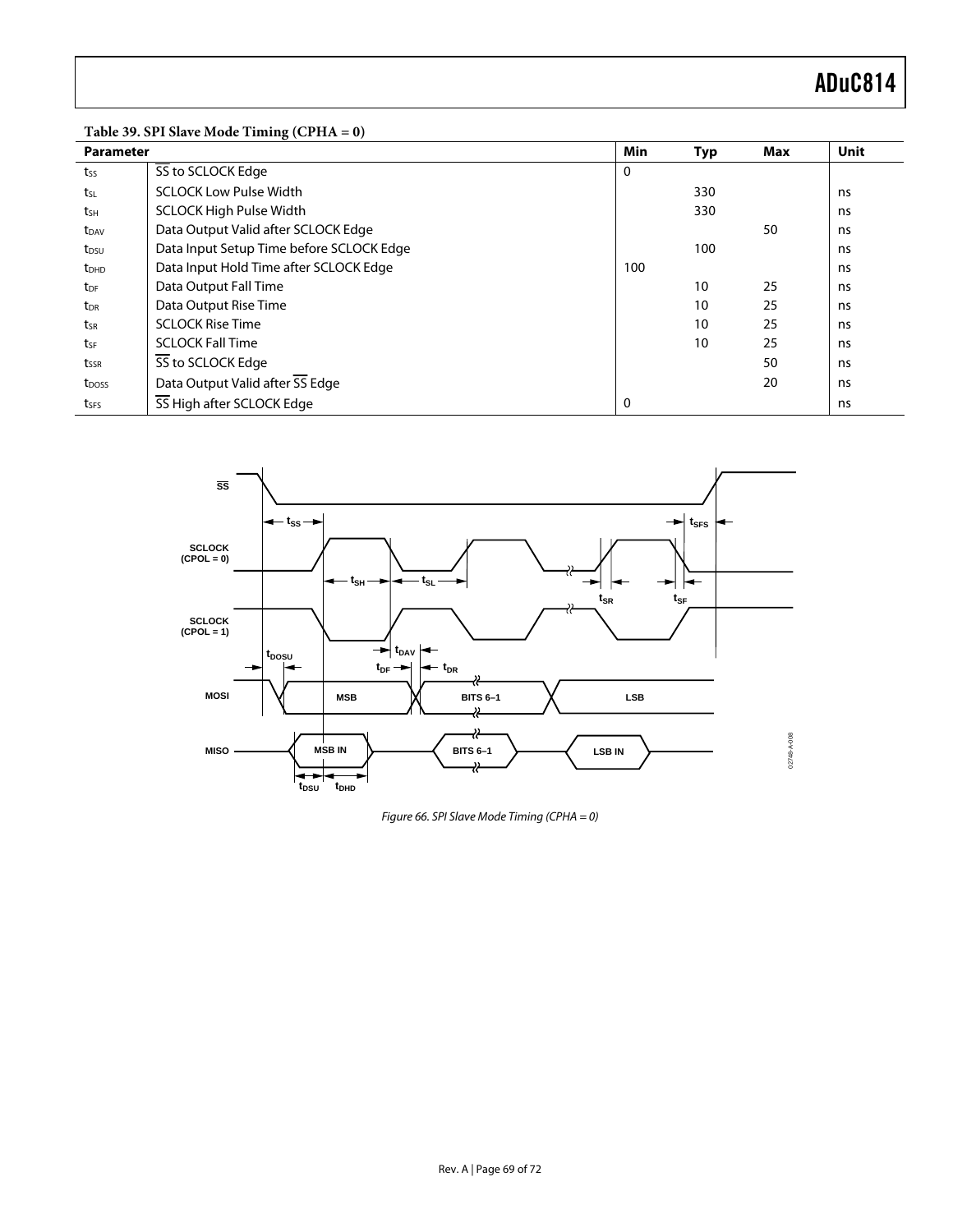## OUTLINE DIMENSIONS



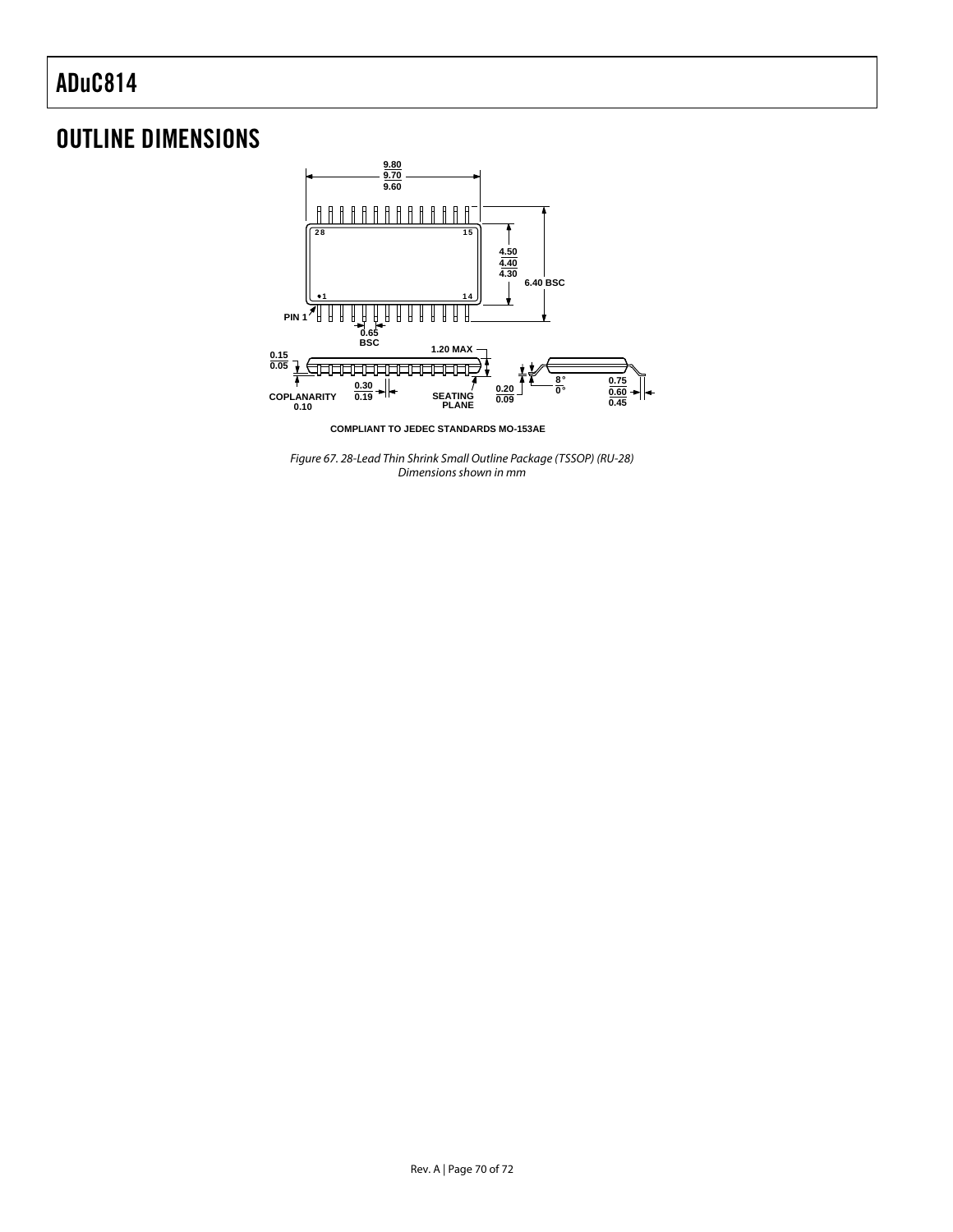#### **ORDERING GUIDE**

| Model            | <b>Temperature Range</b>            | <b>Package Description</b>        | <b>Package Option</b> |
|------------------|-------------------------------------|-----------------------------------|-----------------------|
| ADuC814ARU       | $-40^{\circ}$ C to $+125^{\circ}$ C | Thin Shrink Small Outline (TSSOP) | <b>RU-28</b>          |
| ADuC814ARU-REEL  | $-40^{\circ}$ C to $+125^{\circ}$ C | Thin Shrink Small Outline (TSSOP) | <b>RU-28</b>          |
| ADuC814ARU-REEL7 | $-40^{\circ}$ C to $+125^{\circ}$ C | Thin Shrink Small Outline (TSSOP) | <b>RU-28</b>          |
| ADuC814BRU       | $-40^{\circ}$ C to $+125^{\circ}$ C | Thin Shrink Small Outline (TSSOP) | <b>RU-28</b>          |
| ADuC814BRU-REEL  | $-40^{\circ}$ C to $+125^{\circ}$ C | Thin Shrink Small Outline (TSSOP) | <b>RU-28</b>          |
| ADuC814BRU-REEL7 | $-40^{\circ}$ C to $+125^{\circ}$ C | Thin Shrink Small Outline (TSSOP) | <b>RU-28</b>          |

| <b>QuickStart Development System Model</b>            | <b>Description</b>                                |
|-------------------------------------------------------|---------------------------------------------------|
| EVAL-ADUC814OS                                        | Development System for the ADuC814 MicroConverter |
| EVAL-ADUC814OSP <sup>1</sup>                          | QuickStart PLUS Development System                |
| <sup>1</sup> Only available to order through the web. |                                                   |